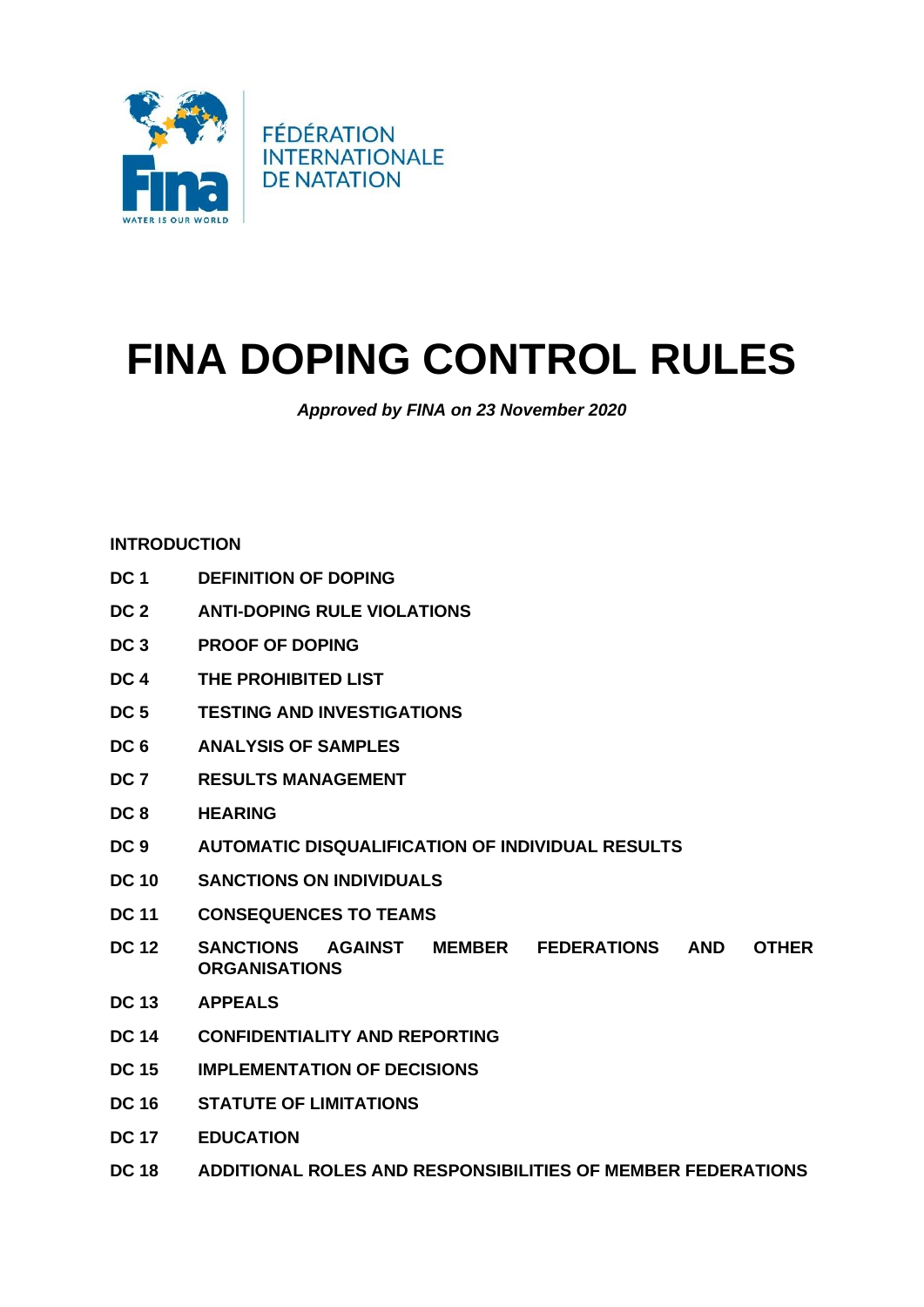

- **[DC 19 A](#page-57-1)DDITIONAL ROLES AND RESPONSIBILITIES OF FINA AND WAIVER OF LIABILITY**
- **DC 20 [ADDITIONAL ROLES AND RESPONSIBILITIES OF ATHLETES](#page-57-2)**
- **DC 21 ROLES AND RESPONSIBILITIES OF ATHLETE SUPPORT PERSONNEL**
- **DC 22 ADDITIONAL ROLES AND RESPONSIBILITIES OF OTHER PERSONS SUBJECT TO THESE ANTI-DOPING RULES**
- **[DC 23](#page-59-0) INTERPRETATION OF THE CODE**
- **DC 24 FINAL PROVISIONS**

**APPENDIX 1 - [DEFINITIONS APPLICABLE TO DOPING CONTROL RULES](#page-64-0)**

**[APPENDIX 2 –](#page-74-0) FINA DOPING PANEL PROCEDURAL RULES**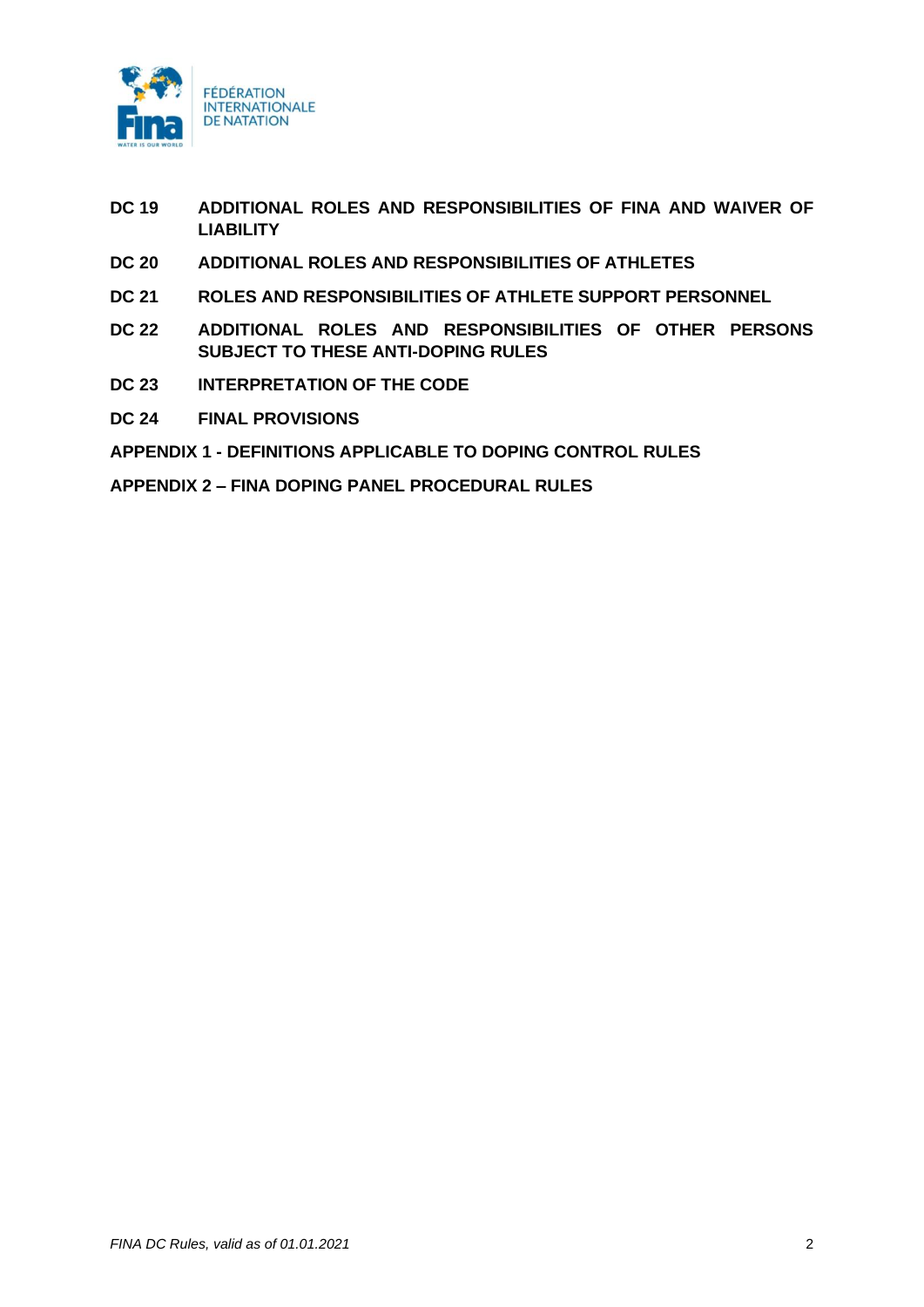

## <span id="page-2-0"></span>**INTRODUCTION**

#### **Preface**

These Anti-Doping Rules are adopted and implemented in accordance with FINA's responsibilities under the *Code*, and in furtherance of FINA's continuing efforts to eradicate doping in the aquatic sports.

These Anti-Doping Rules are sport rules governing the conditions under which sport is played. Aimed at enforcing anti-doping rules in a global and harmonized manner, they are distinct in nature from criminal and civil laws. They are not intended to be subject to or limited by any national requirements and legal standards applicable to criminal or civil proceedings, although they are intended to be applied in a manner which respects the principles of proportionality and human rights. When reviewing the facts and the law of a given case, all courts, arbitral tribunals and other adjudicating bodies should be aware of and respect the distinct nature of these Anti-Doping Rules, which implement the *Code*, and the fact that these rules represent the consensus of a broad spectrum of stakeholders around the world as to what is necessary to protect and ensure fair sport.

As provided in the *Code*, FINA shall be responsible for conducting all aspects of *Doping Control*. Any aspect of *Doping Control* or anti-doping *Education* may be delegated by FINA to a *Delegated Third Party*, however, FINA shall require the *Delegated Third Party* to perform such aspects in compliance with the *Code*, *International Standards*, and these Anti-Doping Rules. FINA shall always remain fully responsible for ensuring that any delegated aspects are performed in compliance with the *Code*.

Terms used in these Anti-Doping Rules that are defined terms from the *Code* are italicized.

Unless otherwise specified, references to Articles are references to Articles of these Anti-Doping Rules.

## **Fundamental Rationale for the** *Code* **and FINA's Anti-Doping Rules**

Anti-doping programs are founded on the intrinsic value of sport. This intrinsic value is often referred to as "the spirit of sport": the ethical pursuit of human excellence through the dedicated perfection of each *Athlete*'s natural talents.

Anti-doping programs seek to protect the health of *Athletes* and to provide the opportunity for *Athletes* to pursue human excellence without the *Use* of *Prohibited Substances* and *Methods*.

Anti-doping programs seek to maintain the integrity of sport in terms of respect for rules, other competitors, fair competition, a level playing field, and the value of clean sport to the world.

The spirit of sport is the celebration of the human spirit, body and mind. It is the essence of Olympism and is reflected in the values we find in and through sport, including:

- Health
- Ethics, fair play and honesty
- *Athletes*' rights as set forth in the *Code*
- Excellence in performance
- Character and *Education*
- Fun and joy
- Teamwork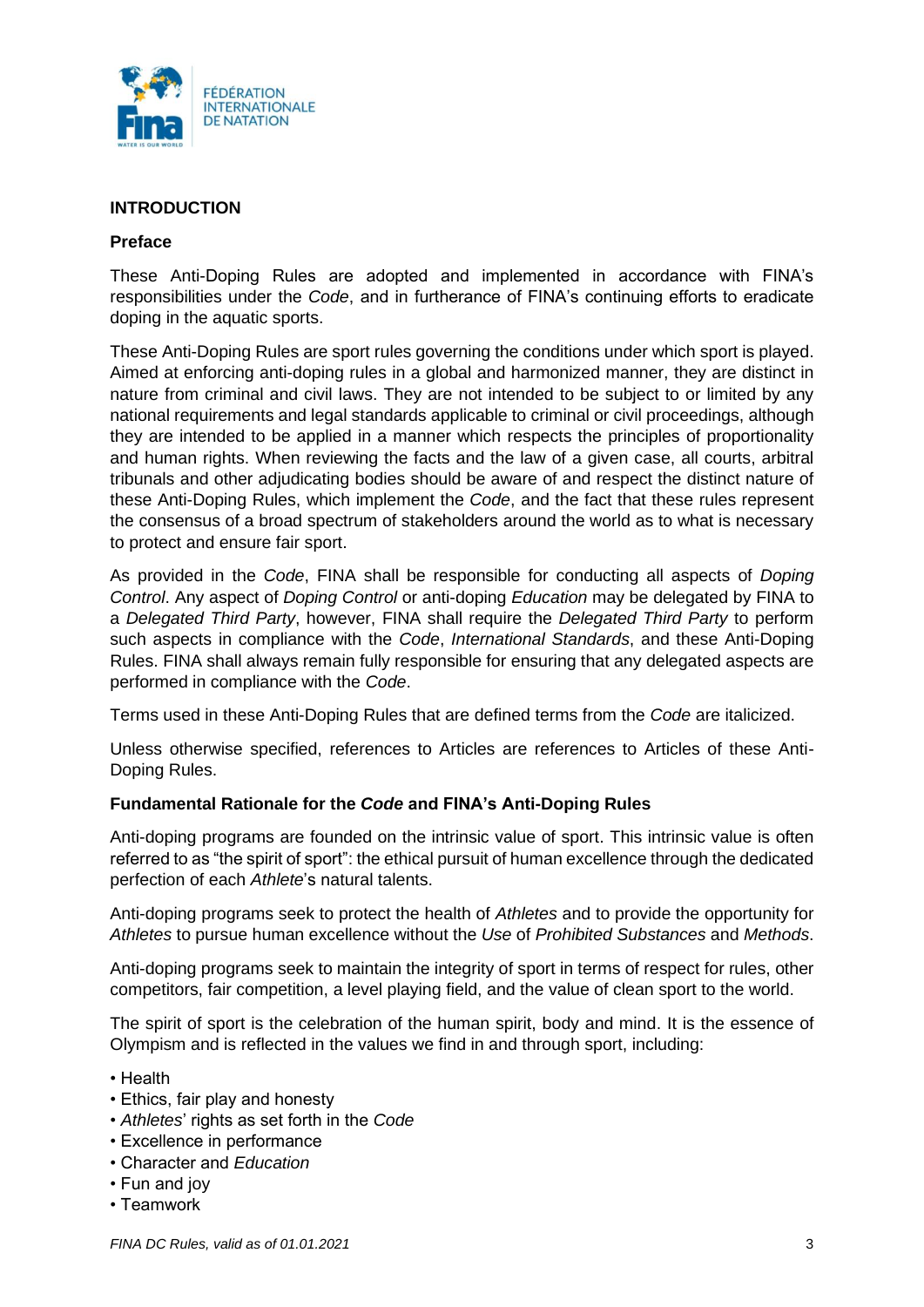

- Dedication and commitment
- Respect for rules and laws
- Respect for self and other *Participants*
- Courage
- Community and solidarity

The spirit of sport is expressed in how we play true.

Doping is fundamentally contrary to the spirit of sport.

#### **Scope of these Anti-Doping Rules**

These Anti-Doping Rules shall apply to:

- (a) FINA, including its board members, directors, officers, specified employees and any *Delegated Third Party* and their employees, who are involved in any aspect of *Doping Control*;
- (b) each of FINA's *Member Federations*, Continental Organisations, regional and other sport organisations consisting of the *Member Federations* including their board members, directors, officers and specified employees, and any *Delegated Third Party* and their employees, who are involved in any aspect of *Doping Control*;
- (c) the following *Athletes*, *Athlete Support Personnel* and other *Persons*:
	- (i) all *Athletes* and *Athlete Support Personnel* who are members of or affiliated to FINA, or any *Member Federation*, or any member or affiliate organisation of any *Member Federation* (including any clubs, teams, associations, or leagues);
	- (ii) all *Athletes* and *Athlete Support Personnel* who participate in such capacity in *Events*, *Competitions* and other activities organized, convened, authorized or recognized by FINA, or any *Member Federation*, or by any member or affiliate organisation of any *Member Federation* (including any clubs, teams, associations, or leagues), wherever held;
	- (iii) all other *Athlete* or *Athlete Support Personnel* or other *Person* who, by virtue of an accreditation, a license or other contractual arrangement, or otherwise, is subject to the authority of FINA, or of any *Member Federation*, or of any member or affiliate organisation of any *Member Federation* (including any clubs, teams, associations, or leagues), for purposes of anti-doping; and
	- (iv) *all Athletes* or other *Persons* who are not regular members of FINA or of one of its *Member Federations* but who want to be eligible to compete in an *International Competition* or who are serving a period of *Ineligibility* as a result of an anti-doping rule violation imposed by a *Signatory*.

Each of the abovementioned *Persons* is deemed, as a condition of his or her participation or involvement in the sport, to have agreed to and be bound by these Anti-Doping Rules, and to have submitted to the authority of FINA to enforce these Anti-Doping Rules, including any *Consequences* for the breach thereof, and to the jurisdiction of the hearing panels specified in DC 8 and DC 13 to hear and determine cases and appeals brought under these Anti-Doping Rules.

Within the overall pool of *Athletes* set out above who are bound by and required to comply with these Anti-Doping Rules, the following *Athletes* shall be considered to be *International-Level*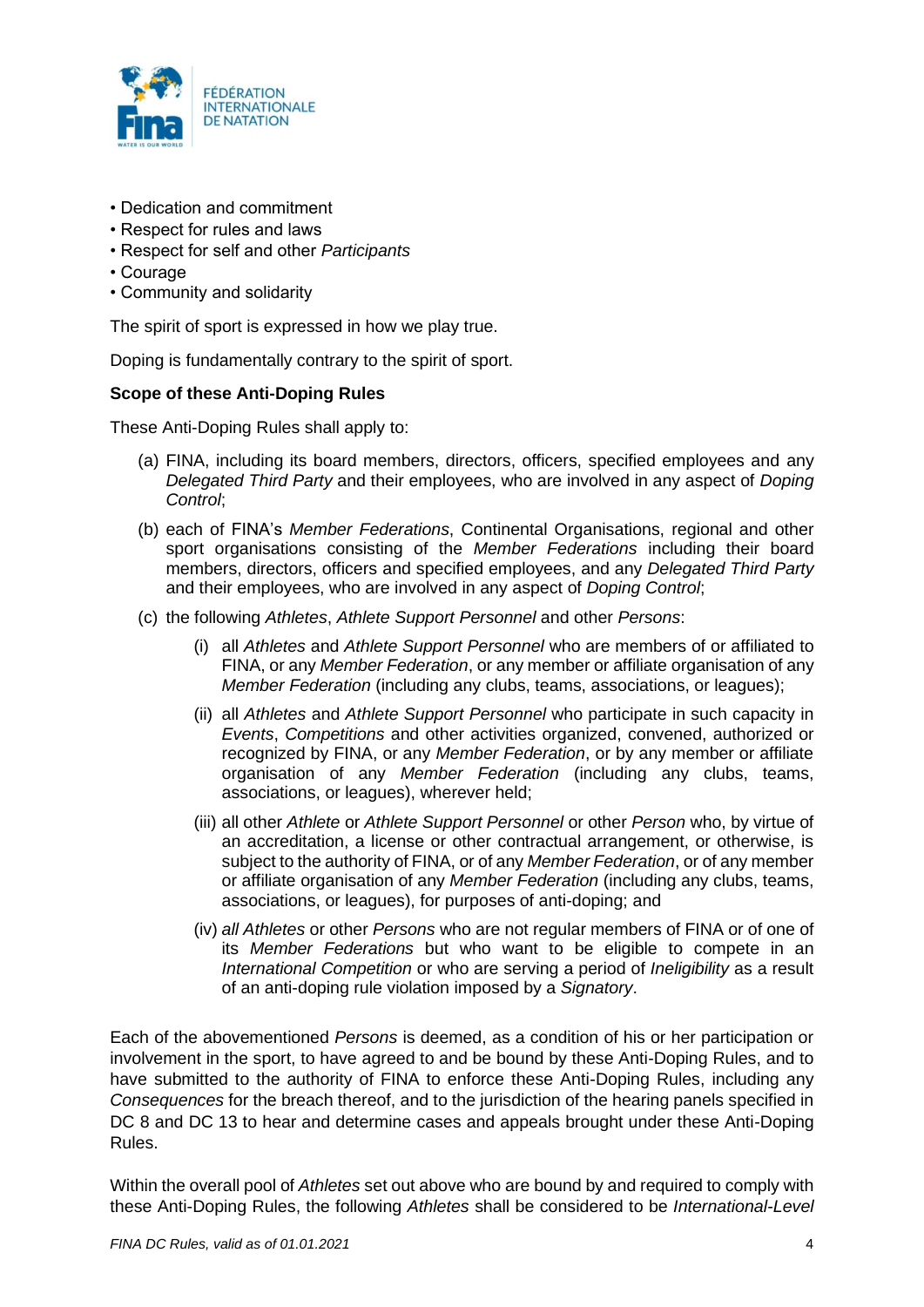

*Athletes* for purposes of these Anti-Doping Rules, and therefore the specific provisions in these Anti-Doping Rules applicable to *International-Level Athletes* (e.g. *Testing, TUEs*, whereabouts information, *Results Management*, and appeals) shall apply to such *Athletes*:

- a) *Athletes* included in the FINA *Registered Testing Pool (RTP) or in the FINA Testing Pool (TP) (if any)*; or
- b) *Athletes* during their participation in the following *Competitions*; or
	- FINA Swimming World Cups
	- FINA World Championships
	- FINA World Swimming Championships (25m)
	- FINA World Junior Swimming Championships
	- FINA Champions Swim Series
	- FINA Swimming World Cups
	- FINA Diving Grand Prix
	- FINA Diving World Series
	- FINA Diving World Cups
	- FINA World Junior Diving Championships
	- FINA High Diving World Cups
	- **FINA Artistic Swimming World Series**
	- FINA World Youth Artistic Swimming Championships
	- FINA Artistic Swimming Olympic Games Qualification Tournament
	- FINA World Junior Artistic Swimming Championships
	- FINA Marathon Swim World Series
	- FINA UltraMarathon Swim Series
	- **FINA Olympic Marathon Swim Qualifier**
	- FINA World Junior Open Water Swimming Championships
	- FINA World Under 16 Water Polo Cups
	- FINA Water Polo World Cups
	- FINA Water Polo World League
	- FINA Water Polo Olympic Games Qualification Tournament
	- FINA Water Polo World Youth Championships
	- FINA Water Polo Challengers Cups
	- FINA Water Polo World Junior Championships
	- FINA World Masters Championships
- c) *Athletes* during their participation in any other *Competition* from the FINA Calendar, excluding the Olympic Games, the Youth Olympic Games and the *Competitions* from the Non-FINA Calendar. The FINA Calendar is available on the FINA website [\(http://www.fina.org/calendar\)](https://linkprotect.cudasvc.com/url?a=http%3a%2f%2fwww.fina.org%2fcalendar&c=E,1,AbYzr7OHj-HCbHNHeaUs_5Kfyl9Hop6wnePgoECZBEm_K1a9xdwl4zU7m8-0Ly9a-iPMehNI0wbzkqujEZCAQKiZDsQAP_1u-sA6X6zOaFrdBEMd&typo=1).

All *Member Federations* shall comply with these Anti-Doping Rules. The regulations of *Member Federations* shall indicate that all FINA Rules including these Anti-Doping Rules shall be deemed as incorporated into and shall be directly applicable to and shall be agreed to and followed by *Athletes, Athlete Support Personnel,* team leaders, and club and Federation representatives under the jurisdiction of the respective *Member Federations*.

## <span id="page-4-0"></span>**DC 1 DEFINITION OF DOPING**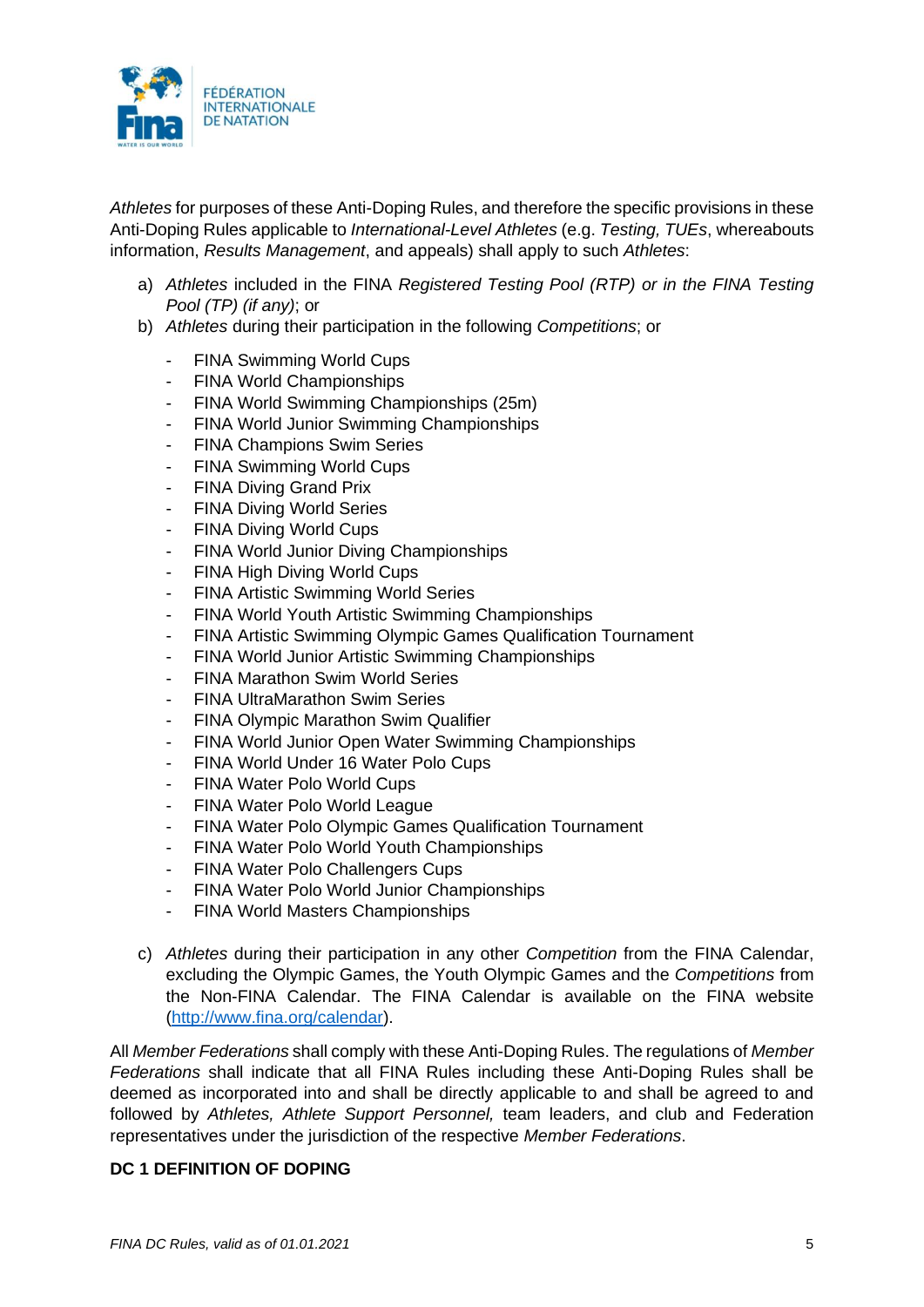

Doping is defined as the occurrence of one or more of the anti-doping rule violations set forth in DC 2.1 through DC 2.11 of these Anti-Doping Rules.

# <span id="page-5-0"></span>**DC 2 ANTI-DOPING RULE VIOLATIONS**

The purpose of DC 2 is to specify the circumstances and conduct which constitute anti-doping rule violations. Hearings in doping cases will proceed based on the assertion that one or more of these specific rules has been violated.

*Athletes* or other *Persons* shall be responsible for knowing what constitutes an anti-doping rule violation and the substances and methods which have been included on the *Prohibited List.*

The following constitute anti-doping rule violations:

## **DC 2.1 Presence of a** *Prohibited Substance* **or its** *Metabolites* **or** *Markers* **in an**  *Athlete's Sample.*

**DC 2.1.1** It is the *Athletes'* personal duty to ensure that no *Prohibited Substance* enters their bodies. *Athletes* are responsible for any *Prohibited Substance* or its *Metabolites* or *Markers* found to be present in their *Samples*. Accordingly, it is not necessary that intent, *Fault*, *Negligence* or knowing *Use* on the *Athlete's* part be demonstrated in order to establish an anti-doping rule violation under DC 2.1.

*[Comment to DC 2.1.1: An anti-doping rule violation is committed under this Article without regard to an Athlete's Fault. This rule has been referred to in various CAS decisions as "Strict Liability". An Athlete's Fault is taken into consideration in determining the Consequences of this anti-doping rule violation under DC 10. This principle has consistently been upheld by CAS.]*

**DC 2.1.2** Sufficient proof of an anti-doping rule violation under DC 2.1 is established by any of the following: presence of a *Prohibited Substance* or its *Metabolites* or *Markers* in the *Athlete's* A *Sample* where the *Athlete* waives analysis of the B *Sample* and the B *Sample* is not analyzed; or, where the *Athlete's* B *Sample* is analyzed and the analysis of the *Athlete's* B *Sample* confirms the presence of the *Prohibited Substance* or its *Metabolites* or *Markers* found in the *Athlete's* A *Sample*; or, where the *Athlete's* A or B *Sample* is split into two (2) parts and the analysis of the confirmation part of the split *Sample* confirms the presence of the *Prohibited Substance* or its *Metabolites* or *Markers* found in the first part of the split *Sample* or the *Athlete* waives analysis of the confirmation part of the split *Sample*.

*[Comment to DC 2.1.2: The Anti-Doping Organisation with Results Management responsibility may, at its discretion, choose to have the B Sample analyzed even if the Athlete does not request the analysis of the B Sample.]*

**DC 2.1.3** Excepting those substances for which a *Decision Limit* is specifically identified in the *Prohibited List* or a *Technical Document*, the presence of any reported quantity of a *Prohibited Substance* or its *Metabolites* or *Markers* in an *Athlete's Sample* shall constitute an anti-doping rule violation.

**DC 2.1.4** As an exception to the general rule of DC 2.1, the *Prohibited List* or *International Standards* or *Technical Documents* may establish special criteria for reporting or the evaluation of certain *Prohibited Substances.*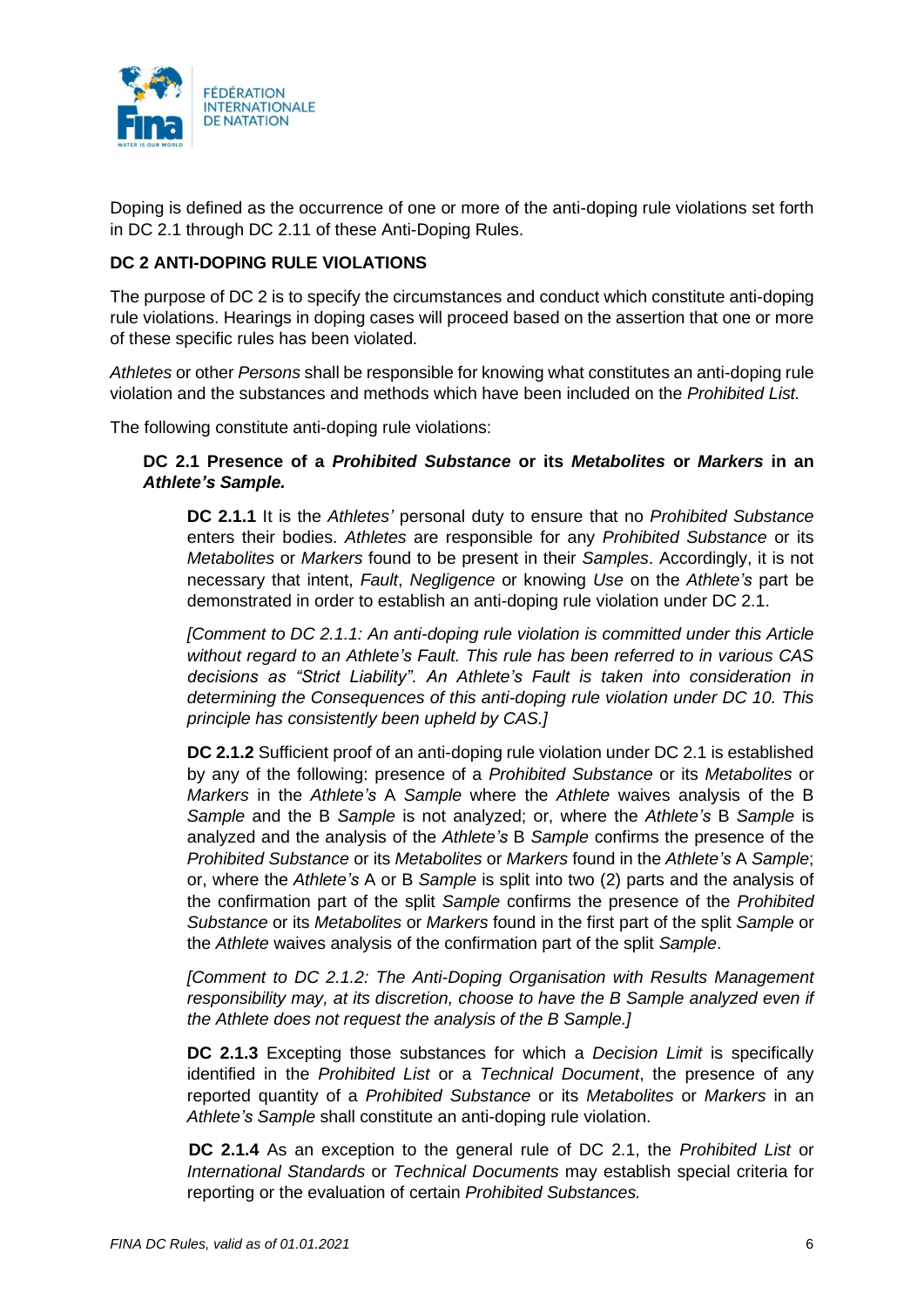

# **DC 2.2** *Use or Attempted Use* **by an** *Athlete* **of a** *Prohibited Substance* **or a**  *Prohibited Method*

*[Comment to DC 2.2: It has always been the case that Use or Attempted Use of a Prohibited Substance or Prohibited Method may be established by any reliable means. As noted in the Comment to DC 3.2, unlike the proof required to establish an anti-doping rule violation under DC 2.1, Use or Attempted Use may also be established by other reliable means such as admissions by the Athlete, witness statements, documentary evidence, conclusions drawn from longitudinal profiling, including data collected as part of the Athlete Biological Passport, or other analytical information which does not otherwise satisfy all the requirements to establish "Presence" of a Prohibited Substance under DC 2.1.*

*For example, Use may be established based upon reliable analytical data from the analysis of an A Sample (without confirmation from an analysis of a B Sample) or from the analysis of a B Sample alone where the Anti-Doping Organisation provides a satisfactory explanation for the lack of confirmation in the other Sample.]*

**DC 2.2.1** It is the *Athletes'* personal duty to ensure that no *Prohibited Substance* enters their bodies and that no *Prohibited Method* is *Used*. Accordingly, it is not necessary that intent, *Fault*, *Negligence* or knowing *Use* on the *Athlete's* part be demonstrated in order to establish an anti-doping rule violation for *Use* of a *Prohibited Substance* or a *Prohibited Method.*

**DC 2.2.2** The success or failure of the *Use* or *Attempted Use* of a *Prohibited Substance* or *Prohibited Method* is not material. It is sufficient that the *Prohibited Substance* or *Prohibited Method* was *Used* or *Attempted* to be *Used* for an anti-doping rule violation to be committed.

*[Comment to DC 2.2.2: Demonstrating the ''Attempted Use'' of a Prohibited Substance or a Prohibited Method requires proof of intent on the Athlete's part. The fact that intent may be required to prove this particular anti-doping rule violation does not undermine the Strict Liability principle established for violations of DC 2.1 and violations of DC 2.2 in respect of Use of a Prohibited Substance or Prohibited Method.*

*An Athlete's "Use" of a Prohibited Substance constitutes an anti-doping rule violation unless such Substance is not prohibited Out-of-Competition and the Athlete's Use takes place Out-of-Competition. However, the presence of a Prohibited Substance or its Metabolites or Markers in a Sample collected In-Competition is a violation of DC 2.1 regardless of when that Substance might have been administered.]*

## **DC 2.3 Evading, Refusing or Failing to Submit to** *Sample* **Collection by an** *Athlete*

Evading *Sample* collection, or refusing or failing to submit to *Sample* collection without compelling justification after notification by a duly authorized *Person*.

*[Comment to DC 2.3: For example, it would be an anti-doping rule violation of "evading Sample collection" if it were established that an Athlete was deliberately avoiding a Doping Control official to evade notification or Testing. A violation of "failing to submit to Sample collection" may be based on either intentional or negligent conduct of the Athlete, while ''evading" or "refusing" Sample collection contemplates intentional conduct by the Athlete.]*

## **DC 2.4 Whereabouts Failures by an** *Athlete*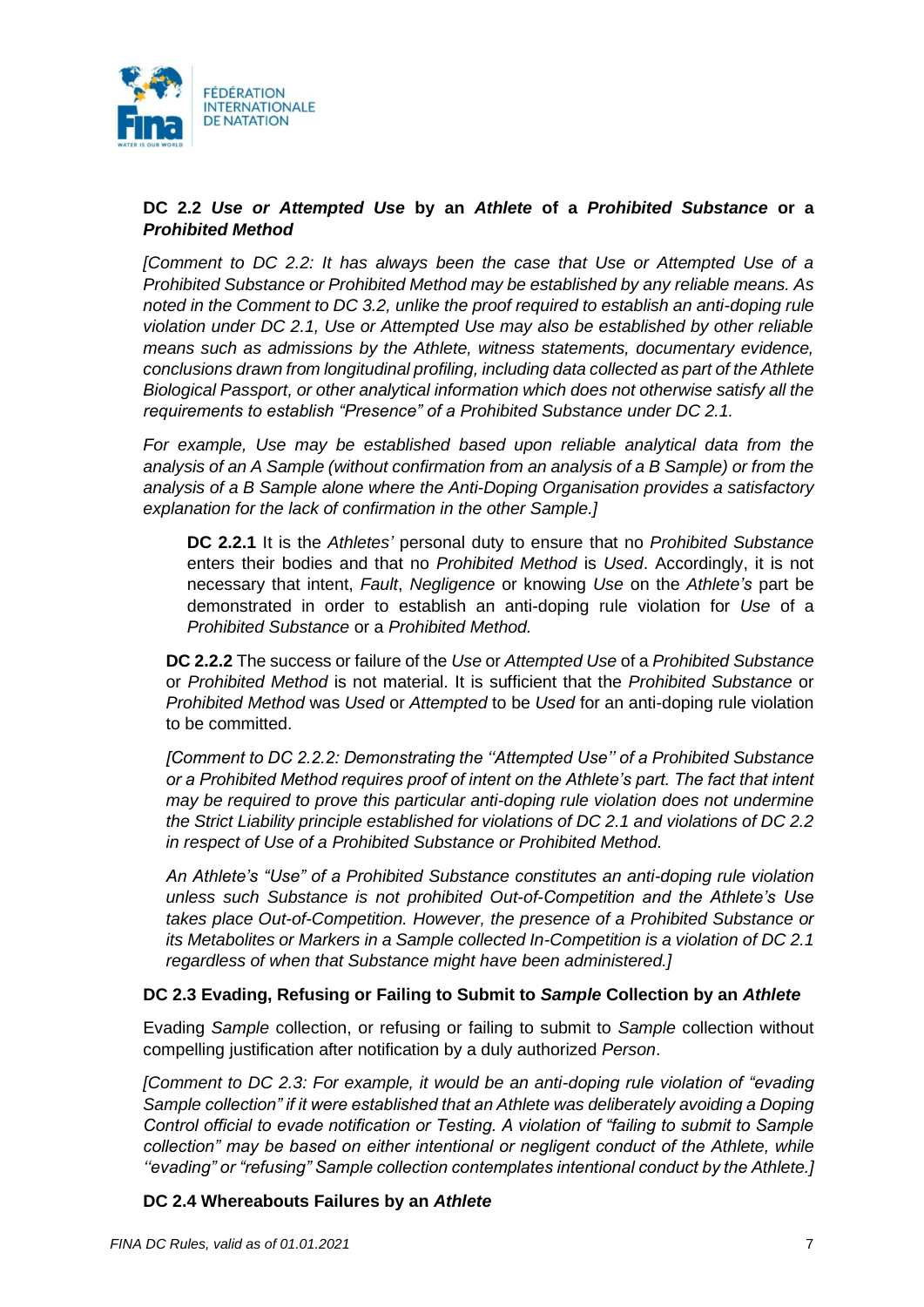

Any combination of three (3) missed tests and/or filing failures, as defined in the *International Standard* for *Results Management*, within a twelve (12) month period by an *Athlete* in a *Registered Testing Pool*.

# **DC 2.5** *Tampering* **or** *Attempted Tampering* **with any part of** *Doping Control* **by an**  *Athlete* **or Other** *Person*

# **DC 2.6** *Possession* **of a** *Prohibited Substance* **or a** *Prohibited Method* **by an** *Athlete* **or** *Athlete Support Person*

**DC 2.6.1** *Possession* by an *Athlete In-Competition* of any *Prohibited Substance* or any *Prohibited Method*, or *Possession* by an *Athlete Out-of-Competition* of any *Prohibited Substance* or any *Prohibited Method* which is prohibited *Out-of-Competition* unless the *Athlete* establishes that the *Possession* is consistent with a *Therapeutic Use Exemption* ("*TUE*") granted in accordance with DC 4.4 or other acceptable justification.

**DC 2.6.2** *Possession* by an *Athlete Support Person In-Competition* of any *Prohibited Substance* or any *Prohibited Method*, or *Possession* by an *Athlete Support Person Out-of-Competition* of any *Prohibited Substance* or any *Prohibited Method* which is prohibited *Out-of-Competition* in connection with an *Athlete*, *Competition* or training, unless the *Athlete Support Person* establishes that the *Possession* is consistent with a *TUE* granted to an *Athlete* in accordance with DC 4.4 or other acceptable justification.

*[Comment to DC 2.6.1 and 2.6.2: Acceptable justification would not include, for example, buying or Possessing a Prohibited Substance for purposes of giving it to a friend or relative, except under justifiable medical circumstances where that Person had a physician's prescription, e.g., buying Insulin for a diabetic child.]*

*[Comment to DC 2.6.1 and DC 2.6.2: Acceptable justification may include, for example, (a) an Athlete or a team doctor carrying Prohibited Substances or Prohibited Methods for dealing with acute and emergency situations (e.g., an epinephrine autoinjector), or (b) an Athlete Possessing a Prohibited Substance or Prohibited Method for therapeutic reasons shortly prior to applying for and receiving a determination on a TUE.]*

# **DC 2.7** *Trafficking* **or** *Attempted Trafficking* **in any** *Prohibited Substance* **or**  *Prohibited Method* **by an** *Athlete* **or Other** *Person*

**DC 2.8** *Administration* **or** *Attempted Administration* **by an** *Athlete* **or Other** *Person* **to any** *Athlete In-Competition* **of any** *Prohibited Substance* **or** *Prohibited Method***, or**  *Administration* **or** *Attempted Administration* **to any** *Athlete Out-of-Competition* **of any** *Prohibited Substance* **or any** *Prohibited Method* **that is prohibited** *Out-of-Competition***.**

## **DC 2.9 Complicity or** *Attempted Complicity* **by an** *Athlete* **or Other** *Person*

Assisting, encouraging, aiding, abetting, conspiring, covering up or any other type of intentional complicity or *Attempted* complicity involving an anti-doping rule violation, *Attempted* anti-doping rule violation or violation of DC 10.14.1 by another *Person*.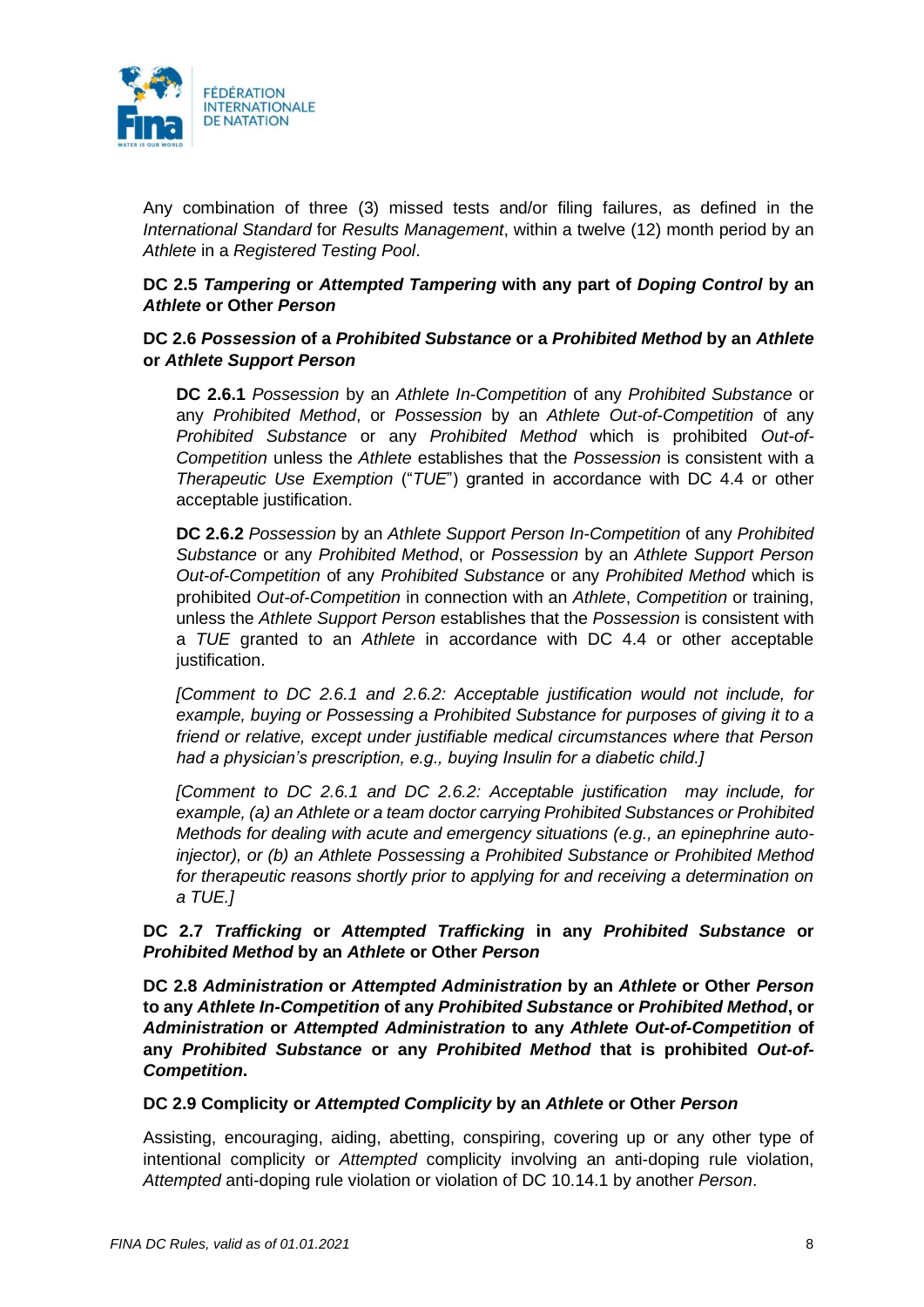

# **DC 2.10 Prohibited Association by an** *Athlete* **or Other** *Person*

**DC 2.10.1** Association by an *Athlete* or other *Person* subject to the authority of an *Anti-Doping Organisation* in a professional or sport-related capacity with any *Athlete Support Person* who:

**DC 2.10.1.1** If subject to the authority of an *Anti-Doping Organisation*, is serving a period of *Ineligibility*; or

**DC 2.10.1.2** If not subject to the authority of an *Anti-Doping Organisation* and where *Ineligibility* has not been addressed in a *Results Management* process pursuant to the *Code*, has been convicted or found in a criminal, disciplinary or professional proceeding to have engaged in conduct which would have constituted a violation of anti-doping rules if *Code*-compliant rules had been applicable to such *Person.* The disqualifying status of such *Person* shall be in force for the longer of six (6) years from the criminal, professional or disciplinary decision or the duration of the criminal, disciplinary or professional sanction imposed; or

**DC 2.10.1.3** Is serving as a front or intermediary for an individual described in DC 2.10.1.1 or 2.10.1.2.

## **DC 2.10.2**

To establish a violation of DC 2.10, an *Anti-Doping Organisation* must establish that the *Athlete* or other *Person* knew of the *Athlete Support Person'*s disqualifying status.

The burden shall be on the *Athlete* or other *Person* to establish that any association with an *Athlete Support Person* described in DC 2.10.1.1 or 2.10.1.2 is not in a professional or sport-related capacity and/or that such association could not have been reasonably avoided.

*Anti-Doping Organisations* that are aware of *Athlete Support Person* who meet the criteria described in DC 2.10.1.1, 2.10.1.2, or 2.10.1.3 shall submit that information to *WADA*.

*[Comment to DC 2.10: Athletes and other Persons must not work with coaches, trainers, physicians or other Athlete Support Personnel who are Ineligible on account of an anti-doping rule violation or who have been criminally convicted or professionally disciplined in relation to doping. This also prohibits association with any other Athlete who is acting as a coach or Athlete Support Person while serving a period of Ineligibility. Some examples of the types of association which are prohibited include: obtaining training, strategy, technique, nutrition or medical advice; obtaining therapy, treatment or prescriptions; providing any bodily products for analysis; or allowing the Athlete Support Person to serve as an agent or representative. Prohibited association need not involve any form of compensation.*

*While DC 2.10 does not require the Anti-Doping Organisation to notify the Athlete or other Person about the Athlete Support Person's disqualifying status, such notice, if provided, would be important evidence to establish that the Athlete or other Person knew about the disqualifying status of the Athlete Support Person.]*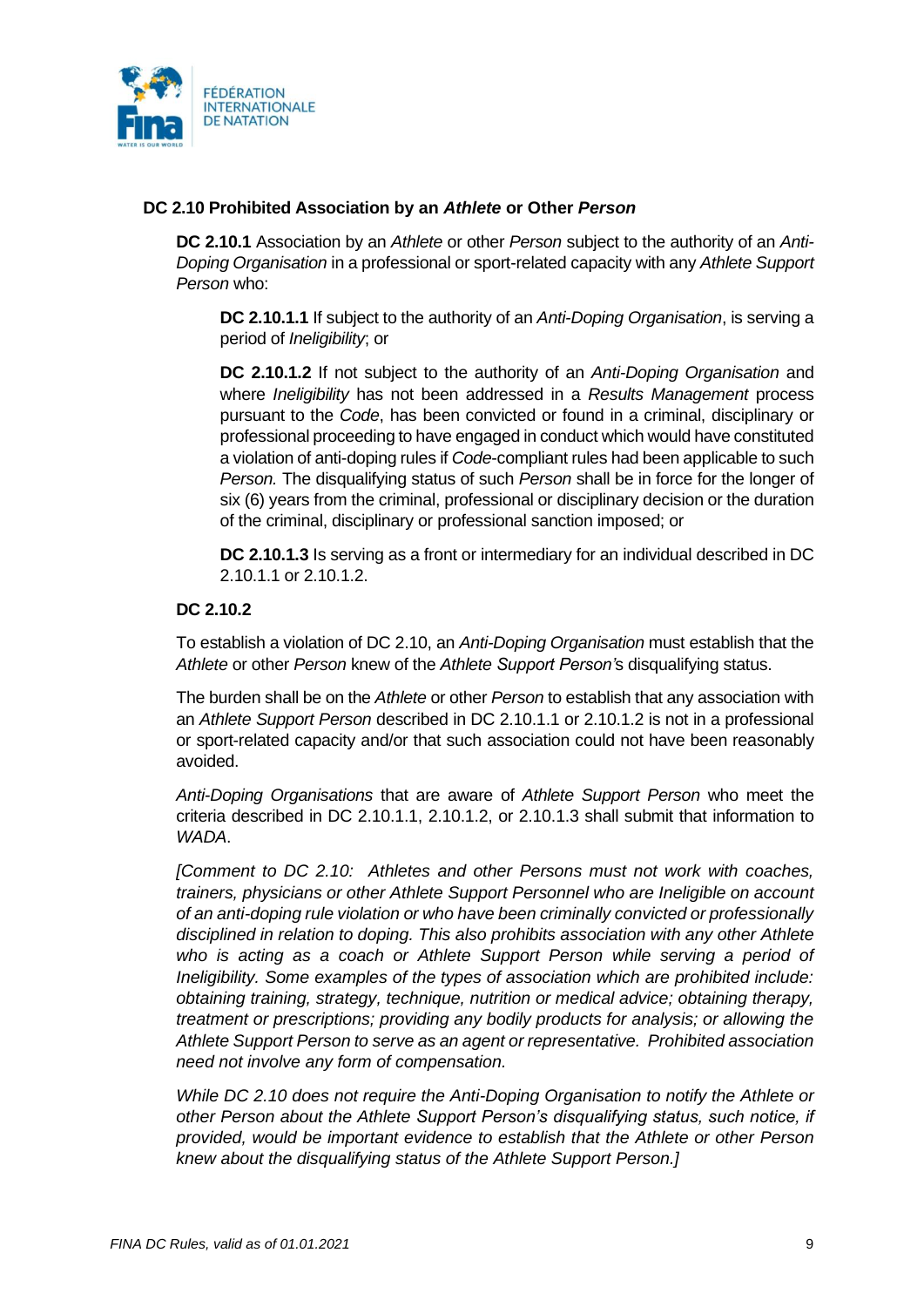

# **DC 2.11 Acts by an** *Athlete* **or Other** *Person* **to Discourage or Retaliate Against Reporting to Authorities**

<span id="page-9-0"></span>Where such conduct does not otherwise constitute a violation of DC 2.5:

**DC 2.11.1** Any act which threatens or seeks to intimidate another *Person* with the intent of discouraging the *Person* from the good-faith reporting of information that relates to an alleged anti-doping rule violation or alleged non-compliance with the *Code* to *WADA*, an *Anti-Doping Organisation*, law enforcement, regulatory or professional disciplinary body, hearing body or *Person* conducting an investigation for *WADA* or an *Anti-Doping Organisation*.

**DC 2.11.2** Retaliation against a *Person* who, in good faith, has provided evidence or information that relates to an alleged anti-doping rule violation or alleged noncompliance with the *Code* to *WADA*, an *Anti-Doping Organisation*, law enforcement, regulatory or professional disciplinary body, hearing body or *Person* conducting an investigation for *WADA* or an *Anti-Doping Organisation*.

For purposes of DC 2.11, retaliation, threatening and intimidation include an act taken against such *Person* either because the act lacks a good faith basis or is a disproportionate response.

*[Comment to DC 2.11.2: This Article is intended to protect Persons who make good*  faith reports, and does not protect Persons who knowingly make false reports. *Retaliation would include, for example, actions that threaten the physical or mental well-being or economic interests of the reporting Persons, their families or associates. Retaliation would not include an Anti-Doping Organisation asserting in good faith an anti-doping rule violation against the reporting Person. For purposes of DC 2.11, a report is not made in good faith where the Person making the report knows the report to be false.]*

## **DC 3 PROOF OF DOPING**

## **DC 3.1 Burdens and Standards of Proof**

FINA shall have the burden of establishing that an anti-doping rule violation has occurred. The standard of proof shall be whether FINA has established an anti-doping rule violation to the comfortable satisfaction of the hearing panel bearing in mind the seriousness of the allegation which is made. This standard of proof in all cases is greater than a mere balance of probability but less than proof beyond a reasonable doubt. Where these Anti-Doping Rules place the burden of proof upon the *Athlete* or other *Person* alleged to have committed an anti-doping rule violation to rebut a presumption or establish specified facts or circumstances, except as provided in DC 3.2.2 and DC 3.2.3, the standard of proof shall be by a balance of probability.

*[Comment to DC 3.1: This standard of proof required to be met by FINA is comparable to the standard which is applied in most countries to cases involving professional misconduct.]*

## **DC 3.2 Methods of Establishing Facts and Presumptions**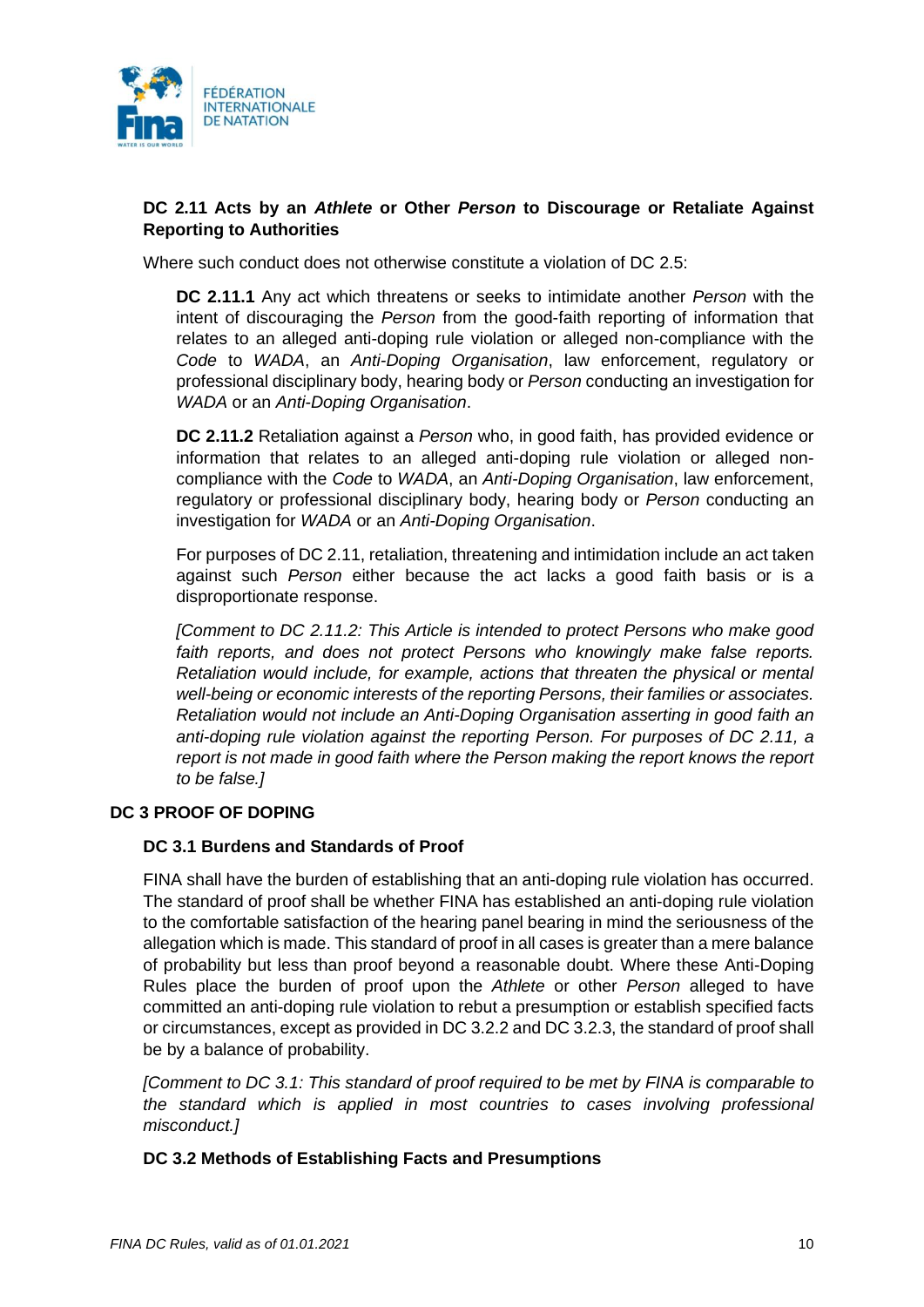

Facts related to anti-doping rule violations may be established by any reliable means, including admissions. The following rules of proof shall be applicable in doping cases:

*[Comment to DC 3.2: For example, FINA may establish an anti-doping rule violation under DC 2.2 based on the Athlete's admissions, the credible testimony of third Persons, reliable documentary evidence, reliable analytical data from either an A or B Sample as provided in the Comments to DC 2.2, or conclusions drawn from the profile of a series of the Athlete's blood or urine Samples such as data from the Athlete Biological Passport.]*

**DC 3.2.1** Analytical methods or *Decision Limits* approved by *WADA* after consultation within the relevant scientific community or which have been the subject of peer review are presumed to be scientifically valid. Any *Athlete* or other *Person* seeking to challenge whether the conditions for such presumption have been met or to rebut this presumption of scientific validity shall, as a condition precedent to any such challenge, first notify *WADA* of the challenge and the basis of the challenge. The initial hearing body, appellate body or *CAS* on its own initiative may also inform *WADA* of any such challenge. Within ten (10) days of *WADA*'s receipt of such notice and the case file related to such challenge, *WADA* shall also have the right to intervene as a party, appear amicus curiae, or otherwise provide evidence in such proceeding. In cases before *CAS*, at *WADA*'s request, the *CAS* panel shall appoint an appropriate scientific expert to assist the panel in its evaluation of the challenge.

*[Comment to DC 3.2.1: For certain Prohibited Substances, WADA may instruct WADA-accredited Laboratories not to report Samples as an Adverse Analytical Finding if the estimated concentration of the Prohibited Substance or its Metabolites or Markers is below a Minimum Reporting Level. WADA's decision in determining that Minimum Reporting Level or in determining which Prohibited Substances should be subject to Minimum Reporting Levels shall not be subject to challenge. Further, the Laboratory's estimated concentration of such Prohibited Substance in a Sample may only be an estimate. In no event shall the possibility that the exact concentration of the Prohibited Substance in the Sample may be below the Minimum Reporting Level constitute a defense to an anti-doping rule violation based on the presence of that Prohibited Substance in the Sample.]*

**DC 3.2.2** *WADA*-accredited *Laboratories*, and other *Laboratories* approved by *WADA*, are presumed to have conducted *Sample* analysis and custodial procedures in accordance with the *International Standard* for *Laboratories*. The *Athlete* or other *Person* may rebut this presumption by establishing that a departure from the *International Standard* for *Laboratories* occurred which could reasonably have caused the *Adverse Analytical Finding.*

If the *Athlete* or other *Person* rebuts the preceding presumption by showing that a departure from the *International Standard* for *Laboratories* occurred which could reasonably have caused the *Adverse Analytical Finding*, then FINA shall have the burden to establish that such departure did not cause the *Adverse Analytical Finding.*

*[Comment to DC 3.2.2: The burden is on the Athlete or other Person to establish, by a balance of probability, a departure from the International Standard for Laboratories that could reasonably have caused the Adverse Analytical Finding. Thus, once the Athlete or other Person establishes the departure by a balance of probability, the*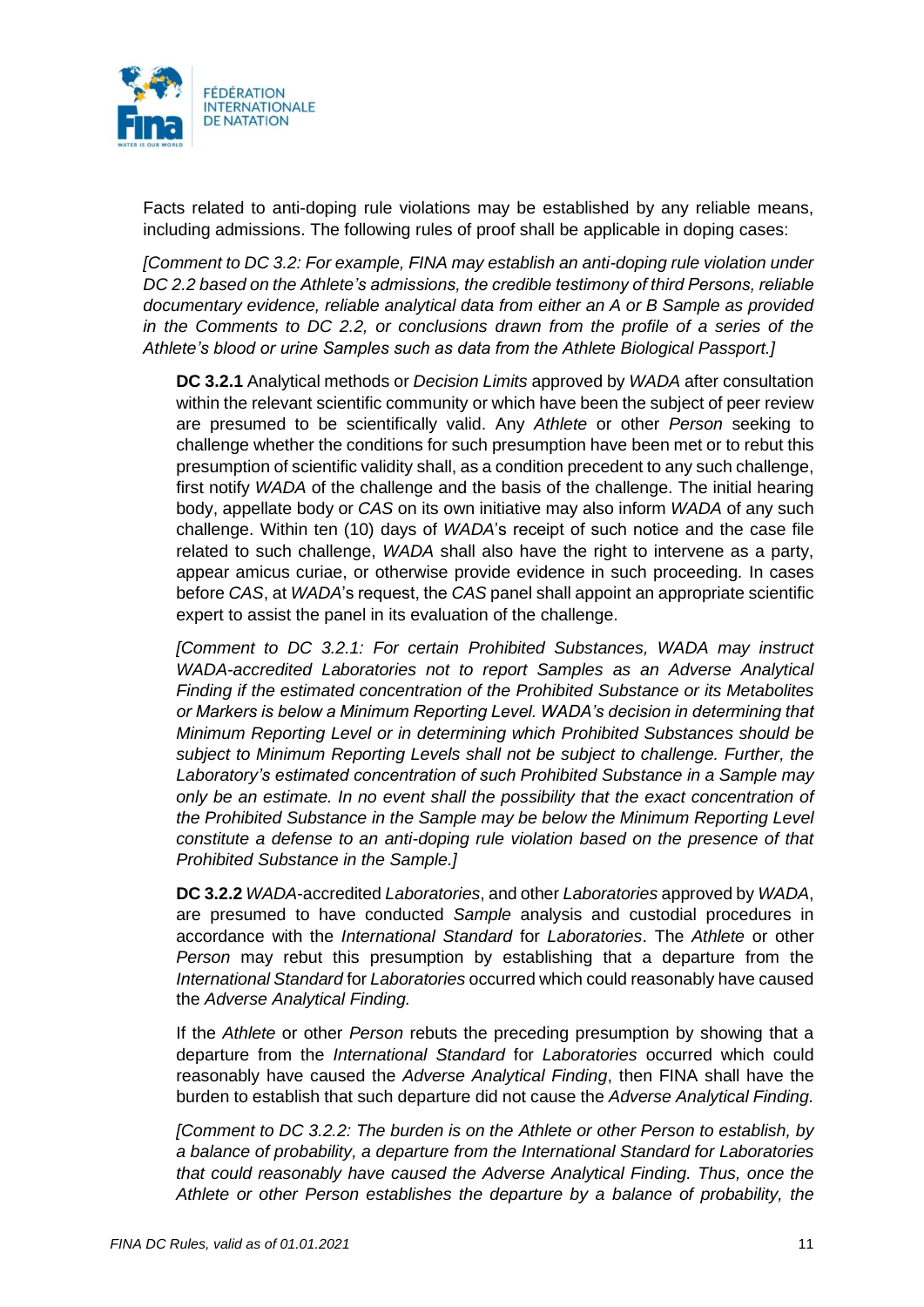

*Athlete or other Person's burden on causation is the somewhat lower standard of proof – "could reasonably have caused." If the Athlete or other Person satisfies these standards, the burden shifts to FINA to prove to the comfortable satisfaction of the hearing panel that the departure did not cause the Adverse Analytical Finding.]*

**DC 3.2.3** Departures from any other *International Standard* or other anti-doping rule or policy set forth in the *Code* or these Anti-Doping Rules shall not invalidate analytical results or other evidence of an anti-doping rule violation, and shall not constitute a defense to an anti-doping rule violation provided, however, if the *Athlete* or other *Person* establishes that a departure from one of the specific *International Standard* provisions listed below could reasonably have caused an anti-doping rule violation based on an *Adverse Analytical Finding* or whereabouts failure, then FINA shall have the burden to establish that such departure did not cause the *Adverse Analytical Finding* or the whereabouts failure:

*[Comment to DC 3.2.3: Departures from an International Standard or other rule unrelated to Sample collection or handling, Adverse Passport Finding, or Athlete notification relating to whereabouts failure or B Sample opening – e.g., the International Standard for Education, International Standard for the Protection of Privacy and Personal Information or International Standard for Therapeutic Use Exemptions – may result in compliance proceedings by WADA but are not a defense in an anti-doping rule violation proceeding and are not relevant on the issue of whether the Athlete committed an anti-doping rule violation. Similarly, FINA's violation of the Athletes' Anti-Doping Rights Act shall not constitute a defense to an anti-doping rule violation.]*

(i) a departure from the *International Standard* for *Testing* and Investigations related to *Sample* collection or *Sample* handling which could reasonably have caused an anti-doping rule violation based on an *Adverse Analytical Finding*, in which case FINA shall have the burden to establish that such departure did not cause the *Adverse Analytical Finding*;

(ii) a departure from the *International Standard* for *Results Management* or *International Standard* for *Testing* and Investigations related to an *Adverse Passport Finding* which could reasonably have caused an anti-doping rule violation, in which case FINA shall have the burden to establish that such departure did not cause the anti-doping rule violation;

(iii) a departure from the *International Standard* for *Results Management* related to the requirement to provide notice to the *Athlete* of the B *Sample* opening which could reasonably have caused an anti-doping rule violation based on an *Adverse Analytical Finding*, in which case FINA shall have the burden to establish that such departure did not cause the *Adverse Analytical Finding*;

*[Comment to DC 3.2.3.3: FINA would meet its burden to establish that such departure did not cause the Adverse Analytical Finding by showing that, for example, the B Sample opening and analysis were observed by an independent witness and no irregularities were observed.]*

(iv) a departure from the *International Standard* for *Results Management* related to *Athlete* notification which could reasonably have caused an anti-doping rule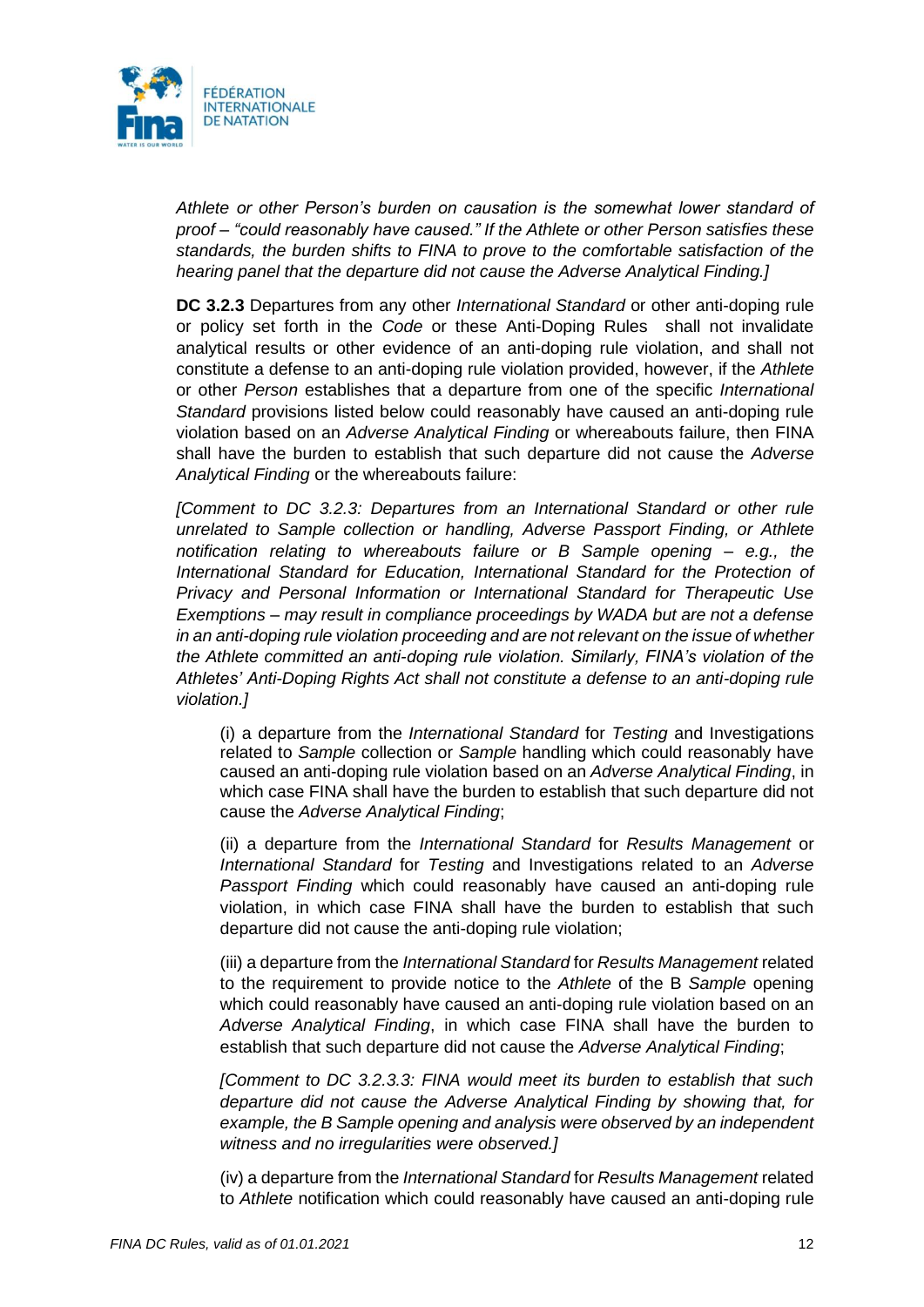

violation based on a whereabouts failure, in which case FINA shall have the burden to establish that such departure did not cause the whereabouts failure.

**DC 3.2.4** The facts established by a decision of a court or professional disciplinary tribunal of competent jurisdiction which is not the subject of a pending appeal shall be irrebuttable evidence against the *Athlete* or other *Person* to whom the decision pertained of those facts unless the *Athlete* or other *Person* establishes that the decision violated principles of natural justice.

**DC 3.2.5** The hearing panel in a hearing on an anti-doping rule violation may draw an inference adverse to the *Athlete* or other *Person* who is asserted to have committed an anti-doping rule violation based on the *Athlete's* or other *Person's* refusal, after a request made in a reasonable time in advance of the hearing, to appear at the hearing (either in person or telephonically as directed by the hearing panel) and to answer questions from the hearing panel or from FINA.

# <span id="page-12-0"></span>**DC 4 THE** *PROHIBITED LIST*

## **DC 4.1 Incorporation of the** *Prohibited List*

These Anti-Doping Rules incorporate the *Prohibited List* which is published and revised by *WADA* as described in Article 4.1 of the *Code*.

Unless provided otherwise in the *Prohibited List* or a revision, the *Prohibited List* and revisions shall go into effect under these Anti-Doping Rules three (3) months after publication by *WADA*, without requiring any further action by FINA. All *Athletes* and other *Persons* shall be bound by the *Prohibited List*, and any revisions thereto, from the date they go into effect, without further formality. It is the responsibility of all *Athletes* and other *Persons* to familiarize themselves with the most up-to-date version of the *Prohibited List* and all revisions thereto.

FINA shall provide its *Member Federation*s with the most recent version of the *Prohibited List*. Each *Member Federation* shall in turn ensure that its members, and the constituents of its members, are also provided with the most recent version of the *Prohibited List*.

*[Comment to DC 4.1: The current Prohibited List is available on WADA's website at [https://www.wada-ama.org.](https://www.wada-ama.org/) The Prohibited List will be revised and published on an expedited basis whenever the need arises. However, for the sake of predictability, a new Prohibited List will be published every year whether or not changes have been made.]*

## **DC 4.2** *Prohibited Substances* **and** *Prohibited Methods* **Identified on the** *Prohibited List*

## **DC 4.2.1** *Prohibited Substances* **and** *Prohibited Methods*

The *Prohibited List* shall identify those *Prohibited Substances* and *Prohibited Methods*  which are prohibited as doping at all times (both *In-Competition* and *Out-of-Competition*) because of their potential to enhance performance in future *Competitions*  or their masking potential, and those substances and methods which are prohibited *In-Competition* only. The *Prohibited List* may be expanded by *WADA* for a particular sport. *Prohibited Substance*s and *Prohibited Methods* may be included in the *Prohibited List*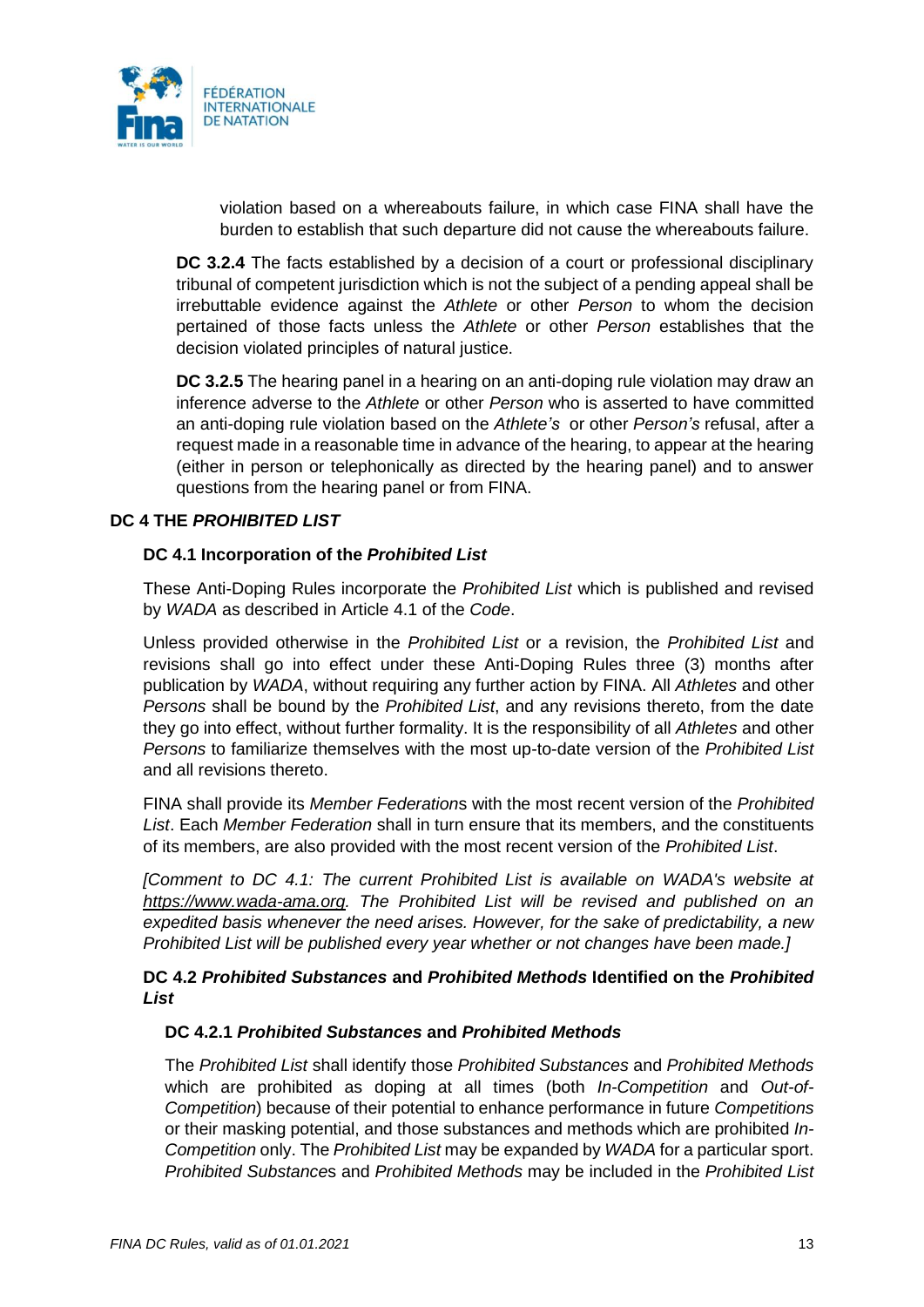

by general category (e.g., anabolic agents) or by specific reference to a particular substance or method.

*[Comment to DC 4.2.1: Out-of-Competition Use of a Substance which is only prohibited In-Competition is not an anti-doping rule violation unless an Adverse Analytical Finding for the Substance or its Metabolites or Markers is reported for a Sample collected In-Competition.]*

## **DC 4.2.2** *Specified Substances* **or** *Specified Methods*

For purposes of the application of DC 10, all *Prohibited Substances* shall be *Specified Substances* except as identified on the *Prohibited List*. No *Prohibited Method* shall be a *Specified Method* unless it is specifically identified as a *Specified Method* on the *Prohibited List.*

*[Comment to DC 4.2.2: The Specified Substances and Methods identified in DC 4.2.2 should not in any way be considered less important or less dangerous than other doping Substances or Methods. Rather, they are simply substances and methods which are more likely to have been consumed or used by an Athlete for a purpose other than the enhancement of sport performance.]*

# **DC 4.2.3** *Substances of Abuse*

For purposes of applying DC 10, *Substances of Abuse* shall include those *Prohibited Substances* which are specifically identified as *Substances of Abuse* on the *Prohibited List* because they are frequently abused in society outside of the context of sport.

## **DC 4.3** *WADA***'s Determination of the** *Prohibited List*

*WADA*'s determination of the *Prohibited Substances* and *Prohibited Methods* that will be included on the *Prohibited List,* the classification of substances into categories on the *Prohibited List,* the classification of a substance as prohibited at all times or *In-Competition* only, the classification of a substance or method as a *Specified Substance*, *Specified Method* or *Substance of Abuse* is final and shall not be subject to any challenge by an *Athlete* or other *Person* including, but not limited to, any challenge based on an argument that the substance or method was not a masking agent or did not have the potential to enhance performance, represent a health risk or violate the spirit of sport.

# **DC 4.4** *Therapeutic Use Exemptions* **("***TUEs***")**

**DC 4.4.1** The presence of a *Prohibited Substance* or its *Metabolites* or *Markers*, and/or the *Use* or *Attempted Use, Possession* or *Administration* or *Attempted Administration*  of a *Prohibited Substance* or a *Prohibited Method* shall not be considered an antidoping rule violation if it is consistent with the provisions of a *TUE* granted in accordance with the *International Standard* for *Therapeutic Use Exemptions*.

## **DC 4.4.2** *TUE* **Applications**

**DC 4.4.2.1** *Athletes* who are not *International-Level Athletes* should apply to their *National Anti-Doping Organisation* for a *TUE*. If the *National Anti-Doping Organisation* denies the application, the *Athlete* may appeal exclusively to the appellate body described in DC 13.2.2.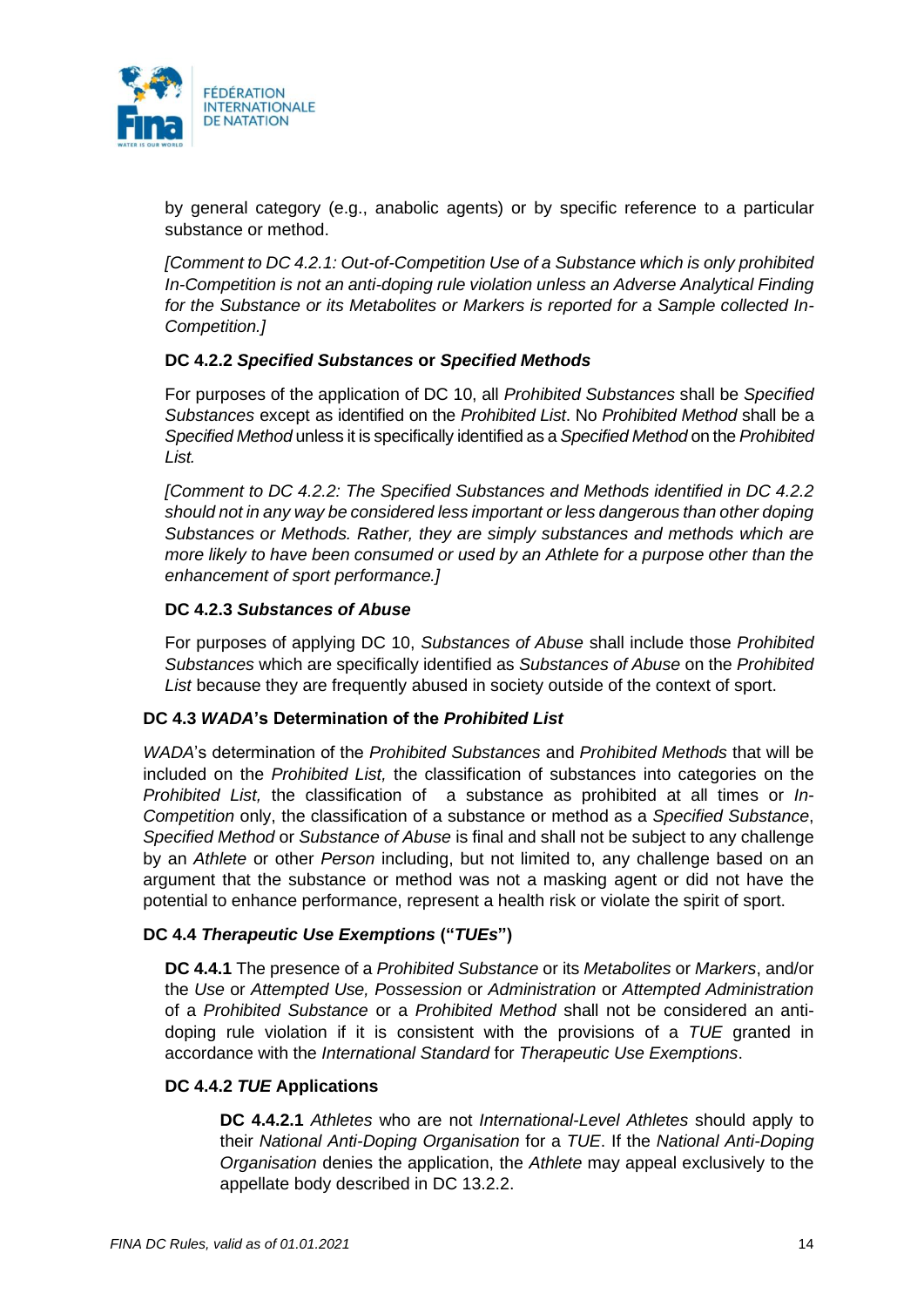

## **DC 4.4.2.2** *Athletes* who are *International-Level Athletes* shall apply to FINA.

## **DC 4.4.3** *TUE* **Recognition**

**DC 4.4.3.1** Where the *Athlete* already has a *TUE* granted by his or her *National Anti-Doping Organisation* for the substance or method in question, then that *TUE* is not automatically valid for international-level *Competition.* However, the *Athlete* may apply to FINA to recognize that *TUE*, in accordance with Article 7 of the *International Standard* for *Therapeutic Use Exemptions.* If that *TUE* meets the criteria set out in the *International Standard* for *Therapeutic Use Exemptions*, then FINA shall recognize it for purposes of international-level *Competition* as well. If FINA considers that the *TUE* does not meet those criteria and so refuses to recognize it, FINA shall notify the *Athlete* and his or her *National Anti-Doping Organisation* or *Member Federation* as relevant, promptly, with reasons. The *Athlete* and/or the *National Anti-Doping Organisation* shall have twenty-one (21) days from such notification to refer the matter to *WADA* for review.

If the matter is referred to *WADA* for review, the *TUE* granted by the *National Anti-Doping Organisation* remains valid for national-level *Competition* and *Outof-Competition Testing* (but is not valid for international-level *Competition*) pending *WADA*'s decision. If the matter is not referred to *WADA* for review within the twenty-one (21) day deadline, the *Athlete*'s *National Anti-Doping Organisation* must determine whether the original *TUE* granted by that *National Anti-Doping Organisation* should nevertheless remain valid for national-level *Competition* and *Out-of-Competition Testing* (provided that the *Athlete* ceases to be an *International-Level Athlete* and does not participate in internationallevel *Competition*). Pending the *National Anti-Doping Organisation's* decision, the *TUE* remains valid for national-level *Competition* and *Out-of-Competition Testing* (but is not valid for international-level *Competition*).

*[Comment to DC 4.4.3: If FINA refuses to recognize a TUE granted by a National Anti-Doping Organisation only because medical records or other information are missing that are needed to demonstrate satisfaction with the criteria in the International Standard for Therapeutic Use Exemptions, the matter should not be referred to WADA. Instead, the file should be completed and resubmitted to FINA.]*

*[Comment to DC 4.4.3.1: Further to Articles 5.7 and 7.1 of the International Standard for Therapeutic Use Exemptions, FINA must publish and keep updated a notice on its website that sets out clearly (1) which Athletes under its authority are required to apply to it for a TUE, (2) which TUE decisions of other Anti-Doping Organisations it will automatically recognize (if any) in lieu of such*  application and (3) which TUE decisions of other Anti-Doping Organisations will *have to be submitted to it for recognition. If an Athlete's TUE falls into a category of automatically recognized TUEs, then the Athlete does not need to apply to FINA for recognition of that TUE]*

**DC 4.4.3.2** If FINA chooses to test an *Athlete* who is not an *International-Level Athlete*, FINA must recognize a *TUE* granted to that *Athlete* by their *National*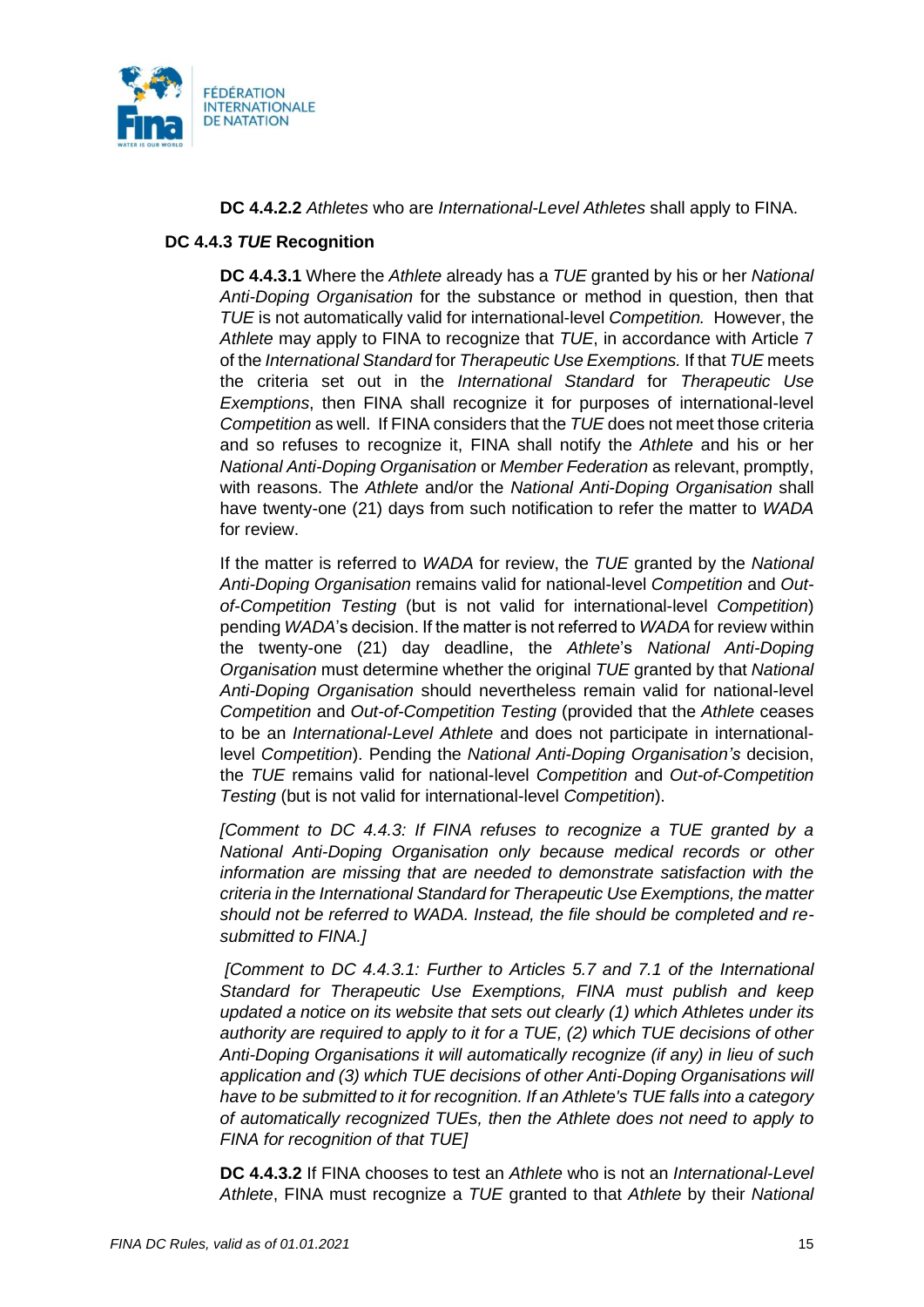

*Anti-Doping Organisation* unless the *Athlete* is required to apply for recognition of the *TUE* pursuant to Articles 5.8 and 7.0 of the *International Standard* for *Therapeutic Use Exemptions*.

## **DC 4.4.4** *TUE* **Application Process**

**DC 4.4.4.1** If the *Athlete* does not already have a *TUE* granted by their *National Anti-Doping Organisation* for the substance or method in question, the *Athlete* must apply directly to FINA.

**DC 4.4.4.2** An application to FINA for grant or recognition of a *TUE* must be made as soon as possible, save where Articles 4.1 or 4.3 of the *International Standard* for *Therapeutic Use Exemptions* apply. The application shall be made in accordance with Article 6 of the *International Standard* for *Therapeutic Use Exemptions* as posted on FINA's website.

**DC 4.4.4.3** FINA shall establish a *Therapeutic Use Exemption* Committee ("TUEC") to consider applications for the grant or recognition of TUEs in accordance with Article 4.4.4.3(a)-(d) below:

(a) The TUEC shall consist of a minimum of five (5) members with experience in the care and treatment of *Athletes* and sound knowledge of clinical, sports and exercise medicine, including a Chair. Each appointed member shall serve a term of four (4) years.

(b) Before serving as a member of the TUEC, each member must sign a conflict of interest and confidentiality declaration. The appointed members shall not be employees of FINA.

(c) When an application to FINA for the grant or recognition of a TUE is made, the Chair of the TUEC shall appoint three (3) members (which may include the Chair) to consider the application.

(d) Before considering a TUE application, each member shall disclose to the Chair any circumstances likely to affect their impartiality with respect to the *Athlete* making the application. If a member appointed by the Chair to consider an application is unwilling or unable to assess the *Athlete*'s TUE application, for any reason, the Chair may appoint a replacement or appoint a new TUEC (e.g., from the pre-established pool of candidates). The Chair cannot serve as a member of the TUEC if there are any circumstances which are likely to affect the impartiality of the TUE decision.]

**DC 4.4.4.4** The TUEC shall promptly evaluate and decide upon the application in accordance with the relevant provisions of the *International Standard* for *Therapeutic Use Exemptions* and usually (i.e., unless exceptional circumstances apply) within no more than twenty-one (21) days of receipt of a complete application. Where the application is made in a reasonable time prior to a *Competition*, the TUEC must use its best endeavors to issue its decision before the start of the *Competition*.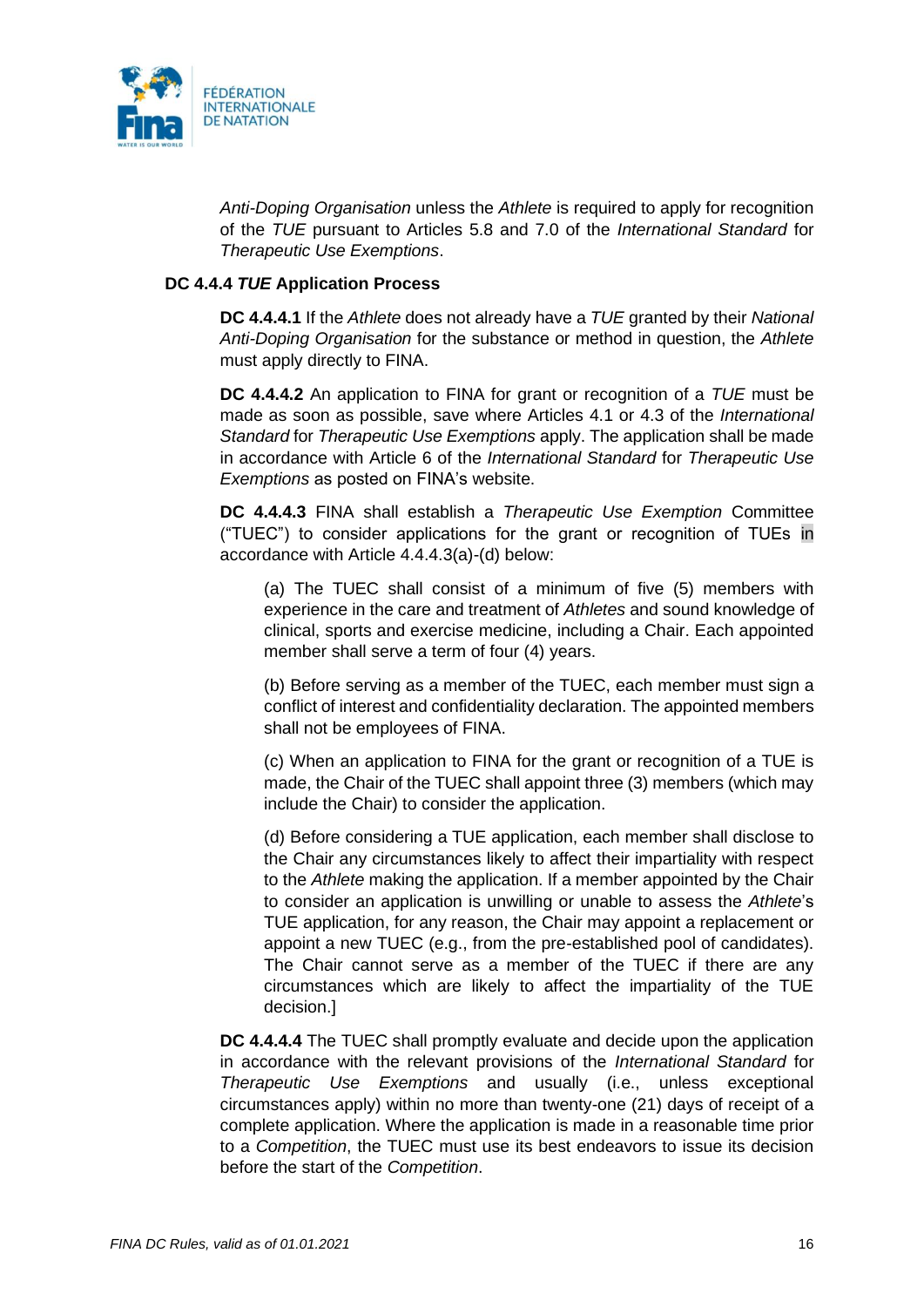

**DC 4.4.4.5** The TUEC decision shall be the final decision of FINA and may be appealed in accordance with DC 4.4.7. The TUEC decision shall be notified in writing to the *Athlete*, and to *WADA* and other *Anti-Doping Organisation*s in accordance with the *International Standard* for *Therapeutic Use Exemptions*. It shall also promptly be reported into *ADAMS*.

**DC 4.4.4.6** If FINA denies the *Athlete*'s application, it must notify the *Athlete* promptly, with reasons. If FINA grants the *Athlete*'s application, it must notify not only the *Athlete* but also their *National Anti-Doping Organisation*. If the *National Anti-Doping Organisation* considers that the TUE granted by FINA does not meet the criteria set out in the *International Standard* for *Therapeutic Use Exemptions*, it has twenty-one (21) days from such notification to refer the matter to *WADA* for review in accordance with DC 4.4.7.

If the *National Anti-Doping Organisation* refers the matter to *WADA* for review, the TUE granted by FINA remains valid for international-level *Competition* and Out-of-*Competition Testing* (but is not valid for national-level *Competition*) pending *WADA*'s decision. If the *National Anti-Doping Organisation* does not refer the matter to *WADA* for review, the TUE granted by FINA becomes valid for national-level *Competition* as well when the twenty-one (21) day review deadline expires.

*[Comment to DC 4.4.4: The submission of falsified documents to a TUEC or FINA, offering or accepting a bribe to a Person to perform or fail to perform an act, procuring*  false testimony from any witness, or committing any other fraudulent act or any other *similar intentional interference or Attempted interference with any aspect of the TUE process shall result in a charge of Tampering or Attempted Tampering under DC 2.5.*

*An Athlete should not assume that their application for the grant or recognition of a TUE (or for renewal of a TUE) will be granted. Any Use or Possession or Administration of a Prohibited Substance or Prohibited Method before an application has been granted is entirely at the Athlete's own risk.]*

## **DC 4.4.5 Retroactive** *TUE* **Applications**

If FINA chooses to collect a *Sample* from an *Athlete* who is not an *International-Level Athlete* or a *National-Level Athlete*, and that *Athlete* is *Using* a *Prohibited Substance* or *Prohibited Method* for therapeutic reasons, FINA must permit that *Athlete* to apply for a retroactive *TUE*.

## **DC 4.4.6 Expiration, Withdrawal or Reversal of a** *TUE*

**DC 4.4.6.1** A *TUE* granted pursuant to these Anti-Doping Rules: (a) shall expire automatically at the end of any term for which it was granted, without the need for any further notice or other formality; (b) will be withdrawn if the *Athlete* does not promptly comply with any requirements or conditions imposed by the TUEC upon grant of the *TUE*; (c) may be withdrawn by the *TUEC* if it is subsequently determined that the criteria for grant of a *TUE* are not in fact met; or (d) may be reversed on review by *WADA* or on appeal.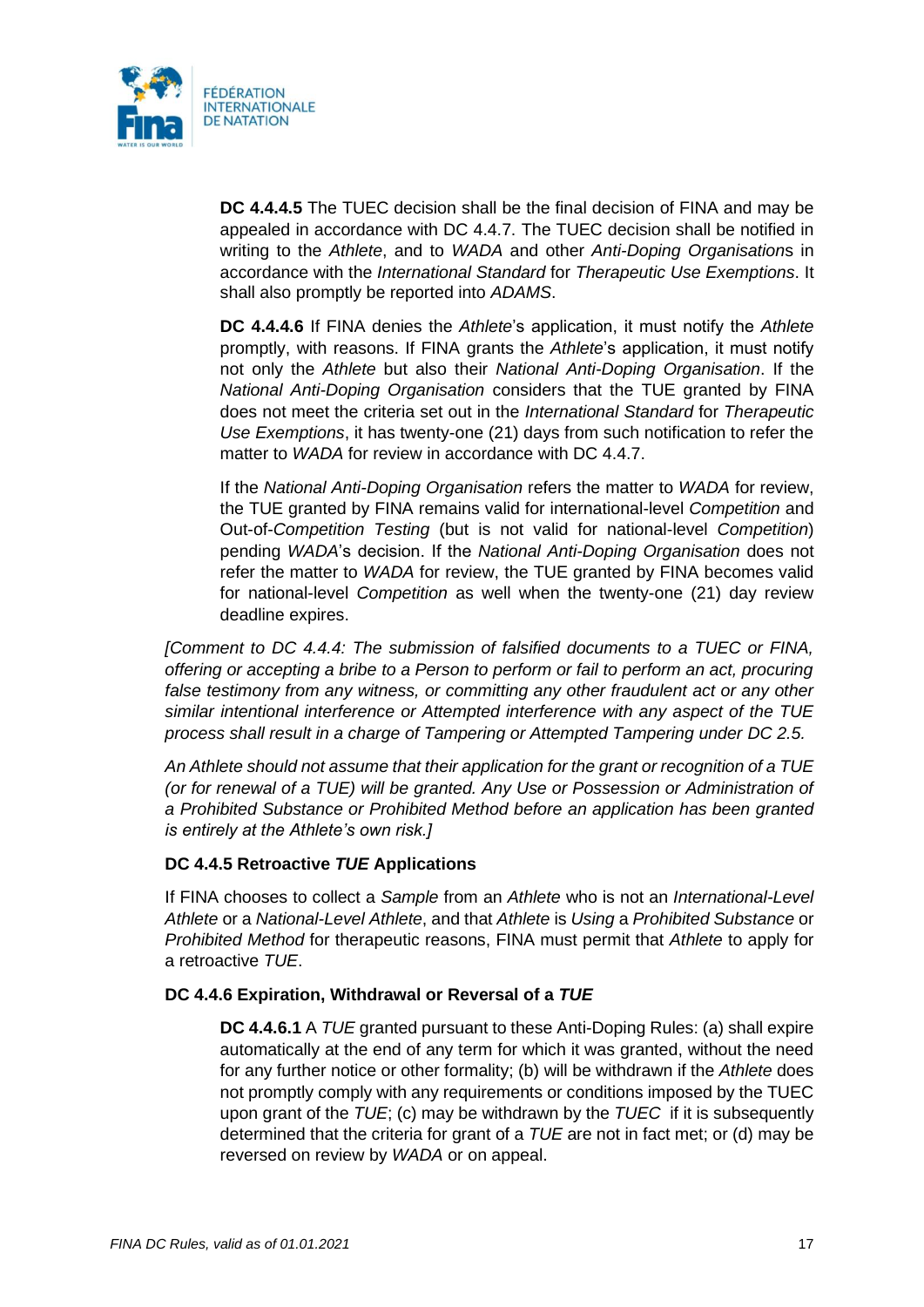

**DC 4.4.6.2** In such event, the *Athlete* shall not be subject to any *Consequences* based on his or her *Use* or *Possession* or *Administration* of the *Prohibited Substance* or *Prohibited Method* in question in accordance with the *TUE* prior to the effective date of expiry, withdrawal or reversal of the *TUE*. The review pursuant to Article 5.1.1.1 of the *International Standard* for *Results Management* of an *Adverse Analytical Finding* reported shortly after the *TUE* expiry, withdrawal or reversal, shall include consideration of whether such finding is consistent with *Use* of the *Prohibited Substance* or *Prohibited Method* prior to that date, in which event no anti-doping rule violation shall be asserted.

# **DC 4.4.7 Reviews and Appeals of** *TUE* **Decisions**

**DC 4.4.7.1** *WADA* shall review any decision by FINA not to recognize a *TUE* granted by the *National Anti-Doping Organisation* that is referred *to WADA* by the *Athlete* or the *Athlete's National Anti-Doping Organisation.* In addition, *WADA* shall review any decision by FINA to grant a *TUE* that is referred *to WADA* by the *Athlete's National Anti-Doping Organisation*. *WADA* may review any other *TUE* decisions at any time, whether upon request by those affected or on its own initiative. If the *TUE* decision being reviewed meets the criteria set out in the *International Standard* for *Therapeutic Use Exemptions*, *WADA* will not interfere with it. If the *TUE* decision does not meet those criteria, *WADA* will reverse it.

**DC 4.4.7.2** Any *TUE* decision by FINA that is not reviewed by *WADA*, or that is reviewed by *WADA* but is not reversed upon review, may be appealed by the *Athlete* and/or the *Athlete's National Anti-Doping Organisation* exclusively to *CAS*, in accordance with DC 13.

*[Comment to DC 4.4.7.2: In such cases, the decision being appealed is the FINA's TUE decision, not WADA's decision not to review the TUE decision or (having reviewed it) not to reverse the TUE decision. However, the deadline to appeal the TUE decision does not begin to run until the date that WADA communicates its decision. In any Event, whether the decision has been reviewed by WADA or not, WADA shall be given notice of the appeal so that it may participate if it sees fit.]*

**DC 4.4.7.3** A decision by *WADA* to reverse a *TUE* decision may be appealed by the *Athlete,* the *National Anti-Doping Organisation* and/or FINA exclusively to *CAS*, in accordance with DC 13.

<span id="page-17-0"></span>**DC 4.4.7.4** A failure to render a decision within a reasonable time on a properly submitted application for grant/recognition of a *TUE* or for review of a *TUE* decision shall be considered a denial of the application thus triggering the applicable rights of review/appeal.

# **DC 5** *TESTING* **AND INVESTIGATIONS**

## **DC 5.1 Purpose of** *Testing* **and Investigation**

**DC 5.1.1** *Testing* and investigations may be undertaken for any anti-doping purpose. They shall be conducted in conformity with the provisions of the *International Standard*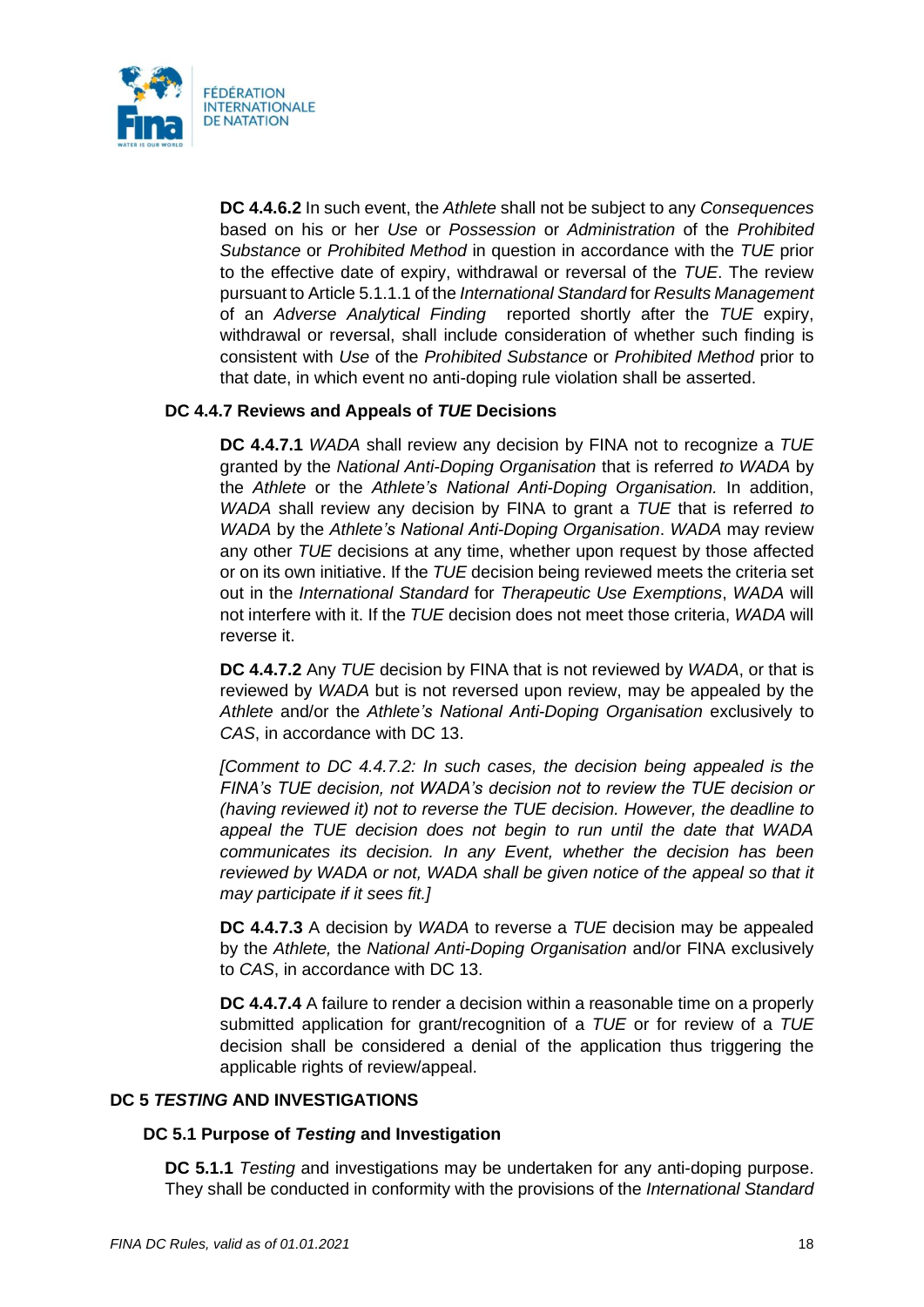

for *Testing* and Investigations and any protocols of FINA supplementing that *International Standard*.

**DC 5.1.2** *Testing* shall be undertaken to obtain analytical evidence as to whether the *Athlete* has violated DC 2.1 (Presence of a *Prohibited Substance* or its *Metabolites* or *Markers* in an *Athlete*'s *Sample*) or DC 2.2 (*Use* or *Attempted Use* by an *Athlete* of a *Prohibited Substance* or a *Prohibited Method*).

*[Comment to DC 5.1: Where Testing is conducted for anti-doping purposes, the analytical*  results and data may be used for other legitimate purposes under the Anti-Doping *Organisation's rules. See, e.g., Comment to Article 23.2.2 of the Code.]*

## **DC 5.2 Authority to Test**

**DC 5.2.1** Subject to the limitations for *Competition Testing* set out in Article 5.3 of the *Code*, FINA shall have *In-Competition* and *Out-of-Competition Testing* authority over all *Athletes* specified in the Introduction to these Anti-Doping Rules (under the heading "Scope").

**DC 5.2.2** FINA may require any *Athlete* over whom it has *Testing* authority (including any *Athlete* serving a period of *Ineligibility*) to provide a *Sample* at any time and at any place.

*[Comment to DC 5.2.2: FINA may obtain additional authority to conduct Testing by means of bilateral or multilateral agreements with other Signatories. Unless the Athlete has identified a sixty (60) minute Testing window between the hours of 11:00 p.m. and 6:00 a.m., or has otherwise consented to Testing during that period, FINA will not test an Athlete during that period unless it has a serious and specific suspicion that the Athlete may be engaged in doping. A challenge to whether FINA had sufficient suspicion for Testing during this time period shall not be a defense to an anti-doping rule violation based on such test or Attempted test.]*

**DC 5.2.3** *WADA* shall have *In-Competition* and *Out-of-Competition Testing* authority as set out in Article 20.7.10 of the *Code*.

**DC 5.2.4** If FINA delegates or contracts any part of *Testing* to a *National Anti-Doping Organisation* directly or through a *Member Federation*, that *National Anti-Doping Organisation* may collect additional *Samples* or direct the *Laboratory* to perform additional types of analysis at the *National Anti-Doping Organisation's* expense. If additional *Samples* are collected or additional types of analysis are performed, FINA shall be notified.

## **DC 5.3** *Competition Testing*

**DC 5.3.1** Except as otherwise provided below, only a single organisation shall have authority to conduct *Testing* at *Competition Venues* during a *Competition Period*. At *International Competitions* included on the FINA Calendar, as published on the FINA website, excluding the Non-Fina Calendar, the collection of *Samples* shall be initiated and directed by FINA. Any *Testing* during the FINA *Competition Period* outside of the *Competition Venues* shall be coordinated with FINA.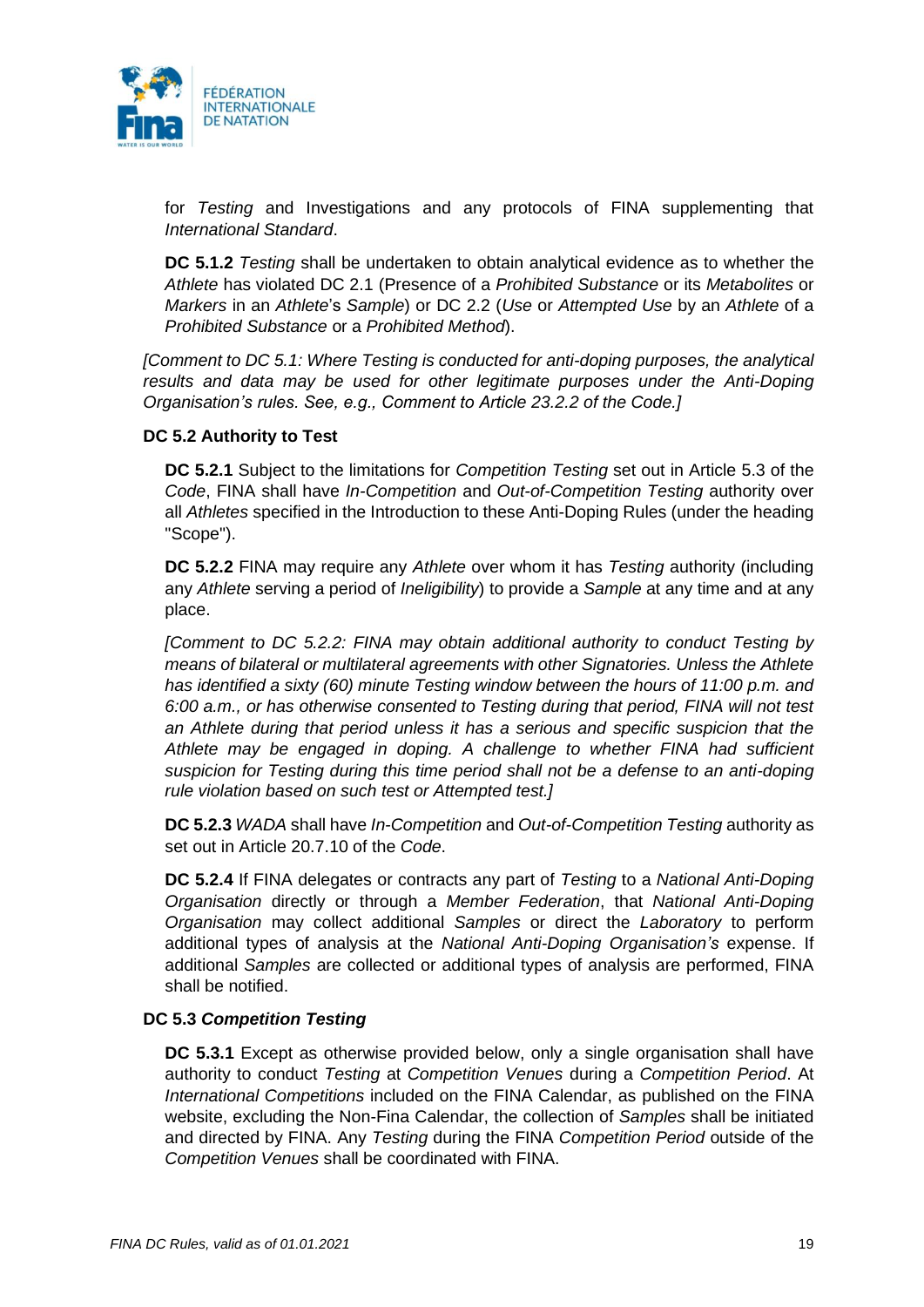

At other *Competitions*, including *National Competitions* and *Competitions* organized by FINA Continental Organisation or a Regional Organisation consisting of *Member Federation*s, the *National Anti-Doping Organisation* of the country where the *Competition* is held shall have authority to conduct *Testing*. Notwithstanding the foregoing, FINA may elect to conduct *Testing* during these *Competitions* on *Athlete*s under its *Testing* authority participating in such *Competitions*, including at the *Competition Venues*, with the authorization of the *Anti-Doping Organisation* having *Testing* responsibility for the *Competition*.

**DC 5.3.2** If an *Anti-Doping Organisation* which would otherwise have *Testing* authority but is not responsible for initiating and directing *Testing* at a *Competition* desires to conduct *Testing* of *Athletes* at the *Competition Venues* during the *Competition Period*, the *Anti-Doping Organisation* shall first confer with FINA (or any other ruling body of the *Competition*) to obtain permission to conduct and coordinate such *Testing*. If the *Anti-Doping Organisation* is not satisfied with the response from FINA (or any other ruling body of the *Competition*) the *Anti-Doping Organisation* may, in accordance with procedures described in the *International Standard* for *Testing* and Investigations, ask *WADA* for permission to conduct *Testing* and to determine how to coordinate such *Testing*. *WADA* shall not grant approval for such *Testing* before consulting with and informing FINA (or any other ruling body of the *Competition*). *WADA's* decision shall be final and not subject to appeal. Unless otherwise provided in the authorization to conduct *Testing*, such tests shall be considered *Out-of-Competition* tests. *Results Management* for any such test shall be the responsibility of the *Anti-Doping Organisation* initiating the test unless provided otherwise in the rules of the ruling body of the *Competition*.

*[Comment to DC 5.3.2: Before giving approval to a National Anti-Doping Organisation to initiate and conduct Testing at an International Competition* included on the FINA Calendar, as published on the FINA website, excluding the Non-Fina Calendar*, WADA shall consult with the international organisation which is the ruling body for the Competition. Before giving approval to an International Federation to initiate and conduct Testing at a National Competition, WADA shall consult with the National Anti-Doping Organisation of the country where the Competition takes place. The Anti-Doping Organisation "initiating and directing Testing" may, if it chooses, enter into agreements with a Delegated Third Party to which it delegates responsibility for Sample collection or other aspects of the Doping Control process.]*

## **DC 5.3.3** *World Records and National Records*

**DC 5.3.3.1** Any *Athlete* equaling or breaking a World Record in Swimming, as defined in the FINA Swimming Rules, shall be tested immediately after the race, or at the latest, 24 hours after the race. No World Record shall be recognized unless such test returns a *Negative Finding* based, at a minimum, on the standard *In-Competition* analytical *Testing* menu. When a relay team breaks or equals a World Record, only the four Athletes who swam this specific race must be tested.

**DC 5.3.3.2** Should an *Athlete* equal or break a national record in a FINA *Competition* and not otherwise be selected for *Testing*, and the Rules of the *Member Federation* of the *Athlete* are similar to DC 5.3.3.2, the *Member*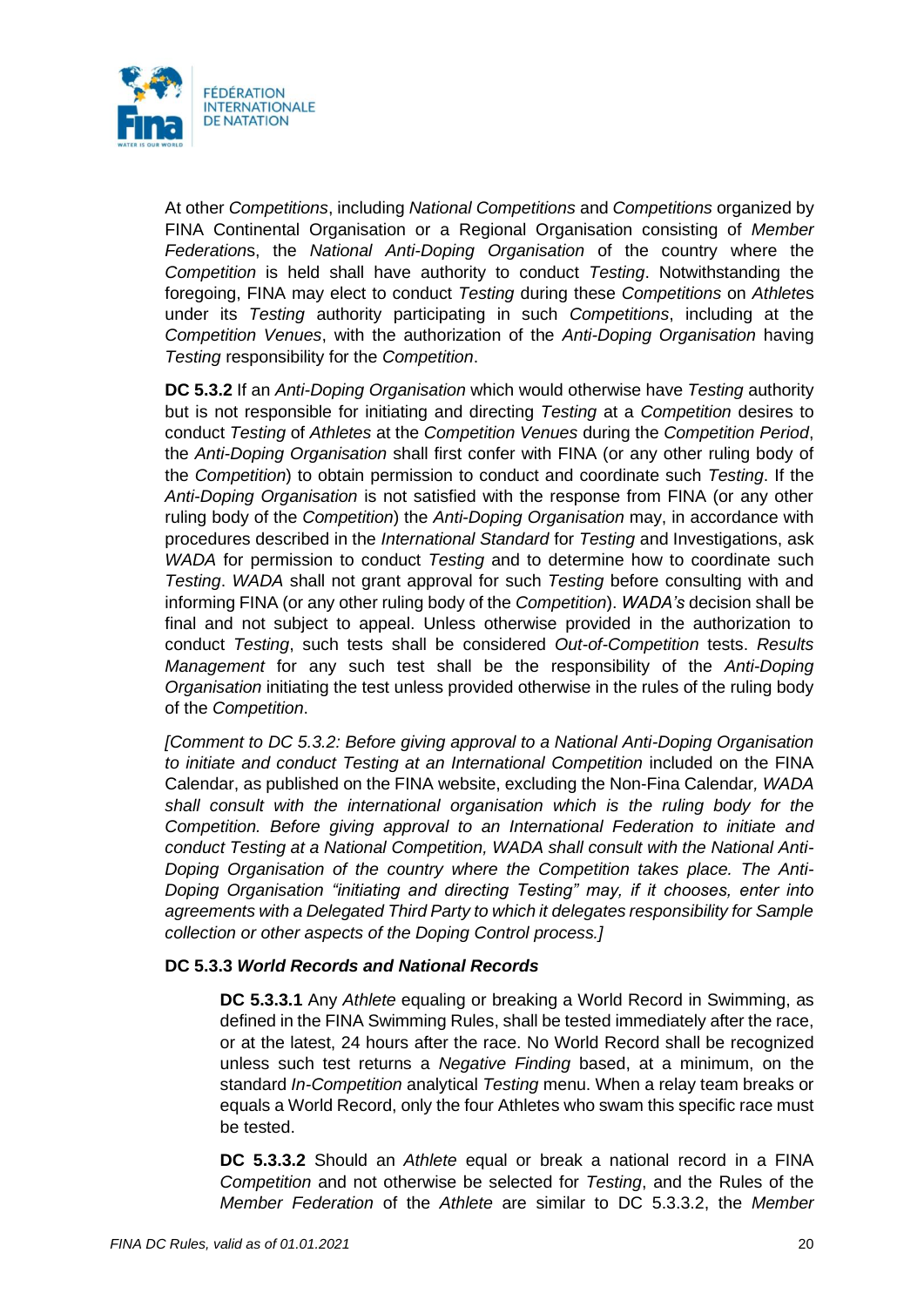

*Federation* may request FINA to conduct *Testing* on such *Athlete* upon payment of a fee reasonably determined by FINA.

## **DC 5.4** *Testing* **Requirements**

**DC 5.4.1** FINA shall conduct test distribution planning and *Testing* as required by the *International Standard* for *Testing* and Investigations.

**DC 5.4.2** Where reasonably feasible, *Testing* shall be coordinated through *ADAMS* in order to maximize the effectiveness of the combined *Testing* effort and to avoid unnecessary repetitive *Testing*.

#### **DC 5.5** *Athlete* **Whereabouts Information**

**DC 5.5.1** FINA has established a FINA *Registered Testing Pool* of those *Athletes* who are required to provide whereabouts information in the manner specified in the *International Standard* for *Testing* and Investigations and who shall be subject to *Consequences* for DC 2.4 violations as provided in DC 10.3.2. FINA shall coordinate with *National Anti-Doping Organisations* to identify such *Athletes* and to collect their whereabouts information.

**DC 5.5.2** FINA shall make available through *ADAMS* a list which identifies those *Athletes* included in FINA's *Registered Testing Pool* by name. FINA shall regularly review and update as necessary its criteria for including *Athletes* in its *Registered Testing Pool* and shall periodically (but not less than quarterly) review the list of *Athletes* in its *Registered Testing Pool* to ensure that each listed *Athlete* continues to meet the relevant criteria. *Athletes* shall be notified before they are included in the *Registered Testing Pool* and when they are removed from that pool. The notification shall contain the information set out in the *International Standard* for *Testing* and Investigations.

**DC 5.5.3** Where an *Athlete* is included in FINA's *Registered Testing Pool* and in a national *Registered Testing Pool* by their *National Anti-Doping Organisation*, the *National Anti-Doping Organisation* and FINA shall agree between themselves which of them shall accept that *Athlete's* whereabouts filings; in no case shall an *Athlete* be required to make whereabouts filings to more than one of them.

**DC 5.5.4** In accordance with the *International Standard* for *Testing* and Investigations, it is the responsibility of each *Athlete* in the FINA *Registered Testing Pool* to:

- (a) advise FINA of his or her whereabouts on a quarterly basis; update that information as necessary so that it remains accurate and complete at all times;
- (b) make himself or herself available for *Testing* at such whereabouts.

**DC 5.5.5** For purposes of DC 2.4, an *Athlete's* failure to comply with the requirements of the *International Standard* for *Testing* and Investigations shall be deemed a filing failure or a missed test as defined in Annex B of the *International Standard* for *Results Management,* where the conditions set forth in Annex B are met. Furthermore, if the *Athlete* cannot be found for unannounced *Testing* due to incorrect or insufficient information provided to FINA, the *Member Federation* to which the *Athlete* is affiliated shall be obliged to reimburse the costs of the unsuccessful attempt of *Testing* in accordance with DC 12.4.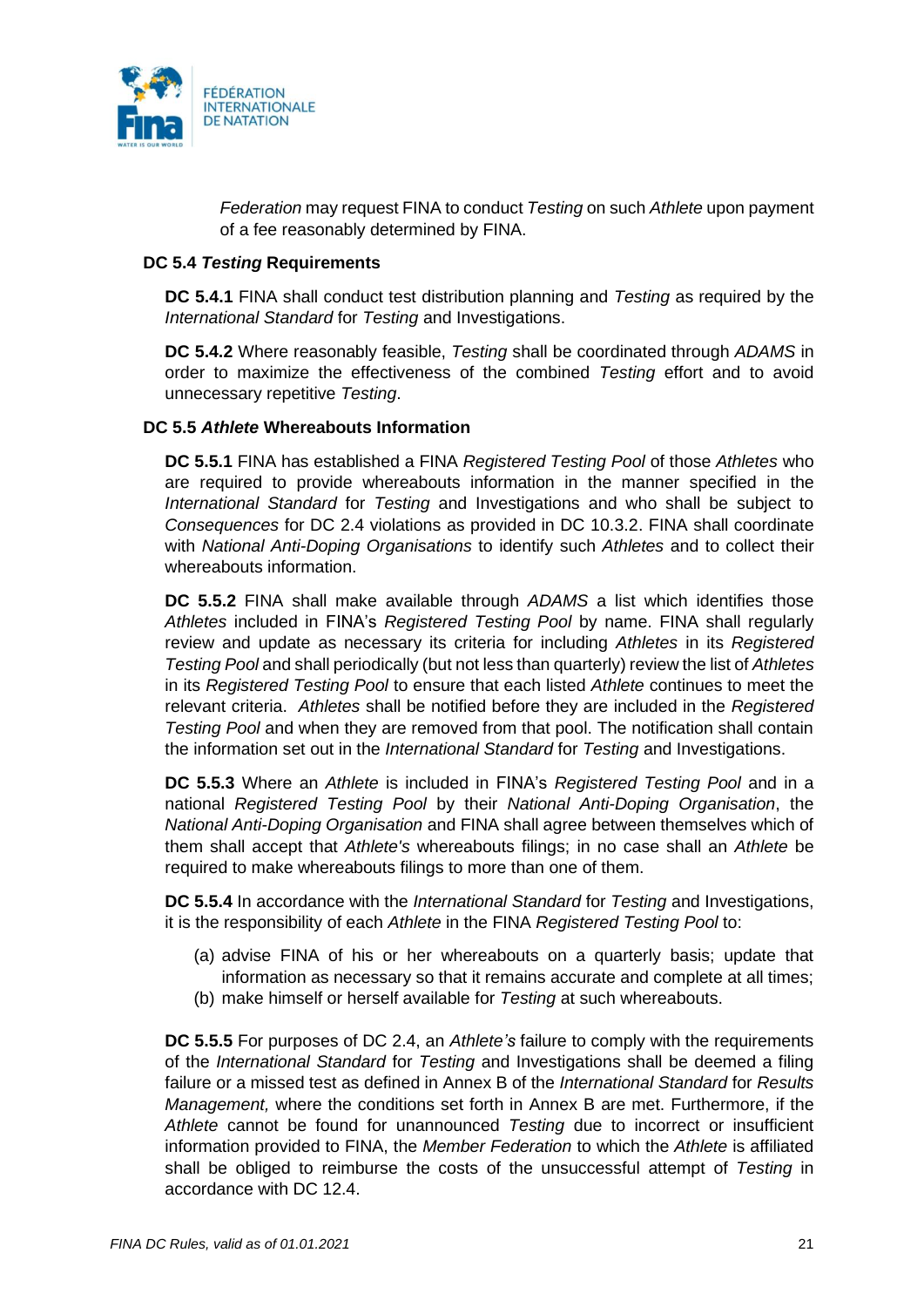

**DC 5.5.6** An *Athlete* in FINA's *Registered Testing Pool* shall continue to be subject to the obligation to comply with the whereabouts requirements set in the *International Standard* for *Testing* and Investigations unless and until:

- (a) the *Athlete* gives written notice to FINA that he or she has retired or
- (b) FINA has informed him or her that he or she is no longer designated for inclusion in FINA's *Registered Testing Pool*.

**DC 5.5.7** Whereabouts information provided by an *Athlete* while in the *Registered Testing Pool* will be accessible through *ADAMS* to *WADA* and to other *Anti-Doping Organisations* having authority to test that *Athlete.* Whereabouts information shall be maintained in strict confidence at all times; it shall be used exclusively for purposes of planning, coordinating or conducting *Doping Control*, providing information relevant to the *Athlete Biological Passport* or other analytical results, to support an investigation into a potential anti-doping rule violation, or to support proceedings alleging an antidoping rule violation; and shall be destroyed after it is no longer relevant for these purposes in accordance with the *International Standard* for the Protection of Privacy and Personal Information.

**DC 5.5.8** In accordance with the *International Standard* for *Testing* and Investigations, FINA has established a *Testing Pool*, which includes *Athletes* who are subject to less stringent whereabouts requirements than *Athletes* included in FINA's *Registered Testing Pool*.

**DC 5.5.9** FINA shall notify *Athletes* before they are included in the *Testing Pool* and when they are removed. Such notification shall include the whereabouts requirements and the consequences that apply in case of non-compliance, as indicated in DC 5.5.10 and DC 5.5.11.

**DC 5.5.10** *Athletes* included in the *Testing Pool* shall provide FINA with and update the following whereabouts information for each day so that they may be located and subjected to *Testing:* 

- (a) Their overnight accommodation address;
- (b) *Competition* schedule;
- (c) Regular training activities;
- (d) A mailing address;
- (e) An email address;

Such whereabouts information shall be filed in *ADAMS* to enable better *Testing* coordination with other *Anti-Doping Organisations*.

**DC 5.5.11** An *Athlete's* failure to provide whereabouts information on or before the date required by FINA or the *Athlete's* failure to provide accurate whereabouts information or to update it may result in FINA elevating the *Athlete* to FINA's *Registered Testing Pool*.

**DC 5.5.12** FINA may, in accordance with the *International Standard* for *Testing* and Investigations, request whereabouts information from *Athletes* who are not included within a *Registered Testing Pool* or *Testing Pool*. If it chooses to do so, an *Athlete's*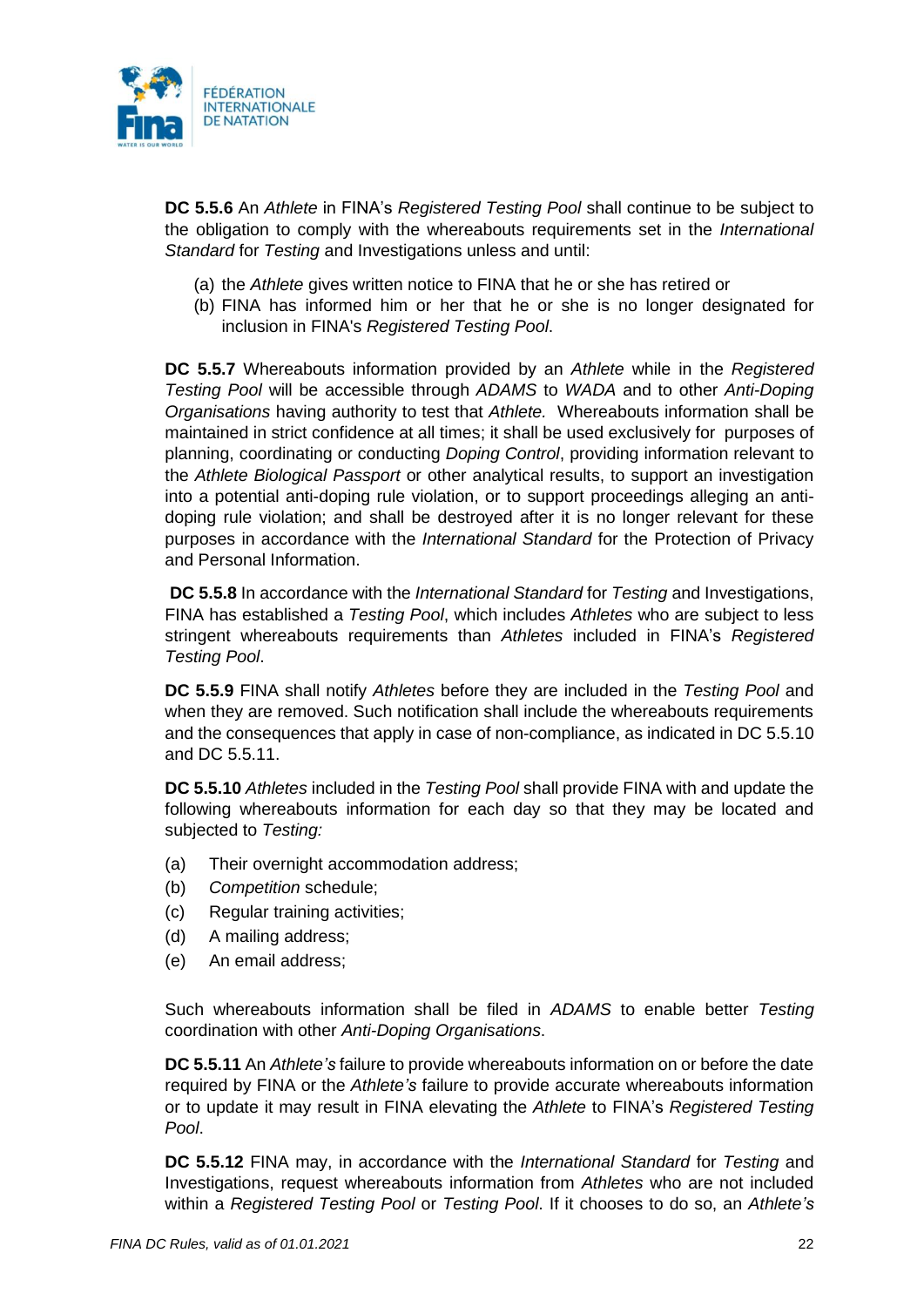

failure to provide the requested whereabouts information on or before the date required by FINA or the *Athlete's* failure to provide accurate whereabouts information may result in FINA elevating the *Athlete* to FINA's *Registered Testing Pool*.

## **DC 5.6 Retirement and Return to** *Competition*

**DC 5.6.1** If an *International-Level Athlete* or *National-Level Athlete* in FINA's *Registered Testing Pool* retires and then wishes to return to active participation in sport, the *Athlete* shall not compete in *International Competitions* or *National Competitions* until the *Athlete* has made himself or herself available for *Testing*, by giving six (6) months prior written notice to FINA and their *National Anti-Doping Organisation*.

*WADA*, in consultation with FINA and the *Athlete's National Anti-Doping Organisation*, may grant an exemption to the six (6) month written notice rule where the strict application of that rule would be unfair to the *Athlete*. This decision may be appealed under DC 13.

Any competitive results obtained in violation of this Article 5.6.1 shall be *Disqualified* unless the *Athlete* can establish that he or she could not have reasonably known that this was an *International Competition* or a *National Competition*.

**DC 5.6.2** If an *Athlete* retires from sport while subject to a period of *Ineligibility*, the *Athlete* must notify the *Anti-Doping Organisation* that imposed the period of *Ineligibility* in writing of such retirement. If the *Athlete* then wishes to return to active *Competition* in sport, the *Athlete* shall not compete in *International Competitions* or *National Competitions* until the *Athlete* has made himself or herself available for *Testing* by giving six (6) months prior written notice (or notice equivalent to the period of *Ineligibility*  remaining as of the date the *Athlete* retired, if that period was longer than six (6) months) to FINA and to their *National Anti-Doping Organisation*.

## **DC 5.7** *Independent Observer Program*

FINA and the organizing committees for FINA's *Competitions*, as well as the *Member Federations* and the organizing committees for *National Competitions,* shall authorize and facilitate the *Independent Observer Program* at *such Competitions*.

## <span id="page-22-0"></span>**DC 6 ANALYSIS OF** *SAMPLES*

*Samples* shall be analysed in accordance with the following principles:

## **DC 6.1 Use of Accredited, Approved** *Laboratories* **and Other** *Laboratories*

**DC 6.1.1** For purposes of directly establishing an *Adverse Analytical Finding* under DC 2.1, *Samples* shall be analysed only in *WADA*-accredited *Laboratories* or *Laboratories* otherwise approved by *WADA*. The choice of the *WADA*-accredited or *WADA*approved *Laboratory* used for the *Sample* analysis shall be determined exclusively by FINA for *Testing* conducted by FINA.

**DC 6.1.2** As provided in DC 3.2, facts related to anti-doping rule violations may be established by any reliable means. This would include, for example, reliable *Laboratory* or other forensic testing conducted outside of *WADA*-accredited or approved *Laboratories*.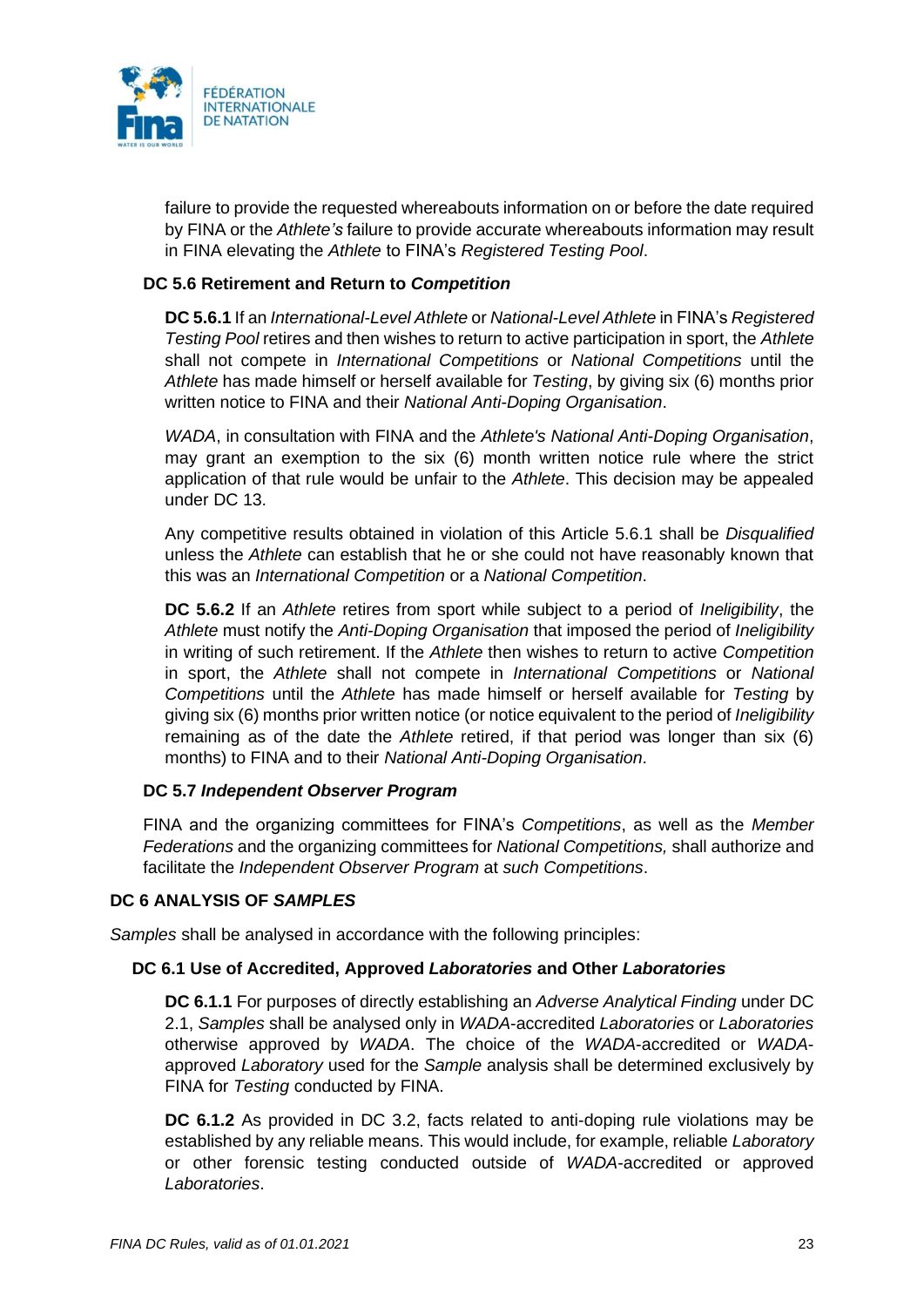

*[Comment to DC 6.1: Violations of DC 2.1 may be established only by Sample analysis performed by a WADA-accredited Laboratory or another Laboratory approved by WADA. Violations of other rules may be established using analytical results from other Laboratories so long as the results are reliable.]*

# **DC 6.2 Purpose of Analysis of** *Samples* **and Data**

*Samples* and related analytical data or *Doping Control* information shall be analyzed to detect *Prohibited Substances* and *Prohibited Methods* identified on the *Prohibited List* and other substances as may be directed by *WADA* pursuant to the Monitoring Program described in Article 4.5 of the *Code;* or to assist FINA in profiling relevant parameters in an *Athlete's* urine, blood or other matrix, including DNA or genomic profiling; or for any other legitimate anti-doping purpose.

*[Comment to DC 6.2: For example, relevant Doping Control-related information could be used to direct Target Testing or to support an anti-doping rule violation proceeding under DC 2.2 or both.]*

# **DC 6.3 Research on** *Samples* **and Data**

*Samples*, related analytical data and *Doping Control* information may be used for antidoping research purposes, although no *Sample* may be used for research without the *Athlete's* written consent. *Samples* and related analytical data or *Doping Control* information used for research purposes shall first be processed in such a manner as to prevent *Samples* and related analytical data or *Doping Control* information being traced back to a particular *Athlete*. Any research involving *Samples* and related analytical data or *Doping Control* information shall adhere to the principles set out in Article 19 of the *Code*.

*[Comment to DC 6.3: As is the case in most medical or scientific contexts, use of Samples and related information for quality assurance, quality improvement, method improvement and development or to establish reference populations is not considered research. Samples and related information used for such permitted non-research purposes must also first be processed in such a manner as to prevent them from being traced back to the particular Athlete, having due regard to the principles set out in Article 19 of the Code, as well as the requirements of the International Standard for Laboratories and International Standard for the Protection of Privacy and Personal Information.]*

# **DC 6.4 Standards for** *Sample* **Analysis and Reporting**

In accordance with Article 6.4 of the *Code*, *Laboratories* shall analyze *Samples* in conformity with the *International Standard* for *Laboratories* and Article 4.7 of the *International Standard* for *Testing* and Investigations.

*Laboratories* at their own initiative and expense may analyze *Samples* for *Prohibited Substances* or *Prohibited Methods* not included on the standard *Sample* analysis menu, or as requested by FINA. Results from any such analysis shall be reported to FINA and have the same validity and *Consequences* as any other analytical result.

*[Comment to DC 6.4: The objective of this rule is to extend the principle of "intelligent*" *Testing" to the Sample analysis menu so as to most effectively and efficiently detect doping. It is recognized that the resources available to fight doping are limited and that increasing*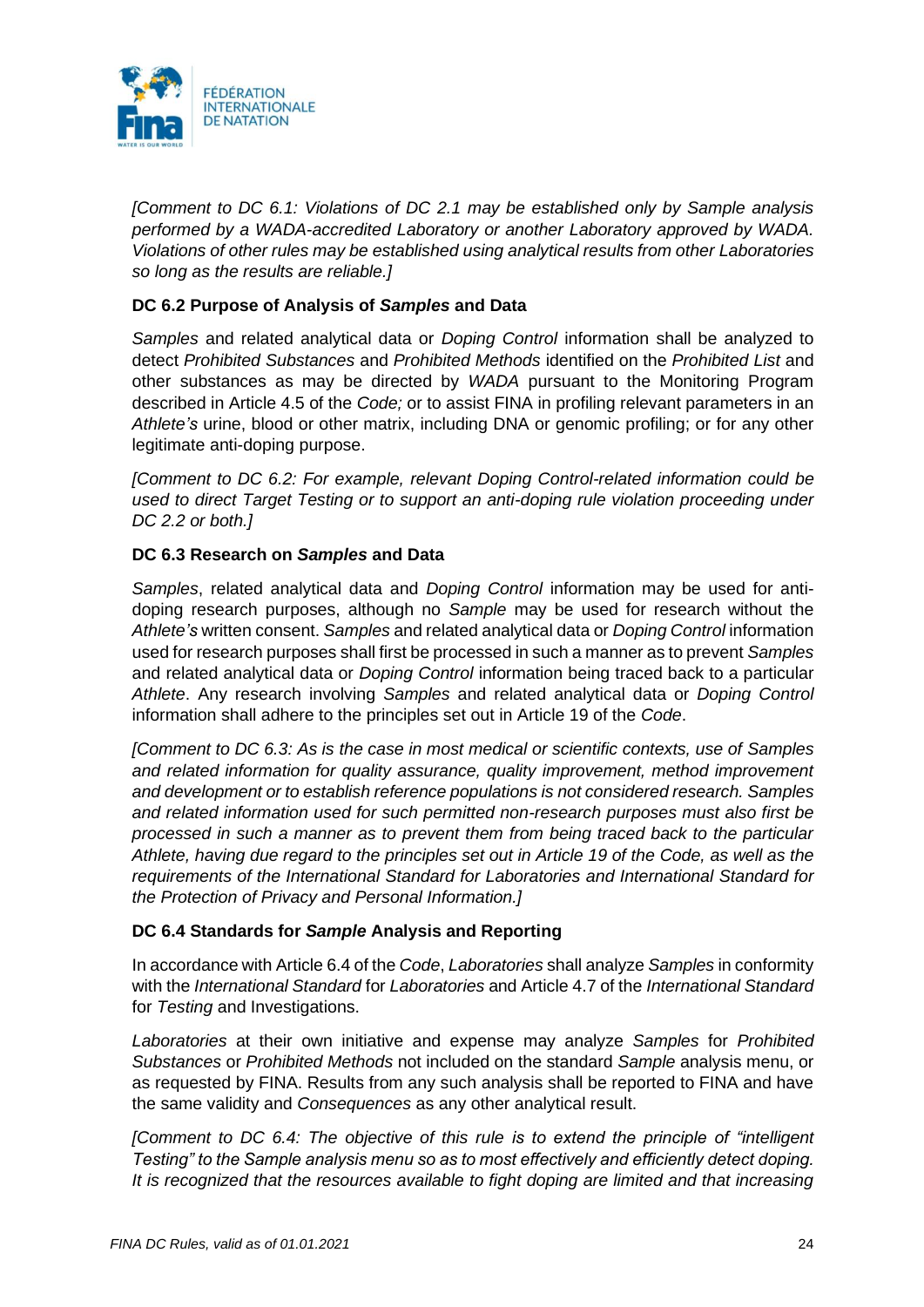

*the Sample analysis menu may, in some sports and countries, reduce the number of Samples which can be analyzed.]*

## **DC 6.5 Further Analysis of** *Sample* **Prior to or During** *Results Management*

There shall be no limitation on the authority of a *Laboratory* to conduct repeat or additional analysis on a *Sample* prior to the time FINA notifies an *Athlete* that the *Sample* is the basis for a DC 2.1 anti-doping rule violation charge. If after such notification FINA wishes to conduct additional analysis on that *Sample*, it may do so with the consent of the *Athlete* or approval from a hearing body.

## <span id="page-24-0"></span>**DC 6.6 Further Analysis of a** *Sample* **After it has been Reported as Negative or has Otherwise not Resulted in an Anti-Doping Rule Violation Charge**

After a *Laboratory* has reported a *Sample* as negative, or the *Sample* has not otherwise resulted in an anti-doping rule violation charge, it may be stored and subjected to further analyses for the purpose of DC 6.2 at any time exclusively at the direction of either the *Anti-Doping Organisation* that initiated and directed *Sample* collection or *WADA*. Any other *Anti-Doping Organisation* with authority to test the *Athlete* that wishes to conduct further analysis on a stored *Sample* may do so with the permission of the *Anti-Doping Organisation* that initiated and directed *Sample* collection or *WADA*, and shall be responsible for any followup *Results Management*. Any *Sample* storage or further analysis initiated by *WADA* or another *Anti-Doping Organisation* shall be at *WADA*'s or that organisation's expense. Further analysis of *Samples* shall conform with the requirements of the *International Standard* for *Laboratories*.

# **DC 6.7 Split of A or B** *Sample*

Where *WADA*, an *Anti-Doping Organisation* with *Results Management* authority, and/or a *WADA*-accredited *Laboratory* (with approval from *WADA* or the *Anti-Doping Organisation* with *Results Management* authority) wishes to split an A or B *Sample* for the purpose of using the first part of the split *Sample* for an A *Sample* analysis and the second part of the split *Sample* for confirmation, then the procedures set forth in the *International Standard* for *Laboratories* shall be followed.

## **DC 6.8** *WADA***'s Right to Take Possession of** *Samples* **and Data**

*WADA* may, in its sole discretion at any time, with or without prior notice, take physical possession of any *Sample* and related analytical data or information in the possession of a *Laboratory* or *Anti-Doping Organisation*. Upon request by *WADA*, the *Laboratory* or *Anti-Doping Organisation* in possession of the *Sample* or data shall immediately grant access to and enable *WADA* to take physical possession of the *Sample* or data. If *WADA* has not provided prior notice to the *Laboratory* or *Anti-Doping Organisation* before taking possession of a *Sample* or data, it shall provide such notice to the *Laboratory* and each *Anti-Doping Organisation* whose *Samples* or data have been taken by *WADA* within a reasonable time after taking possession. After analysis and any investigation of a seized *Sample* or data, *WADA* may direct another *Anti-Doping Organisation* with authority to test the *Athlete* to assume *Results Management* responsibility for the *Sample* or data if a potential anti-doping rule violation is discovered.

*[Comment to DC 6.8: Resistance or refusal to WADA taking physical possession of Samples or data could constitute Tampering, Complicity or an act of non-compliance as*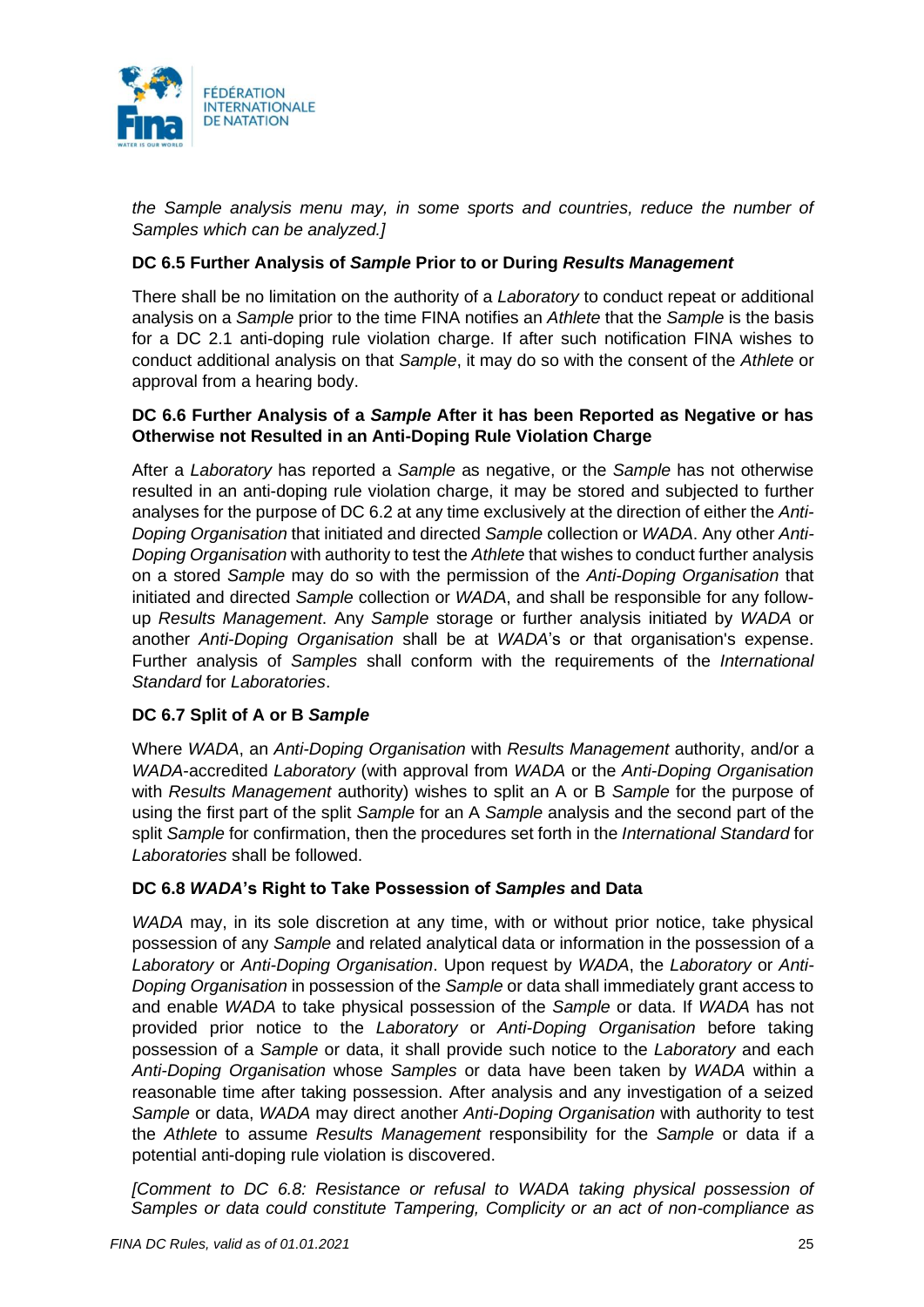

*provided in the International Standard for Code Compliance by Signatories, and could also constitute a violation of the International Standard for Laboratories. Where necessary, the Laboratory and/or the Anti-Doping Organisation shall assist WADA in ensuring that the seized Sample and related data are not delayed in exiting the applicable country.*

*WADA would not, of course, unilaterally take possession of Samples or analytical data without good cause related to a potential anti-doping rule violation, non-compliance by a Signatory or doping activities by another Person. However, the decision as to whether good cause exists is for WADA to make in its discretion and shall not be subject to challenge. In particular, whether there is good cause or not shall not be a defense against an anti-doping rule violation or its Consequences.]*

# **DC 7** *RESULTS MANAGEMENT***: RESPONSIBILITY, INITIAL REVIEW, NOTICE AND**  *PROVISIONAL SUSPENSIONS*

*Results Management* under these Anti-Doping Rules establishes a process designed to resolve anti-doping rule violation matters in a fair, expeditious and efficient manner.

# **DC 7.1 Responsibility for Conducting** *Results Management*

**DC 7.1.1** Except as otherwise provided in DC 6.6, 6.8 and Article 7.1 of the *Code*, *Results Management* shall be the responsibility of, and shall be governed by, the rules of the *Anti-Doping Organisation* that initiated and directed *Sample* collection (or, if no *Sample* collection is involved, the *Anti-Doping Organisation* which first provides notice to an *Athlete* or other *Person* of a potential anti-doping rule violation and then diligently pursues that anti-doping rule violation). *Results Management* for *Adverse Passport Findings* or *Atypical Passport Findings* and related review shall be conducted by FINA if the *Athlete*'s Biological Passport is under FINA's custody.

**DC 7.1.2** In circumstances where the rules of a *National Anti-Doping Organisation* do not give the *National Anti-Doping Organisation* authority over an *Athlete* or other *Person* who is not a national, resident, license holder, or member of a sport organisation of that country, or the National *Anti-Doping Organisation* declines to exercise such authority, *Results Management* shall be conducted by FINA or by another *Anti-Doping Organisation* who has authority *Athlete* or other *Person*, as directed by FINA.

**DC 7.1.3** In the event the *Major Event Organisation* assumes only limited *Results Management* responsibility relating to a *Sample* initiated and taken during a *Competition* conducted by a *Major Event Organisation*, or an anti-doping rule violation occurring during such *Competition*, the case shall be referred by the *Major Event Organisation* to FINA for completion of *Results Management*.

**DC 7.1.4** *Results Management* in relation to a potential whereabouts failure (a filing failure or a missed test) shall be administered by FINA or the *National Anti-Doping Organisation* with whom the *Athlete* in question files whereabouts information, as provided in the *International Standard* for *Results Management*. If FINA determines a filing failure or a missed test, it shall submit that information to *WADA* through *ADAMS*, where it will be made available to other relevant *Anti-Doping Organisation*s.

**DC 7.1.5** Other circumstances in which FINA shall take responsibility for conducting *Results Management* in respect of anti-doping rule violations involving *Athletes* and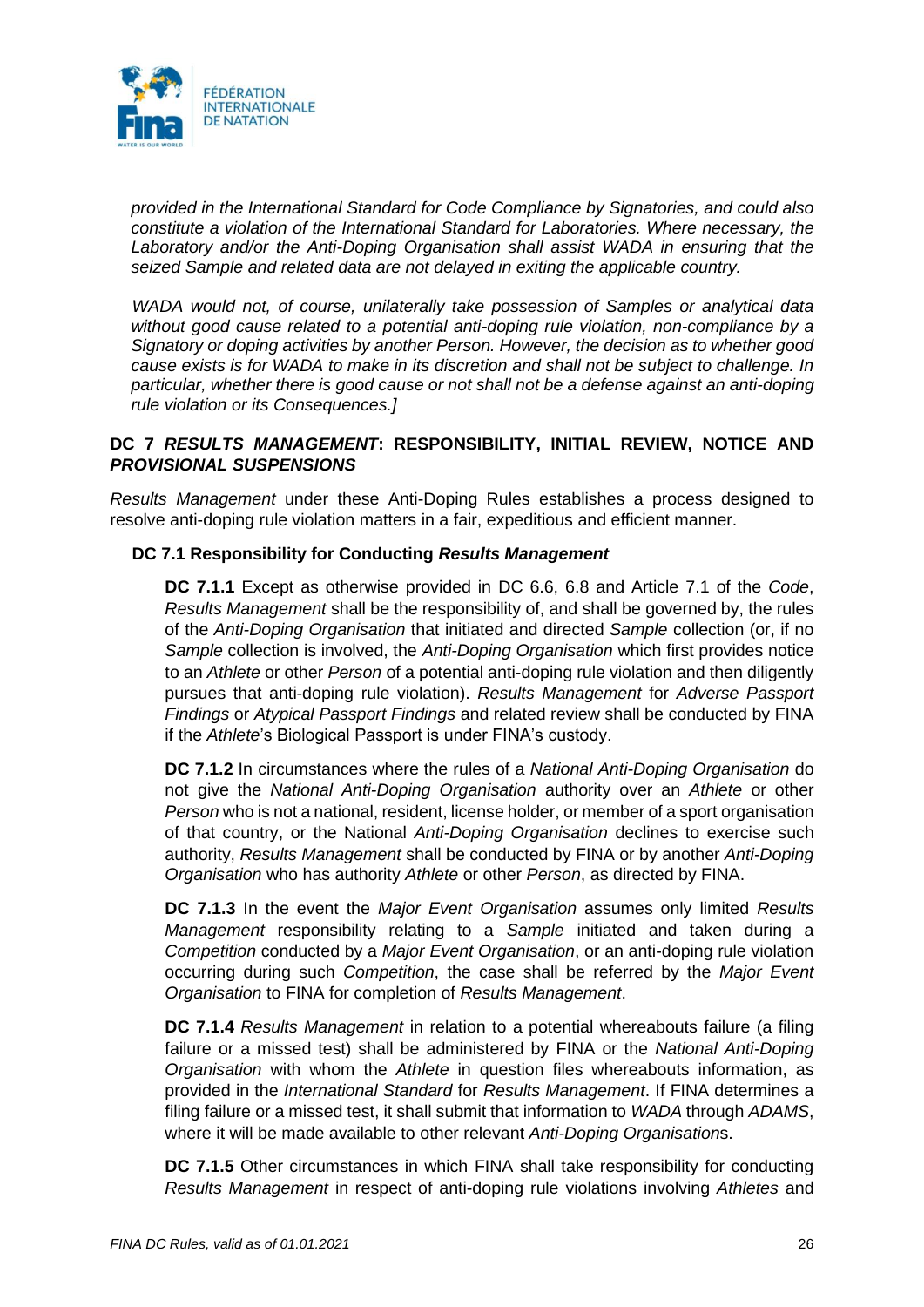

other *Persons* under its authority shall be determined by reference to and in accordance with Article 7 of the *Code*.

**DC 7.1.6** *WADA* may direct FINA to conduct *Results Management* in particular circumstances. If FINA refuses to conduct *Results Management* within a reasonable deadline set by *WADA*, such refusal shall be considered an act of non-compliance, and *WADA* may direct another *Anti-Doping Organisation* with authority over the *Athlete* or other *Person*, that is willing to do so, to take *Results Management* responsibility in place of FINA or, if there is no such *Anti-Doping Organisation*, any other *Anti-Doping Organisation* that is willing to do so. In such case, FINA shall reimburse the costs and attorney's fees of conducting *Results Management* to the other *Anti-Doping Organisation* designated by *WADA*, and a failure to reimburse costs and attorney's fees shall be considered an act of non-compliance.

**DC 7.1.7** FINA reserves the right to exercise jurisdiction over *Results Management*, hearings and sanctioning with respect to any apparent anti-doping rule violation by any member of a *Member Federation* unless the *Code* specifically gives such jurisdiction to another *Signatory*.

# **DC 7.2 Review and Notification Regarding Potential Anti-Doping Rule Violations**

FINA shall carry out the review and notification with respect to any potential anti-doping rule violation in accordance with the *International Standard* for *Results Management*. FINA may conduct the Initial Review in coordination with the FINA Doping Control Review Board.

## **DC 7.3 Identification of Prior Anti-Doping Rule Violations**

Before giving an *Athlete* or other *Person* notice of a potential anti-doping rule violation as provided above, FINA shall refer to *ADAMS* and contact *WADA* and other relevant *Anti-Doping Organisation*s to determine whether any prior anti-doping rule violation exists.

## **DC 7.4** *Provisional Suspensions*

# **DC 7.4.1 Mandatory** *Provisional Suspension* **after an** *Adverse Analytical Finding* **or** *Adverse Passport Finding*

If FINA receives an *Adverse Analytical Finding* or asserts an anti-doping rule violation based on an *Adverse Passport Finding* or *Atypical Passport Finding* for a *Prohibited Substance* or a *Prohibited Method* that is not a *Specified Substance* or a *Specified Method*, FINA shall impose a *Provisional Suspension* on the *Athlete* promptly upon or after notification to the *Athlete*.

In all such cases, the *Athlete* shall be given an opportunity for a *Provisional Hearing* in front of the FINA Doping Panel as per DC 7.4.3 either (at the election of FINA) before imposition of the *Provisional Suspension* or on a timely basis after imposition of the *Provisional Suspension*.

## **DC 7.4.2 Optional** *Provisional Suspension* **based on an** *Adverse Analytical Finding* **for** *Specified Substances***,** *Specified Methods***,** *Contaminated Products***, or Other Anti-Doping Rule Violations**

FINA may impose a *Provisional Suspension* for anti-doping rule violations not covered by DC 7.4.1 prior to the analysis of the *Athlete*'s B *Sample* or final hearing as described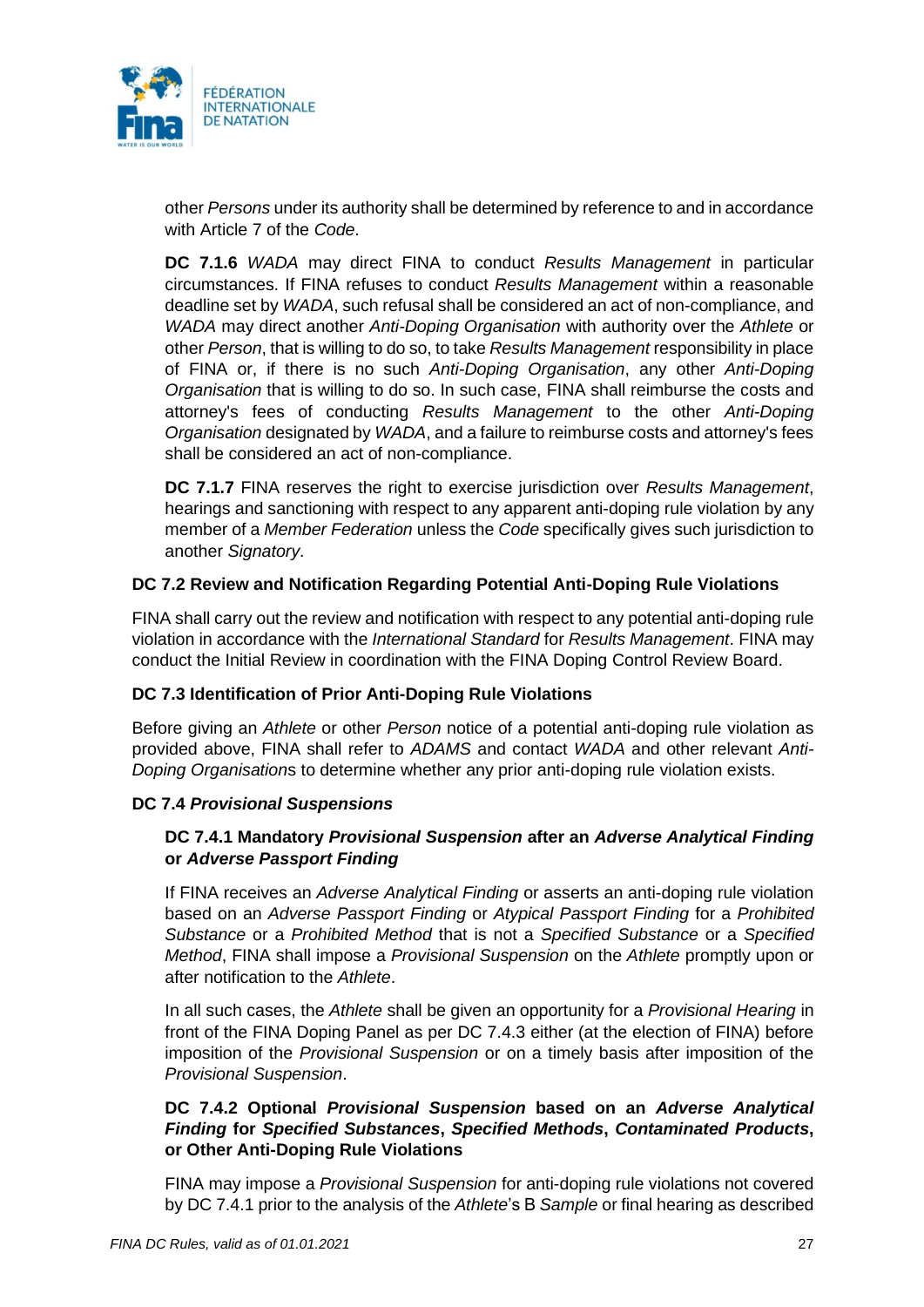

in DC 8. Provided, however, that such *Provisional Suspension* may not be imposed unless the *Athlete* or other *Person* is given an opportunity for a *Provisional Hearing* in front of the FINA Doping Panel as per DC 7.4.3 either (at the election of FINA) before imposition of the *Provisional Suspension* or on a timely basis after imposition of the *Provisional Suspension*.

An optional *Provisional Suspension* may be lifted at the discretion of FINA at any time prior to FINA's Doping Panel's decision under DC 8, unless provided otherwise in the *International Standard* for *Results Management*.

# **DC 7.4.3** *Provisional Hearing* **or** *Appeal*

A mandatory *Provisional Suspension* imposed under DC 7.4.1 may be eliminated if the *Athlete* demonstrates to FINA's Doping Panel that:

- (i) the violation is likely to have involved a *Contaminated Product*; or
- (ii) the violation involves a *Substance of Abuse* and the *Athlete* establishes entitlement to a reduced period of *Ineligibility* under DC 10.2.4.1;

A *Provisional Suspension* imposed under DC 7.4.2 may be eliminated if the *Athlete* demonstrates to FINA's Doping Panel that

- (i) the violation is likely to have involved a *Contaminated Product*; or
- (ii) the violation involves a *Substance of Abuse* and the *Athlete* establishes entitlement to a reduced period of *Ineligibility* under DC 10.2.4.1; or
- (iii) the anti-doping rule violation has no reasonable prospect of being upheld, e.g., due to a serious flaw in the case such as FINA has no jurisdiction over the *Athlete* or other *Person*; or
- (iv) there is a strong arguable case that the circumstances are such that no period of *Ineligibility* is likely to be imposed; or
- (v) other facts exist that make it clearly unfair, in all the circumstances of the case, to impose a *Provisional Suspension* prior to determination of the anti-doping rule violation(s). This ground is to be construed narrowly and applied only in truly exceptional circumstances. For example, the fact that the *Provisional Suspension* would prevent the *Athlete* or other *Person* competing or participating in a particular *Competition* shall not qualify as exceptional circumstances for these purposes.

The *Athlete*'s request for lifting of his or her *Provisional Suspension* shall be made in writing and shall be brought to the FINA Doping Panel. For the sake of clarity, such process shall be considered a *Provisional Hearing.*

The request shall be examined and the decision taken by one or more members of the FINA Doping Panel.

Unless the FINA Doping Panel orders otherwise, the decision shall be based on written submissions only. No oral hearing shall be organized but such process.

If the *Athlete*'s request for lifting the *Provisional Suspension* is denied and not appealed under Article 13.2, or if the denial is confirmed on appeal, a new request for lifting the *Provisional Suspension* may only be presented based on new facts or circumstances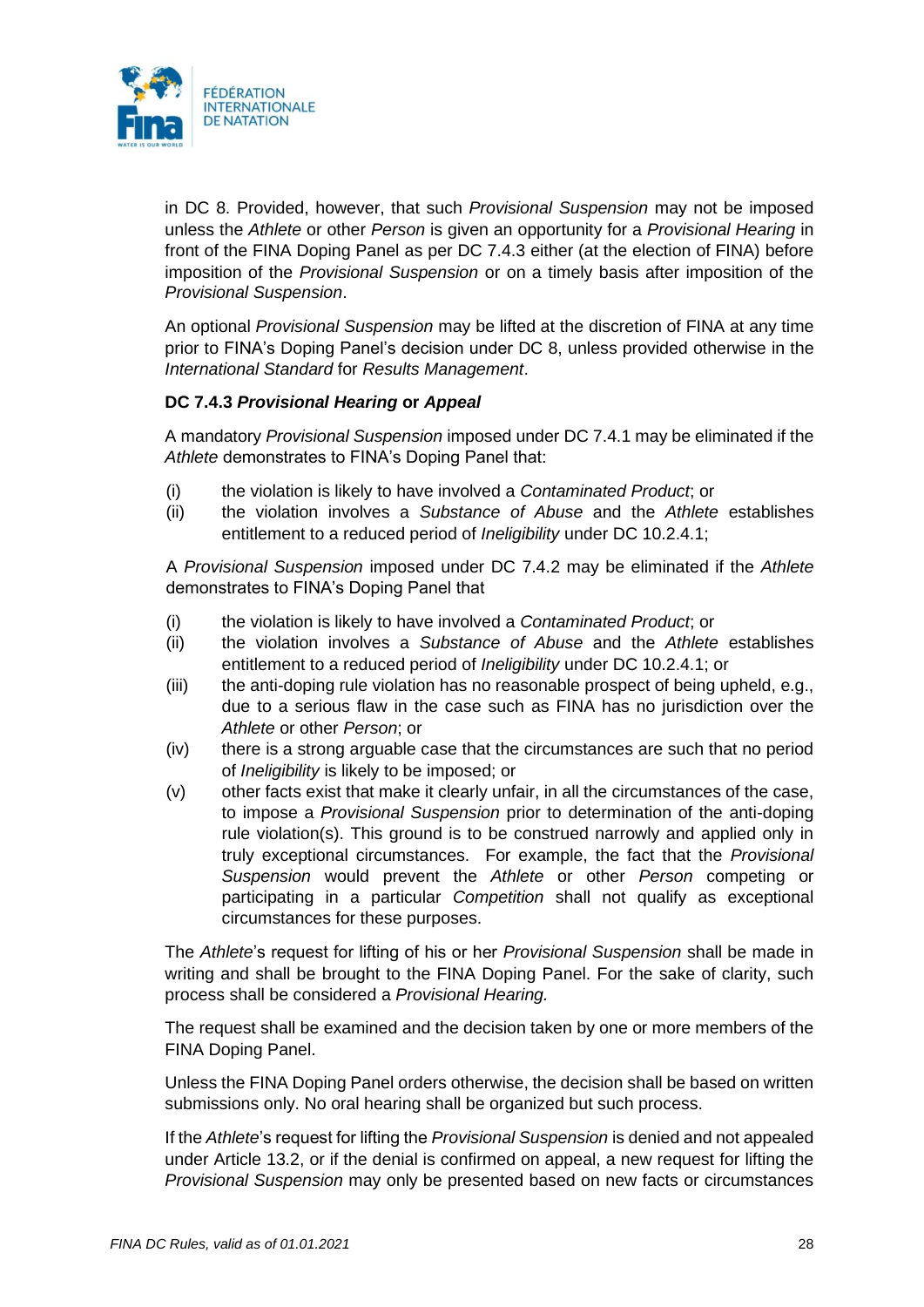

that were not known and could not reasonably have been known to the *Athlete* or other *Person* at the time of the first request.

The Doping Panel's decision not to eliminate a mandatory *Provisional Suspension* on account of the *Athlete*'s assertion regarding a *Contaminated Product* shall not be appealable.

# **DC 7.4.4 Voluntary Acceptance of** *Provisional Suspension*

*Athletes* on their own initiative may voluntarily accept a *Provisional Suspension* if done so prior to the later of: (i) the expiration of ten (10) days from the report of the B *Sample* (or waiver of the B *Sample*) or ten (10) days from the notice of any other asserted antidoping rule violation, or (ii) the date on which the *Athlete* first competes after such report or notice.

Other *Persons* on their own initiative may voluntarily accept a *Provisional Suspension* if done so within ten (10) days from the notice of the asserted anti-doping rule violation.

Upon such voluntary acceptance, the *Provisional Suspension* shall have the full effect and be treated in the same manner as if the *Provisional Suspension* had been imposed under DC 7.4.1 or 7.4.2; provided, however, at any time after voluntarily accepting a *Provisional Suspension*, the *Athlete* or other *Person* may withdraw such acceptance, in which event the *Athlete* or other *Person* shall not receive any credit for time previously served during the *Provisional Suspension*.

**DC 7.4.5** If a *Provisional Suspension* is imposed based on an A *Sample Adverse Analytical Finding* and a subsequent B *Sample* analysis (if requested by the *Athlete* or FINA) does not confirm the A *Sample* analysis, then the *Athlete* shall not be subject to any further *Provisional Suspension* on account of a violation of DC 2.1. In circumstances where the *Athlete* has been removed from a *Competition* based on a violation of DC 2.1 and the subsequent B *Sample* analysis does not confirm the A *Sample* finding, then, if it is still possible for the *Athlete* to be reinserted, without otherwise affecting the *Competition*, the *Athlete* may continue to take part in the *Competition*.

## **DC 7.5** *Results Management* **Decisions**

*Results Management* decisions or adjudications by FINA must not purport to be limited to a particular geographic area or the FINA's sports and shall address and determine without limitation the following issues: (i) whether an anti-doping rule violation was committed or a *Provisional Suspension* should be imposed, the factual basis for such determination, and the specific Articles that have been violated, and (ii) all *Consequences* flowing from the antidoping rule violation(s), including applicable *Disqualifications* under DC 9 and DC 10.10, any forfeiture of medals or prizes, any period of *Ineligibility* (and the date it begins to run) and any *Financial Consequences*.

*[Comment to DC 7.5: Results Management decisions include Provisional Suspensions.*

*Each decision by FINA should address whether an anti-doping rule violation was committed and all Consequences flowing from the violation, including any Disqualifications other than Disqualification under Article 10.1 (which is left to the ruling body for a Competition). Pursuant to DC 15, such decision and its imposition of Consequences shall have automatic*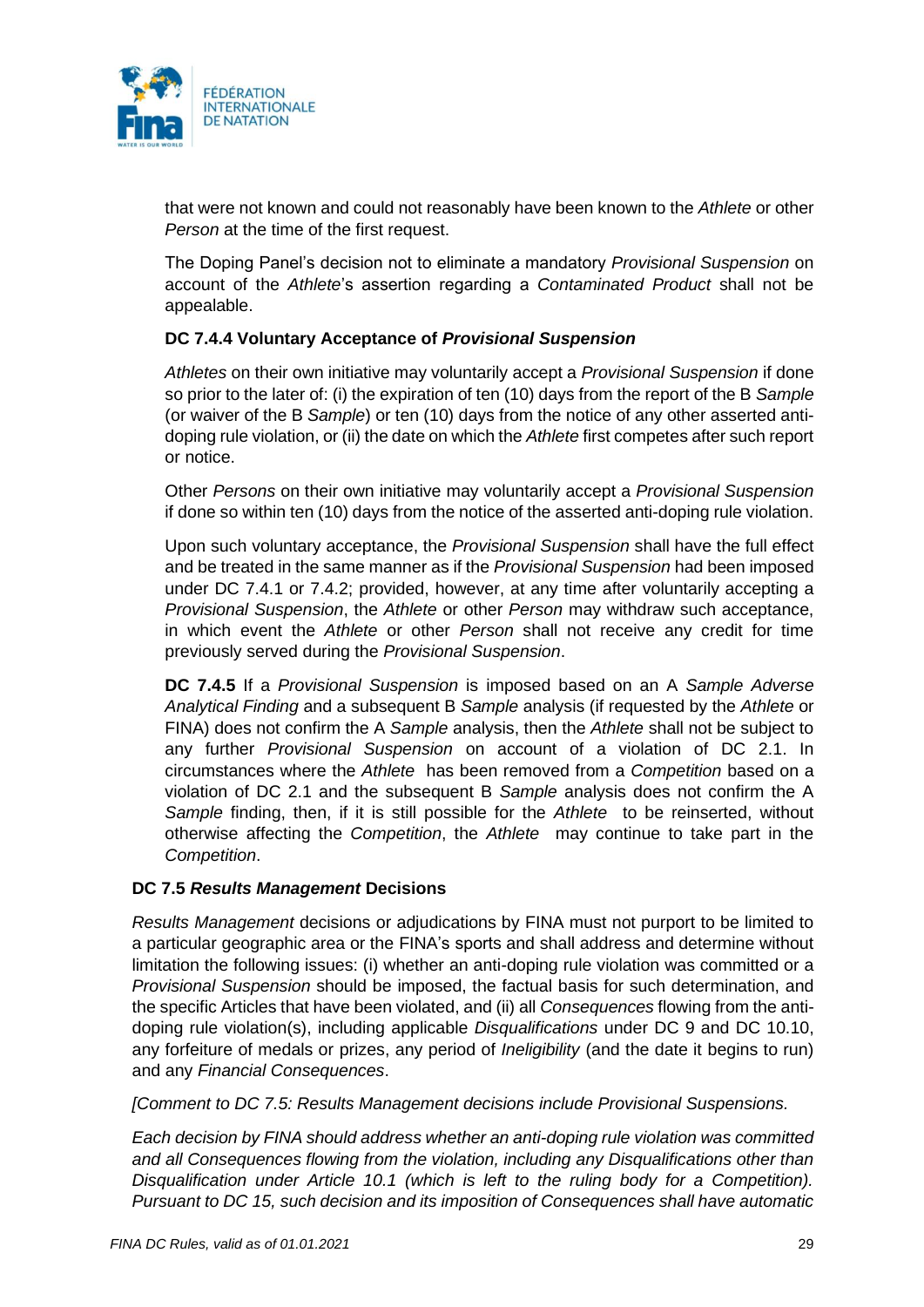

*effect in every sport in every country. For example, for a determination that an Athlete committed an anti-doping rule violation based on an Adverse Analytical Finding for a Sample taken In-Competition, the Athlete's results obtained in the Event would be Disqualified under Article 9 and all other competitive results obtained by the Athlete from the date the Sample was collected through the duration of the period of Ineligibility are also Disqualified under Article 10.10; if the Adverse Analytical Finding resulted from Testing at a Competition, it would be the Major Event Organization's responsibility to decide whether the Athlete's other individual results in the Event prior to Sample collection are also Disqualified under Article 10.1.]*

# **DC 7.6 Notification of** *Results Management* **Decisions**

FINA shall notify *Athletes*, other *Persons*, *Signatories* and *WADA* of *Results Management* decisions as provided in Article 14.2 and in the *International Standard* for *Results Management*.

# **DC 7.7 Retirement from sport**

If an *Athlete* or other *Person* retires while the FINA's *Results Management* process is underway, FINA retains authority to complete its *Results Management* process. If an *Athlete* or other *Person* retires before any *Results Management* process has begun, and FINA would have had *Results Management* authority over the *Athlete* or other *Person* at the time the *Athlete* or other *Person* committed an anti-doping rule violation, FINA has authority to conduct *Results Management*.

*[Comment to DC 7.7: Conduct by an Athlete or other Person before the Athlete or other Person was subject to the authority of any Anti-Doping Organization would not constitute an anti-doping rule violation but could be a legitimate basis for denying the Athlete or other Person membership in a sports organization.]*

# <span id="page-29-0"></span>**DC 8 HEARING**

When FINA sends a notice to an *Athlete* or other *Person* notifying them of a potential antidoping rule violation, and the *Athlete* or other *Person* does not waive a hearing in accordance with DC 8.1.1, DC 8.1.2, or DC 10.8, then the case shall be referred to the FINA Doping Panel for hearing and adjudication, which shall be conducted in accordance with the principles described in Articles 8 and 9 of the *International Standard for Results Management* and as per Appendix 2 - FINA Doping Panel Procedural Rules.

## **DC 8.1 Waiver of Hearing**

**DC 8.1.1** An *Athlete* or other *Person* against whom an anti-doping violation is asserted may waive a hearing expressly and agree with the *Consequences* proposed by FINA.

**DC 8.1.2** If the *Athlete* or other *Person* against whom an anti-doping rule violation is asserted fails to dispute that assertion within twenty (20) days or the deadline otherwise specified in the notice sent by FINA asserting the violation, then they shall be deemed to have waived a hearing, to have admitted the violation, and to have accepted the proposed *Consequences*.

**DC 8.1.3** In cases where DC 8.1.1 or DC 8.1.2 applies, a hearing before FINA Doping Panel shall not be required. Instead, the document stating out the accepted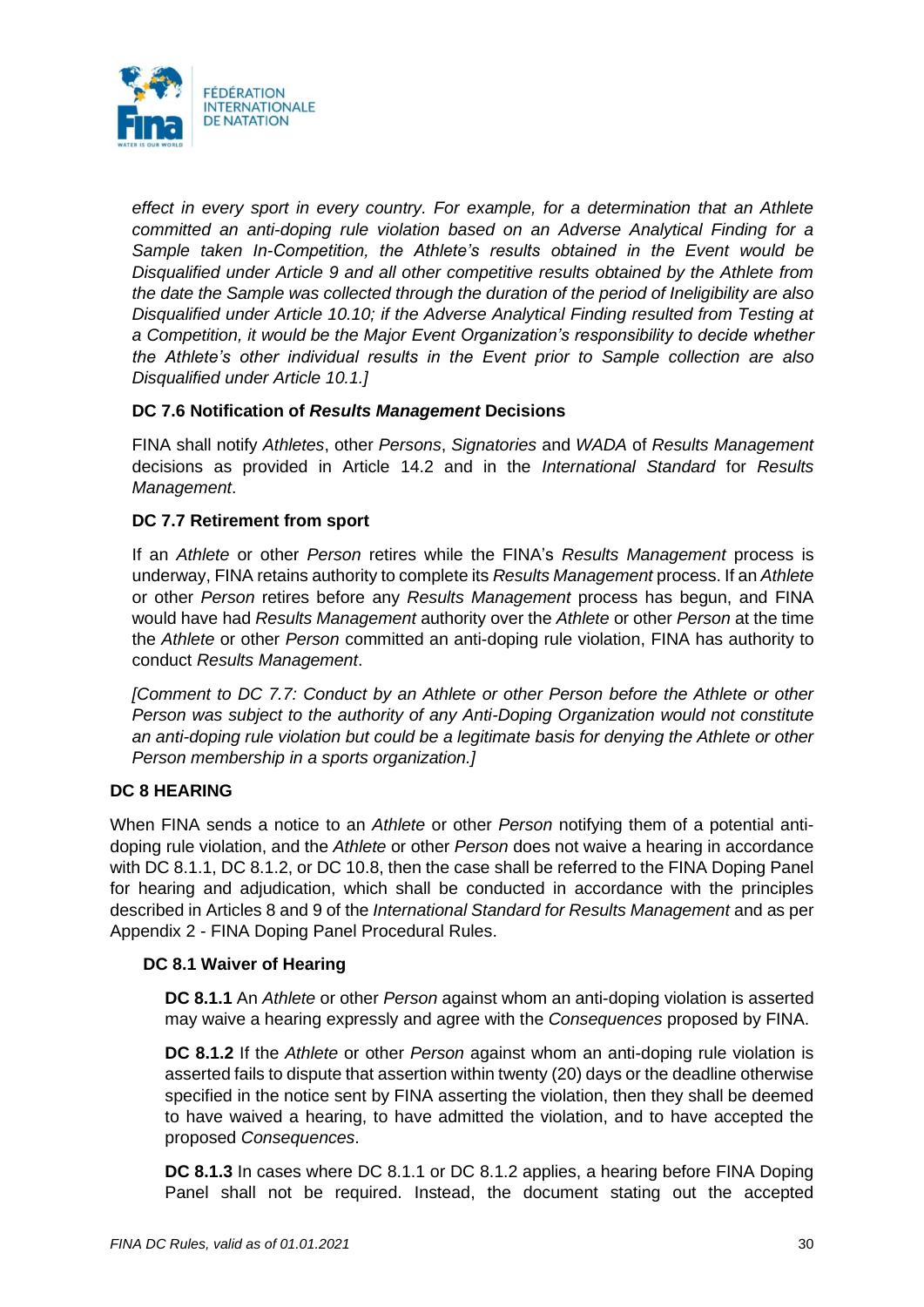

*Consequences* shall be considered a decision by FINA, which, with a summary of the reasons for the *Consequences*, will be communicated to the *Anti-Doping Organisations* having a right to appeal under DC 13.2.3 and which may be appealed to *CAS*. The *Athlete* or other *Person* that is the subject of the accepted *Consequences* and FINA shall have no right to appeal.

FINA may reopen the case if new facts, or facts that were not known to FINA at the time of the agreement, are subsequently brought to its knowledge, the nature of which would have led FINA not to conclude the agreement or to conclude the agreement with different terms. If an appeal is pending before *CAS* at this point, FINA shall be entitled to raise these new facts or circumstances in the *CAS* proceedings.

**DC 8.1.4** FINA shall notify the document stating out the accepted *Consequences* to the *Athlete* or other *Person* and to other *Anti-Doping Organisations* with a right to appeal under DC 13.2.3, and shall promptly report it into *ADAMS*. FINA shall *Publicly Disclose* that document in accordance with DC 14.3.2.

## **8.2 Single Hearing Before** *CAS*

Anti-doping rule violations asserted against *International-Level Athlete*s, *National-Level Athlete*s or other *Persons* may, with the consent of the *Athlete* or other *Person*, FINA (where it has *Results Management* responsibility in accordance with DC 7) and *WADA*, be heard in a single hearing directly at *CAS*.

## <span id="page-30-0"></span>**DC 9 AUTOMATIC** *DISQUALIFICATION* **OF INDIVIDUAL RESULTS**

An anti-doping rule violation in *Individual Sports* in connection with an *In-Competition* test automatically leads to *Disqualification* of the result obtained in that *Event* with all resulting *Consequences*, including forfeiture of any medals, points and prizes.

*[Comment to DC 9: For Team Sports, any awards received by individual players will be Disqualified. However, Disqualification of the Team will be as provided in DC 11. In sports which are not Team Sports but where awards are given to teams, Disqualification or other disciplinary action against the team when one or more team members have committed an antidoping rule violation shall also be as provided in DC 11.]*

## <span id="page-30-1"></span>**DC 10 SANCTIONS ON INDIVIDUALS**

# **DC 10.1** *Disqualification* **of Results in the** *Competition* **during which an Anti-Doping Rule Violation Occurs**

**DC 10.1.1** An anti-doping rule violation occurring during or in connection with a *Competition* may, upon the decision of the ruling body of the *Competition*, lead to *Disqualification* of all of the *Athlete's* individual results obtained in that *Competition* with all *Consequences*, including forfeiture of all medals, points and prizes, except as provided in DC 10.1.2.

Factors to be included in considering whether to *Disqualify* other results in a *Competition* might include, for example, the seriousness of the *Athlete's* anti-doping rule violation and whether the *Athlete* tested negative in the other *Events*.

*[Comment to DC 10.1: Whereas DC 9 disqualifies the result in a single Event in which the Athlete tested positive (e.g., the 100-meter backstroke), this rule may lead to*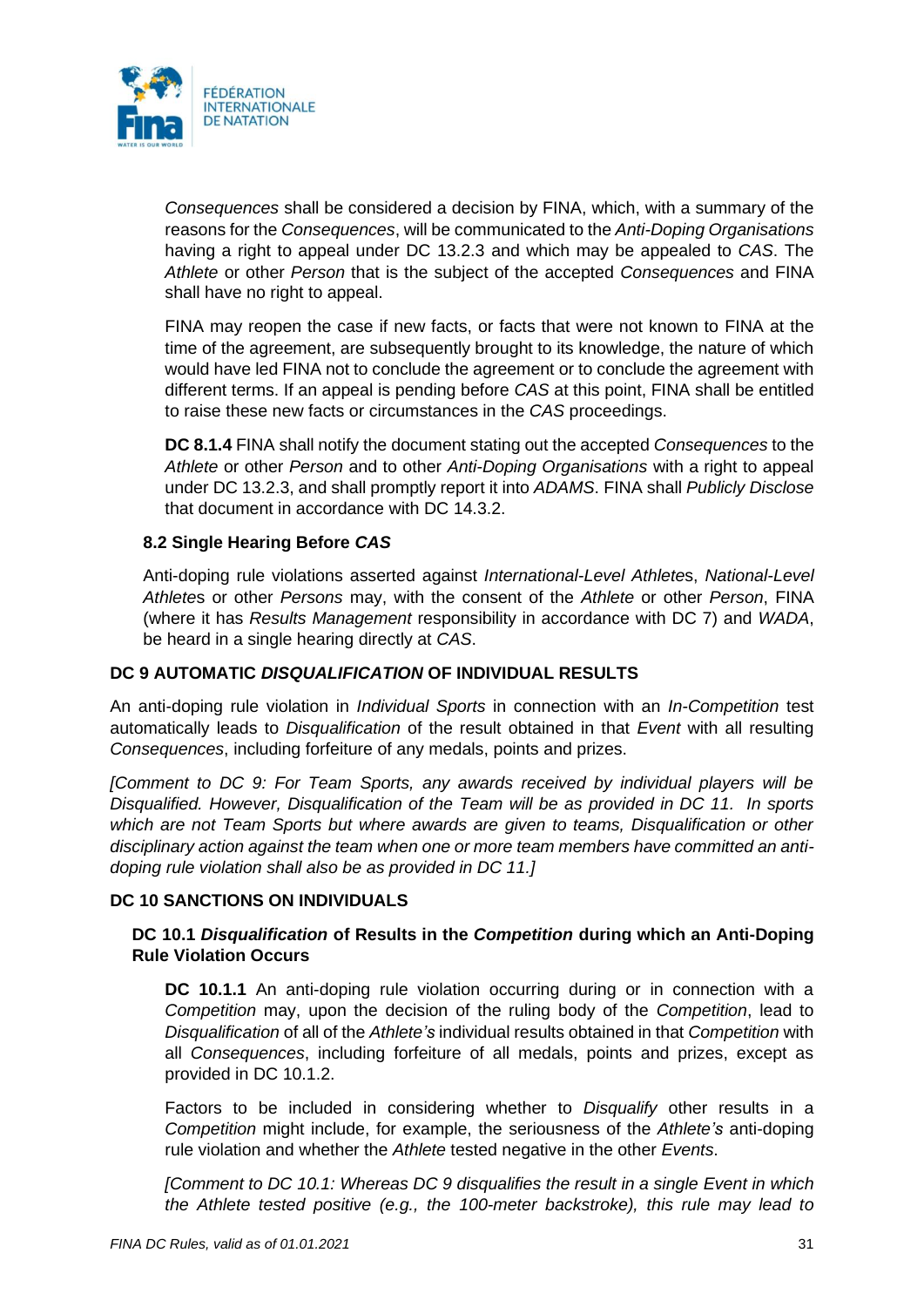

*Disqualification of all results in all races during the Competition (e.g., the FINA World Championships).]*

**DC 10.1.2** If the *Athlete* establishes that he or she bears *No Fault* or *Negligence* for the violation, the *Athlete's* individual results in the other *Events* shall not be *Disqualified* unless the *Athlete's* results in *Events* other than the *Event* in which the anti-doping rule violation occurred were likely to have been affected by the *Athlete's* anti-doping rule violation.

## **DC 10.2** *Ineligibility for* **Presence***, Use or Attempted Use, or Possession of a Prohibited Substance or Prohibited Method*

The period of *Ineligibility* imposed for a violation of DC 2.1, 2.2 or 2.6 shall be as follows, subject to potential elimination, reduction or suspension of sanction pursuant to DC 10.5, 10.6 or 10.7:

**DC 10.2.1** The period of *Ineligibility*, subject to DC 10.2.4, shall be four (4) years where:

**DC 10.2.1.1** The anti-doping rule violation does not involve a *Specified Substance* or a *Specified Method*, unless the *Athlete* or other *Person* can establish that the anti-doping rule violation was not intentional.

*[Comment to DC 10.2.1.1: While it is theoretically possible for an Athlete or other Person to establish that the anti-doping rule violation was not intentional without showing how the Prohibited Substance entered one's system, it is highly unlikely that in a doping case under DC 2.1 an Athlete will be successful in proving that the Athlete acted unintentionally without establishing the source of the Prohibited Substance.]*

**DC 10.2.1.2** The anti-doping rule violation involves a *Specified Substance Specified Substance* or a *Specified Method* and FINA can establish that the anti-doping rule violation was intentional.

**DC 10.2.2** If DC 10.2.1 does not apply, subject to DC 10.2.4.1, the period of *Ineligibility* shall be two (2) years.

**DC 10.2.3** As used in DC 10.2 , the term "intentional" is meant to identify those *Athletes* or other *Persons* who engage in conduct which they knew constituted an anti-doping rule violation or knew that there was a significant risk that the conduct might constitute or result in an anti-doping rule violation and manifestly disregarded that risk. An antidoping rule violation resulting from an *Adverse Analytical Finding* for a substance which is only prohibited *In-Competition* shall be rebuttably presumed to be not "intentional" if the substance is a *Specified Substance and* the *Athlete* can establish that the *Prohibited Substance* was *Used Out-of-Competition*. An anti-doping rule violation resulting from an *Adverse Analytical Finding* for a substance which is only prohibited *In-Competition* shall not be considered "intentional" if the substance is not a *Specified Substance* and the *Athlete* can establish that the *Prohibited Substance* was *Used Outof-Competition* in a context unrelated to sport performance.

*[Comment to DC 10.2.3: DC 10.2.3 provides a special definition of "intentional" which is to be applied solely for purposes of DC 10.2.]*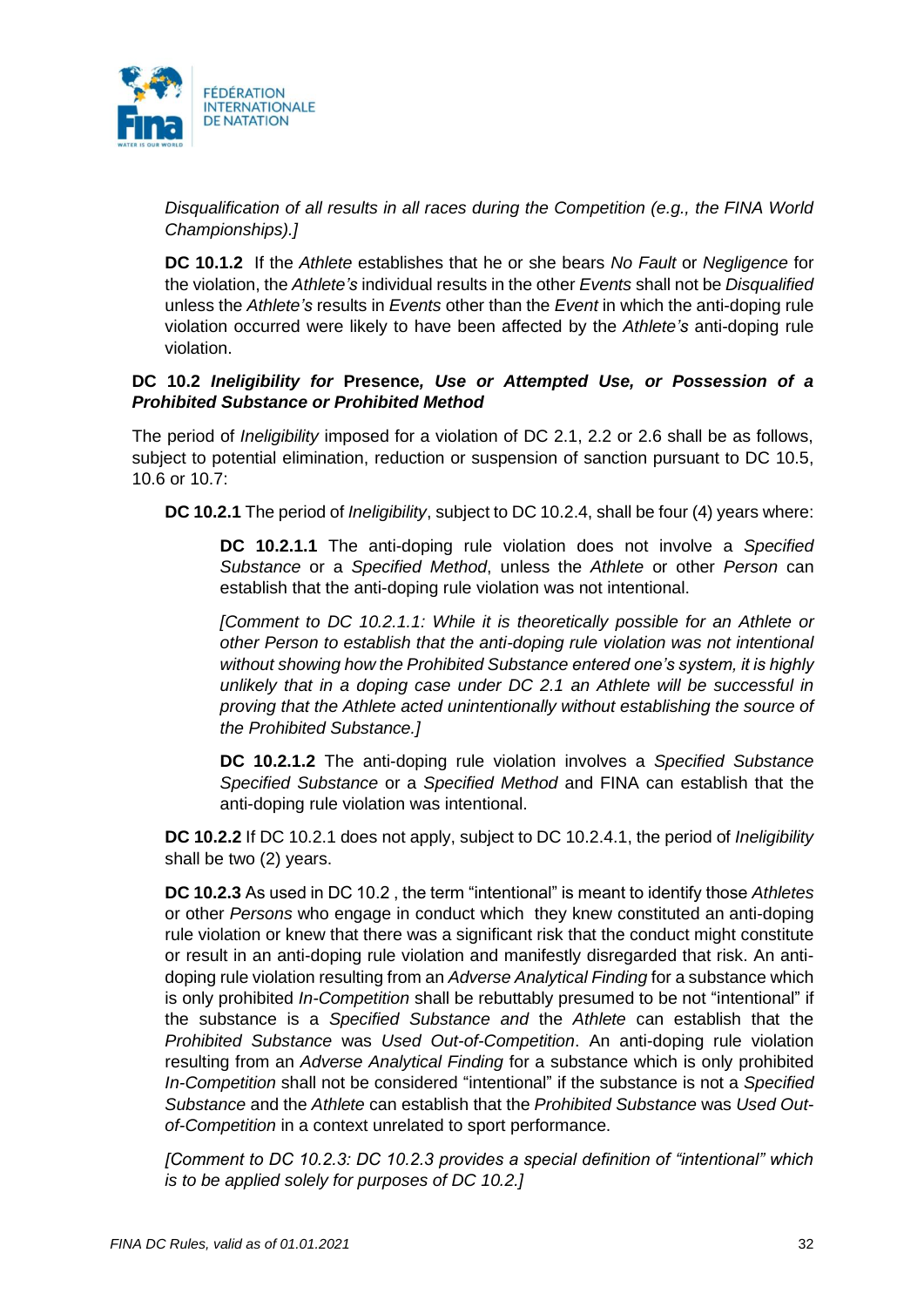

**DC 10.2.4** Notwithstanding any other provision in DC 10.2, where the anti-doping rule violation involves a *Substance of Abuse*:

**DC 10.2.4.1** If the *Athlete* can establish that any ingestion or *Use* occurred *Outof-Competition* and was unrelated to sport performance, then the period of *Ineligibility* shall be three (3) months *Ineligibility*.

In addition, the period of *Ineligibility* calculated under DC 10.2.4.1 may be reduced to one (1) month if the *Athlete* or other *Person* satisfactorily completes a *Substance of Abuse* treatment program approved by FINA. The period of *Ineligibility* established in this DC 10.2.4.1 is not subject to any reduction based on any provision in DC 10.6.

*[Comment to DC 10.2.4.1: The determinations as to whether the treatment program is approved and whether the Athlete or other Person has satisfactorily completed the program shall be made in the sole discretion of FINA. This rule is intended to give FINA the leeway to apply their own judgment to identify and approve legitimate and reputable, as opposed to "sham", treatment programs. It is anticipated, however, that the characteristics of legitimate treatment programs may vary widely and change over time such that it would not be practical for WADA to develop mandatory criteria for acceptable treatment programs.]*

**DC10.2.4.2** If the ingestion, *Use* or *Possession* occurred *In-Competition*, and the *Athlete* can establish that the context of the ingestion, *Use* or *Possession* was unrelated to sport performance, then the ingestion, *Use* or *Possession* shall not be considered intentional for purposes of DC 10.2.1 and shall not provide a basis for a finding of *Aggravating Circumstances* under DC 10.4.

## **DC 10.3** *Ineligibility* **for other Anti-Doping Rule Violations**

The period of *Ineligibility* for anti-doping rule violations other than as provided in DC 10.2 shall be as follows, unless DC 10.6 or DC 10.7 are applicable:

**DC 10.3.1** For violations of DC 2.3 or DC 2.5, the *Ineligibility* period shall be four (4) years except (i) in the case of failing to submit to *Sample* collection, if the *Athlete* can establish that the commission of the anti-doping rule violation was not intentional, the period of *Ineligibility* shall be two (2) years; (ii) in all other cases, if the *Athlete* or other *Person* can establish exceptional circumstances that justify a reduction of the period of *Ineligibility*, the period of *Ineligibility* shall be in a range from two (2) years to four (4) years depending on the *Athlete* or other *Person*'s degree of *Fault*; or (iii) in a case involving a *Protected Person* or *Recreational Athlete*, the period of *Ineligibility* shall be in a range between a maximum of two (2) years and, at a minimum, a reprimand and no period of *Ineligibility*, depending on the *Protected Person* or *Recreational Athlete*'s degree of *Fault*.

**DC 10.3.2** For violations of DC 2.4, the period of *Ineligibility* shall be two (2) years, subject to reduction down to a minimum of one (1) year, depending on the *Athlete*'s degree of *Fault*. The flexibility between two (2) years and one (1) year of *Ineligibility* in this rule is not available to *Athletes* where a pattern of last-minute whereabouts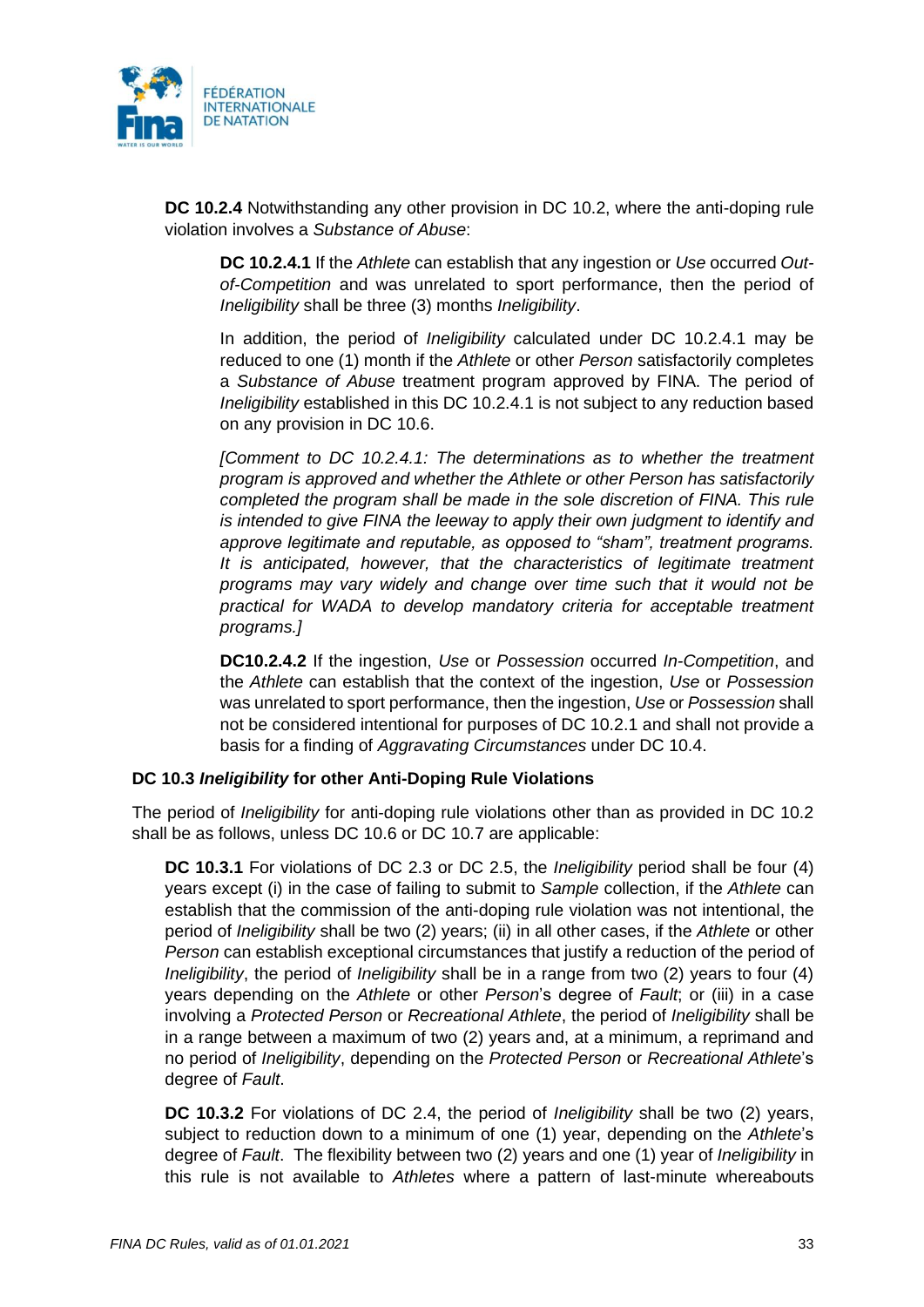

changes or other conduct raises a serious suspicion that the *Athlete* was trying to avoid being available for *Testing*.

**DC 10.3.3** For violations of DC 2.7 or DC 2.8, the period of *Ineligibility* shall be a minimum of four (4) years up to lifetime *Ineligibility,* depending on the seriousness of the violation. A DC 2.7 or DC 2.8 violation involving a *Protected Person* shall be considered a particularly serious violation and, if committed by *Athlete Support Personnel* for violations other than for *Specified Substances,* shall result in lifetime *Ineligibility* for the *Athlete Support Personnel*. In addition, significant violations of DC 2.7 or 2.8 which may also violate non-sporting laws and regulations, shall be reported to the competent administrative, professional or judicial authorities.

*[Comment to DC 10.3.3: Those who are involved in doping Athletes or covering up doping should be subject to sanctions which are more severe than the Athletes who test positive. Since the authority of sport organisations is generally limited to Ineligibility for accreditation, membership and other sport benefits, reporting Athlete Support Personnel to competent authorities is an important step in the deterrence of doping.]*

**DC 10.3.4** For violations of DC 2.9, the period of *Ineligibility* imposed shall be a minimum of two (2) years, up to lifetime *Ineligibility*, depending on the seriousness of the violation.

**DC 10.3.5** For violations of DC 2.10, the period of *Ineligibility* shall be two (2) years, subject to reduction down to a minimum of one (1) year, depending on the *Athlete* or other *Person*'s degree of *Fault* and other circumstances of the case.

*[Comment to DC 10.3.5: Where the "other Person" referenced in DC 2.10 is an entity and not an individual, that entity may be disciplined as provided in DC 12.]*

**DC 10.3.6** For violations of DC 2.11, the period of *Ineligibility* shall be a minimum of two (2) years, up to lifetime *Ineligibility*, depending on the seriousness of the violation by the *Athlete* or other *Person*.

*[Comment to DC 10.3.6: Conduct that is found to violate both DC 2.5 (Tampering) and DC 2.11 (Acts by an Athlete or Other Person to Discourage or Retaliate Against Reporting to Authorities) shall be sanctioned based on the violation that carries the more severe sanction.]*

## **DC 10.4** *Aggravating Circumstances* **which may Increase the Period of** *Ineligibility*

If FINA establishes in an individual case involving an anti-doping rule violation other than violations under DC 2.7 (*Trafficking* or *Attempted Trafficking*), DC 2.8 (*Administration* or *Attempted Administration*), DC 2.9 (Complicity or *Attempted* Complicity) or DC 2.11 (Acts by an *Athlete* or Other *Person* to Discourage or Retaliate Against Reporting) that *Aggravating Circumstances* are present which justify the imposition of a period of *Ineligibility* greater than the standard sanction, then the period of *Ineligibility* otherwise applicable shall be increased by an additional period of *Ineligibility* of up to two (2) years depending on the seriousness of the violation and the nature of the *Aggravating Circumstances*, unless the *Athlete* or other *Person* can establish that he or she did not knowingly commit the antidoping rule violation.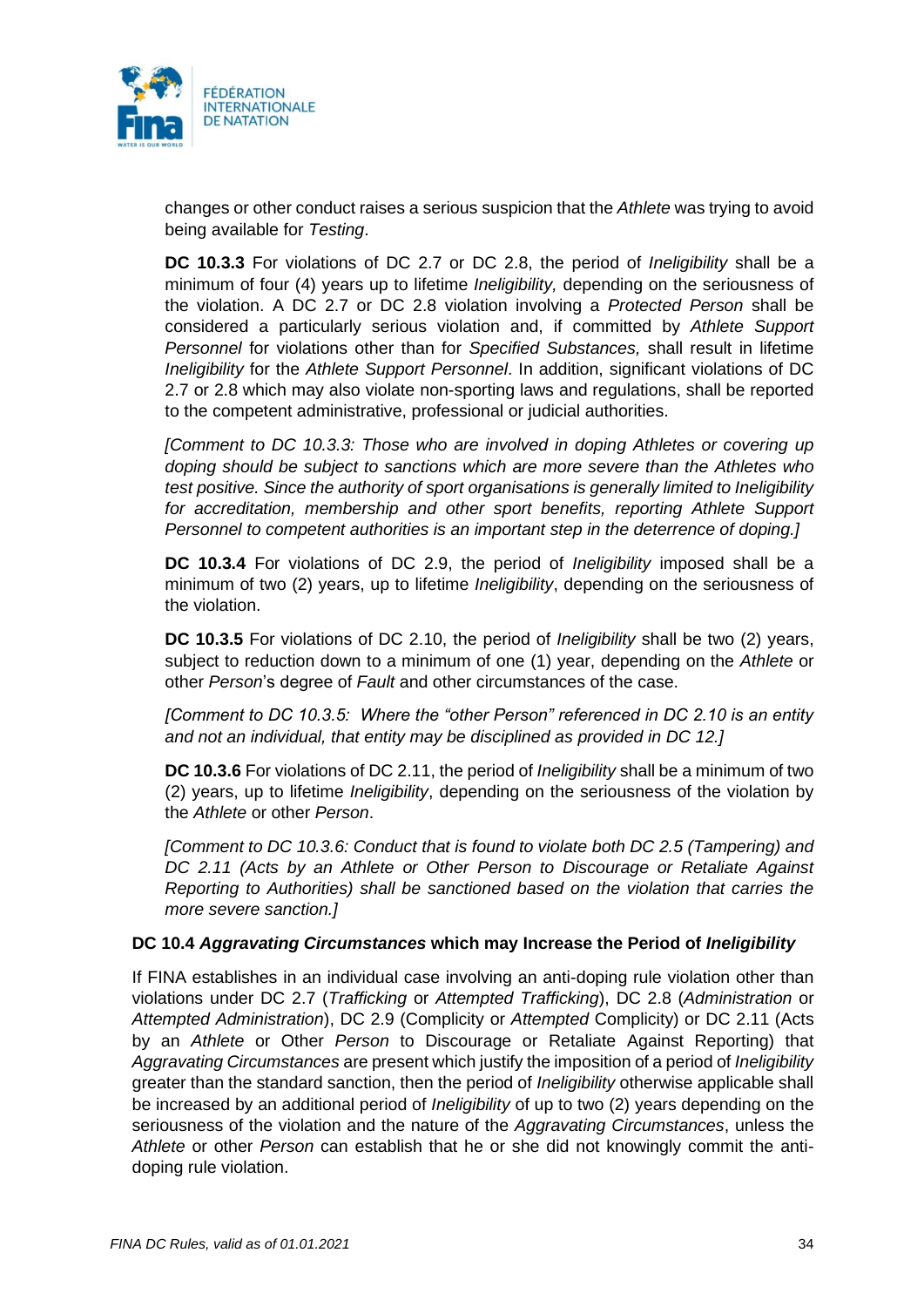

*[Comment to DC 10.4: Violations under DC 2.7 (Trafficking or Attempted Trafficking), DC 2.8 (Administration or Attempted Administration), DC 2.9 (Complicity or Attempted Complicity) and DC 2.11 (Acts by an Athlete or Other Person to Discourage or Retaliate Against Reporting to Authorities) are not included in the application of DC 10.4 because the sanctions for these violations already build in sufficient discretion up to a lifetime ban to allow consideration of any Aggravating Circumstance.]*

**DC 10.5 Elimination of the Period of** *Ineligibility* **where there is** *No Fault or Negligence*  If an *Athlete* or other *Person* establishes in an individual case that he or she bears *No Fault or Negligence*, then the otherwise applicable period of *Ineligibility* shall be eliminated.

*[Comment to DC 10.5: DC 10.5 and DC 10.6.2 apply only to the imposition of sanctions; they are not applicable to the determination of whether an anti-doping rule violation has occurred. They will only apply in exceptional circumstances, for example where an Athlete could prove that, despite all due care, he or she was sabotaged by a competitor. Conversely, No Fault or Negligence would not apply in the following circumstances: (a) a positive test resulting from a mislabeled or contaminated vitamin or nutritional supplement (Athletes are responsible for what they ingest (DC 2.1) and have been warned against the possibility of supplement contamination); (b) the Administration of a Prohibited Substance by the Athlete's personal physician or trainer without disclosure to the Athlete (Athletes are*  responsible for their choice of medical personnel and for advising medical personnel that *they cannot be given any Prohibited Substance); and (c) sabotage of the Athlete's food or drink by a spouse, coach or other Person within the Athlete's circle of associates (Athletes are responsible for what they ingest and for the conduct of those Persons to whom they entrust access to their food and drink). However, depending on the unique facts of a particular case, any of the referenced illustrations could result in a reduced sanction under DC 10.6 based on No Significant Fault or Negligence.*

# **DC 10.6 Reduction of the Period of** *Ineligibility* **based on** *No Significant Fault or Negligence*

**DC 10.6.1** Reduction of Sanctions in Particular Circumstances for Violations of DC 2.1, 2.2 or 2.6.

All reductions under DC 10.6.1 are mutually exclusive and not cumulative.

## **DC 10.6.1.1** *Specified Substances* or *Specified Methods*

Where the anti-doping rule violation involves a *Specified Substance* (other than a *Substance of Abuse*) or *Specified Method*, and the *Athlete* or other *Person* can establish *No Significant Fault or Negligence*, then the period of *Ineligibility* shall be, at a minimum, a reprimand and no period of *Ineligibility*, and at a maximum, two (2) years of *Ineligibility*, depending on the *Athlete*'s or other *Person*'s degree of *Fault*.

## **DC 10.6.1.2** *Contaminated Products*

In cases where the *Athlete* or other *Person* can establish both *No Significant Fault or Negligence* and that the detected *Prohibited Substance* (other than a *Substance of Abuse*) came from a *Contaminated Product*, then the period of *Ineligibility* shall be, at a minimum, a reprimand and no period of *Ineligibility*, and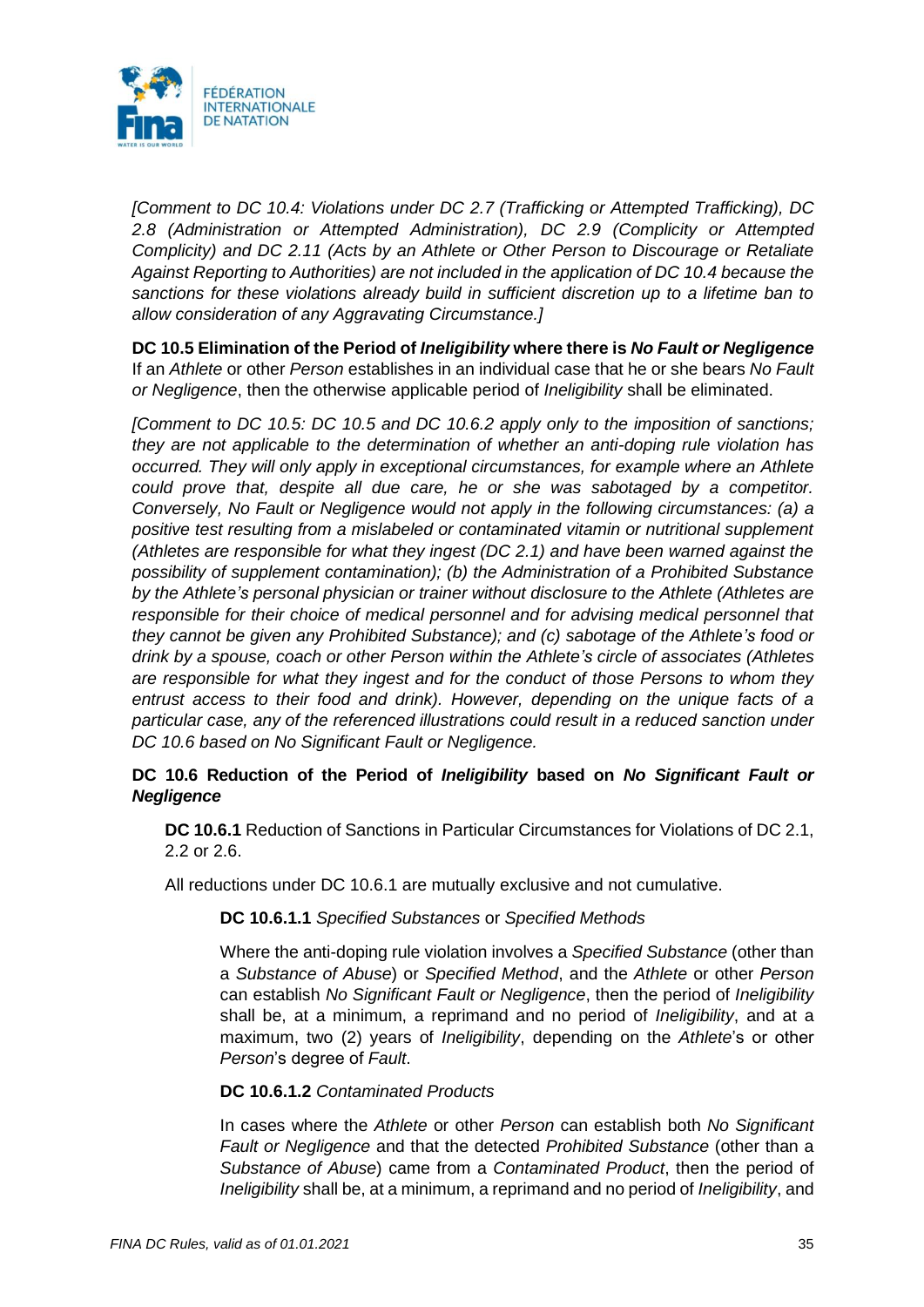

at a maximum, two (2) years *Ineligibility*, depending on the *Athlete*'s or other *Person*'s degree of *Fault*.

*[Comment to DC 10.6.1.2: In order to receive the benefit of this rule, the Athlete or other Person must establish not only that the detected Prohibited Substance came from a Contaminated Product, but must also separately establish No Significant Fault or Negligence. It should be further noted that Athletes are on notice that they take nutritional supplements at their own risk. The sanction reduction based on No Significant Fault or Negligence has rarely been applied in Contaminated Product cases unless the Athlete has exercised a high level of caution before taking the Contaminated Product. In assessing whether the Athlete can establish the source of the Prohibited Substance, it would, for example, be significant for purposes of establishing whether the Athlete actually Used the Contaminated Product, whether the Athlete had declared the product which was subsequently determined to be contaminated on the Doping Control form.* 

*This rule should not be extended beyond products that have gone through some process of manufacturing. Where an Adverse Analytical Finding results from environment contamination of a "non-product" such as tap water or lake water in circumstances where no reasonable person would expect any risk of an antidoping rule violation, typically there would be No Fault or Negligence under DC 10.5.]*

#### *DC 10.6.1.3 Protected Persons* or *Recreational Athletes*

Where the anti-doping rule violation not involving a *Substance of Abuse* is committed by a *Protected Person* or *Recreational Athlete*, and the *Protected Person* or *Recreational Athlete* can establish *No Significant Fault* or *Negligence*, then the period of *Ineligibility* shall be, at a minimum, a reprimand and no period of *Ineligibility*, and at a maximum, two (2) years *Ineligibility*, depending on the *Protected Person* or *Recreational Athlete*'s degree of *Fault*.

**DC 10.6.2** Application of *No Significant Fault or Negligence* beyond the Application of DC 10.6.1

If an *Athlete* or other *Person* establishes in an individual case where DC 10.6.1 is not applicable that he or she bears *No Significant Fault or Negligence*, then, subject to further reduction or elimination as provided in DC 10.7 , the otherwise applicable period of *Ineligibility* may be reduced based on the *Athlete* or other *Person's* degree of *Fault*, but the reduced period of *Ineligibility* may not be less than one-half of the period of *Ineligibility* otherwise applicable. If the otherwise applicable period of *Ineligibility* is a lifetime, the reduced period under this rule may be no less than eight (8) years.

*[Comment to DC 10.6.2: DC 10.6.2 may be applied to any anti-doping rule violation except those rules where intent is an element of the anti-doping rule violation (e.g., DC 2.5, 2.7, 2.8, 2.9 or 2.11) or an element of a particular sanction (e.g., DC 10.2.1) or a range of Ineligibility is already provided in a rule based on the Athlete or other Person's degree of Fault.]*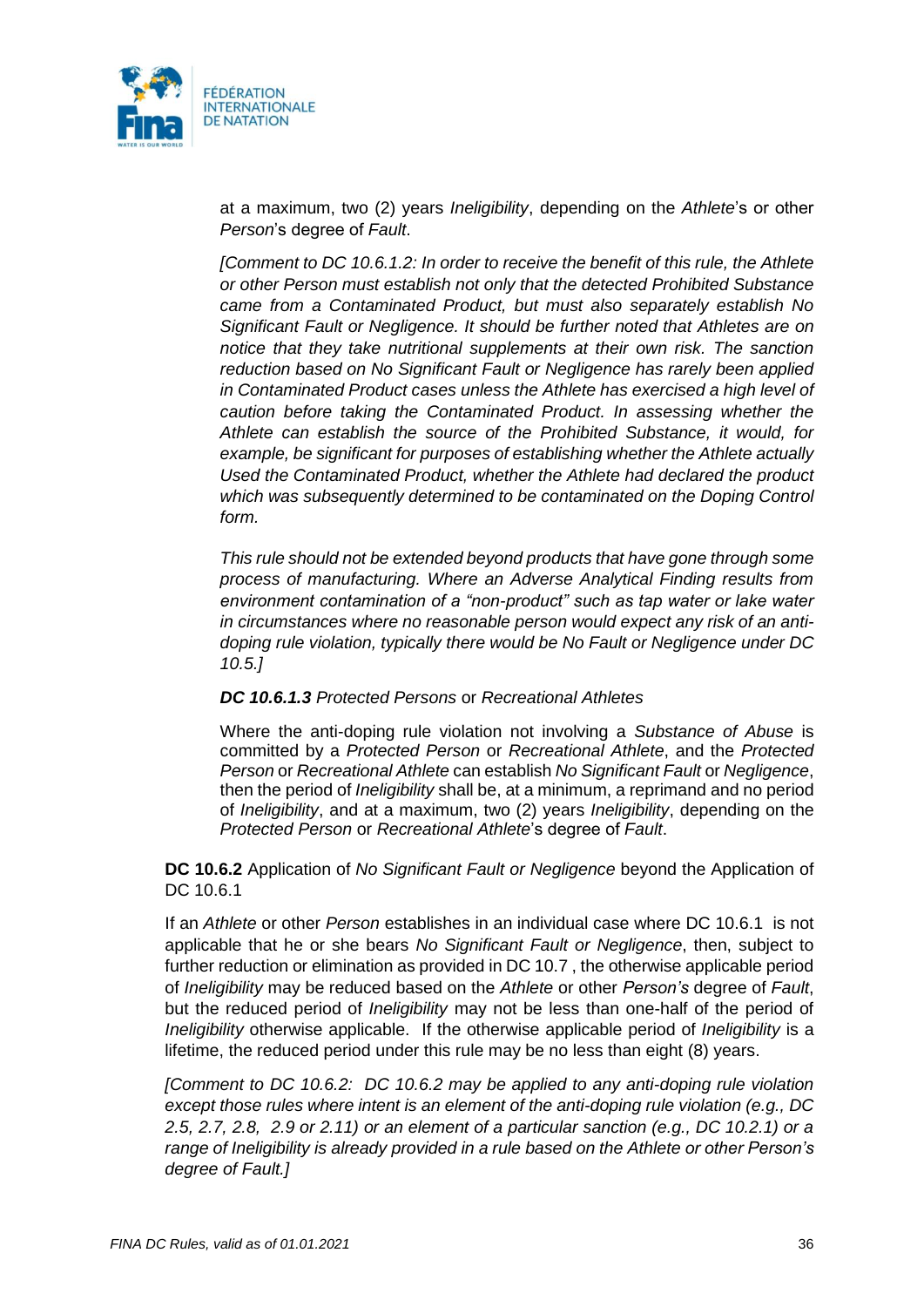

## **DC 10.7 Elimination, Reduction, or Suspension of Period of** *Ineligibility* **or other** *Consequences* **for Reasons Other than** *Fault*

### **DC 10.7.1** *Substantial Assistance* **in Discovering or Establishing** *Code* **Violations**

*[Comment to DC 10.7.1: The cooperation of Athletes, Athlete Support Personnel and other Persons who acknowledge their mistakes and are willing to bring other antidoping rule violations to light is important to clean sport.]* 

**DC 10.7.1.1** FINA may, prior to an appellate decision under DC 13 or the expiration of the time to appeal, suspend a part of the *Consequences* (other than *Disqualification* and mandatory *Public Disclosure*) imposed in an individual case where the *Athlete* or other *Person* has provided *Substantial Assistance* to an *Anti-Doping Organisation,* a criminal authority or professional disciplinary body which results in:

- (a) the *Anti-Doping Organisation* discovering or bringing forward an anti-doping rule violation by another *Person,* or
- (b) which results in a criminal or disciplinary body discovering or bringing forward a criminal offence or the breach of professional rules committed by another *Person* and the information provided by the *Person* providing *Substantial Assistance* is made available to FINA or other *Anti-Doping Organisation* with *Results Management* responsibility; or
- (c) which results in *WADA* initiating a proceeding against a *Signatory*, *WADA*accredited *Laboratory*, or *Athlete* passport management unit (as defined in the *International Standard* for *Laboratories*) for non-compliance with the *Code*, *International Standard* or *Technical Document*; or
- (d) with the approval by *WADA*, which results in a criminal or disciplinary body bringing forward a criminal offense or the breach of professional or sport rules arising out of a sport integrity violation other than doping.

After an appellate decision under DC 13 or the expiration of time to appeal, FINA may only suspend a part of the otherwise applicable *Consequences* with the approval of *WADA*.

The extent to which the otherwise applicable period of *Ineligibility* may be suspended shall be based on the seriousness of the anti-doping rule violation committed by the *Athlete* or other *Person* and the significance of the *Substantial Assistance* provided by the *Athlete* or other *Person* to the effort to eliminate doping in sport, non-compliance with the *Code* and/or sport integrity violations. No more than three-quarters of the otherwise applicable period of *Ineligibility*  may be suspended. If the otherwise applicable period of *Ineligibility* is a lifetime, the non-suspended period under this section must be no less than eight (8) years. For purposes of this paragraph, the otherwise applicable period of *Ineligibility* shall not include any period of *Ineligibility* that could be added under DC 10.9.3.2 of these Anti-Doping Rules.

If so requested by an *Athlete* or other *Person* who seeks to provide *Substantial Assistance*, FINA shall allow the *Athlete* or other *Person* to provide the information to it subject to a *Without Prejudice Agreement*.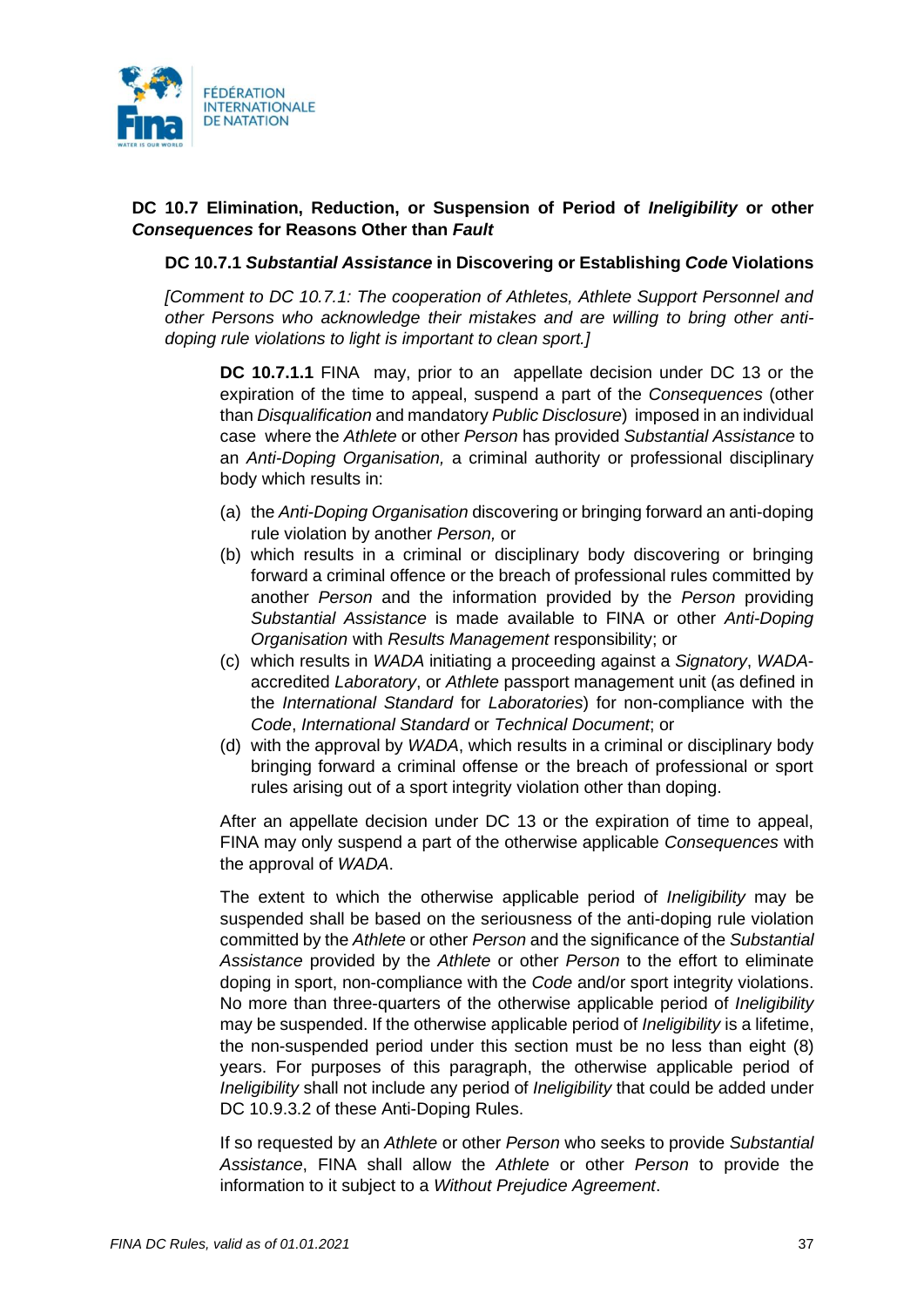

If the *Athlete* or other *Person* fails to continue to cooperate and to provide the complete and credible *Substantial Assistance* upon which a suspension of the *Consequences* was based, FINA shall reinstate the original *Consequences*. If FINA decides to reinstate suspended *Consequences* or decides not to reinstate suspended *Consequences,* that decision may be appealed by any *Person* entitled to appeal under DC 13.

**DC 10.7.1.2** To further encourage *Athletes* and other *Persons* to provide *Substantial Assistance* to *Anti-Doping Organisations*, at the request of FINA or at the request of the *Athlete* or other *Person* who has, or has been asserted to have, committed an anti-doping rule violation, or other violation of the *Code*, *WADA* may agree at any stage of the *Results Management* process, including after a final appellate decision under DC 13, to what it considers to be an appropriate suspension of the otherwise applicable period of *Ineligibility* and other *Consequences*. In exceptional circumstances, *WADA* may agree to suspensions of the period of *Ineligibility* and other *Consequences* for *Substantial Assistance* greater than those otherwise provided in this rule, or even no period of *Ineligibility*, no mandatory *Public Disclosure* and/or no return of prize money or payment of fines or costs. *WADA*'s approval shall be subject to reinstatement of *Consequences*, as otherwise provided in this rule. Notwithstanding DC 13, *WADA*'s decisions in the context of this rule DC 10.7.1.2 may not be appealed.

**DC 10.7.1.3** If FINA suspends any part of an otherwise applicable sanction because of *Substantial Assistance*, then notice providing justification for the decision shall be provided to the other *Anti-Doping Organisations* with a right to appeal under DC 13.2.3 as provided in DC 14.2. In unique circumstances where *WADA* determines that it would be in the best interest of anti-doping, *WADA* may authorize FINA to enter into appropriate confidentiality agreements limiting or delaying the disclosure of the *Substantial Assistance* agreement or the nature of *Substantial Assistance* being provided.

## **DC 10.7.2 Admission of an Anti-Doping Rule Violation in the Absence of Other Evidence.**

Where an *Athlete* or other *Person* voluntarily admits the commission of an anti-doping rule violation before having received notice of a *Sample* collection which could establish an anti-doping rule violation (or, in the case of an anti-doping rule violation other than DC 2.1, before receiving first notice of the admitted violation pursuant to DC 7) and that admission is the only reliable evidence of the violation at the time of admission, then the period of *Ineligibility* may be reduced, but not below one-half of the period of *Ineligibility* otherwise applicable.

*[Comment to DC 10.7.2: This rule is intended to apply when an Athlete or other Person comes forward and admits to an anti-doping rule violation in circumstances where no Anti-Doping Organisation is aware that an anti-doping rule violation might have been committed. It is not intended to apply to circumstances where the admission occurs after the Athlete or other Person believes he or she is about to be caught. The amount by which Ineligibility is reduced should be based on the likelihood that the Athlete or other Person would have been caught had he or she not come forward voluntarily.]*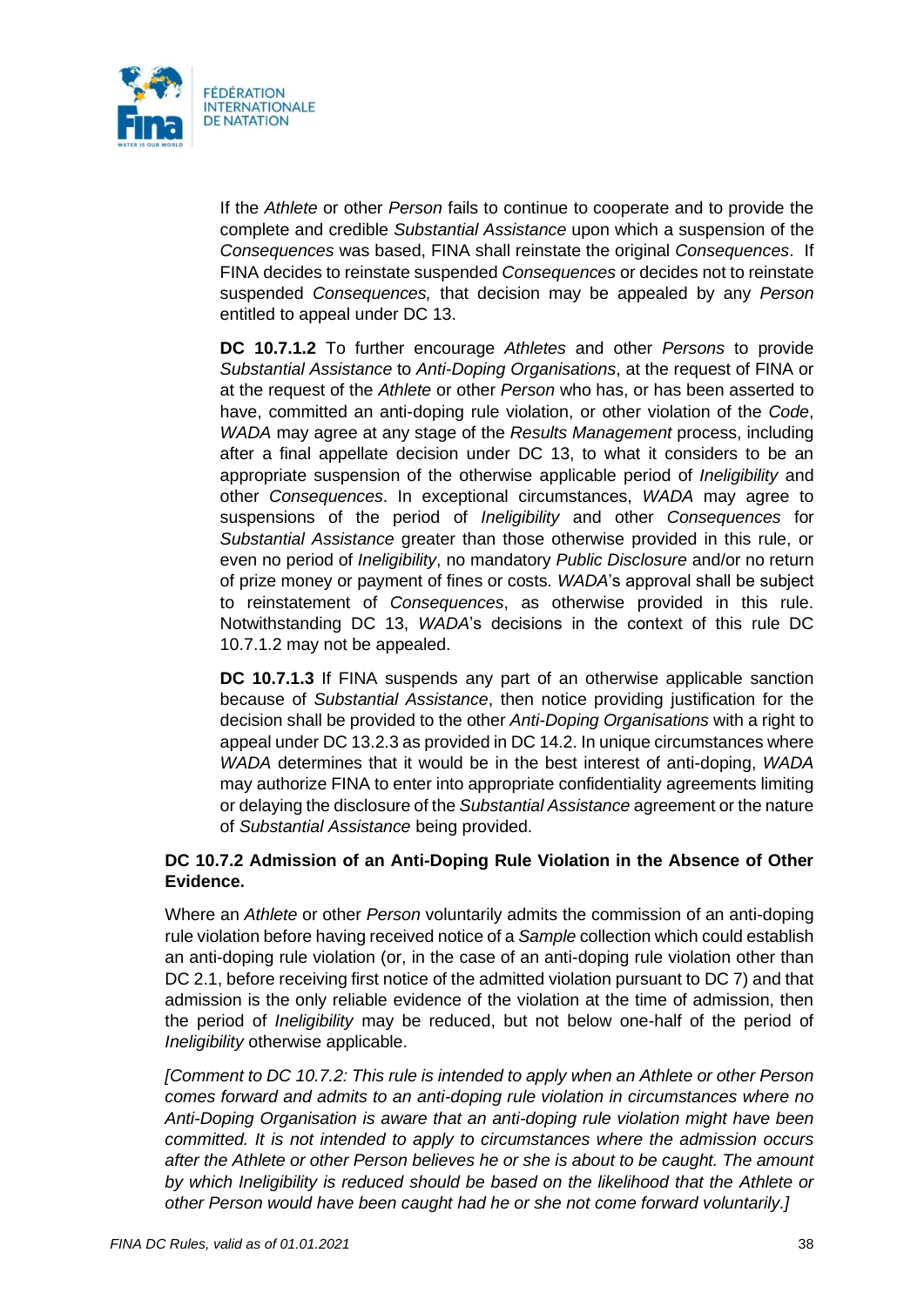

**DC 10.7.3** Application of Multiple Grounds for Reduction of a Sanction

Where an *Athlete* or other *Person* establishes entitlement to reduction in sanction under more than one provision of DC 10.5, 10.6 or 10.7, before applying any reduction or suspension under DC 10.7, the otherwise applicable period of *Ineligibility* shall be determined in accordance with DC 10.2, 10.3, 10.5 and 10.6. If the *Athlete* or other *Person* establishes entitlement to a reduction or suspension of the period of *Ineligibility*  under DC 10.7, then the period of *Ineligibility* may be reduced or suspended, but not below one-fourth of the otherwise applicable period of *Ineligibility*.

## **DC 10.8** *Results Management* **Agreements**

*[Comment to DC 10.8: Any mitigating or aggravating factors set forth in this DC 10 shall be considered in arriving at the Consequences set forth in the case resolution agreement, and shall not be applicable beyond the terms of that agreement.]*

**DC 10.8.1** One (1) Year Reduction for Certain Anti-Doping Rule Violations Based on Early Admission and Acceptance of Sanction

Where an *Athlete* or other *Person*, after being notified by FINA of a potential anti-doping rule violation that carries an asserted period of *Ineligibility* of four (4) or more years (including any period of *Ineligibility* asserted under DC 10.4), admits the violation and accepts the asserted period of *Ineligibility* no later than twenty (20) days after receiving notice of an anti-doping rule violation charge, the *Athlete* or other *Person* may receive a one (1) year reduction in the period of *Ineligibility* asserted by FINA. Where the *Athlete* or other *Person* receives the one (1) year reduction in the asserted period of *Ineligibility* under this DC 10.8.1, no further reduction in the asserted period of *Ineligibility* shall be allowed under any other Article.

*[Comment to DC 10.8.1: For example, if FINA alleges that an Athlete has violated DC 2.1 for Use of an anabolic steroid and asserts the applicable period of Ineligibility is four (4) years, then the Athlete may unilaterally reduce the period of Ineligibility to three (3) years by admitting the violation and accepting the three (3) year period of Ineligibility within the time specified in this Article, with no further reduction allowed. This resolves the case without any need for a hearing.]*

### **DC 10.8.2** Case Resolution Agreement

Where the *Athlete* or other *Person* admits an anti-doping rule violation after being confronted with the anti-doping rule violation by FINA and agrees to *Consequences* acceptable to FINA and *WADA*, at their sole discretion, then: (a) the *Athlete* or other *Person* may receive a reduction in the period of *Ineligibility* based on an assessment by FINA and *WADA* of the application of rules DC 10.1 through 10.7 to the asserted anti-doping rule violation, the seriousness of the violation, the *Athlete* or other *Person*'s degree of *Fault* and how promptly the *Athlete* or other *Person* admitted the violation; and (b) the period of *Ineligibility* may start as early as the date of *Sample* collection or the date on which another anti-doping rule violation last occurred. In each case, however, where this rule is applied, the *Athlete* or other *Person* shall serve at least onehalf of the agreed-upon period of *Ineligibility* going forward from the earlier of the date the *Athlete* or other *Person* accepted the imposition of a sanction or a *Provisional Suspension* which was subsequently respected by the *Athlete* or other *Person*. The decision by *WADA* and FINA to enter or not enter into a case resolution agreement,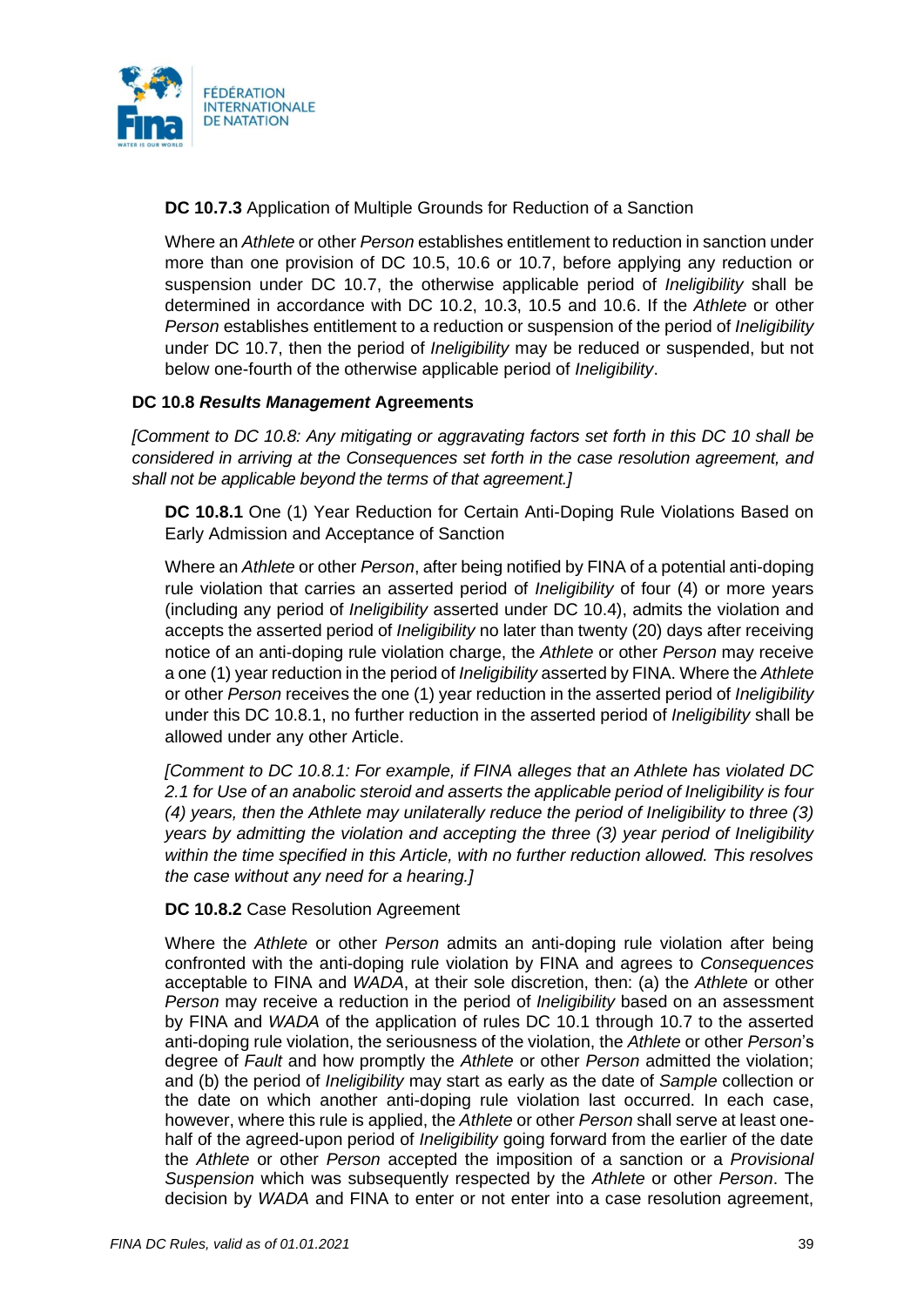

and the amount of the reduction to, and the starting date of, the period of *Ineligibility* are not matters for determination or review by a hearing body and are not subject to appeal under DC 13.

If so requested by an *Athlete* or other *Person* who seeks to enter into a case resolution agreement under this rule, FINA shall allow the *Athlete* or other *Person* to discuss an admission of the anti-doping rule violation with it subject to a *Without Prejudice Agreement.*

#### **DC 10.9 Multiple Violations**

**DC 10.9.1** Second or Third Anti-Doping Rule Violation

**DC 10.9.1.1** For an *Athlete* or other *Person*'s second anti-doping rule violation, the period of *Ineligibility* shall be the greater of:

- (a) a six (6) month period of *Ineligibility*; or
- (b) A period of *Ineligibility* in the range between:
	- (i) the sum of the period of *Ineligibility* imposed for the first anti-doping rule violation plus the period of *Ineligibility* otherwise applicable to the second anti-doping rule violation treated as if it were a first violation, and
	- (ii) twice the period of *Ineligibility* otherwise applicable to the second anti-doping rule violation treated as if it were a first violation.

The period of *Ineligibility* within this range shall be determined based on the entirety of the circumstances and the *Athlete* or other *Person*'s degree of *Fault* with respect to the second violation.

**DC 10.9.1.2** A third anti-doping rule violation will always result in a lifetime period of *Ineligibility*, except if the third violation fulfills the condition for elimination or reduction of the period of *Ineligibility* under DC 10.5 or DC 10.6 or involves a violation of DC 2.4. In these particular cases, the period of *Ineligibility* shall be from eight (8) years to lifetime *Ineligibility*.

**DC 10.9.1.3** The period of *Ineligibility* established in DC 10.9.1.1 and 10.9.1.2 may then be further reduced by the application of DC 10.7.

**DC 10.9.2** An anti-doping rule violation for which an *Athlete* or other *Person* has established *No Fault or Negligence* shall not be considered a violation for purposes of this Rule DC 10.9. In addition, an anti-doping rule violation sanctioned under DC 10.2.4.1 shall not be considered a violation for purposes of DC 10.9.

**DC 10.9.3** Additional Rules for Certain Potential Multiple Violations.

**DC 10.9.3.1** For purposes of imposing sanctions under DC 10.9 , except as provided in DC 10.9.3.2 and DC 10.9.3.3, an anti-doping rule violation will only be considered a second violation if FINA can establish that the *Athlete* or other *Person* committed the additional anti-doping rule violation after the *Athlete* or other *Person* received notice pursuant to DC 7, or after FINA made reasonable efforts to give notice of the first anti-doping rule violation. If FINA cannot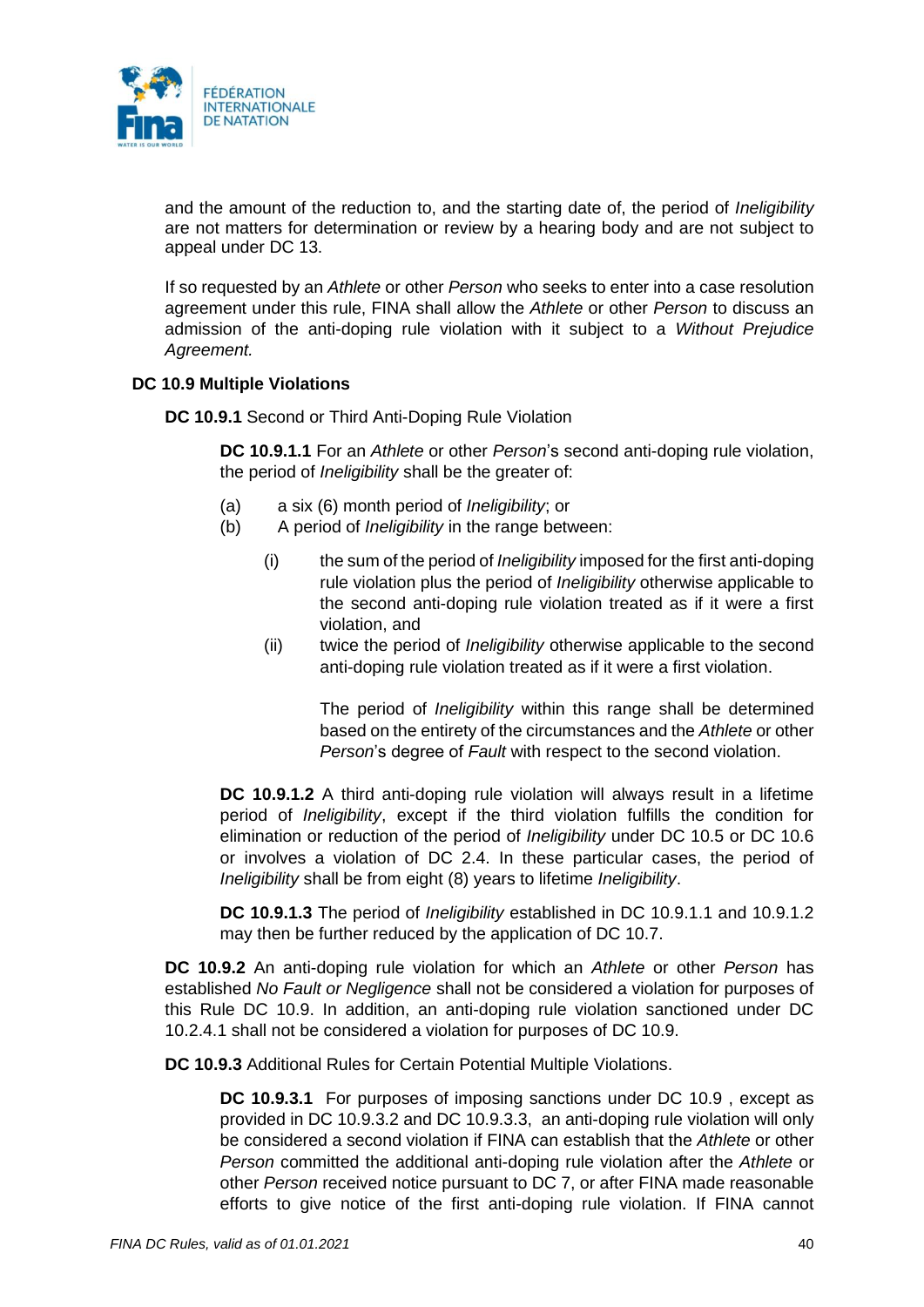

establish this, the violations shall be considered together as one single first violation, and the sanction imposed shall be based on the violation that carries the more severe sanction, including the application of *Aggravating Circumstances*. Results in all *Competitions* dating back to the earlier anti-doping rule violation will be *Disqualified* as provided in DC 10.10.

*[Comment to DC 10.9.3.1: The same rule applies where, after the imposition of a sanction, FINA discovers facts involving an anti-doping rule violation that occurred prior to notification for a first anti-doping rule violation – e.g., FINA shall impose a sanction based on the sanction that could have been imposed if the two (2) violations had been adjudicated at the same time, including the application of Aggravating Circumstances.]*

**DC 10.9.3.2** If FINA establishes that an *Athlete* or other *Person* committed an additional anti-doping rule violation prior to notification, and that the additional violation occurred twelve (12) months or more before or after the first-noticed violation, then the period of *Ineligibility* for the additional violation shall be calculated as if the additional violation were a stand-alone first violation and this period of *Ineligibility* is served consecutively, rather than concurrently, with the period of *Ineligibility* imposed for the earlier-noticed violation. Where this DC 10.9.3.2 applies, the violations taken together shall constitute a single violation for purposes of DC 10.9.1.

**DC 10.9.3.3** If FINA establishes that an *Athlete* or other *Person* committed a violation of DC 2.5 in connection with the *Doping Control* process for an underlying asserted anti-doping rule violation, the violation of DC 2.5 shall be treated as a stand-alone first violation and the period of *Ineligibility* for such violation shall be served consecutively, rather than concurrently, with the period of *Ineligibility*, if any, imposed for the underlying anti-doping rule violation. Where this DC 10.9.3.3 is applied, the violations taken together shall constitute a single violation for purposes of DC 10.9.1.

**DC 10.9.3.4** If FINA establishes that an *Athlete* or other *Person* has committed a second or third anti-doping rule violation during a period of *Ineligibility*, the periods of *Ineligibility* for the multiple violations shall run consecutively, rather than concurrently.

**DC 10.9.4** Multiple Anti-Doping Rule Violations During Ten (10) Year Period.

For purposes of DC 10.9, each anti-doping rule violation must take place within the same ten (10) year period in order to be considered multiple violations.

### **DC 10.10** *Disqualification* **of Results in** *Competitions* **Subsequent to** *Sample*  **Collection or Commission of an Anti-Doping Rule Violation**

In addition to the automatic *Disqualification* of the results in the *Event* which produced the positive *Sample* under DC 9, all other competitive results of the *Athlete* obtained from the date a positive *Sample* was collected (whether *In-Competition* or *Out-of-Competition*), or other anti-doping rule violation occurred, through the commencement of any *Provisional Suspension* or *Ineligibility* period, shall, unless fairness requires otherwise, be *Disqualified* with all of the resulting *Consequences* including forfeiture of any medals, points and prizes.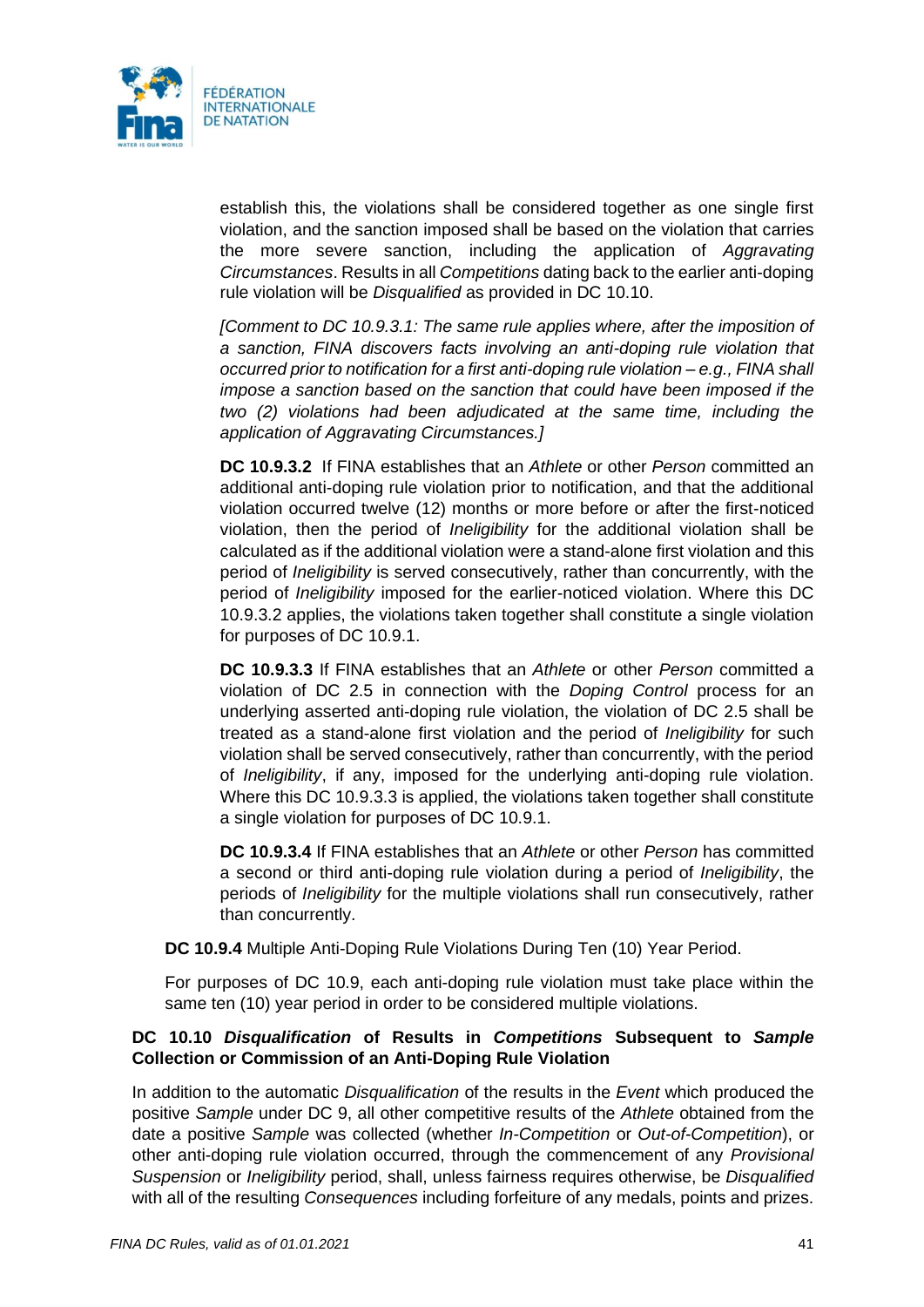

*[Comment to DC 10.10: Nothing in these Anti-Doping Rules precludes clean Athletes or other Persons who have been damaged by the actions of a Person who has committed an anti-doping rule violation from pursuing any right which they would otherwise have to seek damages from such Person.]*

# **DC 10.11 Forfeited Prize Money**

If FINA recovers prize money forfeited as a result of an anti-doping rule violation, it shall take reasonable measures to allocate and distribute this prize money to the *Athletes* who would have been entitled to it had the forfeiting *Athlete* not competed.

*[Comment to DC 10.11: This rule is not intended to impose an affirmative duty on FINA to take any action to collect forfeited prize money. If FINA elects not to take any action to collect forfeited prize money, it may assign its right to recover such money to the Athlete(s) who should have otherwise received the money. "Reasonable measures to allocate and distribute this prize money" could include using collected forfeited prize money as agreed upon by FINA and its Athletes.]*

## **DC 10.12** *Financial Consequences*

**DC 10.12.1** Where an *Athlete* or other *Person* commits an anti-doping rule violation, FINA may, in its discretion and subject to the principle of proportionality, elect to (a) impose upon the *Athlete* or other *Person* recovery costs associated with the anti-doping rule violation and which have not been recovered from the *Athlete*'s *Member Federation* as per DC 12.4, regardless of the period of *Ineligibility* imposed and/or (b) fine the *Athlete* or other *Person* in an amount up to ten thousand American dollars (USD 10,000), only in cases where the maximum period of *Ineligibility* otherwise applicable has already been imposed.

For determination of the Fine, the following shall be taken into account:

- 1. The seriousness of the offence;
- 2. Nature of anti-doping rule violation and circumstances giving rise to it;
- 3. Timing of the commission of the anti-doping rule violation;
- 4. The *Athlete* or other *Person's* financial situation;
- 5. The *Athlete* or other *Person's* Cooperation during the proceedings and/or *Substantial Assistance* as per DC 10.6.1.

**DC 10.12.2** The imposition of a financial sanction or the FINA's recovery of costs shall not be considered a basis for reducing the *Ineligibility* or other sanction which would otherwise be applicable under these Anti-Doping Rules or the *Code*.

### **DC 10.13 Commencement of** *Ineligibility* **Period**

Where an *Athlete* is already serving a period of *Ineligibility* for an anti-doping rule violation, any new period of *Ineligibility* shall commence on the first day after the current period of *Ineligibility* has been served. Otherwise, except as provided below, the period of *Ineligibility* shall start on the date of the final hearing decision providing for *Ineligibility*  or, if the hearing is waived or there is no hearing, on the date *Ineligibility* is accepted or otherwise imposed.

**DC 10.13.1** Delays not attributable to the *Athlete* or other *Person*.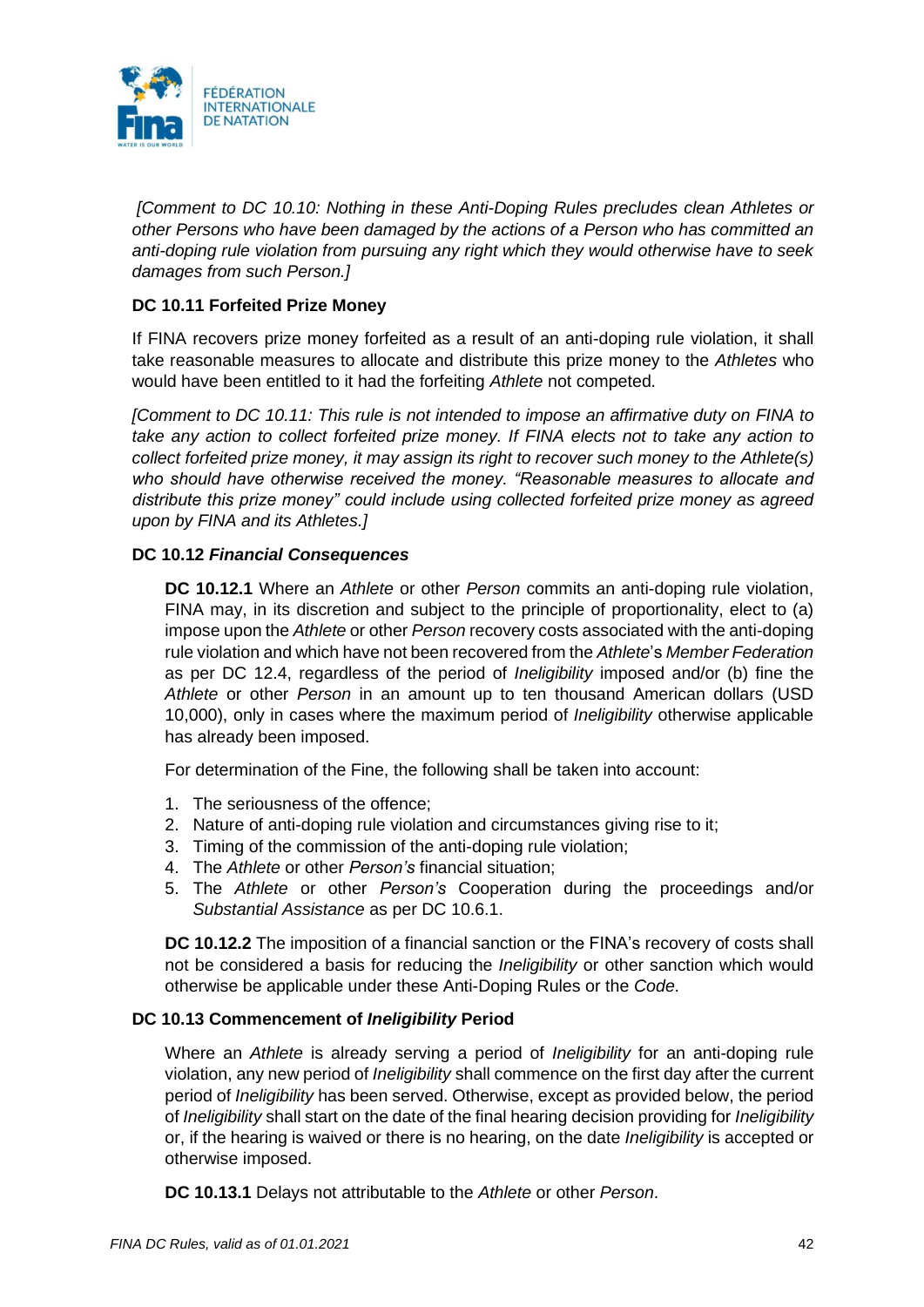

Where there have been substantial delays in the hearing process or other aspects of *Doping Control,* and the *Athlete* or other *Person* can establish that such delays are not attributable to the *Athlete* or other *Person*, the body imposing the sanction may start the period of *Ineligibility* at an earlier date commencing as early as the date of *Sample*  collection or the date on which another anti-doping rule violation last occurred. All competitive results achieved during the period of *Ineligibility*, including retroactive *Ineligibility*, shall be *Disqualified*.

*[Comment to DC 10.13.1: In cases of anti-doping rule violations other than under DC 2.1, the time required for an Anti-Doping Organisation to discover and develop facts sufficient to establish an anti-doping rule violation may be lengthy, particularly where the Athlete or other Person has taken affirmative action to avoid detection. In these circumstances, the flexibility provided in this rule to start the sanction at an earlier date should not be used.]*

**DC 10.13.2** Credit for *Provisional Suspension* or Period of *Ineligibility* Served

**DC 10.13.2.1** If a *Provisional Suspension* is respected by the *Athlete* or the other *Person,* then the *Athlete* or other *Person* shall receive a credit for such period of *Provisional Suspension* against any period of *Ineligibility* which may ultimately be imposed. If the *Athlete* or other *Person* does not respect a *Provisional Suspension*, then the *Athlete* or other *Person* shall receive no credit for any period of *Provisional Suspension* served. If a period of *Ineligibility* is served pursuant to a decision that is subsequently appealed, then the *Athlete* or other *Person* shall receive a credit for such period of *Ineligibility* served against any period of *Ineligibility* which may ultimately be imposed on appeal.

**DC 10.13.2.2** If an *Athlete* or other *Person* voluntarily accepts a *Provisional Suspension* in writing from FINA and thereafter respects the *Provisional Suspension*, the *Athlete* or other *Person* shall receive a credit for such period of voluntary *Provisional Suspension* against any period of *Ineligibility* which may ultimately be imposed. A copy of the *Athlete* or other *Person's* voluntary acceptance of a *Provisional Suspension* shall be provided promptly to each party entitled to receive notice of an asserted anti-doping rule violation under DC 14.1.

*[Comment to DC 10.13.2.2: An Athlete's voluntary acceptance of a Provisional Suspension is not an admission by the Athlete and shall not be used in any way as to draw an adverse inference against the Athlete.]*

**DC 10.13.2.3** No credit against a period of *Ineligibility* shall be given for any time period before the effective date of the *Provisional Suspension* or voluntary *Provisional Suspension* regardless of whether the *Athlete* elected not to compete or was suspended by his or her team.

**DC 10.13.2.4** In *Team Sports*, where a period of *Ineligibility* is imposed upon a team, unless fairness requires otherwise, the period of *Ineligibility* shall start on the date of the final hearing decision providing for *Ineligibility* or, if the hearing is waived, on the date *Ineligibility* is accepted or otherwise imposed. Any period of team *Provisional Suspension* (whether imposed or voluntarily accepted) shall be credited against the total period of *Ineligibility* to be served.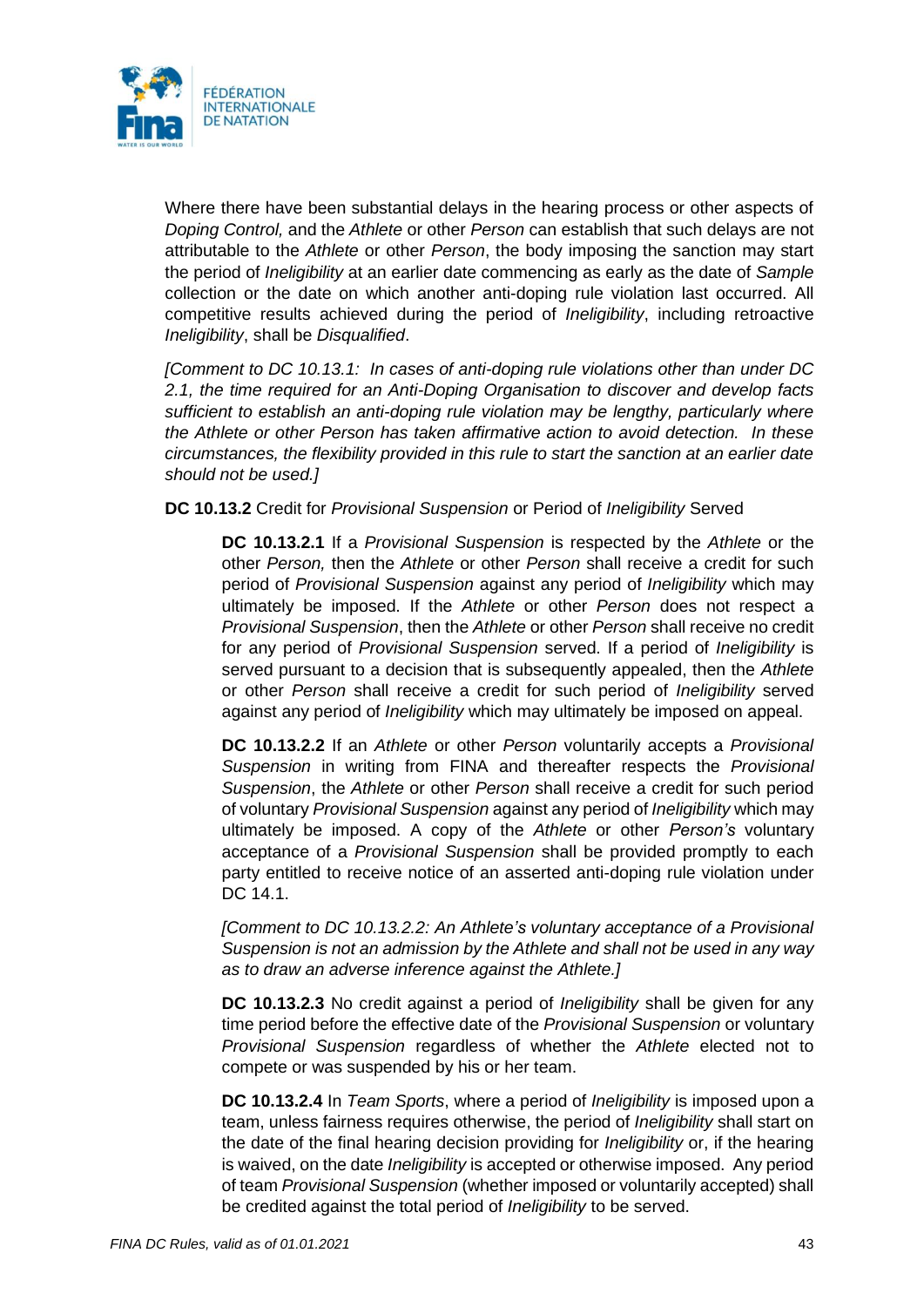

## **DC 10.14 Status during** *Ineligibility* **or** *Provisional Suspension*

**DC 10.14.1** Prohibition Against Participation During *Ineligibility* or *Provisional Suspension*

No *Athlete* or other *Person* who has been declared *Ineligible* or is subject to a *Provisional Suspension* may, during the period of *Ineligibility* or *Provisional Suspension*, participate in any capacity in a *Competition* or activity (other than authorized anti-doping *Education* or rehabilitation programs) authorized or organized by FINA, any FINA *Member Federation*, or a club or other member organisation of a FINA *Member Federation*, or any *Signatory*, *Signatory's* member organization, or a club or other member organization of a *Signatory's* member organization or in *Competitions*  authorized or organized by any professional league or any international or nationallevel *Competition* organisation or any elite or national-level sporting activity funded by a governmental agency.

An *Athlete* or other *Person* subject to a period of *Ineligibility* longer than four (4) years may, after completing four (4) years of the period of *Ineligibility*, participate as an *Athlete* in local sport *Competitions* not sanctioned or otherwise under the authority of a *Code Signatory* or member of a *Code Signatory,* but only so long as the local sport *Competition* is not at a level that could otherwise qualify such *Athlete* or other *Person*  directly or indirectly to compete in (or accumulate points toward) a national championship or *International Competition*, and does not involve the *Athlete* or other *Person* working in any capacity with *Protected Persons*.

An *Athlete* or other *Person* subject to a period of *Ineligibility* shall remain subject to these anti-doping rules, and in particular to *Testing* and any requirement by FINA to provide whereabouts information.

*[Comment to DC 10.14.1: For example, subject to DC 10.14.2 below, an Ineligible Athlete cannot participate in a training camp, exhibition or practice organized by his or her Member Federation or a club which is a member of that Member Federation or which is funded by a governmental agency. Further, an Ineligible Athlete may not compete in a non-Signatory professional league, Competitions organized by a non-Signatory International Competition organisation or a non-Signatory national-level competition organisation without triggering the Consequences set forth in DC 10.14.3. The term "activity" also includes, for example, administrative activities, such as serving as an official, director, officer, employee, or volunteer of the organisation described in this rule. Ineligibility imposed in one sport shall also be recognized by other sports (see DC 15.1, Automatic Binding Effect of Decisions). An Athlete or other Person serving a period of Ineligibility is prohibited from coaching or serving as an Athlete Support Person in any other capacity at any time during the period of Ineligibility, and doing so could also result in a violation of DC 2.10 by another Athlete. Any performance standard accomplished during a period of Ineligibility shall not be recognized by FINA or its Member Federations for any purpose.]*

### **DC 10.14.2** Return for Training

As an exception to DC 10.14.1 , an *Athlete* may return to train with a team or to use the facilities of a club or other member organisation of FINA's *Member Federation* or other *Signatory's* member organisation during the shorter of: (a) the last two months of the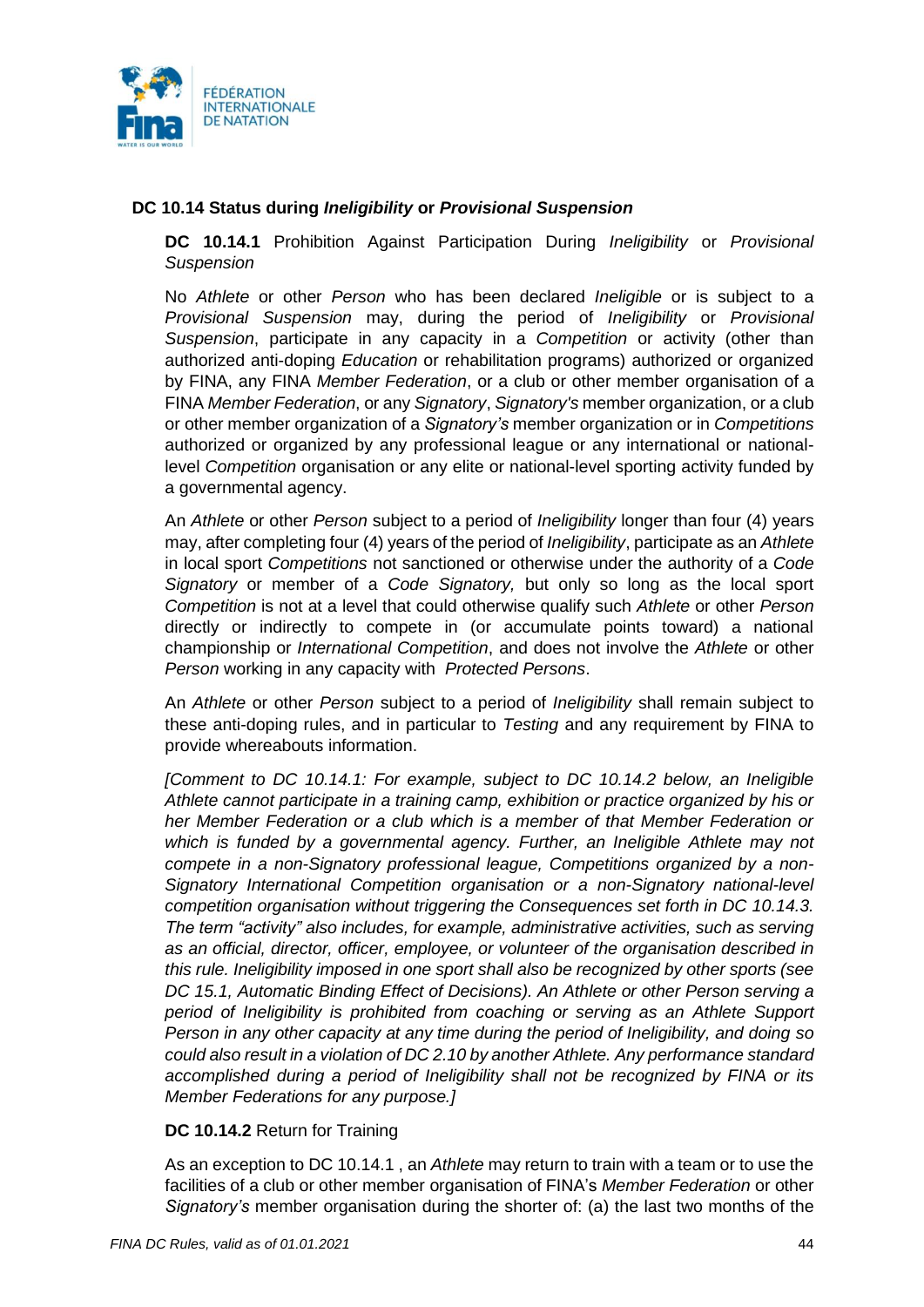

*Athlete's* period of *Ineligibility*, or (b) the last one-quarter of the period of *Ineligibility* imposed.

*[Comment to DC 10.14.2: During the training period described in this rule, an Ineligible Athlete may not compete or engage in any activity described in rule DC 10.14.1 other than training.]*

**DC 10.14.3** Violation of the Prohibition of Participation During *Ineligibility* or *Provisional Suspension*

Where an *Athlete* or other *Person* who has been declared *Ineligible* violates the prohibition against participation during *Ineligibility* described in DC 10.14.1, the results of such participation shall be *Disqualified* and a new period of *Ineligibility* equal in length to the original period of *Ineligibility* shall be added to the end of the original period of *Ineligibility*. The new period of *Ineligibility*, including a reprimand and no period of *Ineligibility*, may be adjusted based on the *Athlete* or other *Person's* degree of *Fault* and other circumstances of the case. The determination of whether an *Athlete* or other *Person* has violated the prohibition against participation, and whether an adjustment is appropriate, shall be made by the *Anti-Doping Organisation* whose *Results Management* led to the imposition of the initial period of *Ineligibility*. If this determination must be made by FINA, the decision shall be rendered by the FINA Doping Panel. This decision may be appealed under DC 13.

An *Athlete* or other *Person* who violates the prohibition against participation during a *Provisional Suspension* described in DC 10.14.1 shall receive no credit for any period of *Provisional Suspension* served and the results of such participation shall be *Disqualified*.

Where an *Athlete Support Person* or other *Person* assists a *Person* in violating the prohibition against participation during *Ineligibility* or *Provisional Suspension*, it shall constitute a violation of DC 2.9 and FINA shall impose the necessary sanction.

**DC 10.14.4** Withholding of Financial Support during *Ineligibility*.

In addition, for any anti-doping rule violation not involving a reduced sanction as described in DC 10.5 or DC 10.6, FINA and its *Member Federations* shall withhold all sport-related financial support or other sport-related benefits received by such *Person* during *Ineligibility*.

### **DC 10.15 Automatic Publication of Sanction**

A mandatory part of each sanction shall include automatic publication, as provided in DC 14.3.

### **DC 11 CONSEQUENCES TO TEAMS**

**DC 11.1** Where more than one (1) member of a team in a *Team Sport* has been notified of an anti-doping rule violation under DC 7 in connection with a *Competition*, the ruling body for the *Competition* shall conduct appropriate *Target Testing* of the team during the *Competition Period,* with the costs for such *Target Testing* to be paid by the team's *Member Federation*.

**DC 11.2** Where any anti-doping rule violation has been committed in relation to an *Event* by a member of a relay in swimming, or team in open water swimming, or a duet or team in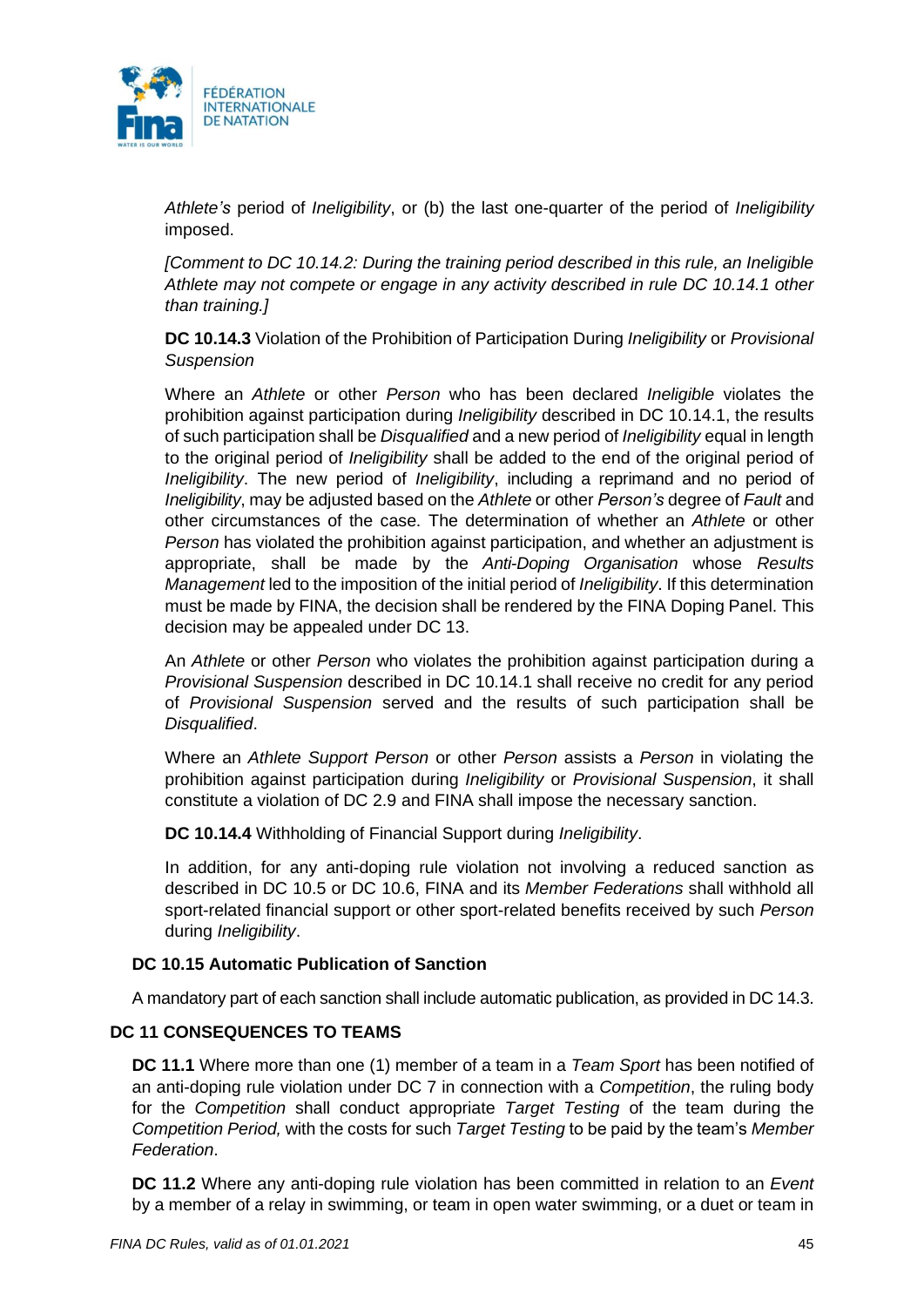

artistic swimming or diving, the relay, duet or team shall be *Disqualified* from the *Event* in connection with the anti-doping rule violation, with all resulting *Consequences* including forfeiture of any medals, points and prizes.

**DC 11.3** A water polo team, in which more than one player has committed an anti-doping rule violation in connection with a *Competition*, shall be *Disqualified* for the match(es) in the *Competition* in which those players took part, and the other team(s) shall be declared winner(s) with the score 5 - 0 unless the actual goal score was greater. Further sanction in regard to the team may be decided by FINA or the ruling body of the *Competition* in question.

## **DC 12 SANCTIONS AGAINST** *MEMBER FEDERATION***S AND OTHER ORGANISATIONS**

**DC 12.1** When FINA becomes aware that a *Member Federation,* Continental Organisation, regional or any other sporting organisation consisting of FINA's *Member Federations* over which FINA has authority has failed to comply with, implement, uphold, and enforce these Anti-Doping Rules within that organisation's or body's area of competence, the FINA Bureau has the authority and may exclude all, or some group of, members of that organisation or body from specified future *Competitions* or all *Competitions* conducted within a specified period of time.

**DC 12.2.** If that organisation or body has failed to make diligent efforts to keep FINA informed about an *Athlete*'s whereabouts after receiving a request for that information from FINA, it may be fined by the FINA Bureau in an amount up to one-thousand American dollars (USD 1,000) per *Athlete*, in addition to reimbursement of all of the FINA costs incurred in *Testing* that *Member Federation*'s *Athlete*.

**DC 12.3** The FINA shall withhold some or all funding or other non-financial support to a *Member Federation* upon a determination from the FINA Bureau that the *Member Federation* is not substantially in compliance with these Anti-Doping Rules.

**DC 12.4** *Member Federations* shall be obliged to reimburse FINA for all costs (including but not limited to *Laboratory* fees, interpretation and hearing expenses and travel) related to an anti-doping rule violation, Missed Test or Filing Failure committed by an *Athlete* or a *Person* affiliated with that *Member Federation*.

### **DC 13 APPEALS**

*[Comment to DC 13: The object of the Code is to have anti-doping matters resolved through fair and transparent internal processes with a final appeal. Anti-doping decisions by Anti-Doping Organisations are made transparent in the Code Article 14 and DC 14. Specified Persons and organisations, including WADA, are then given the opportunity to appeal those decisions. Note that the definition of interested Persons and organisations with a right to appeal under DC 13 does not include Athletes, or their federations, who might benefit from having another competitor Disqualified.]*

### **DC 13.1 Decisions Subject to Appeal**

Decisions made under the *Code* or these Anti-Doping Rules may be appealed as set forth below in DC 13.2 through 13.7 or as otherwise provided in these Anti-Doping Rules, the *Code* or the *International Standards*. Such decisions shall remain in effect while under appeal unless the appellate body orders otherwise.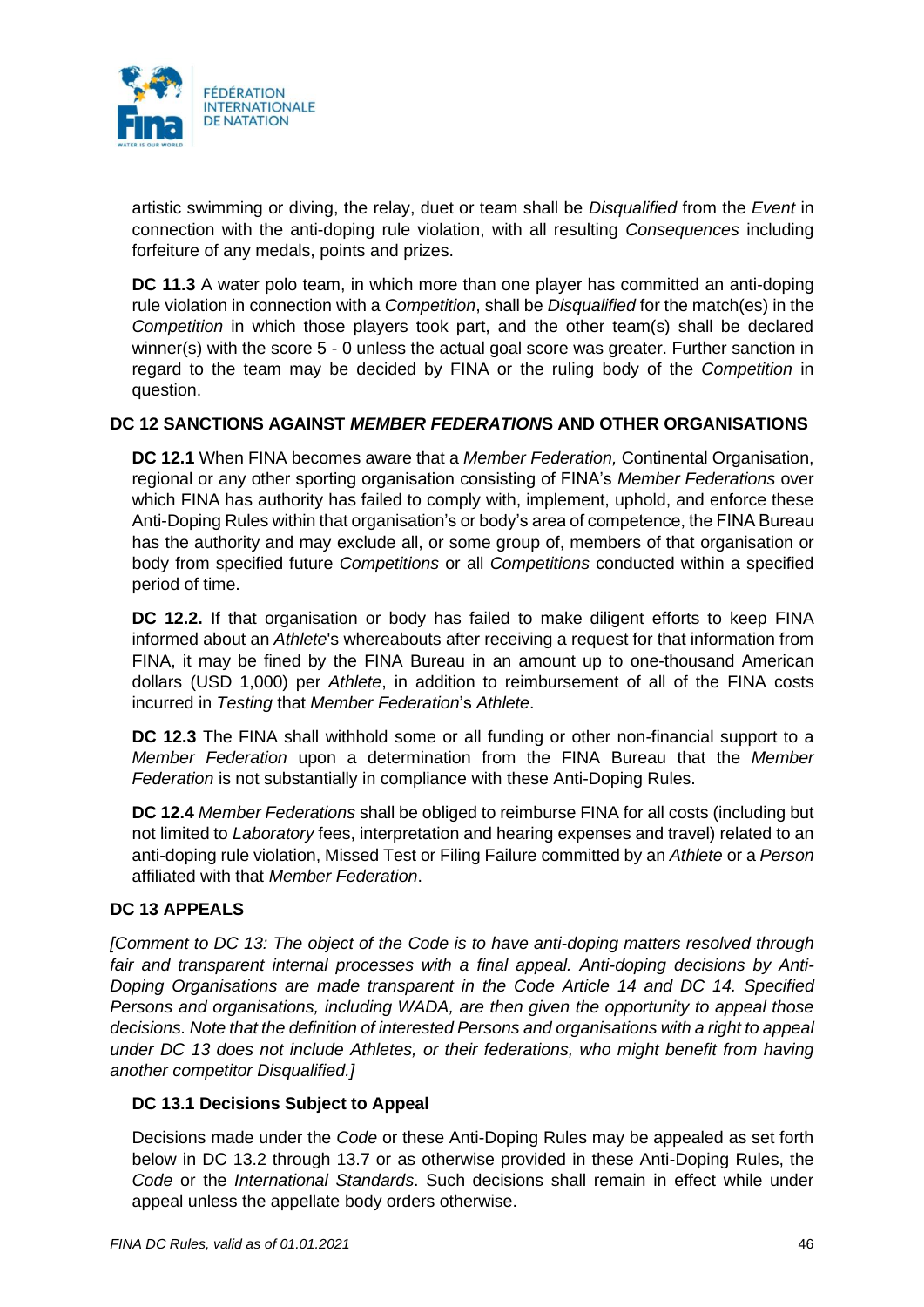

## **DC 13.1.1** Scope of Review Not Limited

The scope of review on appeal includes all issues relevant to the matter and is expressly not limited to the issues or scope of review before the initial decision maker. Any party to the appeal may submit evidence, legal arguments and claims that were not raised in the first instance hearing so long as they arise from the same cause of action or same general facts or circumstances raised or addressed in the first instance hearing.

*[Comment to DC 13.1.1: The revised language is not intended to make a substantive change to the 2015 Code, but rather for clarification. For example, where an Athlete was charged in the first instance hearing only with Tampering but the same conduct could also constitute Complicity, an appealing party could pursue both Tampering and Complicity charges against the Athlete in the appeal.]*

**DC 13.1.2** *CAS* Shall Not Defer to the Finding Being Appealed

In making its decision, *CAS* shall not give deference to the discretion exercised by the body whose decision is being appealed**.**

*[Comment to DC 13.1.2: CAS proceedings are de novo. Prior proceedings do not limit the evidence or carry weight in the hearing before CAS.]*

**DC 13.1.3** *WADA* Not Required to Exhaust Internal Remedies

Where *WADA* has a right to appeal under DC 13 and no other party has appealed a final decision within FINA's process, *WADA* may appeal such decision directly to *CAS*  without having to exhaust other remedies in FINA's process, if any.

**DC 13.1.4** FINA not required to exhaust internal remedies

Where FINA has a right to appeal under DC 13 and no other party has appealed a final decision within the *Anti-Doping Organisation's* process, FINA may appeal such decision directly to *CAS* without having to exhaust other remedies in the *Anti-Doping Organisation's* process.

## **DC 13.2 Appeals from Decisions Regarding Anti-Doping Rule Violations,**  *Consequences***,** *Provisional Suspensions***, Implementation of Decisions and Authority**

A decision that an anti-doping rule violation was committed, a decision imposing *Consequences* or not imposing *Consequences* for an anti-doping rule violation, or a decision that no anti-doping rule violation was committed; a decision that an anti-doping rule violation proceeding cannot go forward for procedural reasons (including, for example, prescription); a decision by *WADA* not to grant an exception to the six (6) months' notice requirement for a retired *Athlete* to return to competition under DC 5.6.1 ; a decision by *WADA* assigning *Results Management* under Article 7.1 of the *Code*; a decision by FINA not to bring forward an *Adverse Analytical Finding* or an *Atypical Finding* as an anti-doping rule violation, or a decision not to go forward with an anti-doping rule violation after an investigation in accordance with the *International Standard* for *Results Management*; a decision to impose, or lift, a *Provisional Suspension* as a result of a *Provisional Hearing;* FINA's failure to comply with DC 7.4 ; a decision that FINA lacks authority to rule on an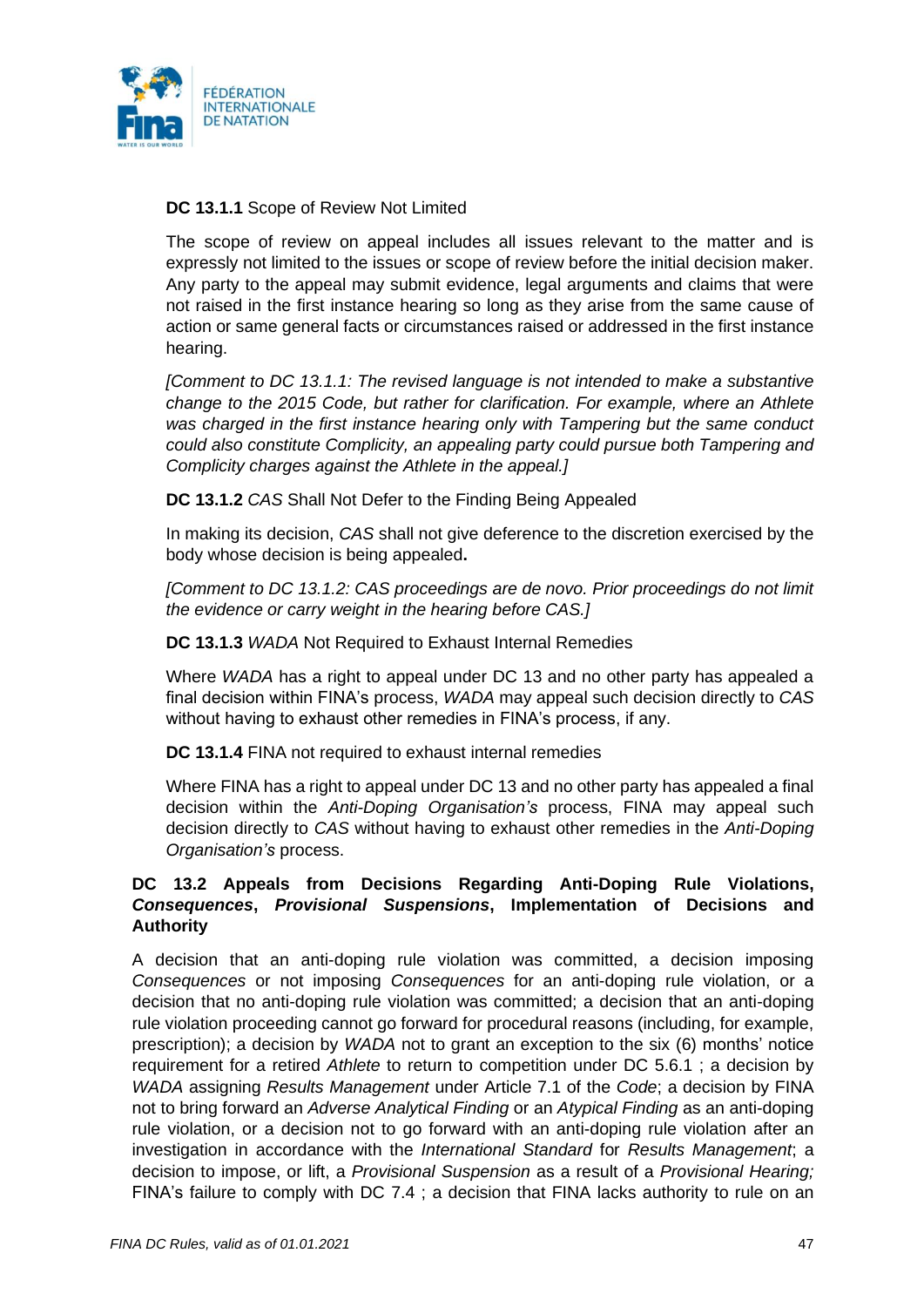

alleged anti-doping rule violation or its *Consequences*; a decision to suspend, or not suspend, *Consequences* or to reinstate or not reinstate, *Consequences* under DC10.7.1; failure to comply with Articles 7.1.4 and 7.1.5 of the *Code*; failure to comply with DC 10.8.1; a decision under DC 10.14.3 ; and a decision by FINA not to implement another *Anti-Doping Organisation's* decision under DC 15; and a decision under Article 27.3 of the *Code* may be appealed exclusively as provided in this DC 13.2 .

**DC 13.2.1** Appeals Involving *International-Level Athletes* or *International Competitions*

In cases arising from participation in an *International Competition* or in cases involving *International-Level Athletes*, the decision may be appealed exclusively to *CAS*.

*[Comment to DC 13.2.1: CAS decisions are final and binding except for any review required by law applicable to the annulment or enforcement of arbitral awards.]*

**DC 13.2.2** Appeals Involving Other *Athletes* or Other *Persons*

In cases where DC 13.2.1 is not applicable but the decision was rendered by the FINA Doping Panel or the FINA Bureau or the FINA Executive, the decision may be appealed exclusively to *CAS*.

In all other cases, the decision may be appealed to an appellate body, in accordance with rules adopted by the National Anti-Doping Organization having authority over the *Athlete* or other *Person*.

The rules for such appeal shall respect the following principles: a timely hearing; a fair, impartial, Operationally Independent and Institutionally Independent hearing panel; the right to be represented by counsel at the *Person's* own expense; and a timely, written, reasoned decision.

If no such body as described above is in place and available at the time of the appeal, the decision may be appealed to *CAS* in accordance with the applicable procedural rules.

**DC 13.2.3** *Persons* Entitled to Appeal

**DC 13.2.3.1** Appeals Involving *International-Level Athletes* or *International Competitions*

In cases under DC 13.2.1, the following parties shall have the right to appeal to *CAS*: (a) the *Athlete* or other *Person* who is the subject of the decision being appealed; (b) the other party to the case in which the decision was rendered; (c) FINA ; (d) the *National Anti-Doping Organisation* of the *Person's* country of residence or countries where the *Person* is a national or license holder; (e) the International Olympic Committee or International Paralympic Committee, as applicable, where the decision may have an effect in relation to the Olympic Games, including decisions affecting eligibility for the Olympic Games or Paralympic Games; and (f) *WADA*.

**DC 13.2.3.2** Appeals Involving Other *Athletes* or Other *Persons*

In cases under DC 13.2.2, and without prejudice to *WADA's* and FINA's right to appeal directly to the *CAS* in accordance with DC 13.1.3 and DC 13.1.4, the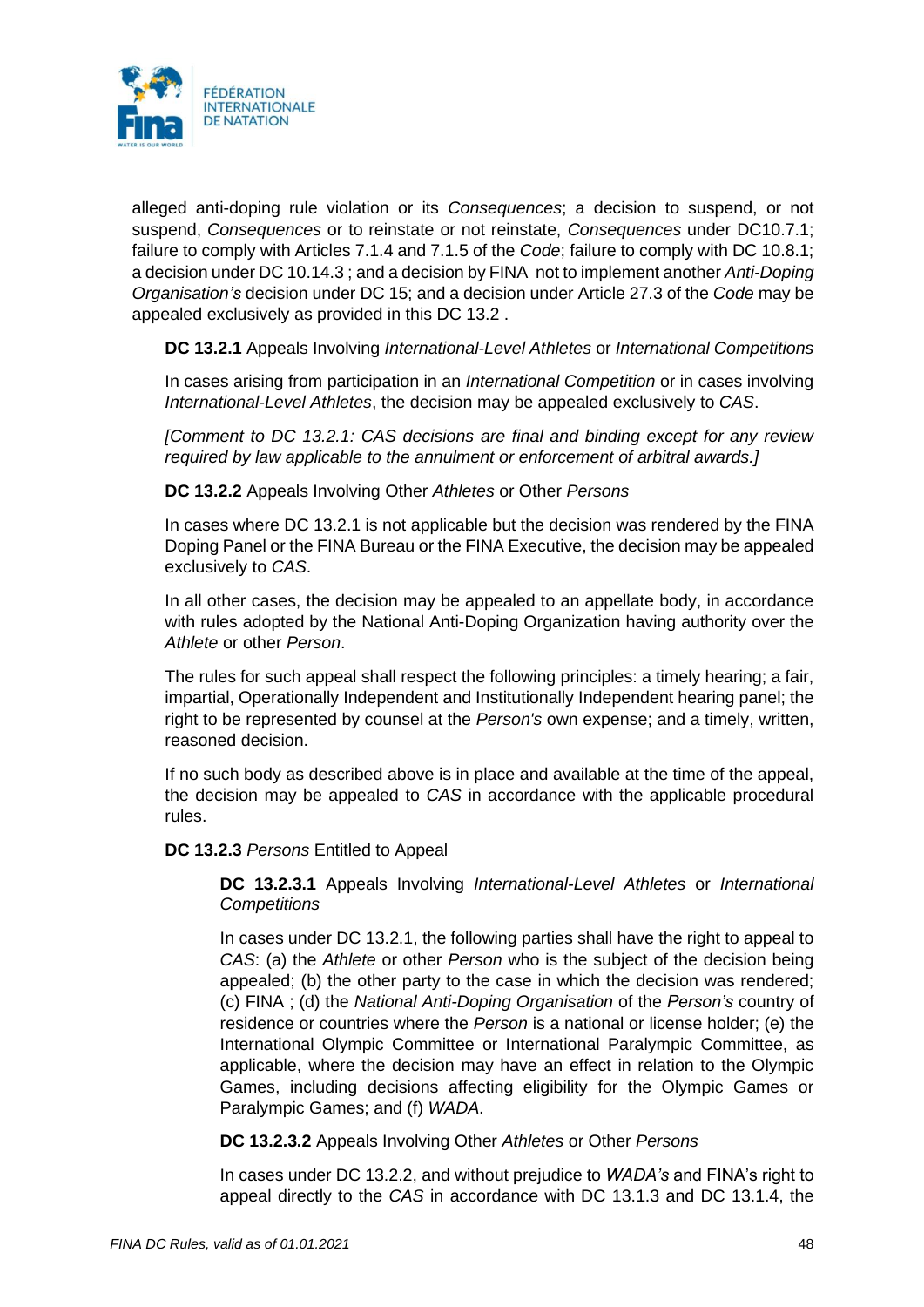

parties having the right to appeal to the national-level appeal body shall be as provided in the *National Anti-Doping Organisation's* or other national rules but, at a minimum, shall include the following parties: (a) the *Athlete* or other *Person*  who is the subject of the decision being appealed; (b) the other party to the case in which the decision was rendered; (c) FINA; (d) the *National Anti-Doping Organisation* of the *Person's* country of residence or countries where the *Person* is a national or license holder; (e) the International Olympic Committee or International Paralympic Committee, as applicable, where the decision may have an effect in relation to the Olympic Games or Paralympic Games, including decisions affecting eligibility for the Olympic Games or Paralympic Games including decisions affecting eligibility for the Olympic Games or Paralympic Games; and (f) *WADA*.

For cases under DC 13.2.2, *WADA,* the International Olympic Committee, the International Paralympic Committee, and FINA shall also have the right to appeal to *CAS* with respect to the decision of the appellate body.

Any party filing an appeal shall be entitled to assistance from *CAS* to obtain all relevant information from the *Anti-Doping Organisation* whose decision is being appealed and the information shall be provided if *CAS* so directs.

#### **DC 13.2.3.3** Duty to Notify

All parties to any *CAS* appeal must ensure that *WADA* and all other parties with a right to appeal have been given timely notice of the appeal.

**DC 13.2.3.4** Appeal from Imposition of *Provisional Suspension*

Notwithstanding any other provision herein, the only *Person* who may appeal from the imposition of a *Provisional Suspension* is the *Athlete* or other *Person*  upon whom the *Provisional Suspension* is imposed.

**DC 13.2.3.5** Appeal from Decisions under DC 12

Decisions by FINA pursuant to DC 12 may be appealed exclusively to *CAS* by the concerned *Member Federation,* Continental Organisation, or other sporting organisation consisting of FINA's *Member Federations*.

### **DC 13.2.4** Cross Appeals and other Subsequent Appeals Allowed

Cross appeals and other subsequent appeals by any respondent named in cases brought to *CAS* under the *Code* are specifically permitted. Any party with a right to appeal under this DC 13 must file a cross appeal or subsequent appeal at the latest with the party's answer.

*[Comment to DC 13.2.4: This provision is necessary because since 2011, CAS rules no longer permit an Athlete the right to cross appeal when an Anti-Doping Organisation appeals a decision after the Athlete's time for appeal has expired. This provision permits a full hearing for all parties.]*

### **DC 13.3 Failure to Render a Timely Decision**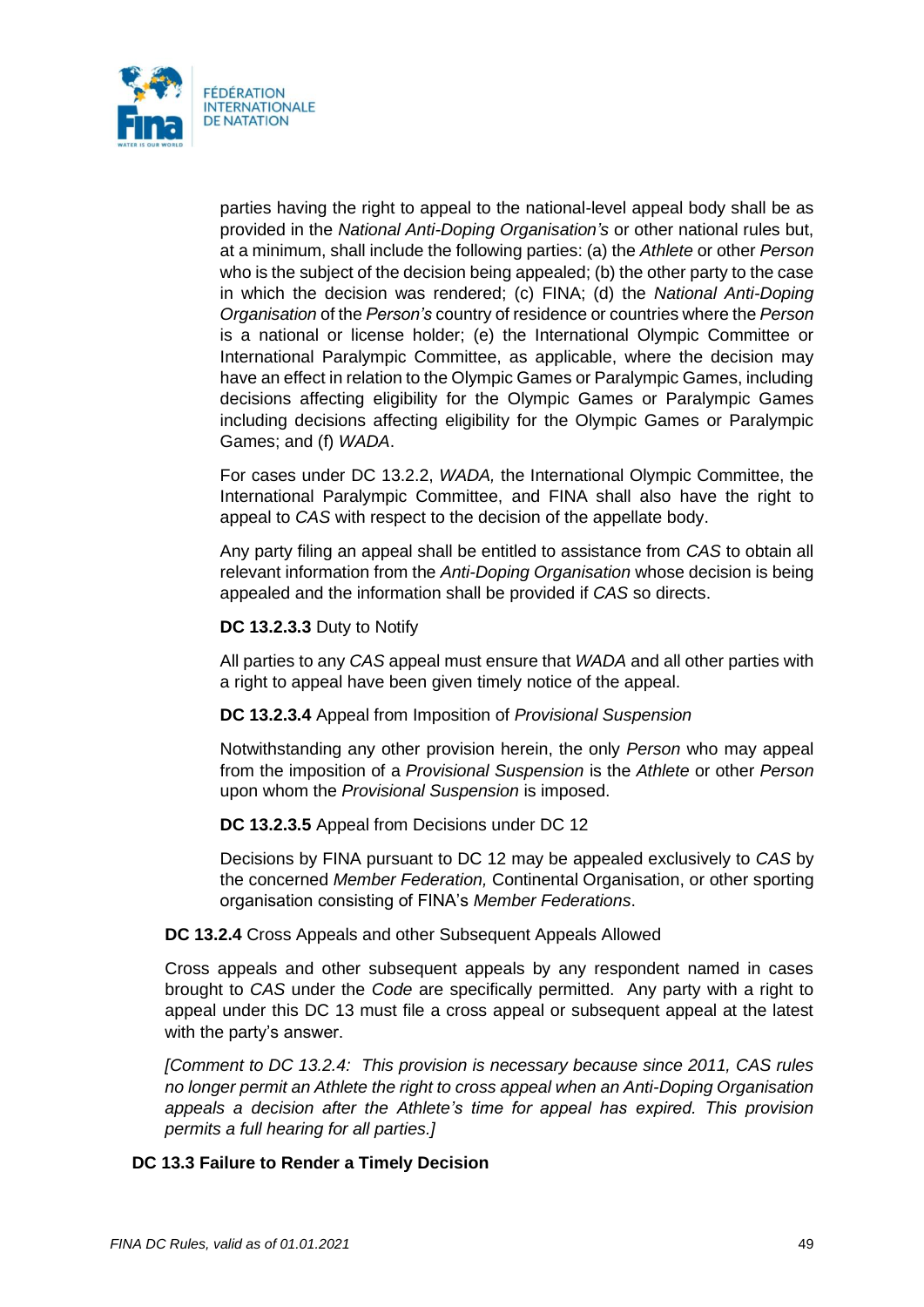

Where, in a particular case, FINA fails to render a decision with respect to whether an antidoping rule violation was committed within a reasonable deadline set by *WADA*, *WADA*  may elect to appeal directly to *CAS* as if FINA had rendered a decision finding no antidoping rule violation. If the *CAS* hearing panel determines that an anti-doping rule violation was committed and that *WADA* acted reasonably in electing to appeal directly to *CAS*, then *WADA*'s costs and attorney fees in prosecuting the appeal shall be reimbursed to *WADA*  by FINA.

*[Comment to DC 13.3: Given the different circumstances of each anti-doping rule violation investigation and Results Management process, it is not feasible to establish a fixed time period for an Anti-Doping Organisation to render a decision before WADA may intervene by appealing directly to CAS. Before taking such action, however, WADA will consult with the Anti-Doping Organisation and give the Anti-Doping Organisation an opportunity to explain why it has not yet rendered a decision.]*

# **DC 13.4 Appeals Relating to** *TUEs*

*TUE* decisions may be appealed exclusively as provided in DC 4.4 above.

## **DC 13.5 Notification of Appeal Decisions**

Any *Anti-Doping Organisation* that is a party to an appeal shall promptly provide the appeal decision to the *Athlete* or other *Person* and to the other *Anti-Doping Organisations* that would have been entitled to appeal under DC 13.2.3 as provided under DC 14.2.

### **DC 13.6 Time for Filing Appeals**

*[Comment to DC 13.6: Whether governed by CAS rules or these Anti-Doping Rules, a party's deadline to appeal does not begin running until receipt of the decision. For that reason, there can be no expiration of a party's right to appeal if the party has not received the decision.]*

### **DC 13.6.1 Appeals to** *CAS*

The deadline to file an appeal to *CAS* shall be twenty-one (21) days from the date of receipt of the decision by the appealing party. The above notwithstanding, the following shall apply in connection with appeals filed by a party entitled to appeal but which was not a party to the proceedings that led to a decision being appealed:

- a) Within a deadline of fifteen (15) days from receipt of the decision, the party/ies entitled to appeal can request a copy of the complete case file from the *Anti-Doping Organization* that had *Results Management* authority, including the reasons for the decision and, if the proceedings took place in another language, a translation in one of FINA's official languages (English or French) of the decision and of the motivation, as well as of any document which is necessary to understand the content of the decision.
- b) If such a request is made within the fifteen (15) day period, then the party making such request shall have twenty-one (21) days from the receipt of the full file, including translations, to file an appeal to *CAS*.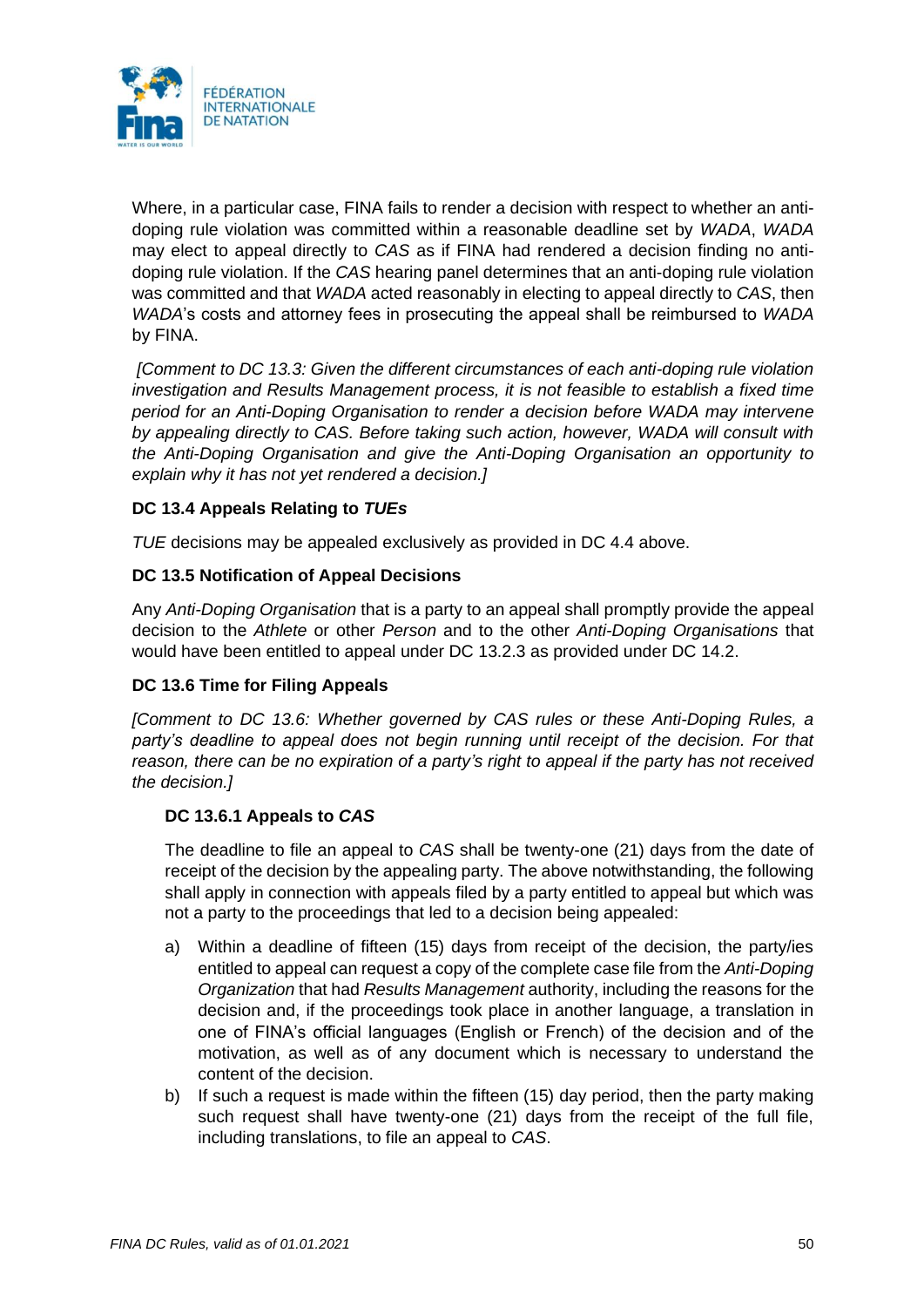

The above notwithstanding, the filing deadline for an appeal by FINA shall be the later of:

a) Twenty-one (21) days after the last day on which any other party having a right to appeal (except *WADA*) could have appealed before *CAS*; or

b) Twenty-one (21) days after FINA's receipt of the complete file relating to the decision.

The above notwithstanding, the filing deadline for an appeal filed by *WADA* shall be the later of:

- a) Twenty-one (21) days after the last day on which any other party having a right to appeal could have appealed, or
- b) Twenty-one (21) days after *WADA's* receipt of the complete file relating to the decision.

### **DC 13.6.2 Appeals Under DC 13.2.2**

The time to file an appeal to an independent and impartial body in accordance with rules established by the *Anti-Doping Organisation* shall be indicated by the same rules of the *Anti-Doping Organsation*.

The above notwithstanding, the filing deadline for an appeal by FINA shall be the later of:

- a) Twenty-one (21) days after the last day on which any other party having a right to appeal (except *WADA*) could have appealed before a national reviewing body; or
- b) Twenty-one (21) days after FINA's receipt of the complete file relating to the decision.

The above notwithstanding, the filing deadline for an appeal filed by *WADA* shall be the later of:

- a) Twenty-one (21) days after the last day on which any other party having a right to appeal could have appealed, or
- b) Twenty-one (21) days after *WADA's* receipt of the complete file relating to the decision.

#### **DC 14 CONFIDENTIALITY AND REPORTING**

### **DC 14.1 Information Concerning** *Adverse Analytical Findings***,** *Atypical Findings***, and Other Asserted Anti-Doping Rule Violations**

**DC 14.1.1** Notice of Anti-Doping Rule Violations to *Athletes* and other *Persons*

Notice to *Athletes* or other *Persons* of anti-doping rule violations asserted against them shall occur as provided under DC 7 and DC 14. FINA's notice to an *Athlete* or other *Person* who is a member of a *Member Federation* may be accomplished by delivery of the notice to the *Member Federation*.

If at any point during *Results Management* up until the anti-doping rule violation charge, FINA decides not to move forward with a matter, it must notify the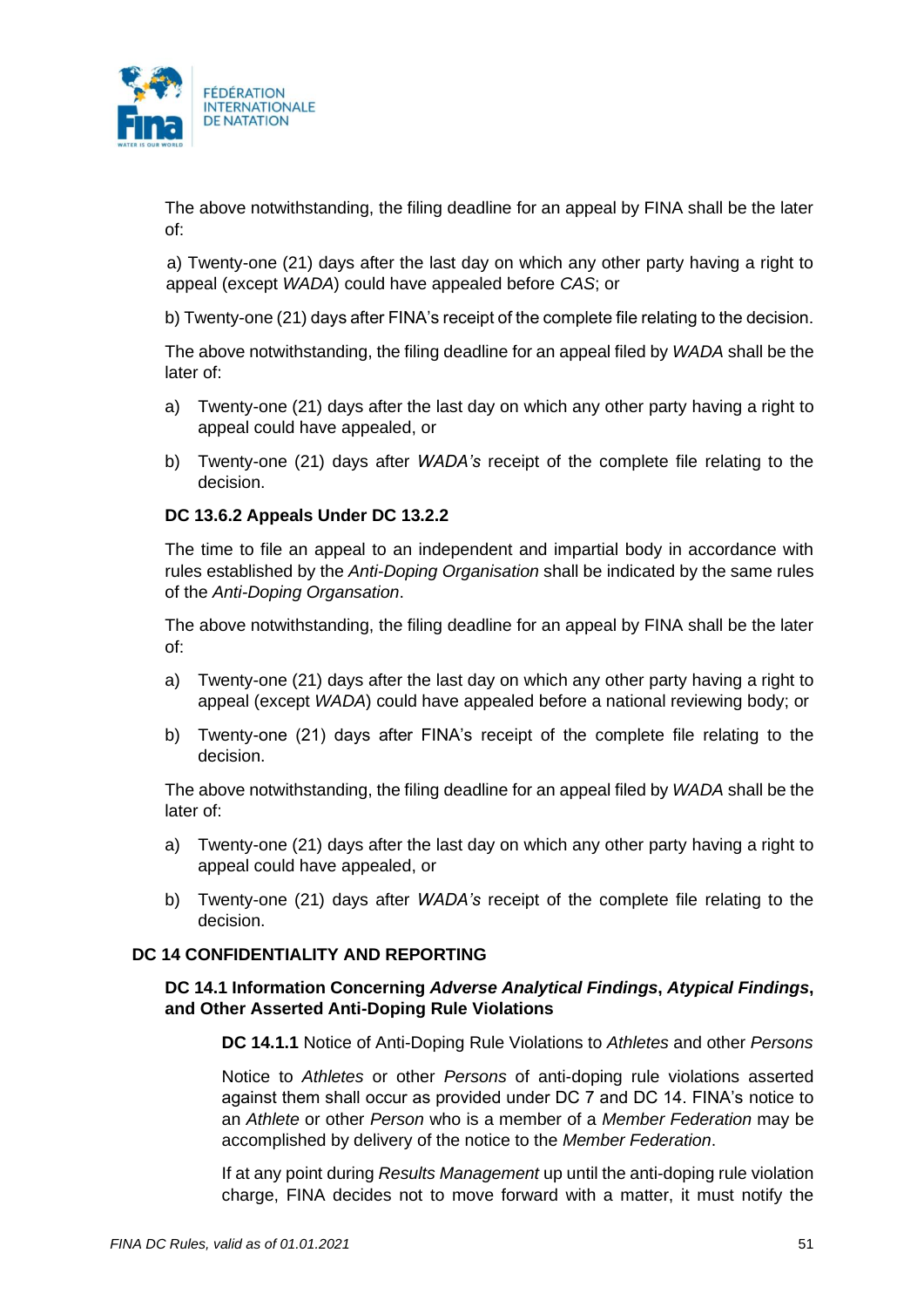

*Athlete* or other *Person*, (provided that the *Athlete* or other *Person* had been already informed of the ongoing *Results Management*).

**DC 14.1.2** Notice of Anti-Doping Rule Violations to *National Anti-Doping Organisations,* FINA and *WADA*

Notice of the assertion of an anti-doping rule violation to the *Athlete's* or other *Person's National Anti-Doping Organisation* and *WADA* shall occur as provided under DC 7 and DC 14, simultaneously with the notice to the *Athlete* or other *Person*.

If at any point during *Results Management* up until the anti-doping rule violation charge, FINA decides not to move forward with a matter, it must give notice (with reasons) to the *Anti-Doping Organisations* with a right of appeal under DC 13.2.3.

#### **DC 14.1.3** Content of an Anti-Doping Rule Violation Notice

Notification of an anti-doping rule violation by the *Anti-Doping Organisation* with the *Results Management* responsibility shall include: the *Athlete's* or other *Person's* name, country, sport and discipline within the sport, the *Athlete's*  competitive level, whether the test was *In-Competition* or *Out-of-Competition*, the date of *Sample* collection, the analytical result reported by the *Laboratory*, and other information as required by the *International Standard* for *Results Management*.

Notification of anti-doping rule violations other than under DC 2.1 shall also include the rule violated and the basis of the asserted violation.

#### **DC 14.1.4** Status Reports

Except with respect to investigations which have not resulted in a notice of an anti-doping rule violation pursuant to Article 14.1.1, FINA, the *Athlete*'s or other *Person*'s National Anti-Doping Organization and *WADA* shall be regularly updated on the status and findings of any review or proceedings conducted pursuant to Article 7, 8 or 13 and shall be provided with a prompt written reasoned explanation or decision explaining the resolution of the matter.

#### **DC 14.1.5** Confidentiality

The recipient organizations shall not disclose this information beyond those Persons with a need to know (which would include the appropriate personnel at the applicable *National Olympic Committee* and *Member Federation*) until FINA has made Public Disclosure as permitted by Article 14.3.

**DC 14.1.6** Protection of Confidential Information by an Employee or Agent of FINA or a *Member Federation*

FINA and its *Member Federation*s shall ensure that information concerning *Adverse Analytical Findings*, *Atypical Findings*, and other asserted anti-doping rule violations remains confidential until such information is *Publicly Disclosed*  in accordance with DC 14.3. FINA and its *Member Federation*s shall ensure that its employees (whether permanent or otherwise), contractors, agents,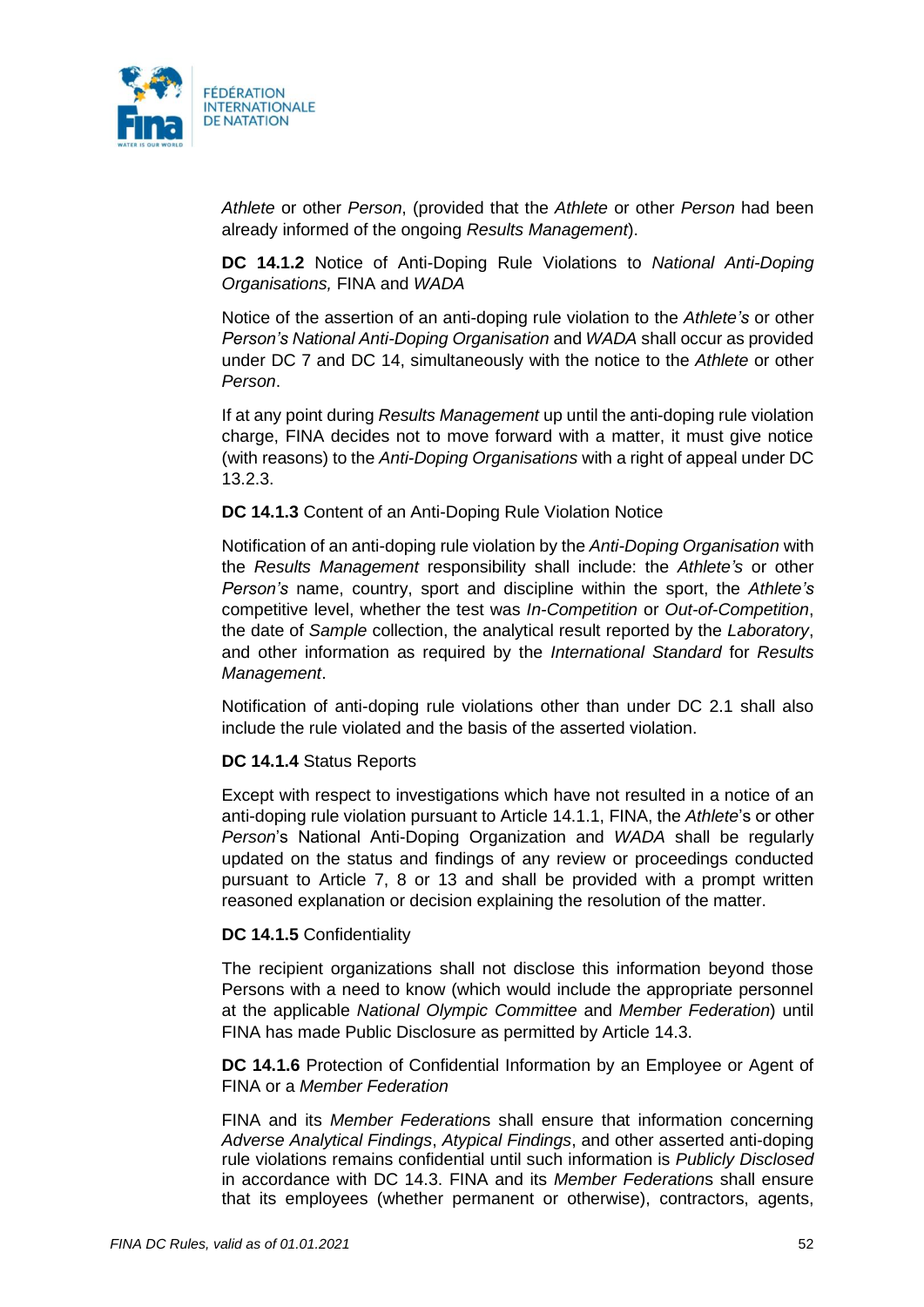

consultants, and any *Delegated Third Party* are subject to fully enforceable contractual duty of confidentiality and to fully enforceable procedures for the investigation and disciplining of improper and/or unauthorized disclosure of such confidential information.

### **DC 14.2 Notice of Anti-Doping Rule Violation Decisions or violations of** *Ineligibility* **or** *Provisional Suspension* **Decisions and Request for Files**

**DC 14.2.1** Anti-doping rule violation decisions or decisions related to violations of *Ineligibility* or *Provisional Suspension* rendered pursuant to DC 7.6, DC 8.1, DC 10.5, DC 10.6, DC 10.7, DC 10.14.3 or DC 13.5 shall include the full reasons for the decision, including, if applicable, a justification for why the maximum potential sanction was not imposed. Where the decision is not in English or French, FINA shall provide a short English or French summary of the decision and the supporting reasons.

**DC 14.2.2** An *Anti-Doping Organisation* having a right to appeal a decision received pursuant to DC 14.2.1 or Article 14.2.1 of the *Code* may, within fifteen (15) days of receipt, request a copy of the complete case file pertaining to the decision.

#### **DC 14.3 Public Disclosure**

**DC 14.3.1** After notice has been provided to the *Athlete* or other *Person* in accordance with the *International Standard* for *Results Management*, and to the applicable *Anti-Doping Organisations* in accordance with DC 14.1.2, the identity of any *Athlete* or other *Person* who is notified of a potential anti-doping rule violation, the *Prohibited Substance* or *Prohibited Method* and the nature of the violation involved, and whether the *Athlete* or other *Person* is subject to a *Provisional Suspension* may be *Publicly Disclosed* by FINA. FINA may also comment publicly on the matter at this stage.

**DC 14.3.2** No later than twenty (20) days after it has been determined in an appellate decision under DC 13.2.1 or 13.2.2, or such appeal has been waived, or a hearing in accordance with DC 8 has been waived, or the assertion of an anti-doping rule violation has not otherwise been timely challenged, or the matter has been resolved under DC 10.8, or a new period of *Ineligibility*, or reprimand, has been imposed under DC 10.14.3, FINA must *Publicly Disclose* the disposition of the anti-doping matter including the sport, the anti-doping rule violated, the name of the *Athlete* or other *Person* committing the violation, the *Prohibited Substance* or *Prohibited Method* involved (if any) and the *Consequences* imposed. FINA must also *Publicly Disclose* within twenty (20) days the results of appellate decisions concerning anti-doping rule violations, including the information described above.

*[Comment to DC 14.3.2: Where Public Disclosure as required by DC 14.3.2 would result in a breach of other applicable laws, FINA's failure to make the Public Disclosure will not result in a determination of non-compliance with Code as set forth in Article 4.1 of the International Standard for the Protection of Privacy and Personal Information.]*

**DC 14.3.3** After an anti-doping rule violation has been determined to have been committed in an appellate decision under DC 13.2.1 or DC 13.2.2 or such appeal has been waived, or in a hearing in accordance with DC 8 or where such hearing has been waived, or the assertion of an anti-doping rule violation has not otherwise been timely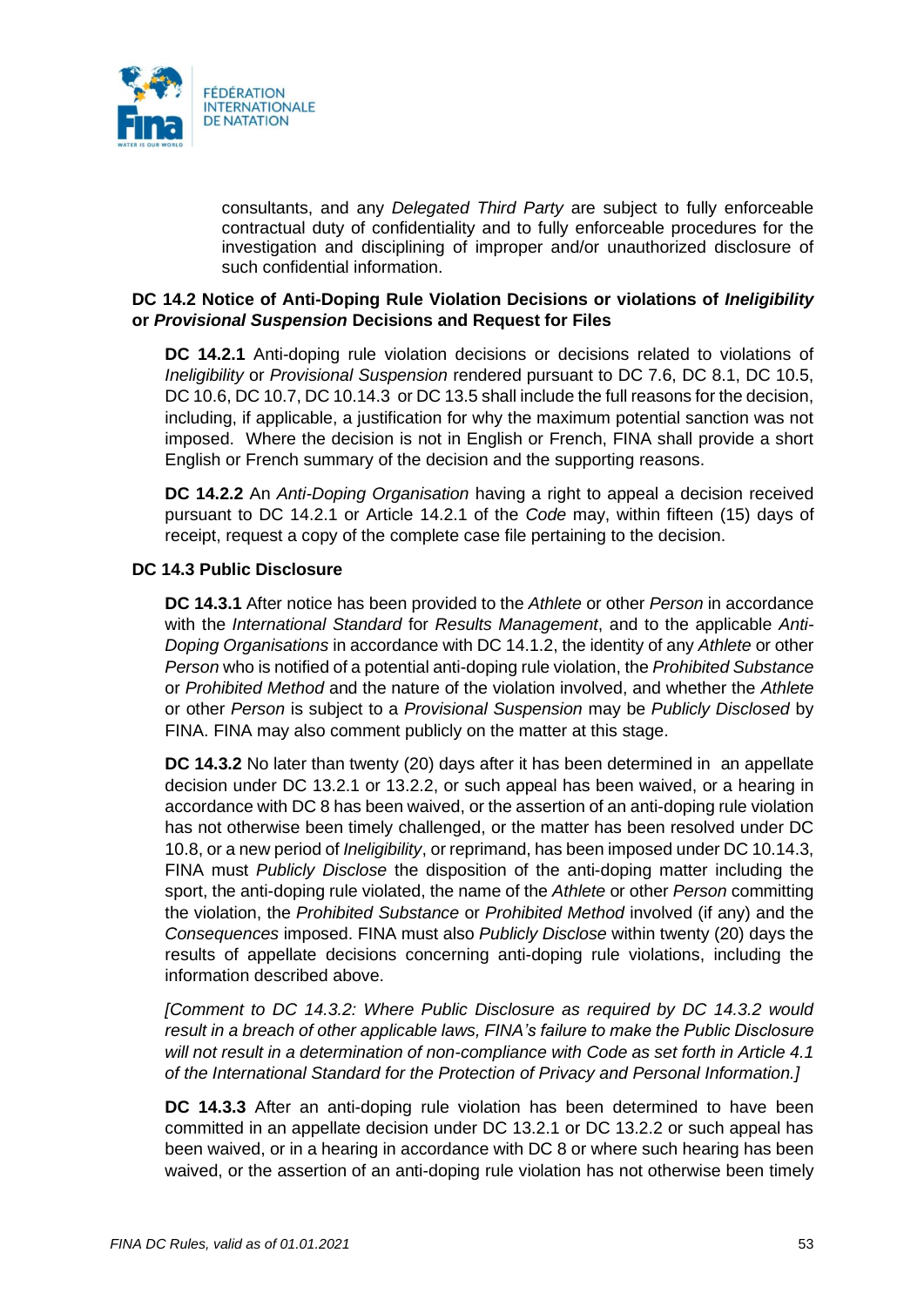

challenged, or the matter has been resolved under DC 10.8, FINA may make public such determination or decision and may comment publicly on the matter.

**DC 14.3.4** In any case where it is determined, after a hearing or appeal, that the *Athlete* or other *Person* did not commit an anti-doping rule violation, the fact that the decision has been appealed may be *Publicly Disclosed*. However, the decision itself and the underlying facts may not be *Publicly Disclosed* except with the consent of the *Athlete* or other *Person* who is the subject of the decision. FINA shall use reasonable efforts to obtain such consent, and if consent is obtained, FINA shall *Publicly Disclose* the decision in its entirety or in such redacted form as the *Athlete* or other *Person* may approve.

**DC 14.3.5** Publication shall be accomplished at a minimum by placing the required information on FINA's website and leaving the information up for the longer of one (1) month or the duration of any period of *Ineligibility*.

**DC 14.3.6** Except as provided in DC 14.3.1 and DC 14.3.3, no *Anti-Doping Organisation*, *Member Federation*, or *WADA-*accredited *Laboratory*, or any official of any such body, shall publicly comment on the specific facts of any pending case (as opposed to general description of process and science) except in response to public comments attributed to, or based on information provided by, the *Athlete* other *Person*  or their entourage or other representatives.

**DC 14.3.7** The mandatory *Public Disclosure* required in DC 14.3.2 shall not be required where the *Athlete* or other *Person* who has been found to have committed an antidoping rule violation is a *Minor, Protected Person* or *Recreational Athlete.* Any optional *Public Disclosure* in a case involving a *Minor, Protected Person* or *Recreational Athlete* shall be proportionate to the facts and circumstances of the case.

### **DC 14.4 Statistical reporting**

FINA shall, at least annually, publish publicly a general statistical report of its *Doping Control* activities, with a copy provided to *WADA*. FINA may also publish reports showing the name of each *Athlete* tested and the date of each *Testing*.

#### **DC 14.5** *Doping Control* **Information Database and Monitoring of Compliance**

To enable *WADA* to perform its compliance monitoring role and to ensure the effective use of resources and sharing of applicable *Doping Control* information among *Anti-Doping Organisations*, FINA shall report to *WADA* through *ADAMS Doping Control*-related information, including, in particular:

- (a) *Athlete Biological Passport* data for *International-Level Athletes* and *National-Level Athletes*,
- (b) Whereabouts information for *Athletes* including those in *Registered Testing Pools*,
- (c) *TUE* decisions, and
- (d) *Results Management* decisions,

as required under the applicable *International Standard(s)*.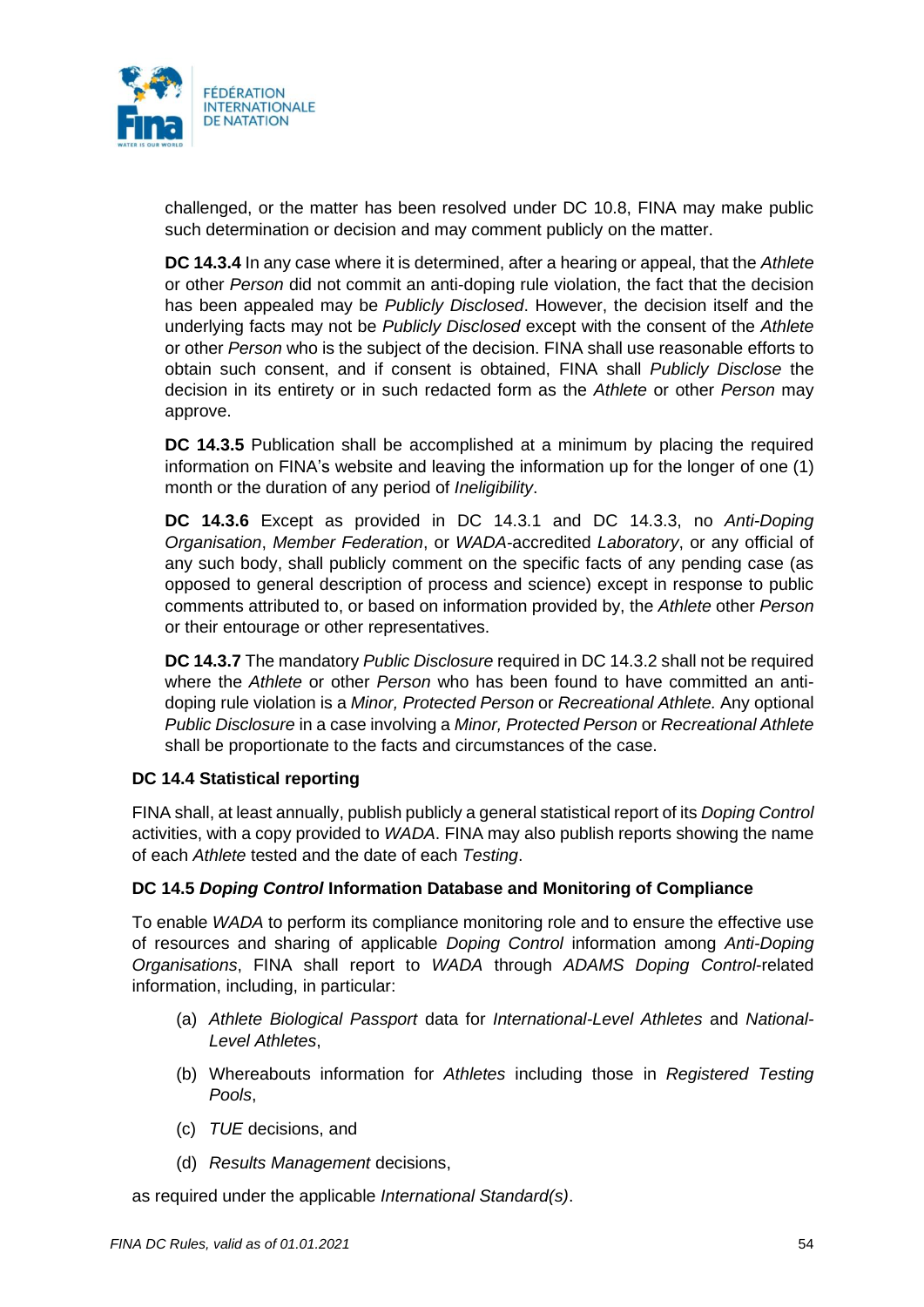

**DC 14.5.1** To facilitate coordinated test distribution planning, avoid unnecessary duplication in *Testing* by various *Anti-Doping Organisations*, and to ensure that *Athlete Biological Passport* profiles are updated, FINA shall report all *In-Competition* and *Outof-Competition* tests to *WADA* by entering the *Doping Control* forms into *ADAMS* in accordance with the requirements and timelines contained in the *International Standard* for *Testing* and Investigations.

**DC 14.5.2** To facilitate *WADA*'s oversight and appeal rights for *TUEs*, FINA shall report all *TUE* applications, decisions and supporting documentation using *ADAMS* in accordance with the requirements and timelines contained in the *International Standard* for *Therapeutic Use Exemptions*.

**DC 14.5.3** To facilitate *WADA*'s oversight and appeal rights for *Results Management*, FINA shall report the following information into *ADAMS* in accordance with the requirements and timelines outlined in the *International Standard* for *Results Management*: (a) notifications of anti-doping rule violations and related decisions for *Adverse Analytical Findings*; (b) notifications and related decisions for other anti-doping rule violations that are not *Adverse Analytical Findings*; (c) whereabouts failures; and (d) any decision imposing, lifting or reinstating a *Provisional Suspension*.

**DC 14.5.4** The information described in this Article will be made accessible, where appropriate and in accordance with the applicable rules, to the *Athlete*, the *Athlete*'s *National Anti-Doping Organisation*, and any other *Anti-Doping Organisations* with *Testing* authority over the *Athlete*.

### **DC 14.6 Data Privacy**

**DC 14.6.1** FINA and any *Delegated Third Party* may collect, store, process or disclose personal information relating to *Athletes* and other *Persons* where necessary and appropriate to conduct their *Anti-Doping Activities* under the *Code*, the *International Standards* (including specifically the *International Standard* for the Protection of Privacy and Personal Information), these Anti-Doping Rules and in compliance with applicable law.

**DC 14.6.2** Any *Participant* who submits information including personal data to any *Person* in accordance with these Anti-Doping Rules shall be deemed to have agreed, pursuant to applicable data protection laws and otherwise, that such information may be collected, processed, disclosed and used by such *Person* for the purposes of the implementation of theses Anti-Doping Rules, in accordance with the *International Standard* for the Protection of Privacy and Personal Information and otherwise as required to implement these Anti-Doping Rules.

**DC 14.6.3** Without limiting the foregoing, FINA shall:

- (a) Only process personal information in accordance with a valid legal ground;
- (b) Notify any *Participant* or *Person* subject to these Anti-Doping Rules, in a manner and form that complies with applicable laws and the *International Standard* for the Protection of Privacy and Personal Information, that their personal information may be processed by FINA and other *Persons* for the purpose of the implementation of these Anti-Doping Rules;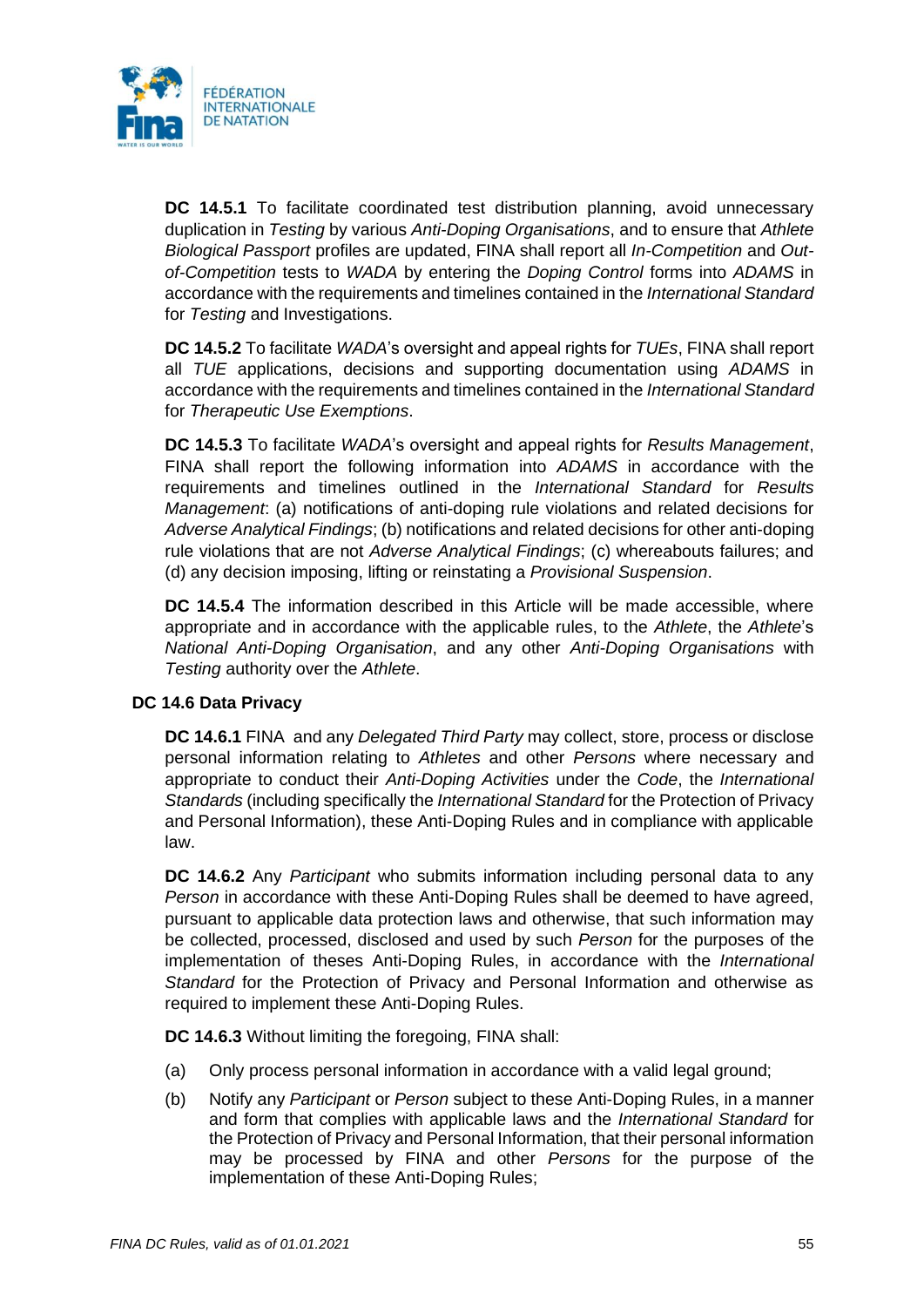

(c) Ensure that any third-party agents (including any *Delegated Third Party*) with whom FINA shares the personal information of any *Participant* or *Person* is subject to appropriate technical and contractual controls to protect the confidentiality and privacy of such information.

#### **DC 15 IMPLEMENTATION OF DECISIONS**

### **DC 15.1 Automatic Binding Effect of Decisions by** *Signatory Anti-Doping Organisations*

- **DC 15.1.1** A decision of an anti-doping rule violation made by a *Signatory Anti-Doping Organisation*, an appellate body (Article 13.2.2 of the *Code*) or *CAS* shall, after the parties to the proceeding are notified, automatically be binding beyond the parties to the proceeding upon FINA and its *Member Federations*, as well as every *Signatory* in every sport with the effects described below:
	- **DC 15.1.1.1** A decision by any of the above-described bodies imposing a *Provisional Suspension* (after a *Provisional Hearing* has occurred or the *Athlete* or other *Person* has either accepted the *Provisional Suspension* or has waived the right to a *Provisional Hearing*, expedited hearing or expedited appeal offered in accordance with DC 7.4.3) automatically prohibits the *Athlete* or other *Person* from participation (as described in DC 10.14.1) in all sports within the authority of any *Signatory* during the *Provisional Suspension*.
	- **DC 15.1.1.2** A decision by any of the above-described bodies imposing a period of *Ineligibility* (after a hearing has occurred or been waived) automatically prohibits the *Athlete* or other *Person* from participation (as described in DC 10.14.1) in all sports within the authority of any *Signatory* for the period of *Ineligibility*.
	- **DC 15.1.1.3** A decision by any of the above-described bodies accepting an anti-doping rule violation automatically binds all *Signatories*.
	- **DC 15.1.1.4** A decision by any of the above-described bodies to *Disqualify* results under DC 10.10 for a specified period automatically *Disqualifies* all results obtained within the authority of any *Signatory* during the specified period.
- **15.1.2** FINA and its M*ember Federations* shall recognize and implement a decision and its effects as required by DC 15.1.1, without any further action required, on the earlier of the date FINA receives actual notice of the decision or the date the decision is placed into *ADAMS*.
- **15.1.3** A decision by an *Anti-Doping Organisation*, a national appellate body or *CAS* to suspend, or lift, *Consequences* shall be binding upon FINA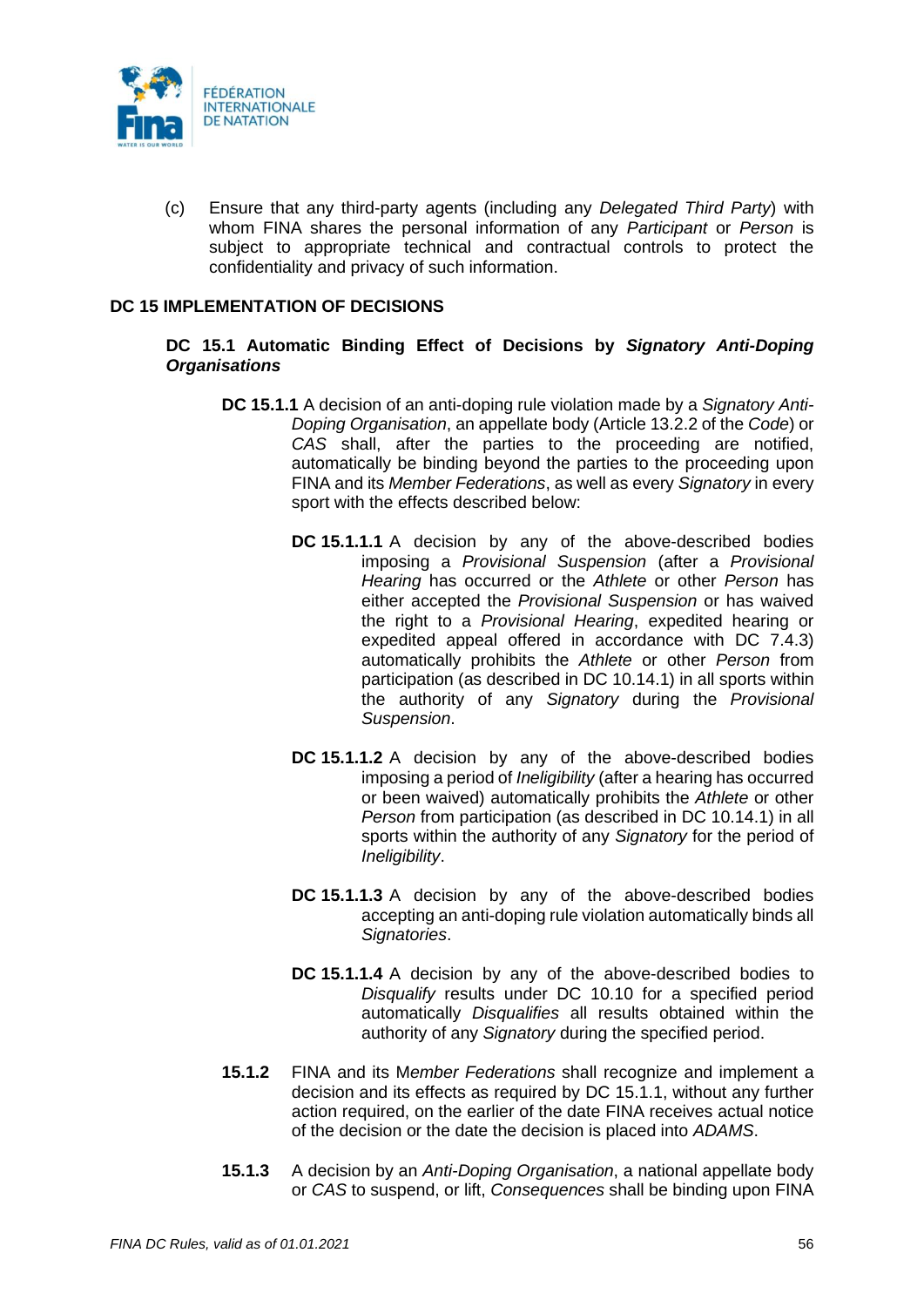

and its *Member Federations* without any further action required, on the earlier of the date FINA receives actual notice of the decision or the date the decision is placed into *ADAMS*.

**15.1.4** Notwithstanding any provision in DC 15.1.1, however, a decision of an anti-doping rule violation by a *Major Event Organisation* made in an expedited process during a *Competition* shall not be binding on FINA or its *Member Federations* unless the rules of the *Major Event Organisation* provide the *Athlete* or other *Person* with an opportunity to an appeal under non-expedited procedures.

> *[Comment to DC 15.1.4: By way of example, where the rules of the Major Event Organisation give the Athlete or other Person the option of choosing an expedited CAS appeal or a CAS appeal under normal CAS procedure, the final decision or adjudication by the Major Event Organisation is binding on other Signatories regardless of whether the Athlete or other Person chooses the expedited appeal option.]*

## **15.2 Implementation of Other Decisions by** *Anti-Doping Organisations*

FINA and its *Member Federations* may decide to implement other anti-doping decisions rendered by *Anti-Doping Organisations* not described in DC 15.1.1 above, such as a *Provisional Suspension* prior to a *Provisional Hearing* or acceptance by the *Athlete* or other *Person*.

*[Comment to DC 15.1 and 15.2: Anti-Doping Organisation decisions under DC 15.1 are implemented automatically by other Signatories without the requirement of any decision or further action on the Signatories' part. For example, when a National Anti-Doping Organisation decides to Provisionally Suspend an Athlete, that decision is given automatic effect at the International Federation level. To be clear, the "decision" is the one made by the National Anti-Doping Organisation, there is not a separate decision to be made by the International Federation. Thus, any claim by the Athlete that the Provisional Suspension was improperly imposed can only be asserted against the National Anti-Doping Organisation. Implementation of Anti-Doping Organisations' decisions under DC 15.2 is subject to each Signatory's discretion. A Signatory's implementation of a decision under DC 15.1 or DC 15.2 is not appealable separately from any appeal of the underlying decision. The extent of recognition of TUE decisions of other Anti-Doping Organisations shall be determined by DC 4.4 and the International Standard for Therapeutic Use Exemptions.]*

### **15.3 Implementation of Decisions by Body that is not a** *Signatory*

An anti-doping decision by a body that is not a *Signatory* to the *Code* shall be implemented by FINA and its *Member Federations*, if FINA finds that the decision purports to be within the authority of that body and the anti-doping rules of that body are otherwise consistent with the *Code*.

*[Comment to DC 15.3: Where the decision of a body that has not accepted the Code is in some respects Code compliant and in other respects not Code compliant, Signatories should attempt to apply the decision in harmony with the principles of the Code. For example, if in a process consistent with the Code a non-Signatory has found*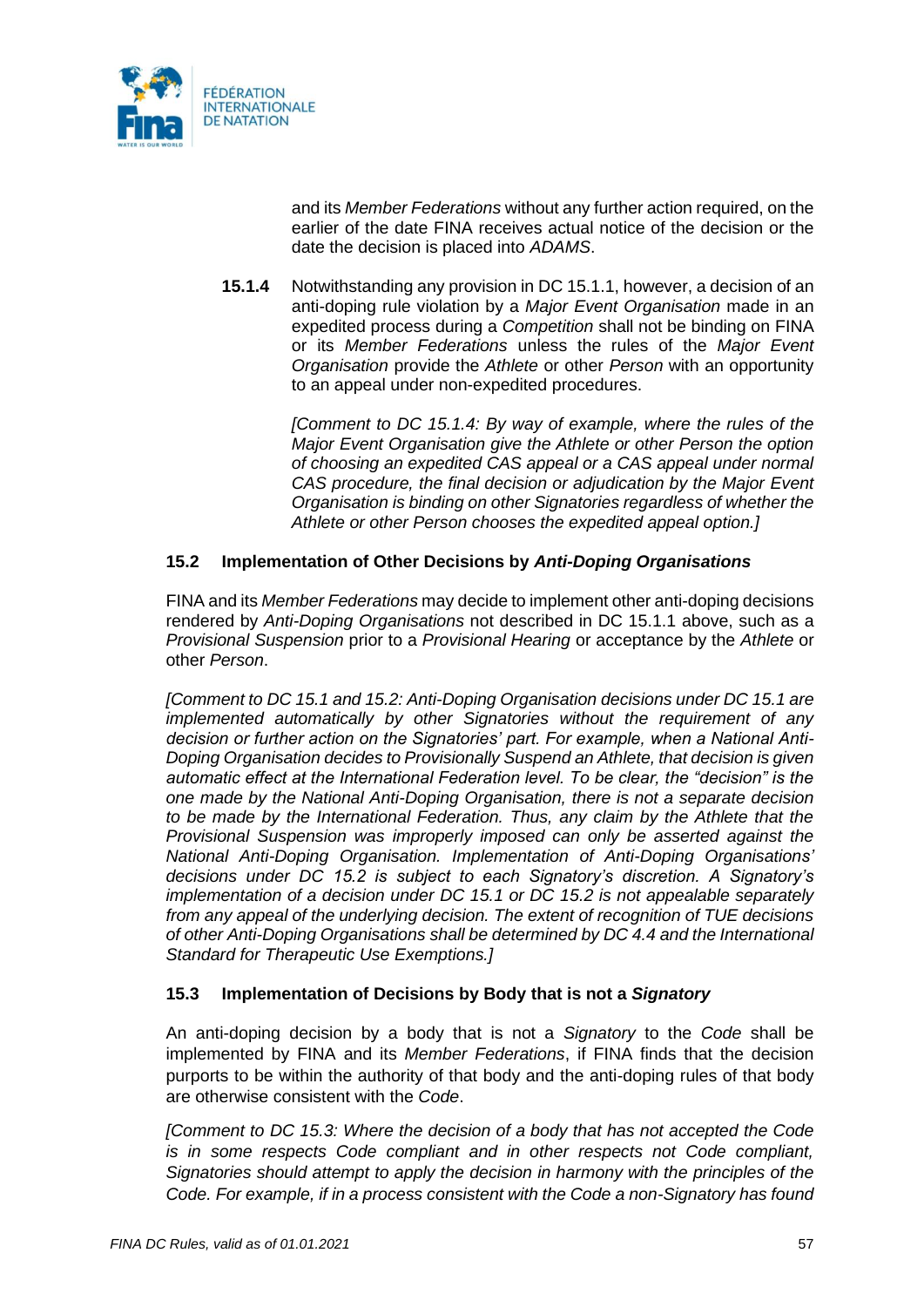

*an Athlete to have committed an anti-doping rule violation on account of the presence of a Prohibited Substance in the Athlete's body but the period of Ineligibility applied is shorter than the period provided for in the Code, then FINA and all other Signatories should recognize the finding of an anti-doping rule violation and the Athlete's National Anti-Doping Organisation should conduct a hearing consistent with DC 8 to determine whether the longer period of Ineligibility provided in the Code should be imposed. FINA or other Signatory's implementation of a decision, or their decision not to implement a decision under DC 15.3, is appealable under DC 13.]*

## **DC 16 STATUTE OF LIMITATIONS**

No anti-doping rule violation proceeding may be commenced under these Anti-Doping Rules against an *Athlete* or other *Person,* unless he or she has been notified of the anti-doping rule violation as provided in DC 7, or notification has been reasonably attempted within ten years from the date the violation is asserted to have occurred.

### **DC 17** *EDUCATION*

**DC17.1** FINA shall plan, implement, evaluate and promote *Education* in line with the requirements of Article 18.2 of the *Code* and the *International Standard* for *Education*.

## **DC 17.2 Mandatory Anti-Doping** *Education* **Course**

All *Athlete*s participating in the FINA World Championships or the FINA World Swimming Championships (25m) must, prior to participation, have successfully completed the eLearning Anti-Doping *Education* course ADEL for International-Level athletes and uploaded their certificate of completion on the FINA GMS platform.

The certificate of completion is obtained after achieving a final score of at least 80% at the final exam at the end of the course.

Each *Athlete* is personally responsible for complying with this obligation but may be assisted by their *Member Federation* in order to upload the certificate of completion on the FINA GMS platform.

Any *Athlete* who has not met this requirement shall be ineligible to compete in the FINA World Championships and the FINA World Swimming Championships (25m), until successful completion of the course and its registration.

For the sake of clarity, *Athlete*s only need to successfully complete the course once. They do not need to complete the course again before every FINA World Championships and FINA World Swimming Championships (25m). Notwithstanding this, FINA may at its sole discretion, require certain *Athlete*s to complete the course again. FINA may also require completion of this course for other FINA *Competitions* at its sole discretion.

*[Comment to DC 17.2: The eLearning Anti-Doping Education course ADEL for International-Level athletes can be completed on the following website: https://adel.wada-ama.org/.*

*As an alternative to the eLearning Anti-Doping Education course ADEL for International-Level athletes, the Athletes can instead complete the eLearning course developed and approved by their respective National Anti-Doping Organization. The*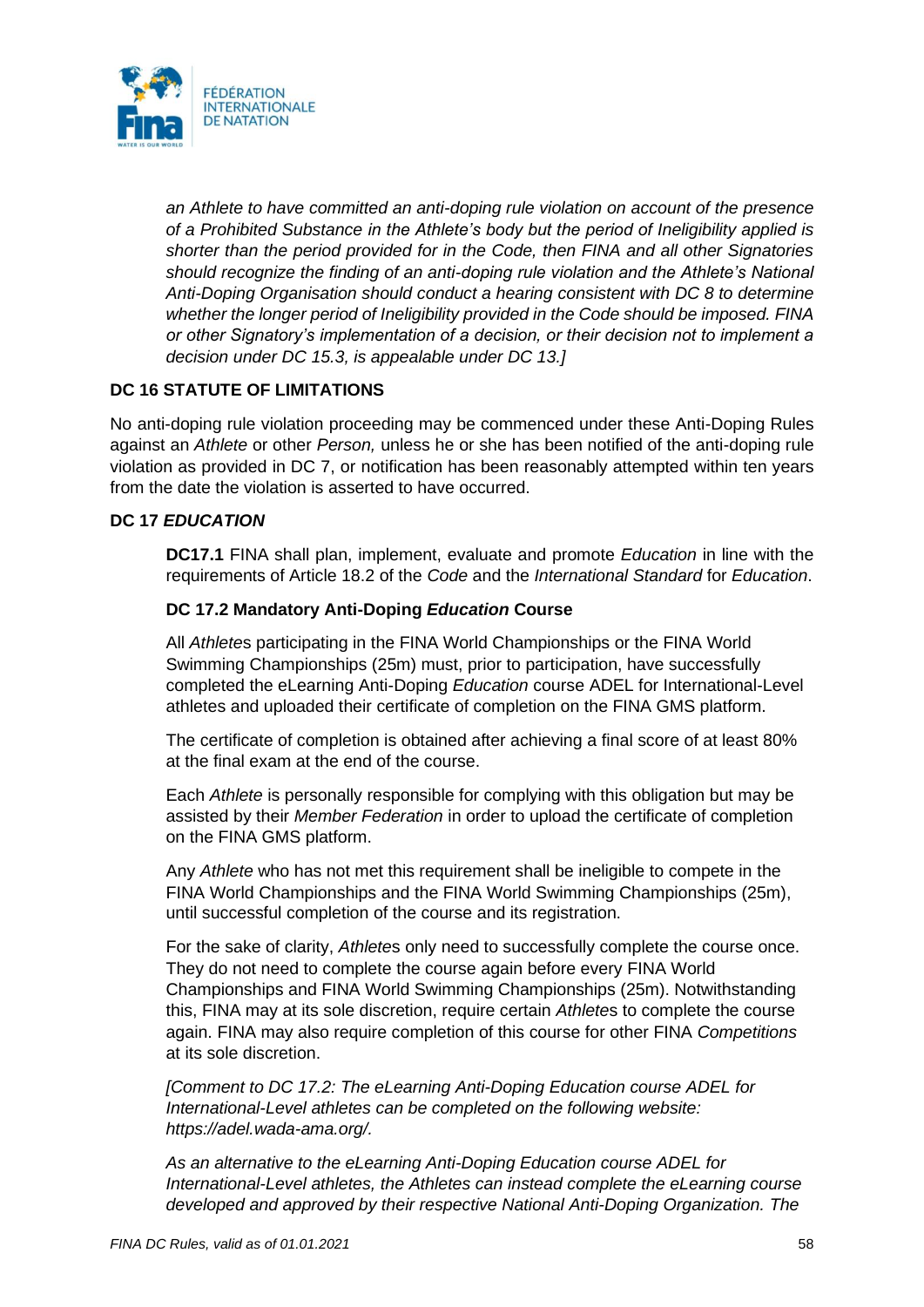

*certificate of completion of such course must be uploaded on the FINA GMS platform prior to participation instead of the certification of completion of the ADEL for International-Level athletes course.]*

#### **DC 18 ADDITIONAL ROLES AND RESPONSIBILITIES OF** *MEMBER FEDERATIONS*

**DC 18.1** All *Member Federations* and their members shall comply with the *Code, International Standards*, and these Anti-Doping Rules. All *Member Federations* and other members shall include in their policies, rules and programs the provisions necessary to ensure that FINA may enforce these Anti-Doping Rules (including carrying out *Testing*) directly in respect of *Athletes* (including *National-Level Athletes*) and other *Persons* under their anti-doping authority as specified in the Introduction to these Anti-Doping Rules (Section "Scope of these Anti-Doping Rules").

**DC 18.2** Each *Member Federation* shall incorporate these Anti-Doping Rules either directly or by reference into its governing documents, constitution and/or rules as part of the rules of sport that bind their members so that the *Member Federation* may enforce them itself directly in respect of *Athletes* (including *National-Level Athletes*) and other *Persons* under its anti-doping authority.

**DC 18.3** By adopting these Anti-Doping Rules, and incorporating them into their governing documents and rules of sport, *Member Federations* shall cooperate with and support FINA in that function*.* They shall also recognize, abide by and implement the decisions made pursuant to these Anti-Doping Rules, including the decisions imposing sanctions on *Persons* under their authority.

**DC 18.4** All *Member Federations* shall take appropriate action to enforce compliance with the *Code*, *International Standards*, and these Anti-Doping Rules.

**DC 18.5** All *Member Federations* shall establish rules requiring all *Athletes* preparing for or participating in a *Competition* or activity authorized or organized by a *Member Federation* or one of its member organisations, and all *Athlete Support Personnel* associated with such *Athletes*, to agree to be bound by these Anti-Doping Rules and to submit to the *Results Management* authority of *Anti-Doping Organisations* in conformity with the *Code* as a condition of such participation.

**DC 18.6** All *Member Federations* shall report any information suggesting or relating to an anti-doping rule violation to FINA and to their *National Anti-Doping Organisations* and shall cooperate with investigations conducted by any *Anti-Doping Organisation* with authority to conduct the investigation.

**DC 18.7** All *Member Federations* shall have disciplinary rules in place to prevent *Athlete Support Personnel* who are *Using Prohibited Substances* or *Prohibited Methods* without valid justification from providing support to *Athletes* under the authority of FINA or the *Member Federation*.

**DC 18.8** All *Member Federations* shall conduct anti-doping *Education* in coordination with their *National Anti-Doping Organisations.*

## **DC 19 ADDITIONAL ROLES AND RESPONSIBILITIES OF FINA AND WAIVER OF LIABILITY**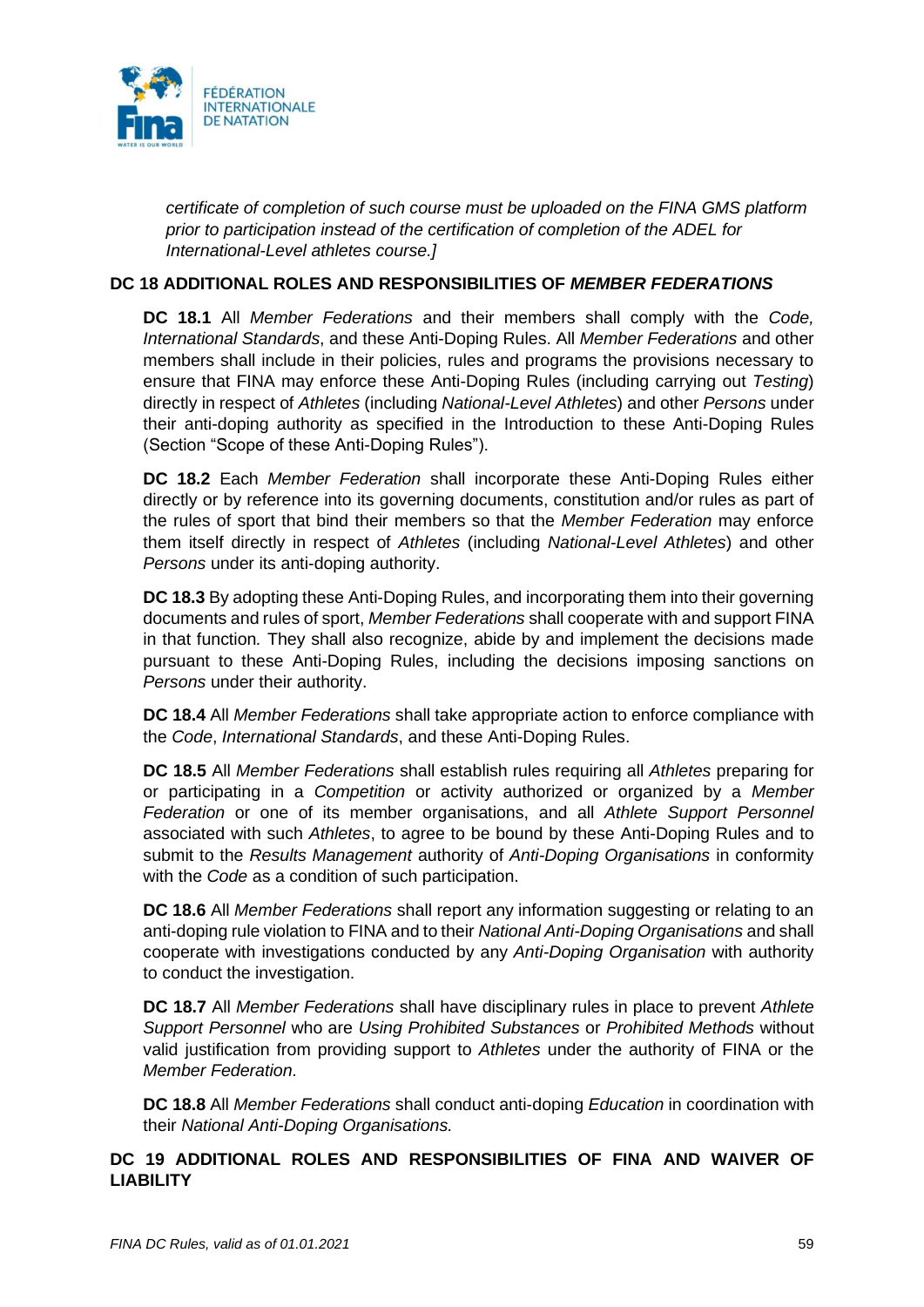

**DC 19.1** In addition to the roles and responsibilities described in Article 20.3 of the *Code* for International Federations, FINA shall report to *WADA* on FINA's compliance with the *Code* and the *International Standards* in accordance with Article 24.1.2 of the *Code*.

**DC 19.2** Subject to applicable law, and in accordance with Article 20.3.4 of the *Code*, all FINA board members, directors, officers, employees and appointed *Delegated Third Parties* who are involved in any aspect of *Doping Control*, must sign a form provided by FINA, agreeing to be bound by these Anti-Doping Rules as *Persons* in conformity with the *Code* for direct and intentional misconduct.

**DC 19.3** Subject to applicable law, and in accordance with Article 20.3.5 of the *Code*, any FINA employee who is involved in *Doping Control* (other than authorized anti-doping *Education* or rehabilitation programs) must sign a statement provided by FINA confirming that they are not *Provisionally Suspended* or serving a period of *Ineligibility* and have not been directly or intentionally engaged in conduct within the previous six (6) years which would have constituted a violation of anti-doping rules if *Code*-compliant rules had been applicable to them.

**DC 19.4** Except for costs and attorney fees which may be awarded by *CAS*, FINA and its representatives shall not be liable to an *Athlete* or *Member Federation* for any cost, damage or other loss resulting from actions taken by FINA or its *Delegated Third Party* under these Anti-Doping Rules.

# **DC 20 ADDITIONAL ROLES AND RESPONSIBILITIES OF** *ATHLETES*

**DC 20.1** To be knowledgeable of and comply with these Anti-Doping Rules.

**DC 20.2** To be available for *Sample* collection at all times.

**DC 20.3** To take responsibility, in the context of anti-doping, for what they ingest and *Use*.

**DC 20.4** To inform medical personnel of their obligation not to *Use Prohibited Substances* or *Prohibited Methods* and to take responsibility to make sure that any medical treatment received does not violate these Anti-Doping Rules.

**DC 20.5** To disclose to their *National Anti-Doping Organisation* and to FINA any decision by a non-*Signatory* finding that the *Athlete* committed an anti-doping rule violation within the previous ten (10) years.

**DC 20.6** To cooperate with *Anti-Doping Organisations* investigating anti-doping rule violations. Failure by any *Athlete* to cooperate in full with FINA or other *Anti-Doping Organisations* investigating anti-doping rule violations shall be a violation of FINA's *Code* of Conduct and may result in proceedings before the FINA Disciplinary Panel.

**DC 20.7** To disclose the identity of their *Athlete Support Personnel* upon request by FINA or a *Member Federation*, or any other *Anti-Doping Organisation* with authority over the *Athlete*.

**DC 20.8** Offensive conduct towards a *Doping Control* official or other *Person* involved in *Doping Control* by an *Athlete*, which does not otherwise constitute *Tampering*, may result in a charge of misconduct under FINA's *Code* of Conduct.

## **DC 21 ROLES AND RESPONSIBILITIES OF ATHLETE SUPPORT PERSONNEL**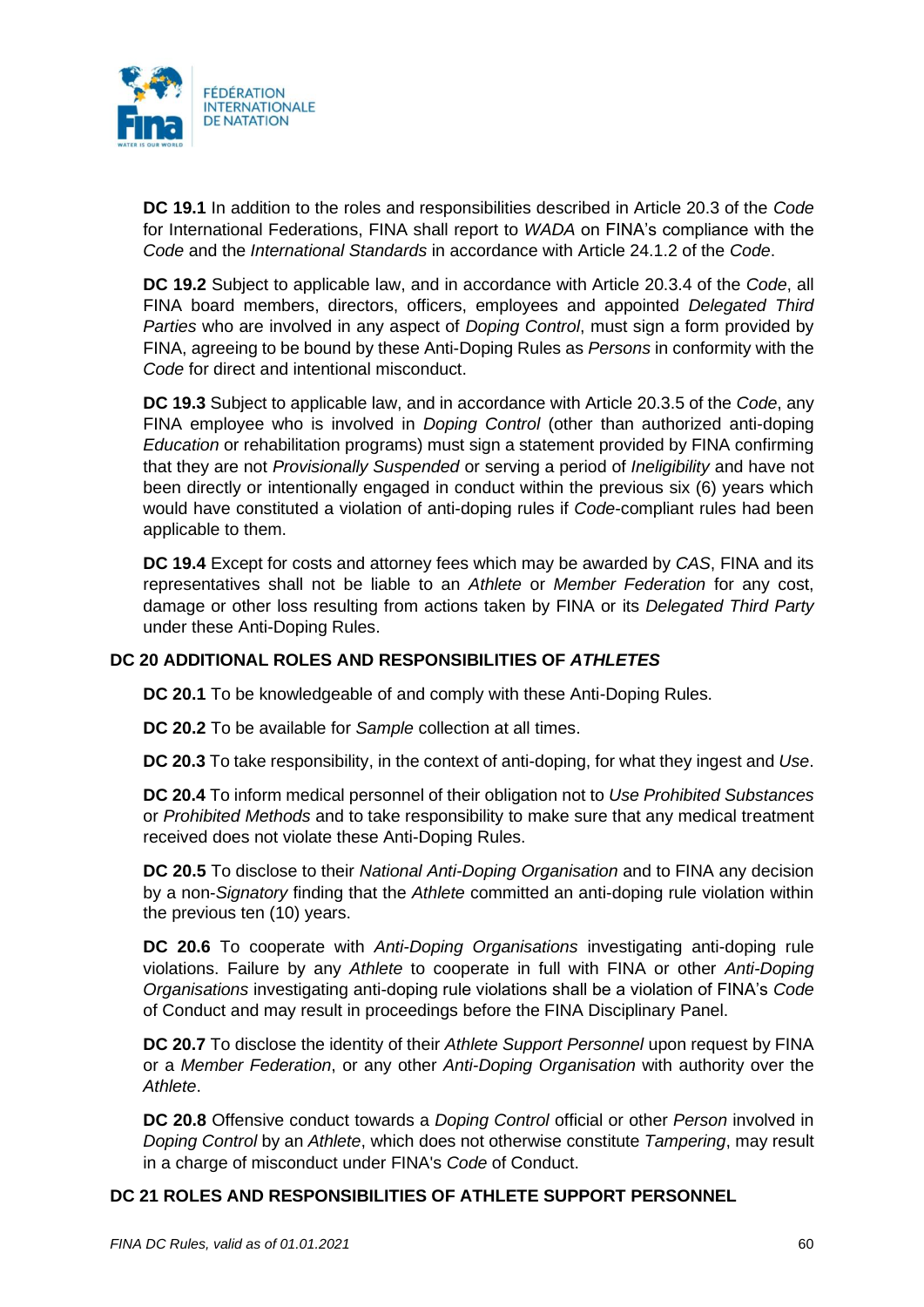

**DC 21.2** To be knowledgeable of and comply with these Anti-Doping Rules.

**DC 21.2** To cooperate with the *Athlete Testing* program.

**DC 21.2** To use their influence on *Athlete* values and behavior to foster anti-doping attitudes.

**DC 21.2** To disclose to their *National Anti-Doping Organisation* and to FINA any decision by a non-*Signatory* finding that they committed an anti-doping rule violation within the previous ten (10) years.

**DC 21.2** To cooperate with *Anti-Doping Organisations* investigating anti-doping rule violations. Failure by any *Athlete Support Personnel* to cooperate in full with FINA, its *Delegated Third Party*, *Member Federation* or other *Anti-Doping Organisation* investigating anti-doping rule violations shall be a violation of FINA's *Code* of Conduct and may result in proceedings before the FINA Disciplinary Panel.

**DC 21.6** *Athlete Support Personnel* shall not *Use* or *Possess* any *Prohibited Substance* or *Prohibited Method* without valid justification. Any such *Use* or *Possession* may result in a charge of misconduct under FINA's *Code* of Conduct.

**DC 21.7** Offensive conduct towards a *Doping Control* official or other *Person* involved in *Doping Control* by *Athlete Support Personnel*, which does not otherwise constitute *Tampering*, may result in a charge of misconduct under FINA's *Code* of Conduct.

## **DC 22 ADDITIONAL ROLES AND RESPONSIBILITIES OF OTHER PERSONS SUBJECT TO THESE ANTI-DOPING RULES**

**DC 22.1** To be knowledgeable of and comply with these Anti-Doping Rules. In particular, subject to applicable law and as a condition of their appointment and/or employment all FINA board members, directors, officers, employees and appointed *Delegated Third Parties* who are involved in any aspect of *Doping Control* agree to be bound by these Anti-Doping Rules as *Persons* in conformity with the *Code* for direct and intentional misconduct.

**DC 22.2** To disclose to FINA and their *National Anti-Doping Organisation* any decision by a non-*Signatory* finding that they committed an anti-doping rule violation within the previous ten (10) years.

**DC 22.3** To cooperate with *Anti-Doping Organisations* investigating anti-doping rule violations. Failure by any other *Person* subject to these Anti-Doping Rules to cooperate in full with *Anti-Doping Organisations* investigating anti-doping rule violations may result in a charge of misconduct under FINA's *Code* of Conduct.

**DC 22.4** Not to *Use* or *Possess* any *Prohibited Substance* or *Prohibited Method* without valid justification.

**DC 22.5** Offensive conduct towards a *Doping Control* official or other *Person* involved in *Doping Control* by a *Person*, which does not otherwise constitute *Tampering*, may result in a charge of misconduct under FINA's *Code* of Conduct.

### **DC 23 INTERPRETATION OF THE** *CODE*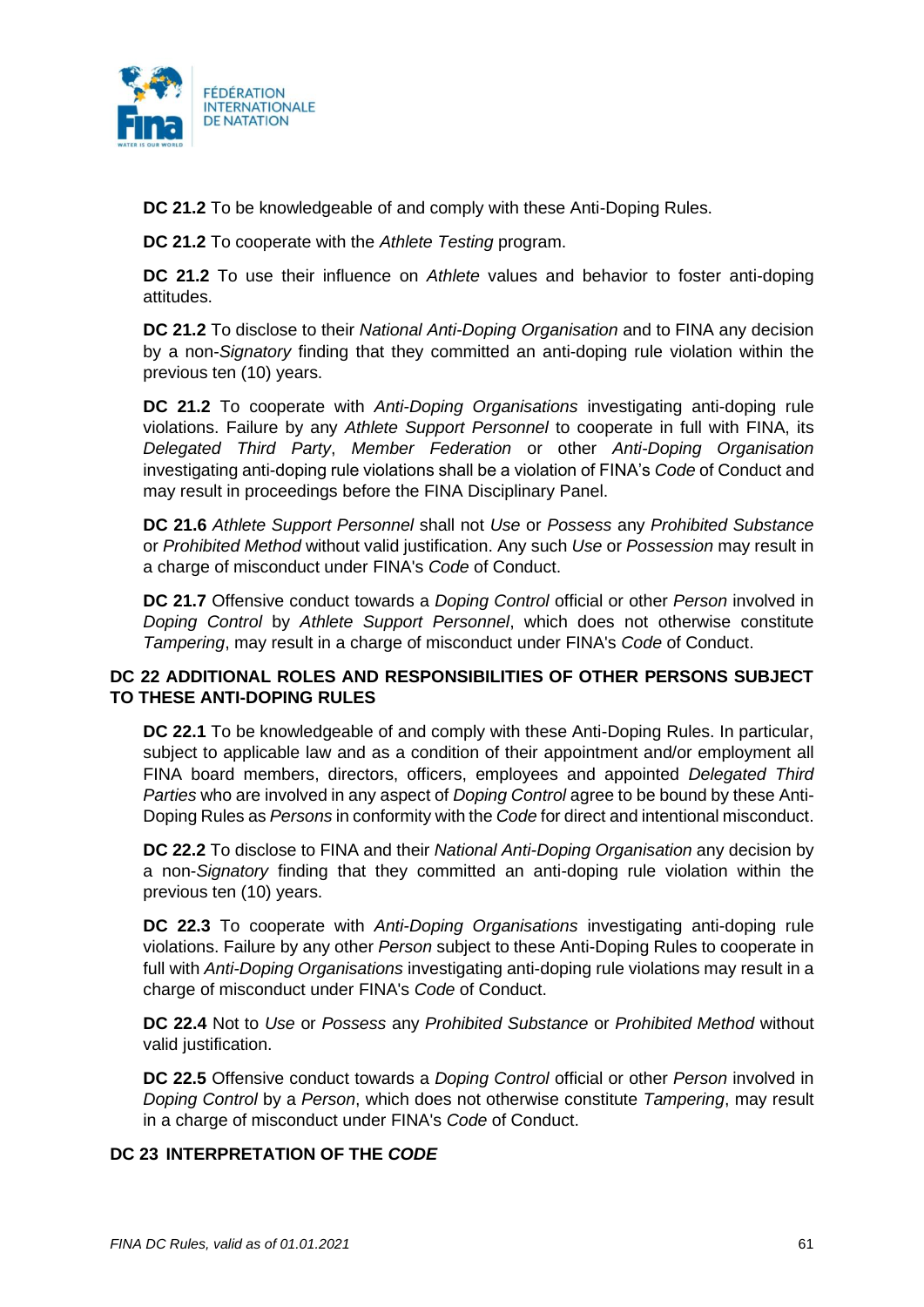

**DC 23.1** The official text of the *Code* shall be maintained by *WADA* and shall be published in English and French. In the event of any conflict between the English and French versions, the English version shall prevail.

**DC 23.2** The comments annotating various provisions of the *Code* shall be used to interpret the *Code*.

**DC 23.3** The *Code* shall be interpreted as an independent and autonomous text and not by reference to the existing law or statutes of the *Signatories* or governments.

**DC 23.4** The headings used for the various Parts and Articles of the *Code* are for convenience only and shall not be deemed part of the substance of the *Code* or to affect in any way the language of the provisions to which they refer.

**DC 23.5** Where the term "days" is used in the *Code* or an *International Standard*, it shall mean calendar days unless otherwise specified.

**DC 23.6** The *Code* shall not apply retroactively to matters pending before the date the *Code* is accepted by a *Signatory* and implemented in its rules. However, pre-*Code* antidoping rule violations would continue to count as "First violations" or "Second violations" for purposes of determining sanctions under Article 10 for subsequent post-*Code* violations.

**DC 23.7** The Purpose, Scope and Organisation of the World Anti-Doping Program and the *Code* and Appendix 1, Definitions, shall be considered integral parts of the *Code*.

### **DC 24 FINAL PROVISIONS**

**DC 24.1** Where the term "days" is used in these Anti-Doping Rules, it shall mean calendar days unless otherwise specified.

**DC 24.2** These Anti-Doping Rules shall be interpreted as an independent and autonomous text and not by reference to existing law or statutes.

**DC 24.3** The headings used for the various parts and articles of these Anti-Doping Rules are for convenience only and shall not be deemed part of the substance of these Anti-Doping Rules or to affect in any way the language of the provisions to which they refer.

**DC 24.4** The *Code* and the *International Standards* shall be considered integral parts of these Anti-Doping Rules and shall prevail in case of conflict.

**DC 24.5** These Anti-Doping Rules have been adopted pursuant to the applicable provisions of the *Code* and the *International Standards*. These Anti-Doping Rules shall be interpreted in a manner that is consistent with applicable provisions of the *Code* and the *International Standards*. The Introduction, Appendix 1 and Appendix 2 shall be considered an integral part of these Anti-Doping Rules.

**DC 24.6** The comments annotating various provisions of the *Code* and these Anti-Doping Rules shall be used to interpret these Anti-Doping Rules.

**DC 24.7** These Anti-Doping Rules have come into full force and effect on January 1, 2021 (the "Effective Date"). They repeal previous versions of FINA *Doping Control* Rules. They shall not apply retroactively to matters pending before the Effective Date; provided, however, that: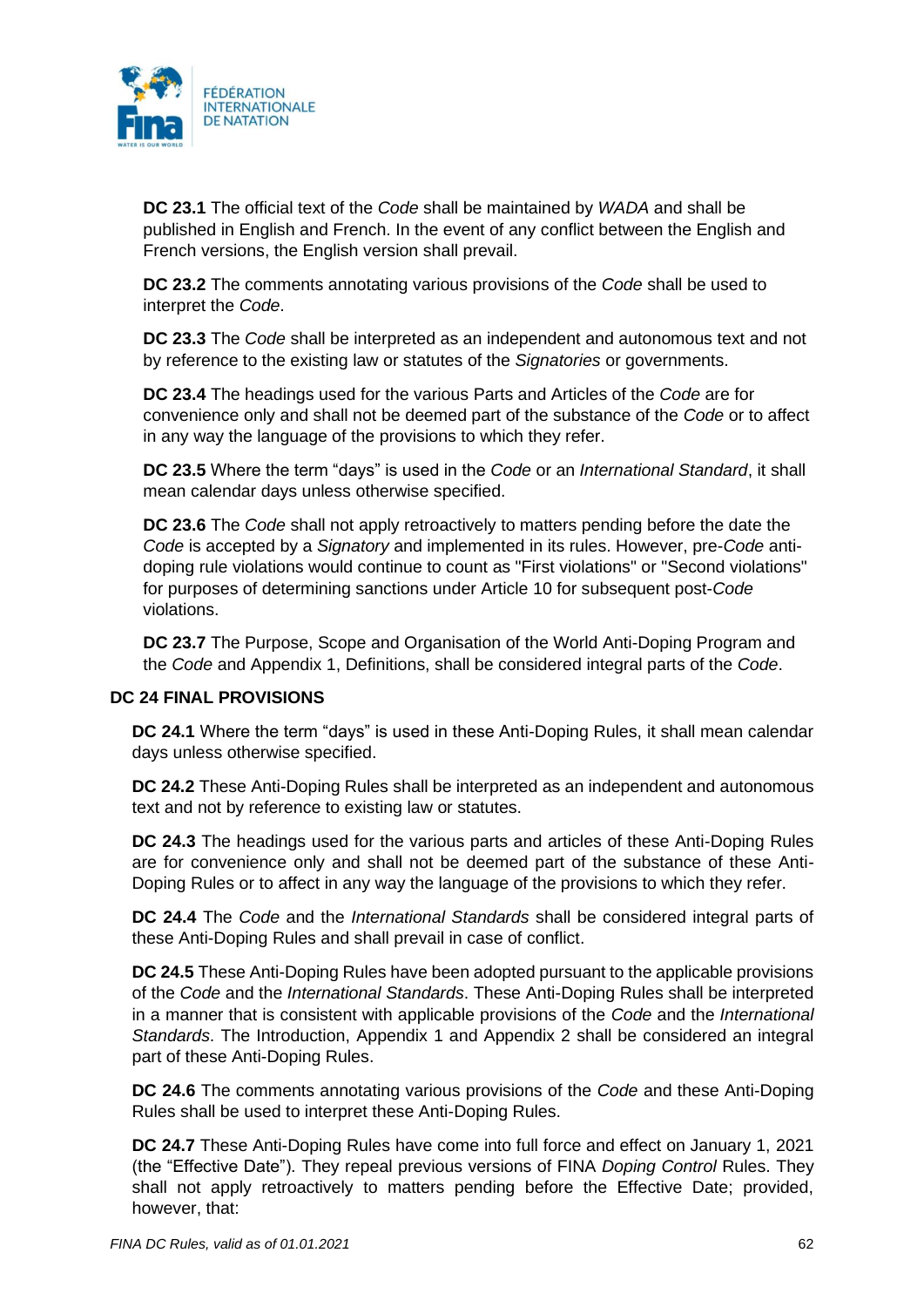

**DC 24.7.1** Anti-doping rule violations taking place prior to the Effective Date count as "first violations" or "second violations" for purposes of determining sanctions under DC 10 for violations taking place after the Effective Date.

**DC 24.7.2** Any anti-doping rule violation case which is pending as of the Effective Date and any anti-doping rule violation case brought after the Effective Date based on an anti-doping rule violation which occurred prior to the Effective Date, shall be governed by the substantive anti-doping rules in effect at the time the alleged anti-doping rule violation occurred, and not by the substantive anti-doping rules set out in these Anti-Doping Rules, unless the panel hearing the case determines the principle of "lex mitior" appropriately applies under the circumstances of the case. For these purposes, the retrospective periods in which prior violations can be considered for purposes of multiple violations under DC 10.9.4 and the statute of limitations set forth in DC 16 are procedural rules, not substantive rules, and should be applied retroactively along with all of the other procedural rules in these Anti-Doping Rules (provided, however, that DC 16 shall only be applied retroactively if the statute of limitation period has not already expired by the Effective Date).

**DC 24.7.3** Any DC 2.4 whereabouts failure (whether a filing failure or a missed test, as those terms are defined in the *International Standard* for *Results Management* ) prior to the Effective Date shall be carried forward and may be relied upon, prior to expiry, in accordance with the *International Standard* for *Results Management* , but it shall be deemed to have expired twelve (12) months after it occurred.

**DC 24.7.4** With respect to cases where a final decision finding an anti-doping rule violation has been rendered prior to the Effective Date, but the *Athlete* or other *Person*  is still serving the period of *Ineligibility* as of the Effective Date, the *Athlete* or other *Person* may apply to FINA to consider a reduction in the period of *Ineligibility* in light of these Anti-Doping Rules. The decision in this case must be rendered by the FINA Doping Panel. Such application must be made before the period of *Ineligibility* has expired. The decision rendered by FINA may be appealed pursuant to DC 13. These Anti-Doping Rules shall have no application to any case where a final decision finding an anti-doping rule violation has been rendered and the period of *Ineligibility* has expired.

**DC 24.7.5** For purposes of assessing the period of *Ineligibility* for a second violation under DC 10.9.1, where the sanction for the first violation was determined based on rules in force prior to the Effective Date, the period of *Ineligibility* which would have been assessed for that first violation had these Anti-Doping Rules been applicable, shall be applied.

*[Comment to DC 24.7.5: Other than the situation described in DC 24.7.5, where a final decision finding an anti-doping rule violation has been rendered prior to the Effective Date and the period of Ineligibility imposed has been completely served, these Anti-Doping Rules may not be used to re-characterize the prior violation.]*

**DC 24.7.6** Changes to the *Prohibited List* and *Technical Documents* relating to substances or methods on the *Prohibited List* shall not, unless they specifically provide otherwise, be applied retroactively. As an exception, however, when a *Prohibited Substance* or a *Prohibited Method* has been removed from the *Prohibited List*, an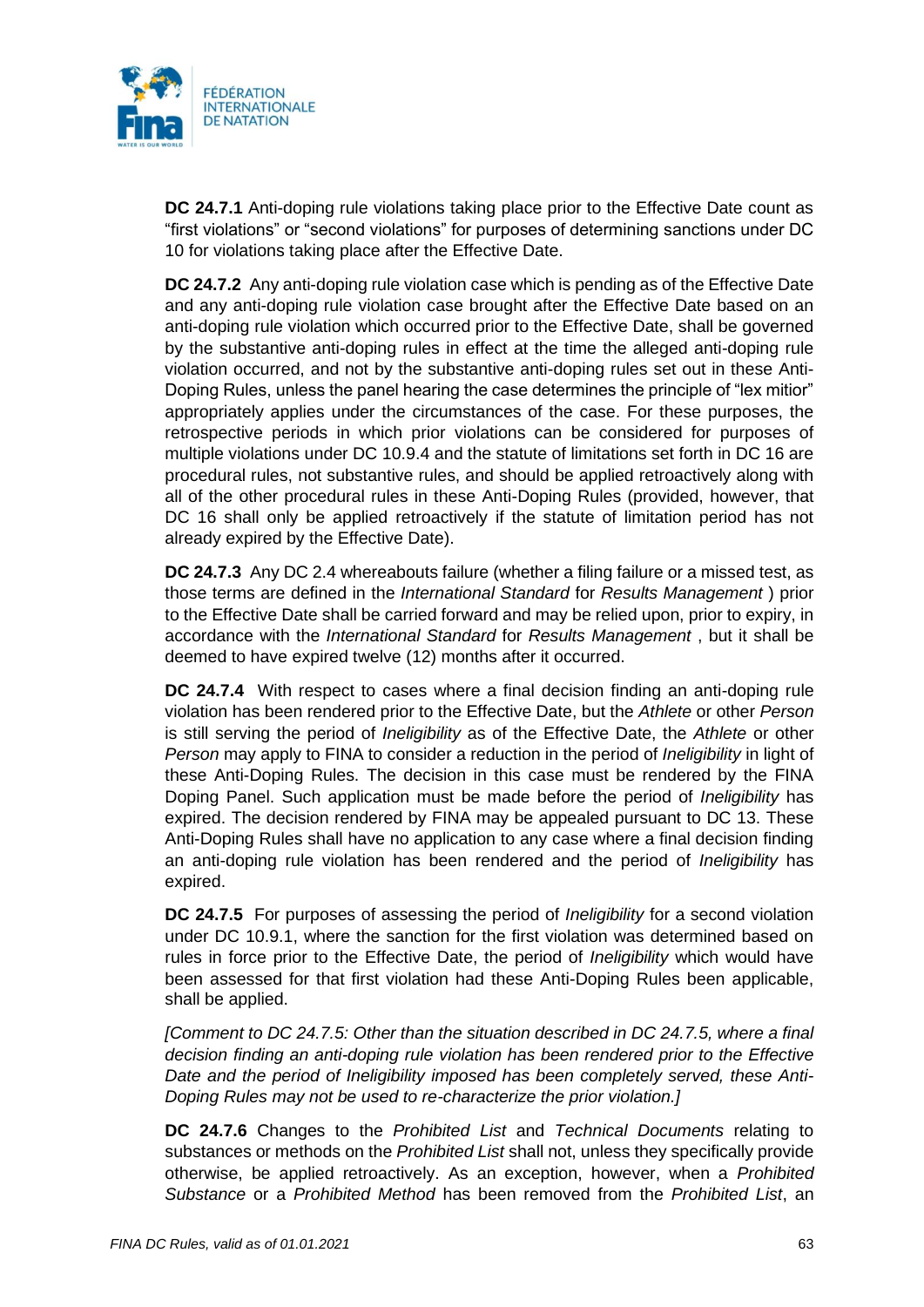

*Athlete* or other *Person* currently serving a period of *Ineligibility* on account of the formerly *Prohibited Substance* or *Prohibited Method* may apply to FINA or other *Anti-Doping Organisation* which had *Results Management* responsibility for the anti-doping rule violation to consider a reduction in the period of *Ineligibility* in light of the removal of the substance or method from the *Prohibited List*. For requests made to FINA, the FINA Doping Panel shall render the decision.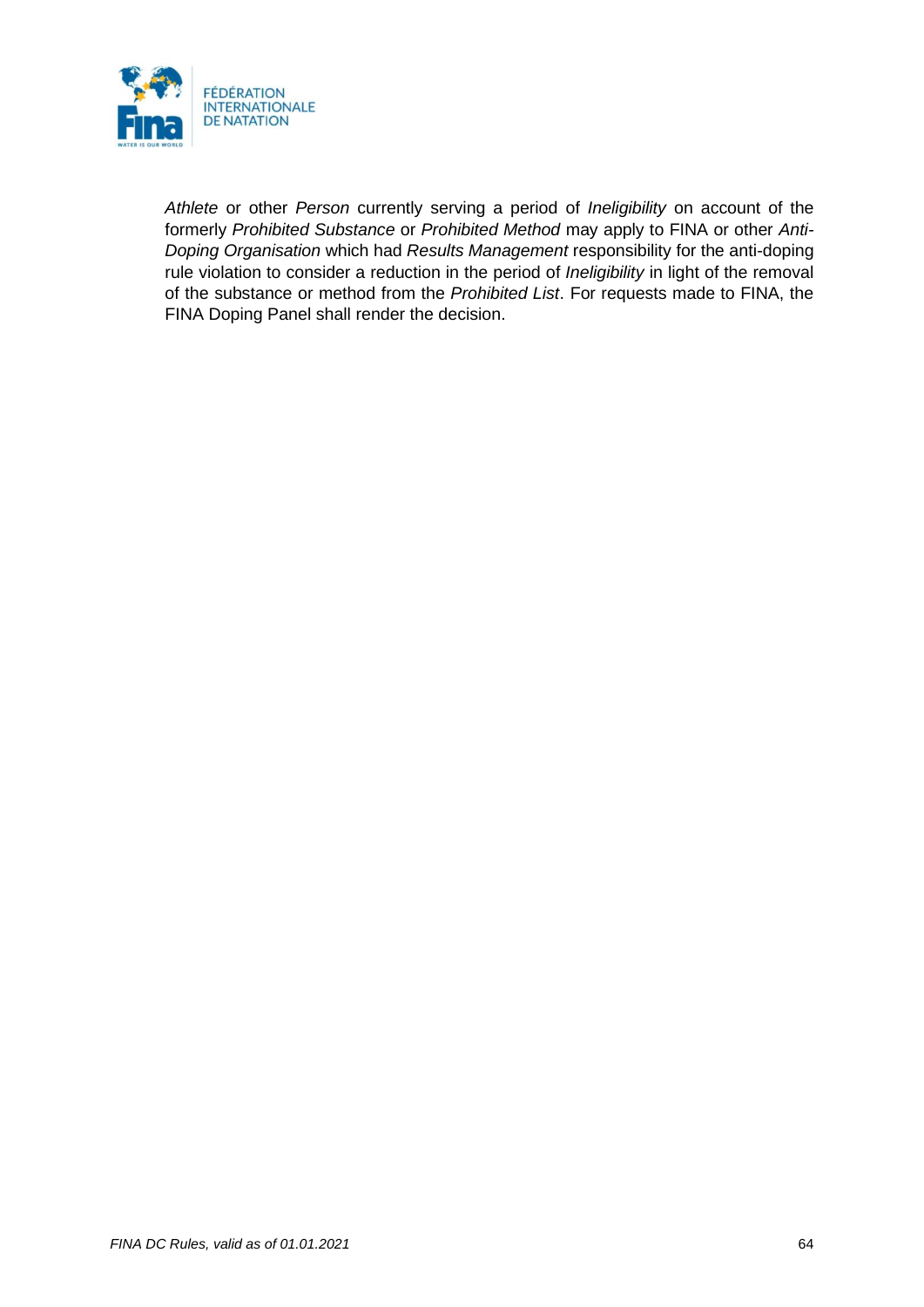

# **APPENDIX 1 DEFINITIONS APPLICABLE TO DOPING CONTROL RULES**

*[Comment to Definitions: Defined terms shall include their plural and possessive forms, as well as those terms used as other parts of speech.*

*ADAMS***:** The Anti-Doping Administration and Management System is a Web-based database management tool for data entry, storage, sharing, and reporting designed to assist stakeholders and *WADA* in their anti-doping operations in conjunction with data protection legislation.

*Administration***:** Providing, supplying, supervising, facilitating, or otherwise participating in the *Use* or *Attempted Use* by another *Person* of a *Prohibited Substance* or *Prohibited Method*. However, this definition shall not include the actions of bona fide medical personnel involving a *Prohibited Substance* or *Prohibited Method Used* for genuine and legal therapeutic purposes or other acceptable justification and shall not include actions involving *Prohibited Substances* which are not prohibited in *Out-of-Competition Testing* unless the circumstances as a whole demonstrate that such *Prohibited Substances* are not intended for genuine and legal therapeutic purposes or are intended to enhance sport performance.

*Adverse Analytical Finding:* A report from a *WADA*-accredited *Laboratory* or other *WADA*approved *Laboratory* that, consistent with the *International Standard* for *Laboratories* establishes in a *Sample* the presence of a *Prohibited Substance* or its *Metabolites* or *Markers* or evidence of the *Use* of a *Prohibited Method*.

*Adverse Passport Finding***:** A report identified as an *Adverse Passport Finding* as described in the applicable *International Standard*s.

*Aggravating Circumstances:* Circumstances involving, or actions by, an *Athlete* or other *Person* which may justify the imposition of a period of *Ineligibility* greater than the standard sanction. Such circumstances and actions shall include, but are not limited to: the *Athlete* or other *Person Used* or *Possessed* multiple *Prohibited Substances* or *Prohibited Methods*, *Used*  or *Possessed* a *Prohibited Substance* or *Prohibited Method* on multiple occasions or committed multiple other anti-doping rule violations; a normal individual would be likely to enjoy the performance-enhancing effects of the anti-doping rule violation(s) beyond the otherwise applicable period of *Ineligibility*; the *Athlete* or *Person* engaged in deceptive or obstructive conduct to avoid the detection or adjudication of an anti-doping rule violation; or the *Athlete* or other *Person* engaged in *Tampering* during *Results Management*. For the avoidance of doubt, the examples of circumstances and conduct described herein are not exclusive and other similar circumstances or conduct may also justify the imposition of a longer period of *Ineligibility*.

*Anti-Doping Activities***:** Anti-doping *Education* and information, test distribution planning, maintenance of a *Registered Testing Pool*, managing *Athlete Biological Passports*, conducting *Testing*, organizing analysis of *Samples*, gathering of intelligence and conduct of investigations, processing of *TUE* applications, *Results Management*, monitoring and enforcing compliance with any *Consequences* imposed, and all other activities related to antidoping to be carried out by or on behalf of an *Anti-Doping Organisation*, as set out in the *Code* and/or the *International Standards*.

*Anti-Doping Organisation: WADA* or a *Signatory* to the *Code* that is responsible for adopting rules for initiating, implementing or enforcing any part of the *Doping Control* process. This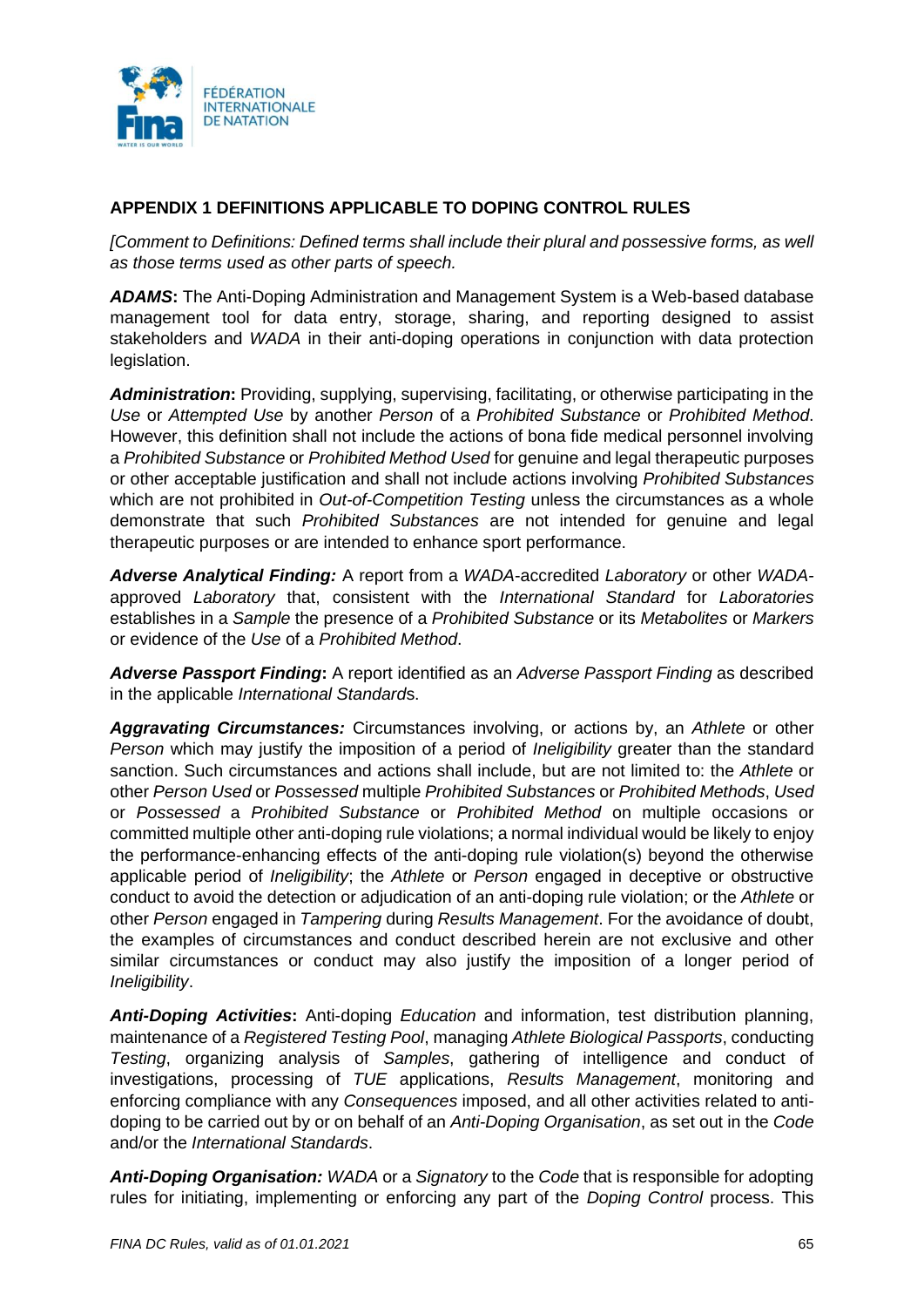

includes, for example, the International Olympic Committee, the International Paralympic Committee, other *Major Event Organisations* that conduct *Testing* at their *Events/Competitions*, International Federations, and *National Anti-Doping Organisations*.

**Athlete:** Any *Person* who competes in sport at the international level (as defined by each International Federation), or the national level (as defined by each *National Anti-Doping Organisation*). An *Anti-Doping Organisation* has discretion to apply anti-doping rules to an *Athlete* who is neither an *International-Level Athlete* nor a *National-Level Athlete*, and thus to bring them within the definition of "*Athlete*." In relation to *Athletes* who are neither *International*-*Level* nor *National-Level Athletes*, an *Anti-Doping Organisation* may elect to: conduct limited *Testing* or no *Testing* at all; analyze *Samples* for less than the full menu of *Prohibited Substances*; require limited or no whereabouts information; or not require advance *TUEs*. However, if DC 2.1, 2.3 or DC 2.5 anti-doping rule violation is committed by any *Athlete* over whom an *Anti-Doping Organisation* has elected to exercise its authority to test and who competes below the international or national level, then the *Consequences* set forth in the *Code* must be applied. For purposes of DC 2.8 and DC 2.9 and for purposes of anti-doping information and *Education*, any *Person* who competes in sport under the authority of any *Signatory*, government, or other sports organisation accepting the *Code* is an *Athlete*.

*[Comment to Athlete: Individuals who participate in sport may fall in one of five categories: 1) International-Level Athlete, 2) National-Level Athlete, 3) individuals who are not Internationalor National-Level Athletes but over whom the International Federation or National Anti-Doping Organisation has chosen to exercise authority, 4) Recreational Athlete, and 5) individuals over whom no International Federation or National Anti-Doping Organisation has, or has chosen to, exercise authority. All International- and National-Level Athletes are subject to the anti-doping rules of the Code, with the precise definitions of international and national level sport to be set forth in the anti-doping rules of the International Federations and National Anti-Doping Organisations.]* 

*Athlete Biological Passport***:** The program and methods of gathering and collating data as described in the *International Standard* for *Testing* and Investigations and *International Standard* for *Laboratories*.

*Athlete Support Personnel***:** Any coach, trainer, manager, agent, team staff, official, medical, paramedical personnel, parent or any other *Person* working with, treating or assisting an *Athlete* participating in or preparing for sports *Competition*.

**Attempt:** Purposely engaging in conduct that constitutes a substantial step in a course of conduct planned to culminate in the commission of an anti-doping rule violation. Provided, however, there shall be no anti-doping rule violation based solely on an *Attempt* to commit a violation if the *Person* renounces the *Attempt* prior to it being discovered by a third party not involved in the *Attempt*.

*Atypical Finding:* A report from a *WADA*-accredited *Laboratory* or other *WADA*-approved *Laboratory* which requires further investigation as provided by the *International Standard* for *Laboratories* or related *Technical Documents* prior to the determination of an *Adverse Analytical Finding*.

*Atypical Passport Finding:* A report described as an *Atypical Passport Finding* as described in the applicable *International Standards*.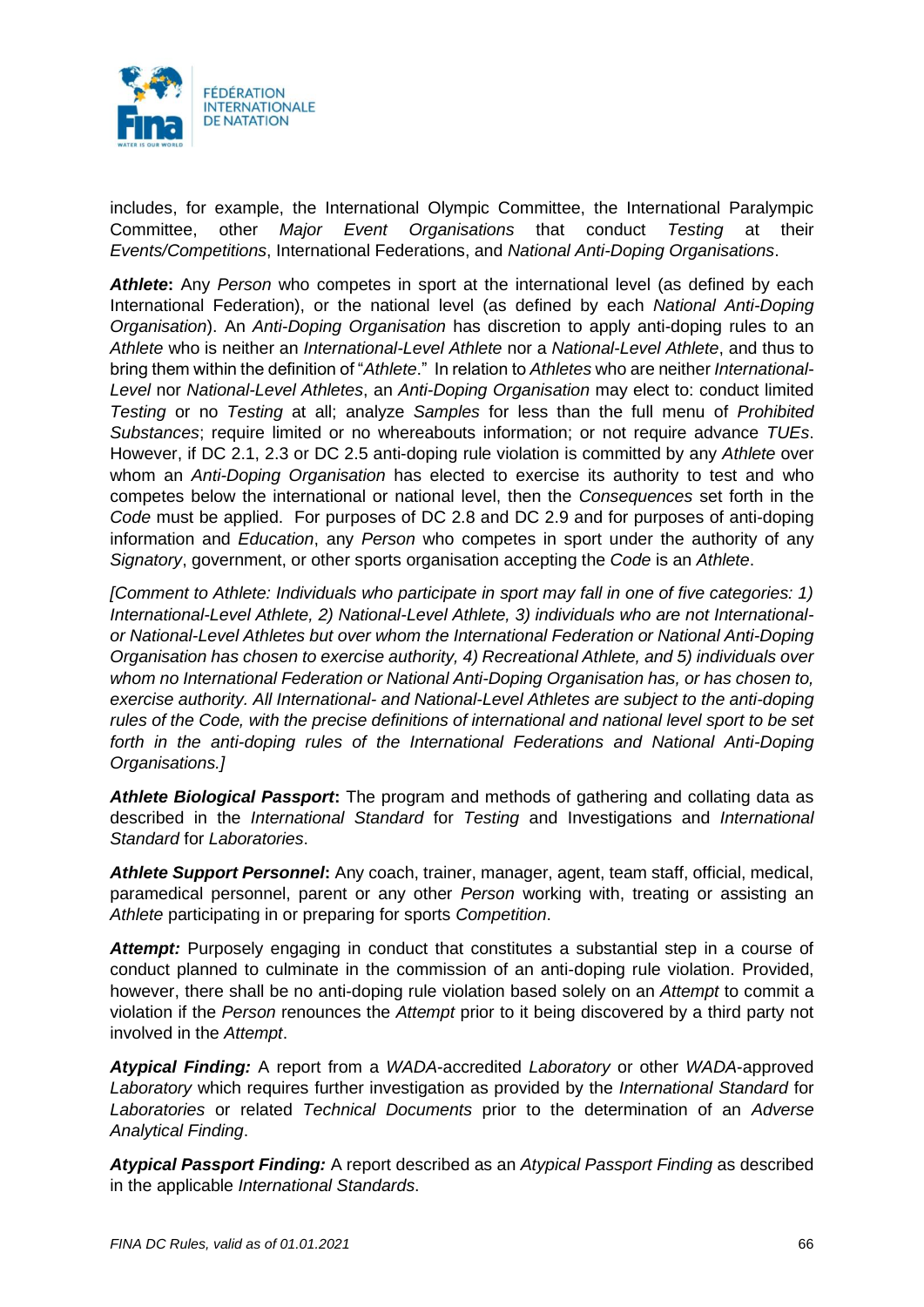

*CAS:* The Court of Arbitration for Sport.

*Code:* The World Anti-Doping *Code*.

**Competition:** A series of individual *Events* conducted together under one ruling body (e.g. FINA World Championships). Also, the act of participating in an *Event*. 1

*Competition Period:* The period commencing at 11:59 p.m. on the day before a *Competition* is scheduled to start through the end of such *Competition* and the *Sample* collection process related to such *Competition*.

*Competition Venues / Event Venues:* Those venues so designated by the ruling body for the *Competition* / *Event*.

*Consequences of Anti-Doping Rules Violations ("Consequences"):* An *Athlete's* or other *Person's* violation of an anti-doping rule may result in one or more of the following: (a) *Disqualification* means the *Athlete's* results in a particular *Competition* or *Event* are invalidated, with all resulting *Consequences* including forfeiture of any medals, points and prizes; (b) *Ineligibility* means the *Athlete* or other *Person* is barred on account of anti-doping rule violation for a specified period of time from participating in any *Event*, *Competition* or other activity or funding as provided in DC 10.14 ; and (c) *Provisional Suspension* means the *Athlete* or other *Person* is barred temporarily from participating in any *Event*, *Competition* or activity prior to the final decision at a hearing conducted under DC 8; (d) *Financial Consequences* means a financial sanction imposed for an anti-doping rule violation or to recover costs associated with an anti-doping rule violation; and (e) *Public Disclosure* means the dissemination or distribution of information to the general public or Persons beyond those Persons entitled to earlier notification in accordance with DC 14 . *Teams* in *Team Sports* may also be subject to *Consequences* as provided in DC 11.

*Contaminated Product***:** A product that contains a *Prohibited Substance* that is not disclosed on the product label or in information available in a reasonable Internet search.

*Decision Limit***:** The value of the result for a threshold substance in a *Sample*, above which an *Adverse Analytical Finding* shall be reported, as defined in the *International Standard* for *Laboratories*.

*Delegated Third Party***:** Any *Person* to which FINA delegates any aspect of *Doping Control* or anti-doping *Education* programs including, but not limited to, third parties or other *Anti-Doping Organisations* that conduct *Sample* collection or other *Doping Control* services or anti-doping *Educational* programs for FINA, or individuals serving as independent contractors who perform *Doping Control* services for FINA (e.g., non-employee *Doping Control* officers or chaperones). This definition does not include *CAS*.

*Disqualification:* See *Consequences of Anti-Doping Rules Violations* above.

**Doping Control:** All steps and processes from test distribution planning through to ultimate disposition of any appeal and the enforcement of *Consequences*, including all steps and processes in between, including but not limited to *Testing*, investigations, whereabouts, *TUEs*, *Sample* collection and handling, *Laboratory* analysis, *Results Management*, and investigations

<sup>1</sup> This definition has been changed from the *Code* definition in order to be consistent with other FINA Rules. Under FINA Rules, a "Competition" is the same as an "Event" under the *Code*.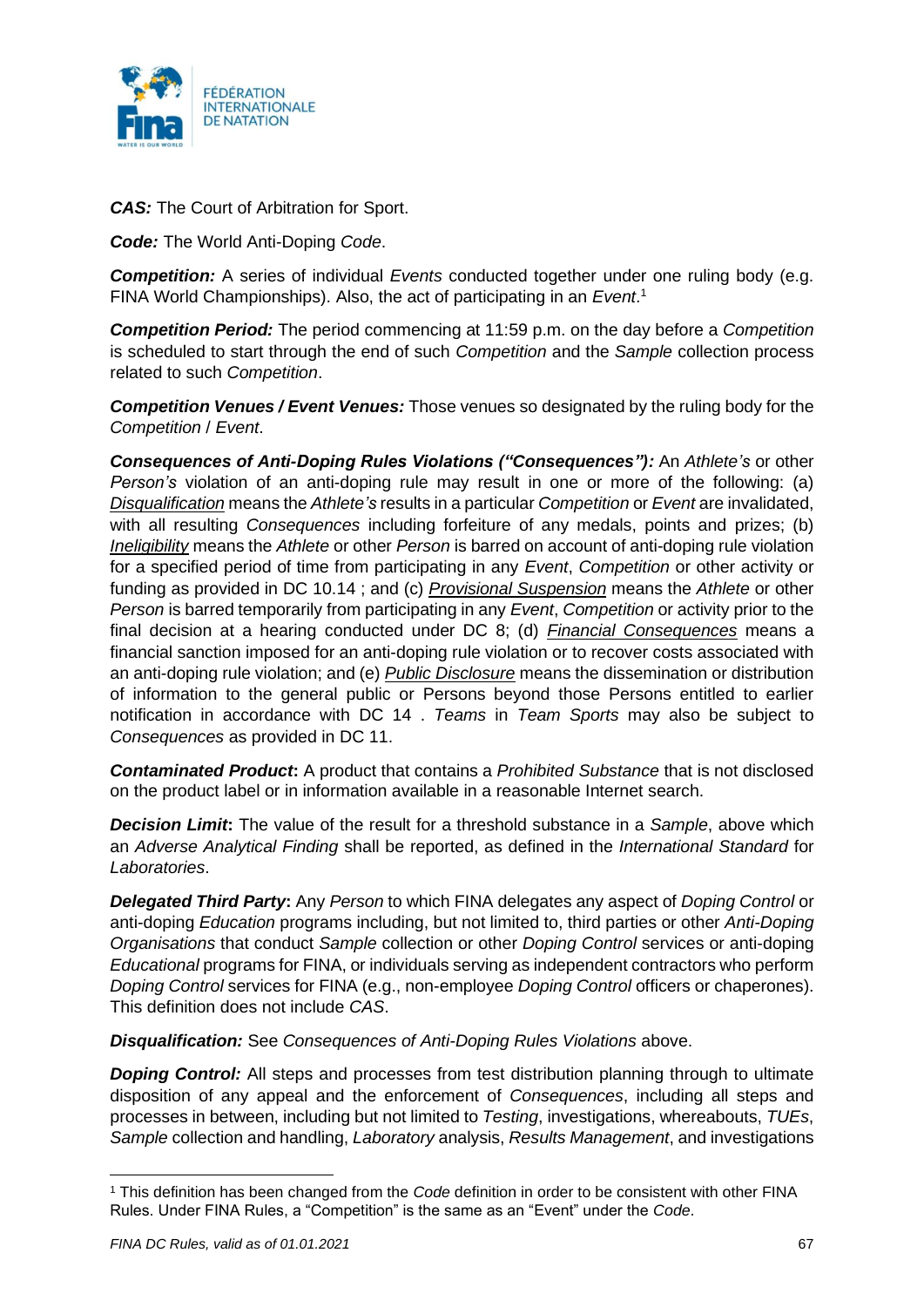

or proceedings relating to violations of DC 10.14 (Status During *Ineligibility* or *Provisional Suspension*).

*Education*: The process of learning to instill values and develop behaviors that foster and protect the spirit of sport, and to prevent intentional and unintentional doping.

**Event:** A single race, match, game or singular sport contest.<sup>2</sup>

*Fault***:** *Fault* is any breach of duty or any lack of care appropriate to a particular situation. Factors to be taken into consideration in assessing an *Athlete* or other *Person*'s degree of *Fault* include, for example, the *Athlete*'s or other *Person's* experience, whether the *Athlete* or other *Person* is a *Protected Person*, special considerations such as impairment , the degree of risk that should have been perceived by the *Athlete* and the level of care and investigation exercised by the *Athlete* in relation to what should have been the perceived level of risk. In assessing the *Athlete's* or other *Person's* degree of *Fault*, the circumstances considered must be specific and relevant to explain the *Athlete's* or other *Person's* departure from the expected standard of behavior. Thus, for example, the fact that an *Athlete* would lose the opportunity to earn large sums of money during a period of *Ineligibility,* or the fact that the *Athlete* only has a short time left in his or her career, or the timing of the sporting calendar, would not be relevant factors to be considered in reducing the period of *Ineligibility* under DC 10.6.1 or 10.6.2 .

*[Comment: The criteria for assessing an Athlete's degree of Fault is the same under all Articles where Fault is to be considered. However, under DC 10.6.2, no reduction of sanction is appropriate unless, when the degree of Fault is assessed, the conclusion is that No Significant Fault or Negligence on the part of the Athlete or other Person was involved.]*

*Financial Consequences***:** See *Consequences of Anti-Doping Rule Violations* above.

*In-Competition:* The period commencing at 11:59 p.m. on the day before an *Event* in which the *Athlete* is scheduled to participate through the end of such *Event* and the *Sample* collection process related to such *Event*.

*[Comment to In-Competition: Having a universally accepted definition for In-Competition provides greater harmonization among Athletes across all sports, eliminates or reduces confusion among Athletes about the relevant timeframe for In-Competition Testing, avoids inadvertent Adverse Analytical Findings in between Events during a Competition and assists in preventing any potential performance enhancement benefits from Substances prohibited Out-of-Competition being carried over to the In-Competition Period.]*

*Independent Observer Program:* A team of observers and/or auditors, under the supervision of *WADA*, who observe and provide guidance on the *Doping Control* process prior to or during certain *Competitions* and report on their observations as part of *WADA*'s compliance monitoring program.

*Individual Sport***:** Any sport that is not a *Team Sport.*

*Ineligibility:* See *Consequences of Anti-Doping Rules Violations* above.

*Institutional Independence*: Hearing panels on appeal shall be fully independent institutionally from the *Anti-Doping Organisation* responsible for *Results Management*. They

<sup>2</sup> This definition has been changed from the *Code* definition in order to be consistent with other FINA Rules. Under FINA Rules, an "Event" is the same as a "Competition" under the *Code*.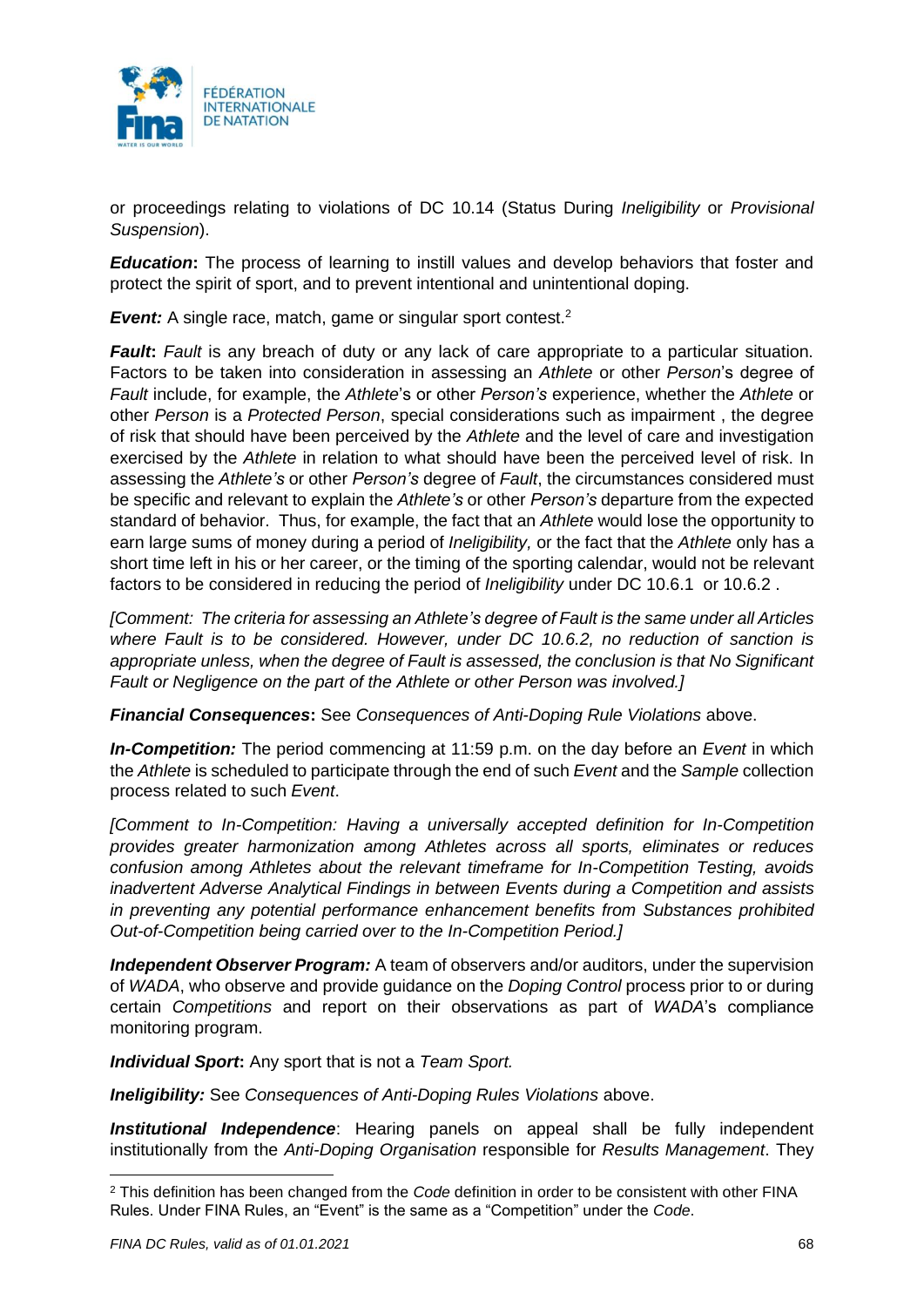

must therefore not in any way be administered by, connected or subject to the *Anti-Doping Organisation* responsible for *Results Management*.

*International Competition:* A *Competition* where the International Olympic Committee, the International Paralympic Committee, FINA, a *Major Event Organisation*, or another international sport organisation is the ruling body for the *Competition* or appoints the technical officials for the *Competition*.

*International-Level Athlete: Athletes* who compete in sport at the international level, as defined by each International Federation, consistent with the *International Standard* for *Testing* and Investigations. For the sport of Aquatics, *International-Level Athletes* are defined as set out in the Scope section of the Introduction to these Anti-Doping Rules

*International Standard:* A standard adopted by *WADA* in support of the *Code*. Compliance with an *International Standard* (as opposed to another alternative standard, practice or procedure) shall be sufficient to conclude that the procedures addressed by the *International Standard* were performed properly. *International Standards* shall include any Technical *Documents issued pursuant to the International Standard.*

*Laboratory (ies):* (A) *WADA*-accredited *Laboratory*(-ies) applying Test Methods and processes to provide evidentiary data for the detection and/or identification of *Prohibited Substances* or *Prohibited Methods* on the *Prohibited List* and, if applicable, quantification of a Threshold Substance in *Samples* of urine and other biological matrices in the context of *Doping Control* activities.

*Major Event Organisations:* The continental associations of *National Olympic Committees* and other international multi-sport organisations that function as the ruling body for any continental, regional or other *International Competition*.

*Marker:* A compound, group of compounds or biological variable(s) that indicates the *Use* of a *Prohibited Substance* or *Prohibited Method*.

*Member Federation:* Means the national federations affiliated to FINA in a country or a sport country recognized by FINA in accordance with the FINA Constitution.

*Metabolite:* Any substance produced by a biotransformation process.

*Minimum Reporting Level***:** The estimated concentration of a *Prohibited Substance* or its *Metabolite(s)* or *Marker(s)* in a *Sample* below which *WADA*-accredited *Laboratories* should not report that *Sample* as an *Adverse Analytical Finding*.

*Minor:* A natural *Person* who has not reached the age of eighteen years.

*National Anti-Doping Organisation:* The entity(ies) designated by each country as possessing the primary authority and responsibility to adopt and implement anti-doping rules, direct the collection of *Samples*, manage test results, and conduct *Results Management* at the national level. If this designation has not been made by the competent public authority(ies), the entity shall be the country's *National Olympic Committee* or its designee.

*National Competition:* A sport *Competition* involving *International-* or *National-Level Athletes* that is not an *International Competition*.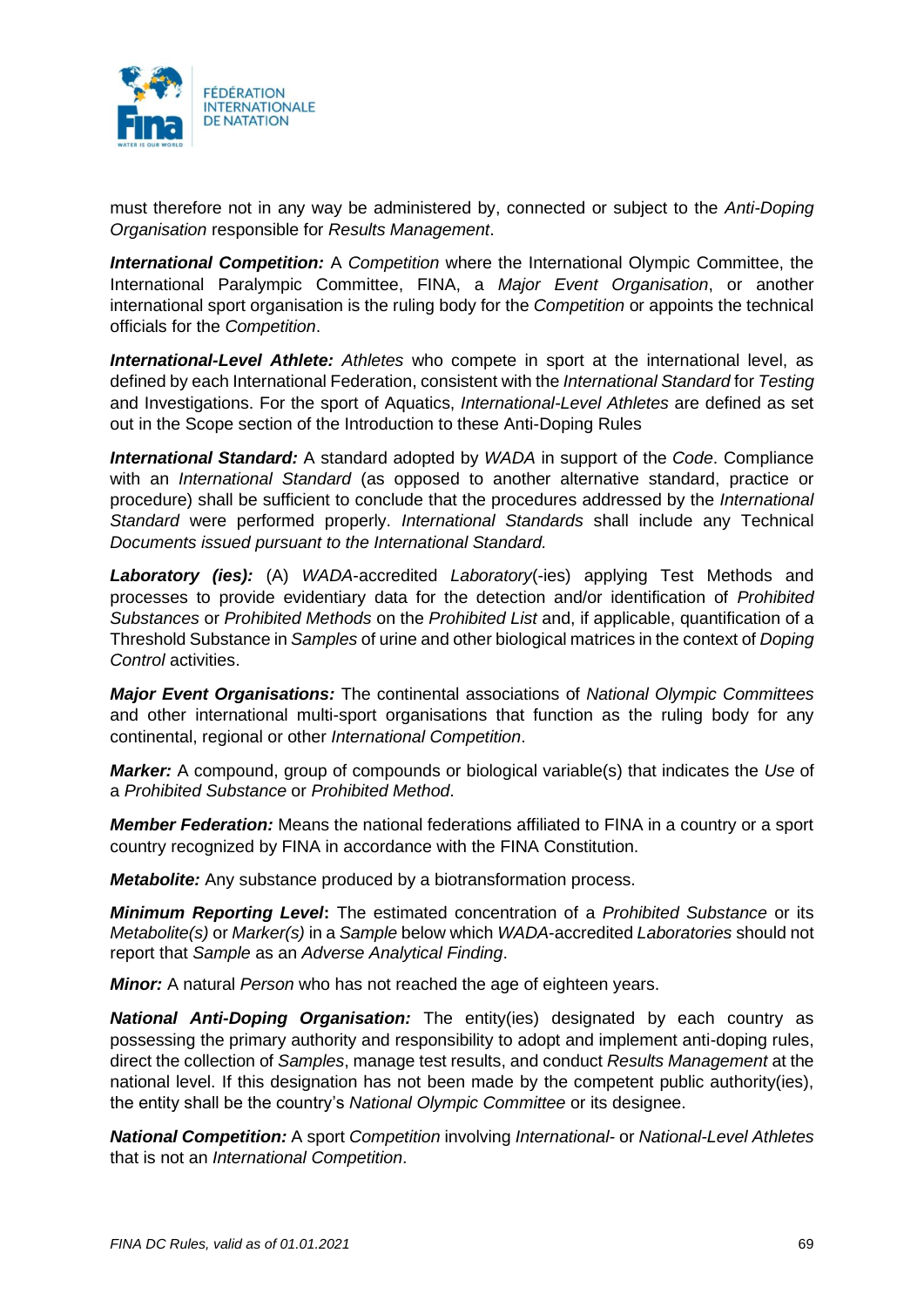

*National-Level Athlete***:** *Athletes* who compete in sport at the national level, as defined by each *National Anti-Doping Organisation,* consistent with the *International Standard* for *Testing*  and Investigations.

*National Olympic Committee:* The organisation recognized by the International Olympic Committee. The term *National Olympic Committee* shall also include the National Sport Confederation in those countries where the National Sport Confederation assumes typical *National Olympic Committee* responsibilities in the anti-doping area.

*Negative Finding:* A test result from a *Laboratory* which, in accordance with the effective *International Standard* for *Laboratories* and/or relevant *Technical Document*(s) and/or Technical Letter(s), concludes that no *Prohibited Substance(s)* or its *Metabolite(s)* or *Marker(s)* or evidence of the *Use* of a *Prohibited Method(s)*, included in the requested Analytical *Testing* menu, were found in a *Sample* based on the applied Initial *Testing* Procedure(s) or Confirmation Procedure(s)

*No Fault or Negligence:* The *Athlete* or other *Person's* establishing that he or she did not know or suspect, and could not reasonably have known or suspected even with the exercise of utmost caution, that he or she had *Used* or been administered the *Prohibited Substance* or *Prohibited Method* or otherwise violated an anti-doping rule*.* Except in the case of a *Protected Person* or *Recreational Athlete*, for any violation of DC 2.1, the *Athlete* must also establish how the *Prohibited Substance* entered the *Athlete*'s system.

*No Significant Fault or Negligence:* The *Athlete* or other *Person's* establishing that his or her *Fault or Negligence*, when viewed in the totality of the circumstances and taking into account the criteria for *No Fault or Negligence*, was not significant in relationship to the antidoping rule violation. Except in the case of a *Protected Person* or *Recreational Athlete*, for any violation of DC 2.1, the *Athlete* must also establish how the *Prohibited Substance* entered the *Athlete*'s system.

*Operational Independence***:** This means that (1) board members, staff members, commission members, consultants and officials of the *Anti-Doping Organisation* with responsibility for *Results Management* or its affiliates (e.g., *Member Federation* or confederation), as well as any *Person* involved in the investigation and pre-adjudication of the matter cannot be appointed as members and/or clerks (to the extent that such clerk is involved in the deliberation process and/or drafting of any decision) of hearing panels of that *Anti-Doping Organisation* with responsibility for *Results Management* and (2) hearing panels shall be in a position to conduct the hearing and decision-making process without interference from the *Anti-Doping Organisation* or any third party. The objective is to ensure that members of the hearing panel or individuals otherwise involved in the decision of the hearing panel, are not involved in the investigation of, or decisions to proceed with, the case.

*Out-of-Competition:* Any period which is not *In-Competition*.

*Participant:* Any *Athlete* or *Athlete Support Person*.

**Person:** A natural *Person* or an organisation or other entity.

*Possession:* The actual, physical *Possession*, or the constructive *Possession* (which shall be found only if the *Person* has exclusive control or intends to exercise control over the *Prohibited Substance/Method* or the premises in which a *Prohibited Substance/Method* exists); provided, however, that if the *Person* does not have exclusive control over the *Prohibited*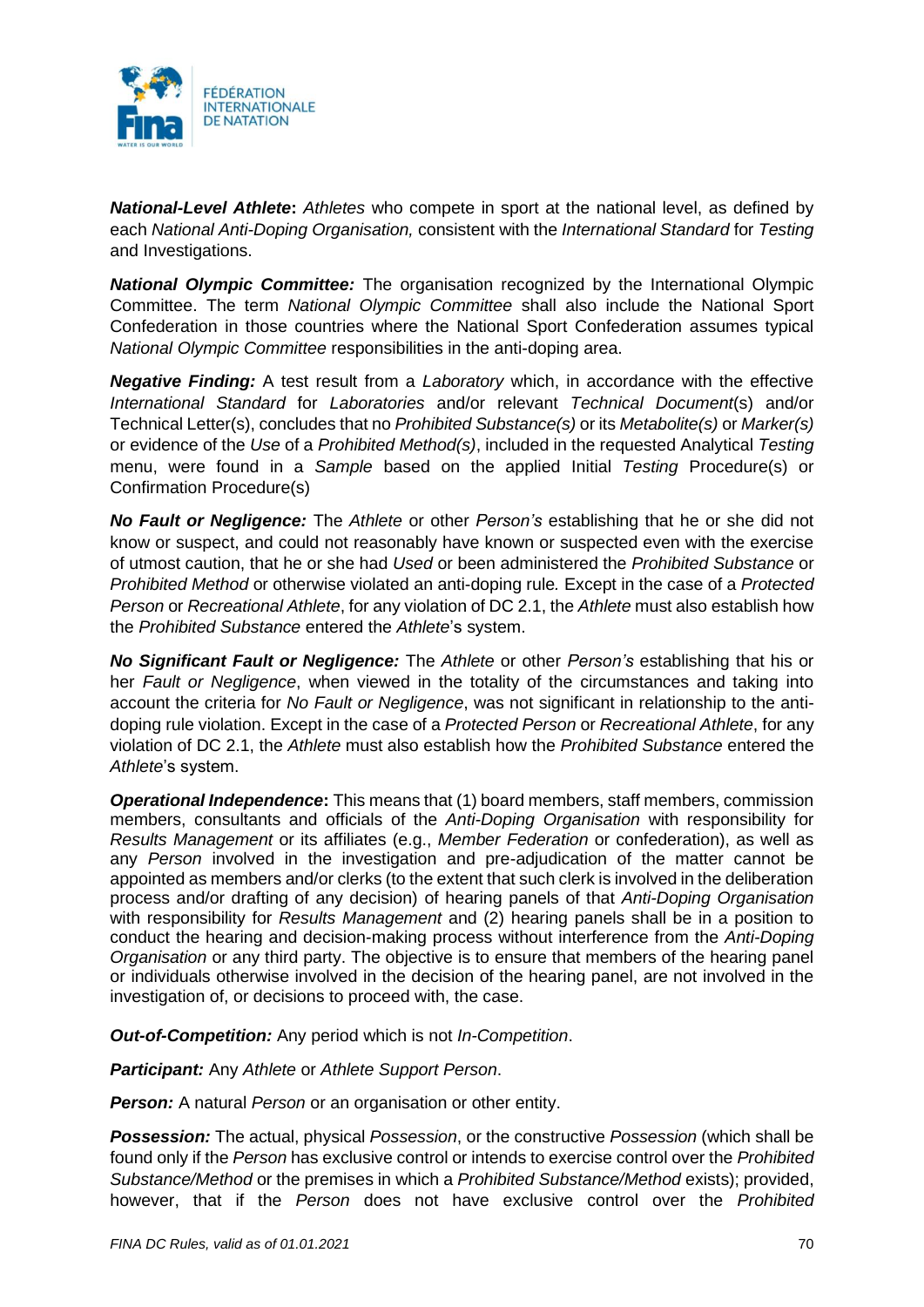

*Substance/Method* or the premises in which a *Prohibited Substance/Method* exists, constructive *Possession* shall only be found if the *Person* knew about the presence of the *Prohibited Substance/Method* and intended to exercise control over it. Provided, however, there shall be no anti-doping rule violation based solely on *Possession* if, prior to receiving notification of any kind that the *Person* has committed an anti-doping rule violation, the *Person*  has taken concrete action demonstrating that the *Person* never intended to have *Possession* and has renounced *Possession* by explicitly declaring it to an *Anti-Doping Organisation*. Notwithstanding anything to the contrary in this definition, the purchase (including by any electronic or other means) of a *Prohibited Substance* or *Prohibited Method* constitutes *Possession* by the *Person* who makes the purchase.

*[Comment to Possession: Under this definition, anabolic steroids found in an Athlete's car would constitute a violation unless the Athlete establishes that someone else used the car; in that Event, the Anti-Doping Organisation must establish that, even though the Athlete did not have exclusive control over the car, the Athlete knew about the steroids and intended to have control over the steroids. Similarly, in the example of steroids found in a home medicine cabinet under the joint control of an Athlete and spouse, FINA must establish that the Athlete knew the anabolic steroids were in the cabinet and that the Athlete intended to exercise control over them. The act of purchasing a Prohibited Substance alone constitutes Possession, even where, for example, the product does not arrive, is received by someone else, or is sent to a third party address.]*

*Prohibited List:* The list identifying the *Prohibited Substances* and *Prohibited Methods*.

*Prohibited Method:* Any method so described on the *Prohibited List*.

*Prohibited Substance:* Any substance, or class of substances, so described on the *Prohibited List*.

*Protected Person*: An *Athlete* or other natural *Person* who at the time of the anti-doping rule violation: (i) has not reached the age of sixteen (16) years; (ii) has not reached the age of eighteen (18) years and is not included in any *Registered Testing Pool* and has never competed in any *International Competition* in an open category; or (iii) for reasons other than age has been determined to lack legal capacity under applicable national legislation.

*[Comment to Protected Person: The Code treats Protected Persons differently than other Athletes or Persons in certain circumstances based on the understanding that, below a certain age or intellectual capacity, an Athlete or other Person may not possess the mental capacity to understand and appreciate the prohibitions against conduct contained in the Code. This would include, for example, a Paralympic Athlete with a documented lack of legal capacity due to an intellectual impairment. The term "open category" is meant to exclude competition that is limited to junior or age group categories.]*

**Provisional Hearing:** For purposes of DC 7.4.3, an expedited abbreviated hearing occurring prior to a hearing under DC 8 that provides the *Athlete* with notice and an opportunity to be heard in either written or oral form.

*[Comment to Provisional Hearing: A Provisional Hearing is only a preliminary proceeding which may not involve a full review of the facts of the case. Following a Provisional Hearing, the Athlete remains entitled to a subsequent full hearing on the merits of the case. By contrast,*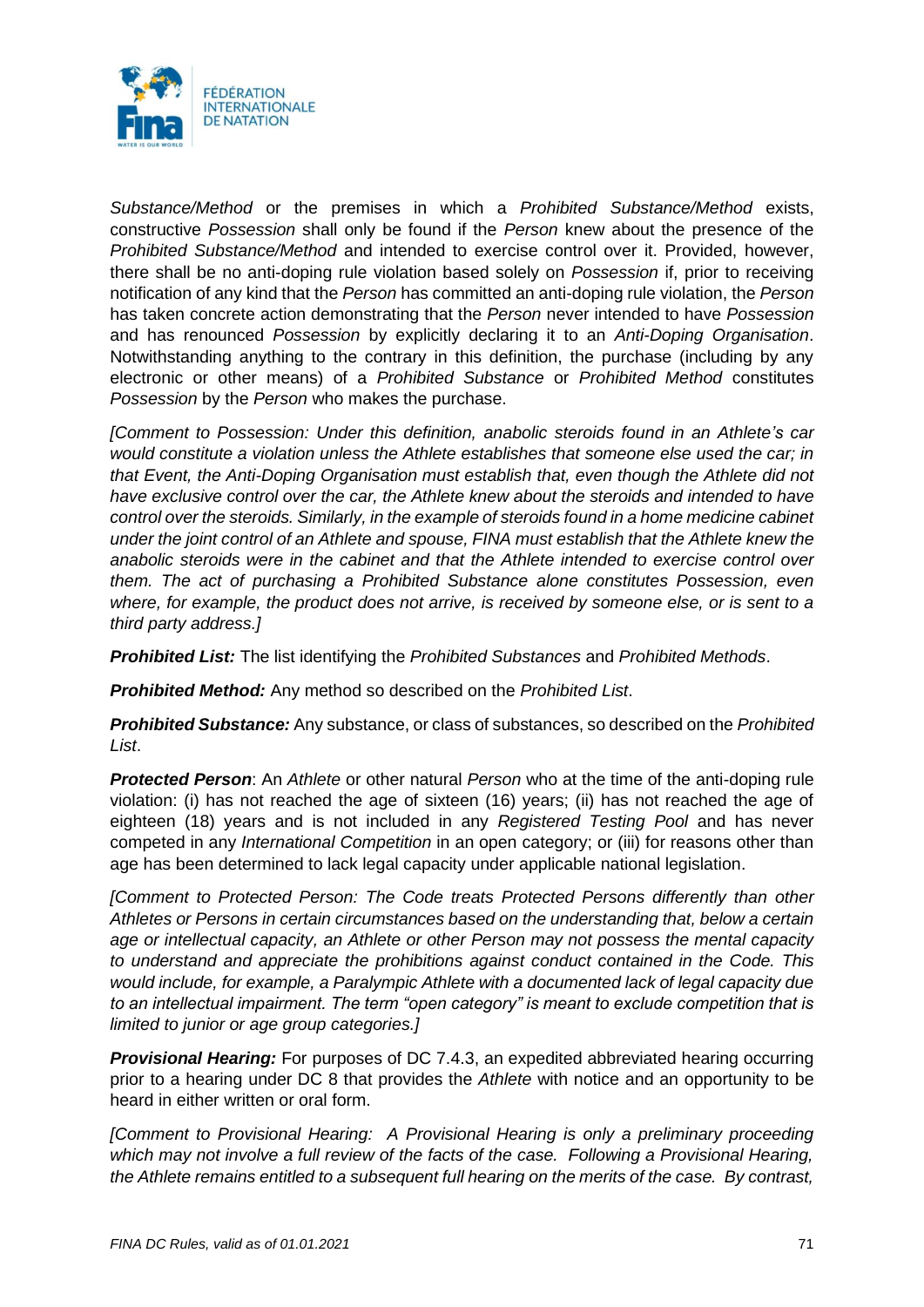

*an "expedited hearing," as that term is used in DC 7.4.3, is a full hearing on the merits conducted on an expedited time schedule.]*

*Provisional Suspension:* See *Consequences of Anti-Doping Rules Violations* above.

*Publicly Disclose:* See *Consequences of Anti-Doping Rule Violations* above.

*Recreational Athlete*: A natural *Person* who is so defined by the relevant *National Anti-Doping Organisation*; provided, however, the term shall not include any *Person* who, within the five (5) years prior to committing any anti-doping rule violation, has been an *International-Level Athlete* (as defined by FINA consistent with the *International Standard* for *Testing* and Investigations) or *National-Level Athlete* (as defined by each *National Anti-Doping Organisation* consistent with the *International Standard* for *Testing* and Investigations), has represented any country in an *International Competition* in an open category or has been included within any *Registered Testing Pool* or other whereabouts information pool maintained by any International Federation or *National Anti-Doping Organisation.*

*[Comment to Recreational Athlete: The term "open category" is meant to exclude competition that is limited to junior or age group categories.]*

*Regional Anti-Doping Organisation***:** A regional entity designated by member countries to coordinate and manage delegated areas of their national anti-doping programs, which may include the adoption and implementation of anti-doping rules, the planning and collection of *Samples*, the management of results, the review of *TUEs*, the conduct of hearings, and the conduct of *Educational* programs at a regional level.

*Registered Testing Pool:* The pool of highest-priority *Athletes* established separately at the international level by International Federations and at the national level by *National Anti-Doping Organisations,* who are subject to focused *In-Competition* and *Out-of-Competition Testing* as part of that International Federation's or *National Anti-Doping Organisation*'s Test Distribution Plan and therefore are required to provide whereabouts information as provided in Article 5.5 of the *Code* and the *International Standard* for *Testing* and Investigations.

*Results Management*: The process encompassing the timeframe between notification as per Article 5 of the *International Standard* for *Results Management*, or in certain cases (e.g., *Atypical Finding*, *Athlete Biological Passport*, whereabouts failure), such pre-notification steps expressly provided for in Article 5 of the *International Standard* for *Results Management*, through the charge until the final resolution of the matter, including the end of the hearing process at first instance or on appeal (if an appeal was lodged).

*Results Management Authority***:** The *Anti-Doping Organisation* responsible for conducting *Results Management* in a given case.

*Sample/Specimen:* Any biological material collected for the purposes of *Doping Control*.

*[Comment: It has sometimes been claimed that the collection of blood Samples violates the tenets of certain religious or cultural groups. It has been determined that there is no basis for any such claim.]*

*Signatories:* Those entities signing the *Code* and agreeing to comply with the *Code* as provided in Article 23 of the *Code*.

*Specified Method:* See DC 4.2.2.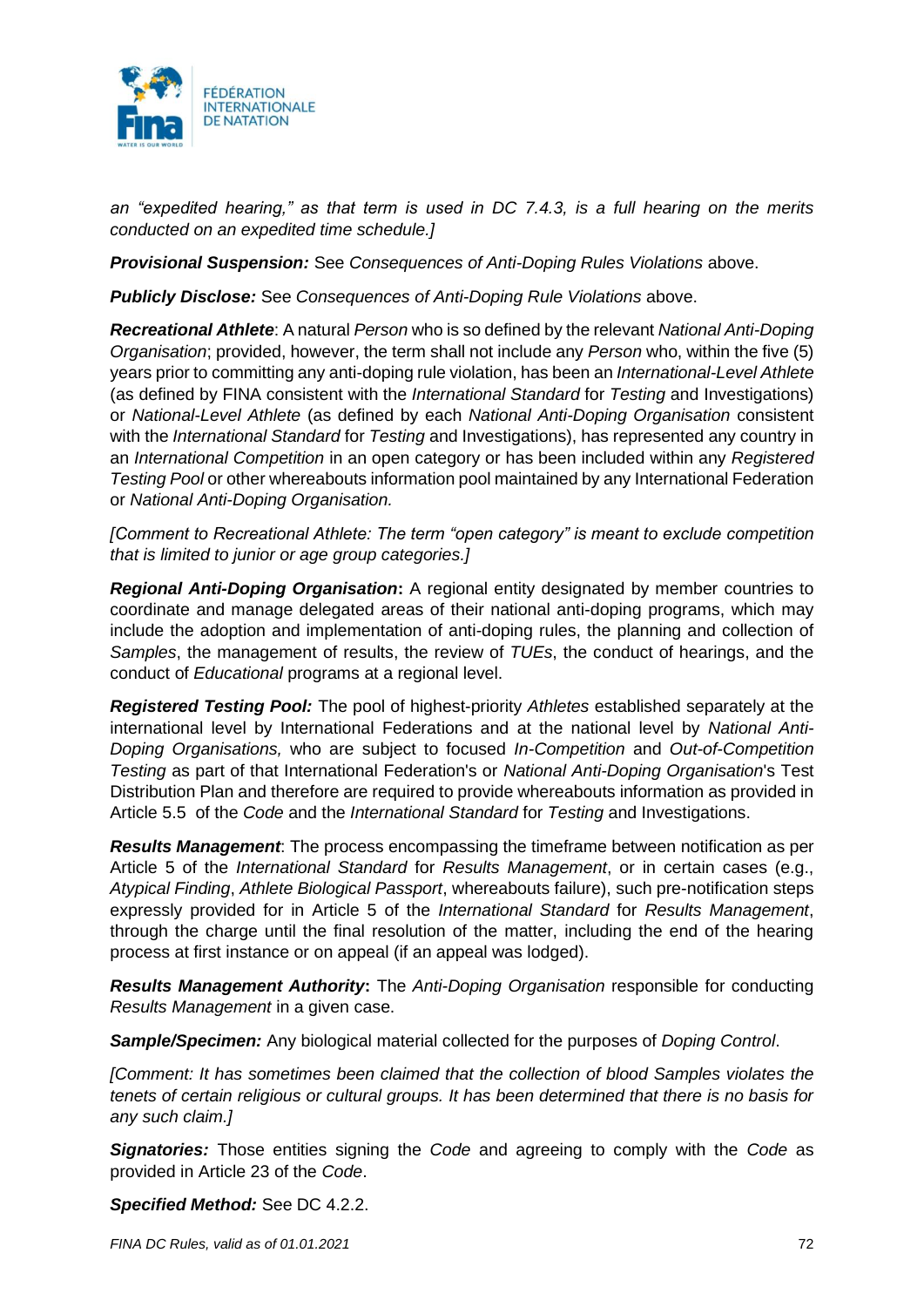

### *Specified Substance***:** See DC 4.2.2.

*Strict Liability***:** The rule which provides that under DC 2.1 and DC 2.2, it is not necessary that intent, *Fault*, *Negligence*, or knowing *Use* on the *Athlete's* part be demonstrated by the *Anti-Doping Organisation* in order to establish an anti-doping rule violation.

### *Substance of Abuse*: See DC 4.2.3.

*Substantial Assistance:* For purposes of DC 10.7.1 , a *Person* providing *Substantial Assistance* must: (1) fully disclose in a signed written statement or recorded interview all information he or she possesses in relation to anti-doping rule violations or other proceeding described in DC 10.7.1.1, and (2) fully cooperate with the investigation and adjudication of any case or matter related to that information, including, for example, presenting testimony at a hearing if requested to do so by an *Anti-Doping Organisation* or hearing panel. Further, the information provided must be credible and must comprise an important part of any case or proceeding which is initiated or, if no case or proceeding is initiated, must have provided a sufficient basis on which a case could have been brought.

*Tampering:* Intentional conduct which subverts the *Doping Control* process but which would not otherwise be included in the definition of *Prohibited Methods*. *Tampering* shall include, without limitation, offering or accepting a bribe to perform or fail to perform an act, preventing the collection of a *Sample*, affecting or making impossible the analysis of a *Sample*, falsifying documents submitted to an *Anti-Doping Organisation* or *TUE* committee or hearing panel, procuring false testimony from witnesses, committing any other fraudulent act upon the *Anti-Doping Organisation* or hearing body to affect *Results Management* or the imposition of *Consequences*, and any other similar intentional interference or *Attempted* interference with any aspect of *Doping Control.*

*[Comment to Tampering: For example, this Article would prohibit altering identification numbers on a Doping Control form during Testing, breaking the B bottle at the time of B Sample analysis, altering a Sample by the addition of a foreign substance, or intimidating or attempting to intimidate a potential witness or a witness who has provided testimony or information in the Doping Control process. Tampering includes misconduct which occurs during the Results Management process. See DC 10.9.3.3. However, actions taken as part of a Person's legitimate defense to an anti-doping rule violation charge shall not be considered Tampering. Offensive conduct towards a Doping Control official or other Person involved in Doping Control which does not otherwise constitute Tampering shall be addressed in the disciplinary rules of sport organisations.]*

*Target Testing:* Selection of specific *Athletes* for *Testing* based on criteria set forth in the *International Standard* for *Testing* and Investigations*.* 

*Team Sport***:** A sport in which the substitution of *Athletes* is permitted during an *Event*.

*Technical Document:* A document adopted and published by *WADA* from time to time containing mandatory technical requirements on specific anti-doping topics as set forth in an *International Standard*.

*Testing:* The parts of the *Doping Control* process involving Test Distribution Planning, *Sample*  collection, *Sample* handling, and *Sample* transport to the *Laboratory*.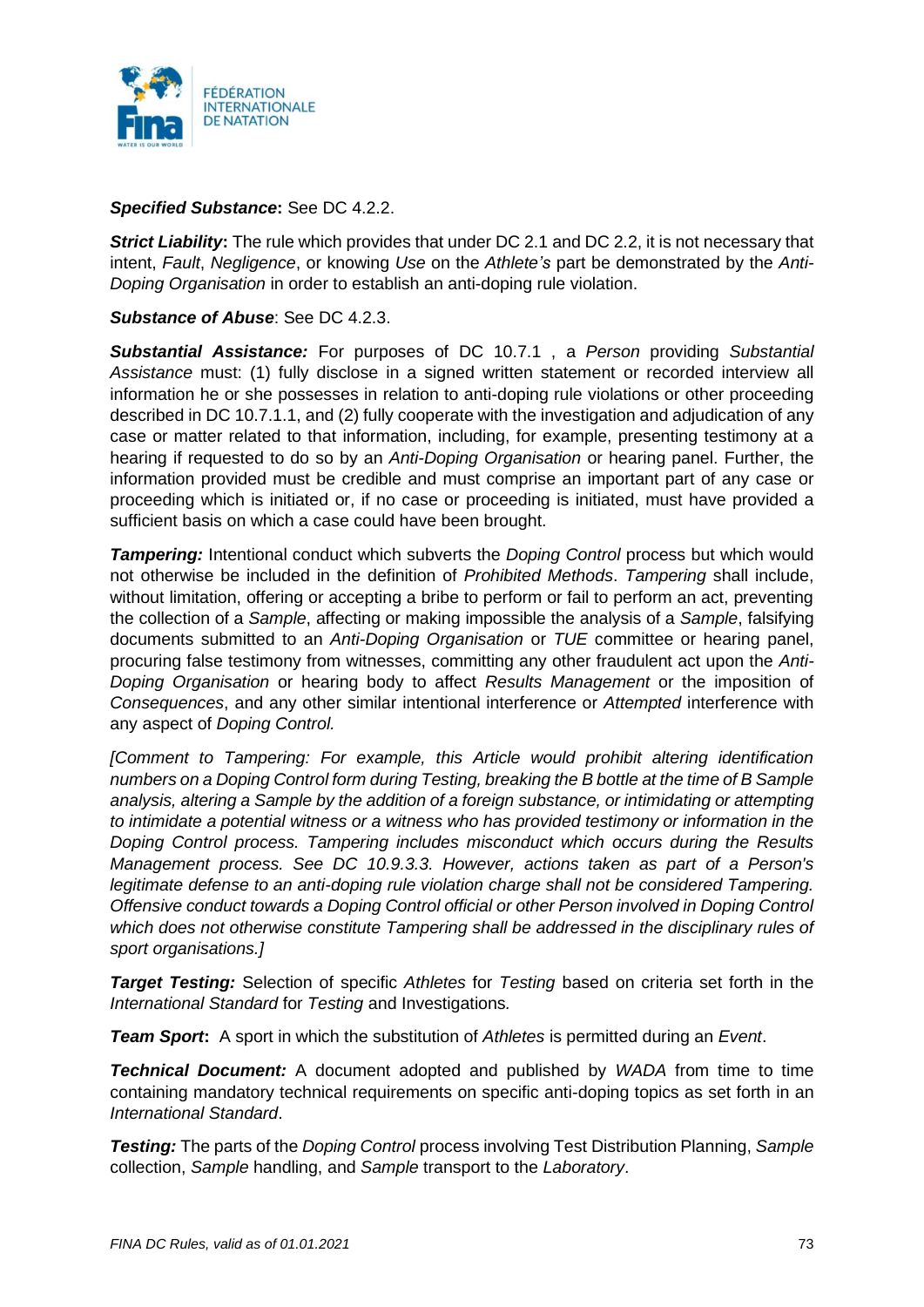

*Testing Pool***:** The tier below the *Registered Testing Pool* which includes *Athletes* from whom some whereabouts information is required in order to locate and *Test* the *Athlete Out-of-Competition*.

*Therapeutic Use Exemption (TUE): A Therapeutic Use Exemption allows an Athlete with a medical condition to Use a Prohibited Substance or Prohibited Method, but only if the conditions set out in DC 4.4 and the International Standard for Therapeutic Use Exemptions are met.*

*Trafficking:* Selling, giving, transporting, sending, delivering or distributing (or *Possessing* for any such purpose) a *Prohibited Substance* or *Prohibited Method* (either physically or by any electronic or other means) by an *Athlete*, *Athlete Support Person* or any other *Person* subject to the authority of an *Anti-Doping Organisation* to any third party; provided, however, this definition shall not include the actions of *"*bona fide" medical personnel involving a *Prohibited Substance Used* for genuine and legal therapeutic purposes or other acceptable justification, and shall not include actions involving *Prohibited Substances* which are not prohibited in *Outof-Competition Testing* unless the circumstances as a whole demonstrate such *Prohibited Substances* are not intended for genuine and legal therapeutic purposes or are intended to enhance sport performance.

*UNESCO Convention:* The International Convention against Doping in Sport adopted by the 33rd session of the UNESCO General Conference on 19 October 2005 including any and all amendments adopted by the States Parties to the Convention and the Conference of Parties to the International Convention against Doping in Sport.

**Use:** The utilisation, application, ingestion, injection or consumption by any means whatsoever of any *Prohibited Substance* or *Prohibited Method*.

*WADA:* The World Anti-Doping Agency.

*Without Prejudice Agreement***:** For purposes of DC 10.7.1.1 and 10.8.2, a written agreement between an *Anti-Doping Organisation* and an *Athlete* or other *Person* that allows the *Athlete* or other *Person* to provide information to the *Anti-Doping Organisation* in a defined time-limited setting with the understanding that, if an agreement for *Substantial Assistance* or a case resolution agreement is not finalized, the information provided by the *Athlete* or other *Person*  in this particular setting may not be used by the *Anti-Doping Organisation* against the *Athlete* or other *Person* in any *Results Management* proceeding under the *Code*, and that the information provided by the *Anti-Doping Organisation* in this particular setting may not be used by the *Athlete* or other *Person* against the *Anti-Doping Organisation* in any *Results Management* proceeding under the *Code*. Such an agreement shall not preclude the *Anti-Doping Organisation*, *Athlete* or other *Person* from using any information or evidence gathered from any source other than during the specific time-limited setting described in the agreement.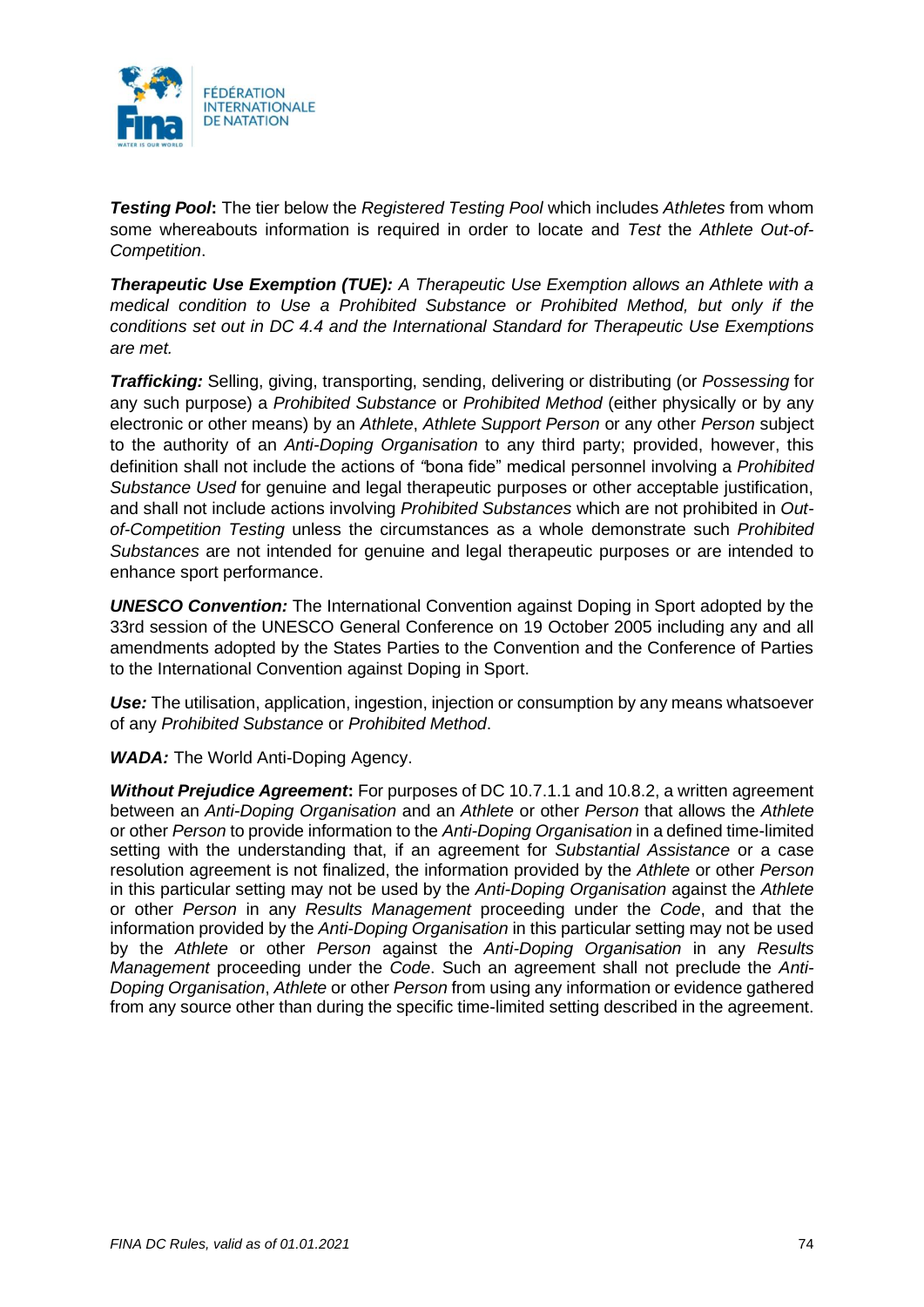

# **APPENDIX 2 FINA DOPING PANEL PROCEDURAL RULES**

## **TITLE I – INTRODUCTORY PROVISIONS**

#### **Preamble**

FINA established the FINA Doping Panel which has jurisdiction to hear and determine whether an *Athlete* or other *Person*, subject to these Anti-Doping Rules, has committed an anti-doping rule violation or, has violated their period of *Ineligibility* and, to impose relevant *Consequences*. The FINA Doping Panel also has jurisdiction to render decisions on request for lifting of *Provisional Suspensions* as per DC 7.4 and on requests for reduction of period of *Ineligibility* pursuant to DC 24.7.4 and 24.7.6.

#### **Article 1 Definitions**

1. For the purposes of these Rules:

- a) "DC Rules": The FINA *Doping Control* Rules.
- b) "Defendant": Any *Athlete* or *Person* as specified by the Introduction and Scope of the DC Rules, against whom an anti-doping rule violation has been asserted.
- c) "Decision": Final decision rendered by the Doping Panel.
- d) "Parties": FINA on one side and the Defendant on the other side.
- e) "Rules": The Doping Panel Procedural Rules.
- f) "Doping Panel": The Anti-Doping Panel established in accordance with DC 8.1 and the FINA Constitution.
- 2. Terms referring to natural persons are applicable to both genders.

3. Terms not defined under these Rules shall be given the meaning provided by the DC Rules.

### **Article 2 Jurisdiction of the Doping Panel**

- 1. The FINA Doping Panel shall have jurisdiction over all matters in which:
	- a) An anti-doping rule violation is asserted by FINA based on a *Results Management* or investigation process under DC 7; or
	- b) An anti-doping rule violation is asserted by another *Anti-Doping Organisation* under its rules, but all parties (in particular the *Anti-Doping Organisation* and the *Athlete* or other *Person* concerned) agree to submit the matter to the Doping Panel, with the agreement of FINA; or
	- c) FINA decides to assert an anti-doping rule violation against an *Athlete* or other *Person* subject to these Anti-Doping Rules, based on a failure by another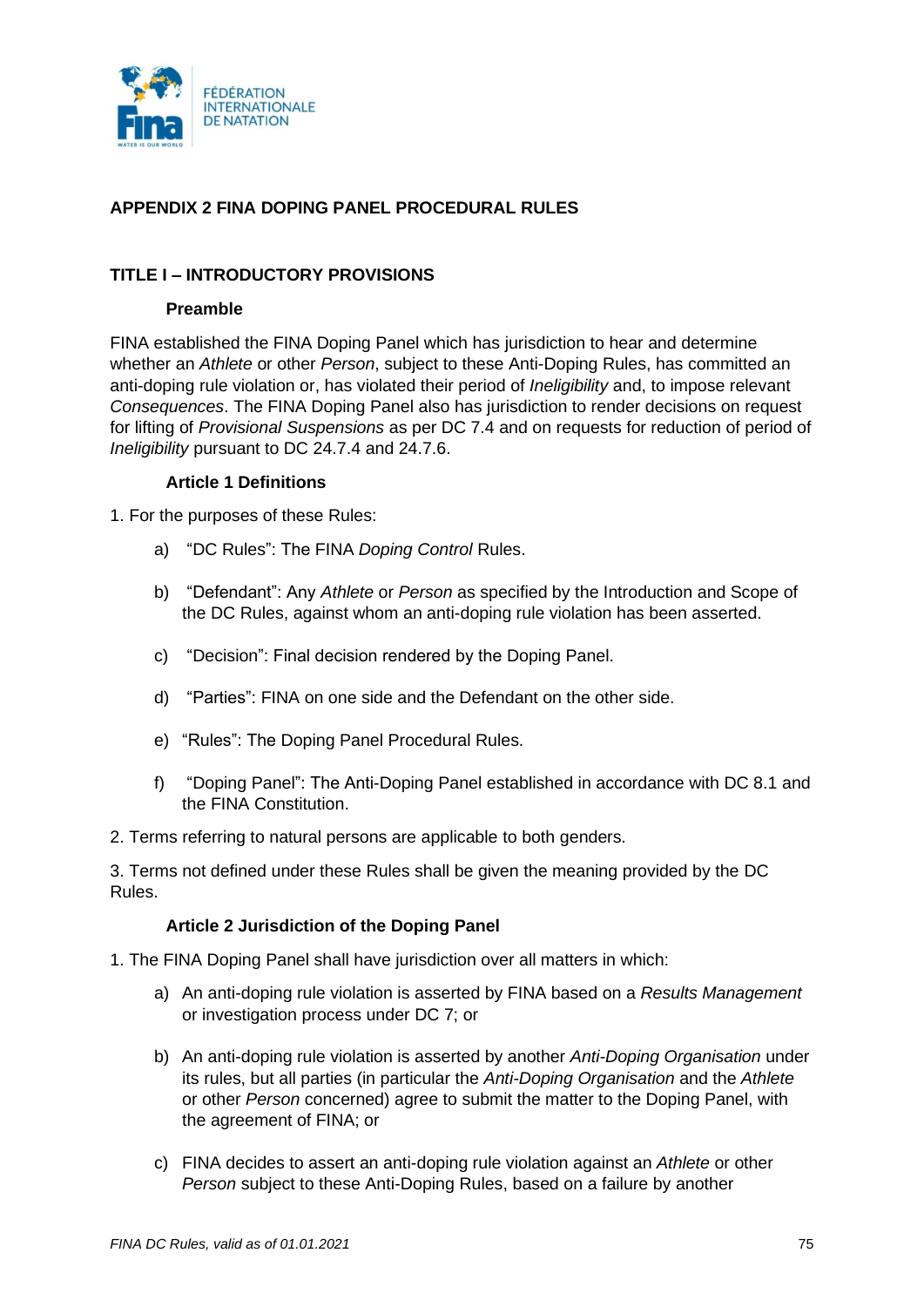

organisation to initiate or diligently pursue a hearing process or where FINA otherwise finds it appropriate for a fair hearing process to be granted; or

- d) FINA asserts that an *Athlete* or other *Person* has violated their period of *Ineligibility;*  or
- e) An *Athlete* requests a *Provisional Hearing* in order to have *their Provisional Suspension* lifted*;* or
- f) An *Athlete* or other *Person* requests a reduction of period of *Ineligibility* pursuant to DC 24.7.4 and 24.7.6.

2. Any objection to the jurisdiction of the Doping Panel shall be brought to the Doping Panel's attention within 7 days upon notification of the initiation of the proceedings. If no objection is filed within this time limit, the Parties are deemed to have accepted the Doping Panel's jurisdiction.

3. The Doping Panel shall rule on its own jurisdiction in its Decision.

# **TITLE II – ORGANISATION OF THE DOPING PANEL**

## **Article 4 Composition of the Doping Panel**

1. As per C22, the Doping Panel shall consist of an independent Chair and five (5) other independent members. No two members of the Doping Panel shall be from the same country or sport country. Members of the Doping Panel shall serve for a period of four (4) years, or until their successors are appointed.

2. Each member shall be appointed as described in C22. Each member is appointed for a period of four (4) years.

### **Article 5 Independence and impartiality**

1. The Doping Panel shall conduct the hearing and decision-making process without interference from FINA or any third party. The Doping Panel shall be *Operationally Independent.*

### **Article 6 Contact Details of the Doping Panel**

1. The contact details of the Doping Panel can be found on the FINA website.

2. All notifications and communications from the Doping Panel shall be sent to the email address indicated by the Parties.

### **Article 7 Confidentiality**

1. The Doping Panel shall ensure that any information disclosed to it in connection with the proceedings and not otherwise in the public domain shall be kept confidential and shall be used only in connection with the disciplinary proceedings at hand.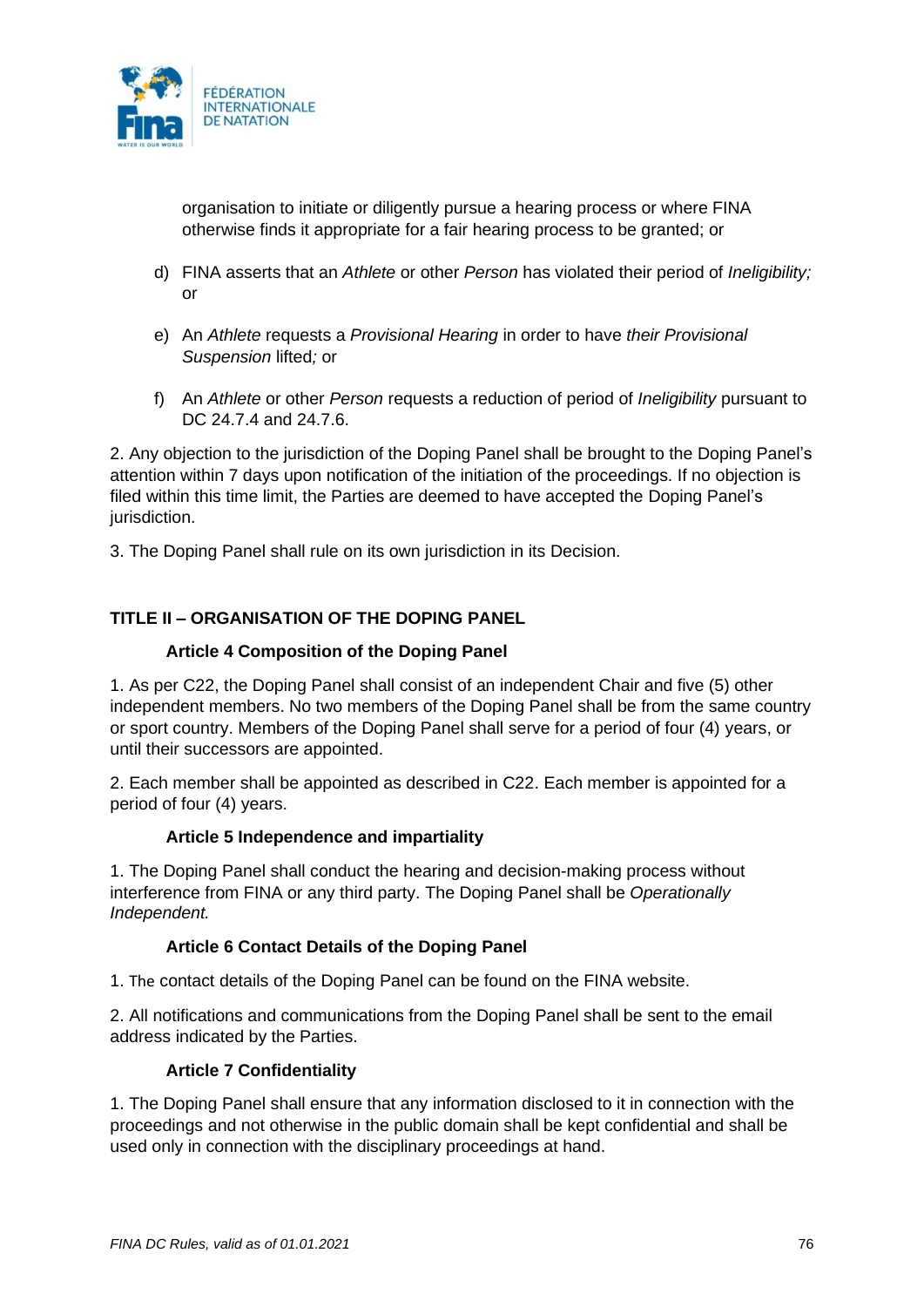

2. Likewise, all Parties as well as witnesses, experts, interpreters or any other individual involved in proceedings shall keep confidential any information disclosed in connection with the proceedings.

3. Para. 2 above does not restrict FINA's right to make public announcements regarding the existence and status of any pending matter.

## **Article 8 Language of the proceedings**

1. The language used in the proceedings shall be one of the two official languages of FINA, i.e. English and French.

2. Upon receipt of a petition, the Doping Panel will determine the language of the proceedings. Thereafter, the proceedings are conducted exclusively in the language determined by the Doping Panel, i.e. the Language of the proceedings.

3. Any document in a language other than the Language of the proceedings shall be accompanied by a translation in the Language of the proceedings. The Doping Panel may request a certified translation of any document to be provided.

4. Any and all costs related to the translation of a document shall be borne by the Party that submitted the document in question.

5. The Doping Panel may accept or disregard any document not provided in the Language of the proceedings.

### **Article 9 Time limits**

1. The Doping Panel fixes the time limits, unless otherwise provided under these Rules.

2. Time limits fixed under these Rules are deemed to be met if the communications by the Parties are sent by email before midnight (time of the location from which such communication has been sent) on the last day on which the relevant time limit expires.

3. If the last day of the time limit is an official holiday or a non-business day in the country where the party sending the communication is domiciled, then the time limit shall expire on the next business day.

4. Notice shall be deemed to have occurred when sent by email to the addressee. The burden of proof that the addressee was, without his fault, not in a position to have knowledge of such notice shall be on the addressee.

5. Notice to the Defendant may be accomplished by delivery of the notice to the email address of the Defendant's *Member Federation*.

6. Upon application on justified grounds, the Doping Panel may extend the time limits, provided that the request is made before the expiry of the original time limit fixed by the Doping Panel or by these Rules.

# **TITLE III – RIGHTS AND OBLIGATIONS OF THE PARTIES**

### **Article 10 Procedural Rights of the Parties**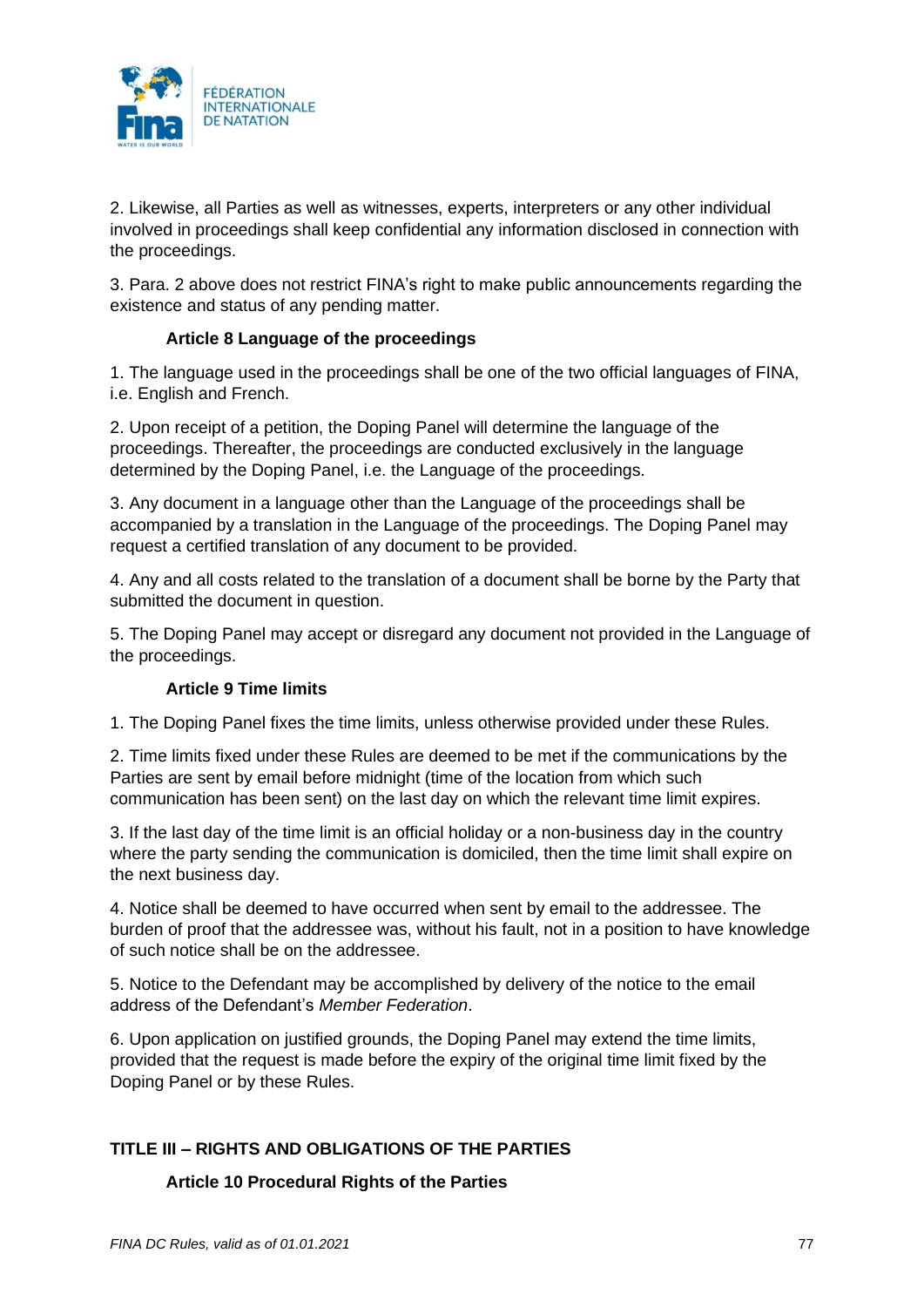

1. The Doping Panel shall conduct the proceeding in a way which ensures due process, in particular with respect to the Parties' right to be heard.

2. Any procedural objection shall be raised without delay or shall be deemed to be waived.

### **Article 11 Representation and assistance**

1. The Parties may be represented or assisted by the representative(s) of their choice at their own cost and expense.

2. The names, postal and email addresses, and telephone numbers of the *Person(s)* representing or assisting the Parties shall be communicated to the Doping Panel.

3. The Doping Panel may request the production of a power of attorney.

## **Article 12 Cooperation by the Parties**

1. The Parties shall cooperate in good faith throughout the proceedings. In particular, they shall comply with requests for information from the Doping Panel.

2. The Doping Panel is entitled to draw adverse inferences in case of unjustified refusal to cooperate, in particular in case of non-attendance to the hearing as well as refusal to produce documents or to provide evidence.

# **TITLE IV – CONDUCT OF PROCEEDINGS**

### **Article 13 Initiation of proceedings**

1. Proceedings are initiated by the FINA through the filing of a written petition to the Doping Panel.

2. The petition shall be in one of the two official FINA languages and contain the following:

a) Name and address of the Defendant;

b) A summary of FINA's position;

c) All documentation on which FINA intends to rely, including witness statements and/or expert reports if applicable; and

d) The relief, including sanctions and *Consequences*, sought by the FINA.

3. In the situations provided at Article 2.1 (e) and 2.1 (f) of these Rules, FINA shall not be obliged to file a petition and can simply forward the Defendant's request to the Doping Panel.

### **Article 14 Assignment of cases**

1. Upon receipt of the written petition by the FINA, the Chair of the Doping Panel shall assign the case to a member appointed from amongst the members of the Doping Panel to adjudicate the case. If the Chair deems it necessary in view of the circumstances of the case, it can assign the case to three members of the Doping Panel.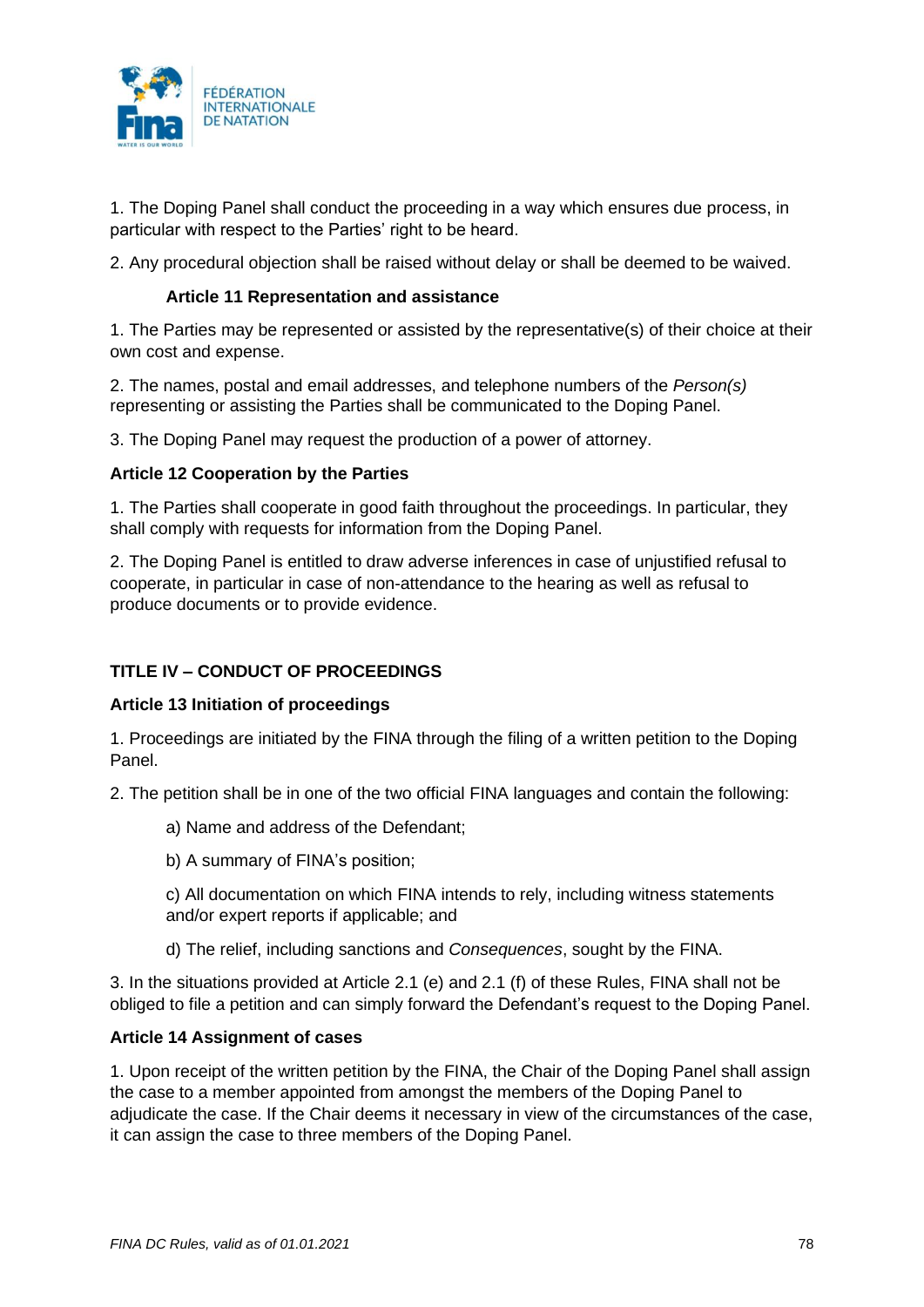

2. When assigning the case, the Chair of the Doping Panel shall take into account all the circumstances of the case, including the nationality and availability of the members. Such assignment shall ensure a timely, fair and impartial hearing.

3. Should the Chair of the Doping Panel be in a conflict of interest, the assignment of the case must be made by the most senior Doping Panel member with no conflict of interest.

4. Once the case has been referred to the Doping Panel, the proceedings are conducted by the member(s) who has/have been assigned the case. The appointed member(s) shall be referred to as the Judge(s).

5. The Defendant shall be informed of the opening of the proceedings and shall be provided with the petition from FINA, including all documentation submitted by FINA.

## **Article 15 Impartiality and Challenge**

1. A member of the Doping Panel shall not be appointed to adjudicate a case if circumstances exist that give rise to justifiable doubts as to his aptitude to ensure a timely, fair and impartial hearing. In particular, no member of the Doping Panel shall be appointed to hear a specific case when he or she is a citizen of the country of the Defendant. The Chair of the Doping Panel may also determine situations in which a member should not be appointed due to other potential conflicts.

2. The Judge shall immediately disclose any circumstance which may affect his aptitude to ensure a timely, fair and impartial hearing. Upon appointment by the Chair of the Doping Panel, the Judge must sign a declaration that there are no facts or circumstances known to him or her which might call into question his/her impartiality in the eyes of any of the parties, other than those circumstances disclosed in the declaration.

3. Any challenge of the Judge shall be sent to the Doping Panel within 7 days after the ground for challenge has become known or should reasonably have become known to the challenging party. Any such challenge shall indicate the grounds of the challenge and include all relevant facts and supporting evidence.

4. Any application to challenge the Judge shall be decided by the other members of the Doping Panel, after the challenged Judge has been invited to submit written comments. A majority of members of the Doping Panel is required to reject a challenge. The decision on the challenge is final and is not subject to any appeal.

### **Article 16 Answer (Statement of defence)**

1. The Judge shall set a time limit of at least 15 days for the Defendant to submit an answer containing:

a) a statement of defence;

b) any exhibits or specification of other evidence upon which the Defendant intends to rely, including witness statements and/or expert reports;

c) the relief or remedy sought by the Defendant.

2. If the Defendant fails to submit its answer within the set deadline, the Judge may nevertheless proceed with the case and render a Decision.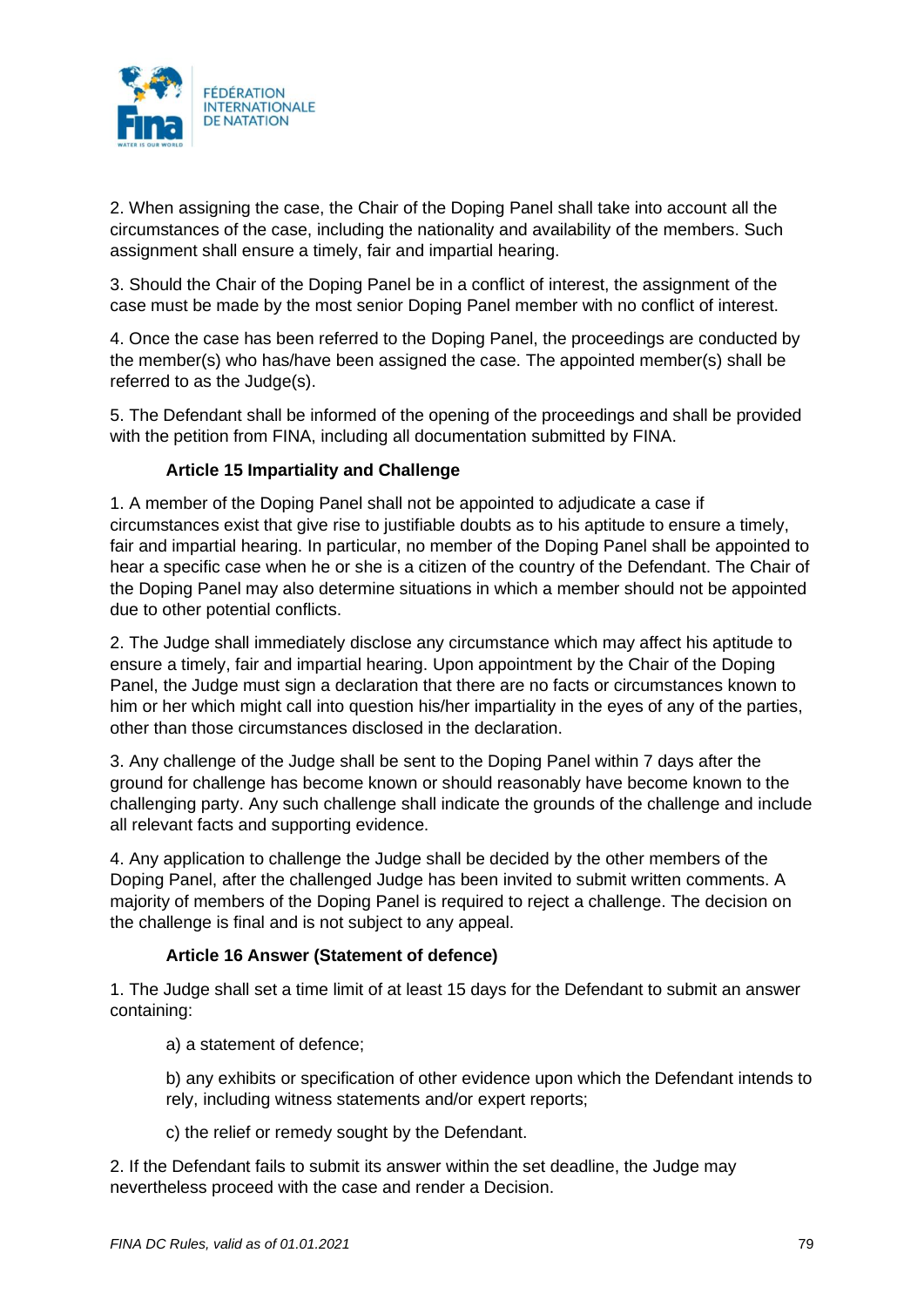

3. In the situations provided at Article 2.1 (e) and 2.1 (f) of these Rules, the Doping Panel may forego this step and rule on the Defendant's initial request.

### **Article 17 Further submissions and additional evidence**

1. Unless otherwise agreed by the parties or ordered by the Judge, FINA and the Defendant shall not be authorised to supplement or amend their submissions, nor to produce new exhibits or further evidence after the submission of the petition and the answer, respectively.

2. The Judge may at any time order one or both Parties to supplement their submission on a specific issue or to produce additional documents or witness statements.

## **Article 18 Common provisions applicable to all written submissions**

1. Written submissions shall be filed in electronic form by email with the Doping Panel.

2. The Parties should set out the facts on which they rely as comprehensively as possible. Each factual allegation should be numbered and refer to the relevant evidence (exhibit, witness statement, expert report).

3. Legal arguments should be developed in a substantiated way.

4. Written submissions shall be accompanied by all relevant evidence, including witness statements and expert reports.

5. Written submissions must be signed by the concerned Party or its representative(s), if any.

### **Article 19 Evidence**

1. Burdens and standards of proof are as set out under the DC Rules.

2. Facts shall be established by any reliable means in accordance with these Anti-Doping Rules.

3. Documents do not need to be produced in originals, unless the Judge orders otherwise.

4. If a Party intends to rely on witness and/or expert evidence, it shall provide a witness statement and/or an expert report together with its written submission.

5. At any time before the proceedings are concluded, the Judge may:

a. request any party to produce evidence;

b. take, or request any party to use its best efforts to take, any step that he/she considers appropriate to obtain evidence from any *Person* or organisation.

6. Production of documents can be ordered by the Judge either on his/her own initiative or upon a request by a party, provided that such party:

a. provides (i) a description of each requested document sufficient to identify it; or (ii) a description in sufficient detail (including subject matter) of a narrow and specific requested category of documents that are reasonably believed to exist;

b. shows that (i) it is not in a position to obtain the document(s) on its own; and (ii) the document(s) are in the possession, custody or control of another party;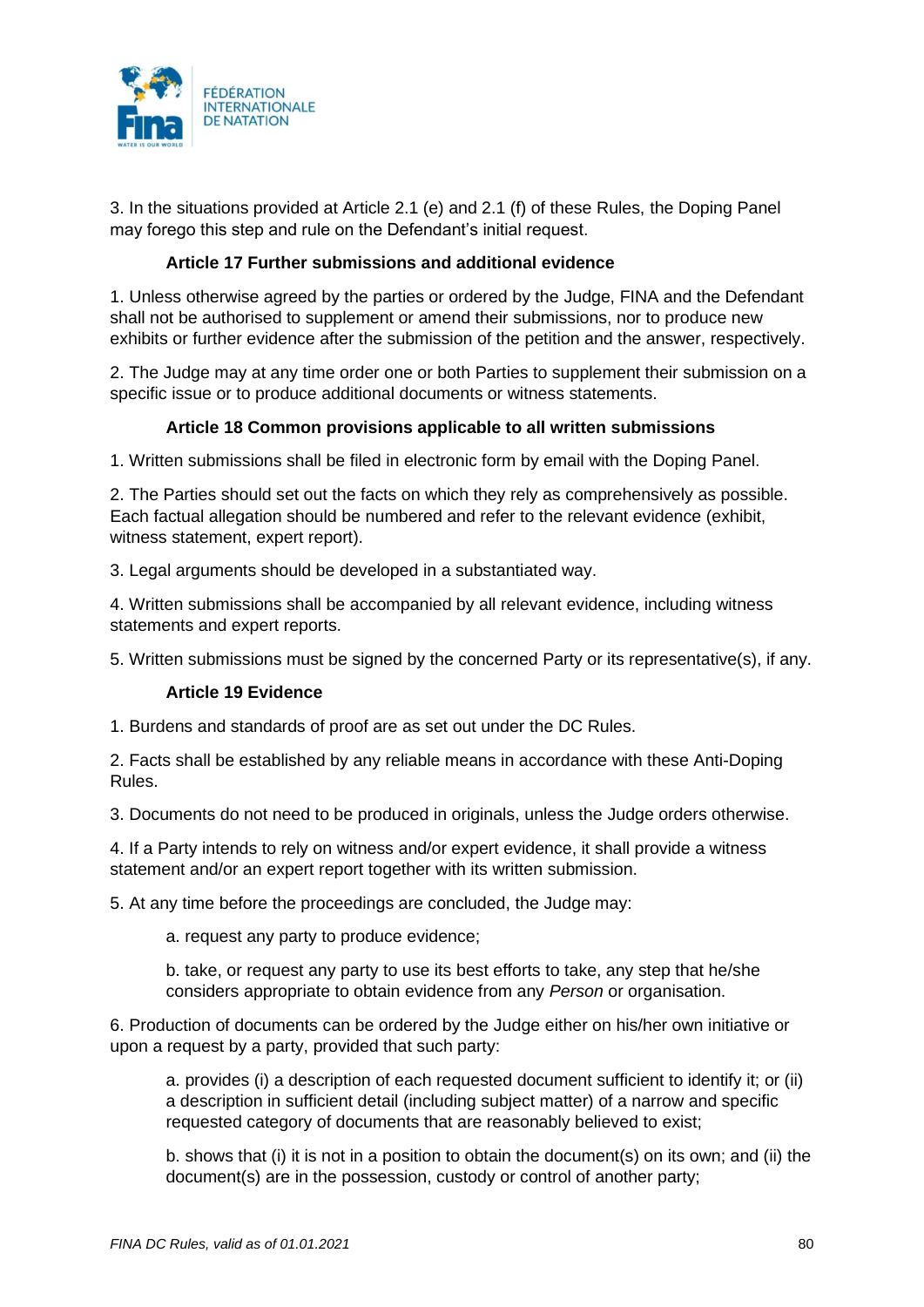

c. shows that the document(s) requested are relevant to the case and material to its outcome.

7. The Judge shall at his/her discretion determine the admissibility, relevance, materiality and weight of the evidence offered.

### **Article 20 Expert Reports**

1. The Judge may order that an expert report on which a Party intends to rely be produced.

2. It is the responsibility of the Parties to ensure the appearance at the hearing of the experts requested by them and to pay all costs and expenses associated with their appearance.

3. The Judge may, after consulting with the parties, appoint an expert of their choice, if he/she deems it appropriate. Once the expert has produced his report, the Judge may order that he/she be examined at the hearing.

#### **Article 21 Witnesses**

It is the responsibility of the Parties to ensure the appearance at the hearing of the witnesses requested by them and to pay all costs and expenses associated with their appearance.

#### **Article 22 Hearing**

1. The Judge may, on his/her own initiative or at the request of one of the Parties, summon the parties to attend a hearing.

2. The dates times, and venue (if any) of the hearing shall be fixed by the Judge, who shall give appropriate advance notice to the parties, the *National Anti-Doping Organisation* of the Defendant and to *WADA*.

3. Unless otherwise decided by the Judge, hearings take place via videoconference.

4. If the hearing is held in persona, the Judges shall decide the place of the hearing after consultation with the Parties.

5. Hearings shall be held in camera i.e. may be attended only by the Parties, as well as their representative(s). *WADA* and the *National Anti-Doping Organisation* of the Defendant can attend as an observer and shall not be allowed to make any submission unless the parties and the Judges agree otherwise. However, the Defendant has the right to request that the hearing be held in public. FINA may also request a public hearing provided that the Defendant has provided his/her written consent to the same. However, the request may be denied by the Judge in the interest of morals, public order, national security, where the interests of *Minors* or the protection of the private life of the parties so require, where publicity would prejudice the interests of justice or where the proceedings are exclusively related to questions of law.

6. Hearing shall be held in the language of the proceedings.

7. Each Party may be assisted by an independent interpreter at its own cost. The identity of interpreters shall be disclosed to the Judge at least 5 days prior to the date of the hearing together with a statement of the interpreter's independence.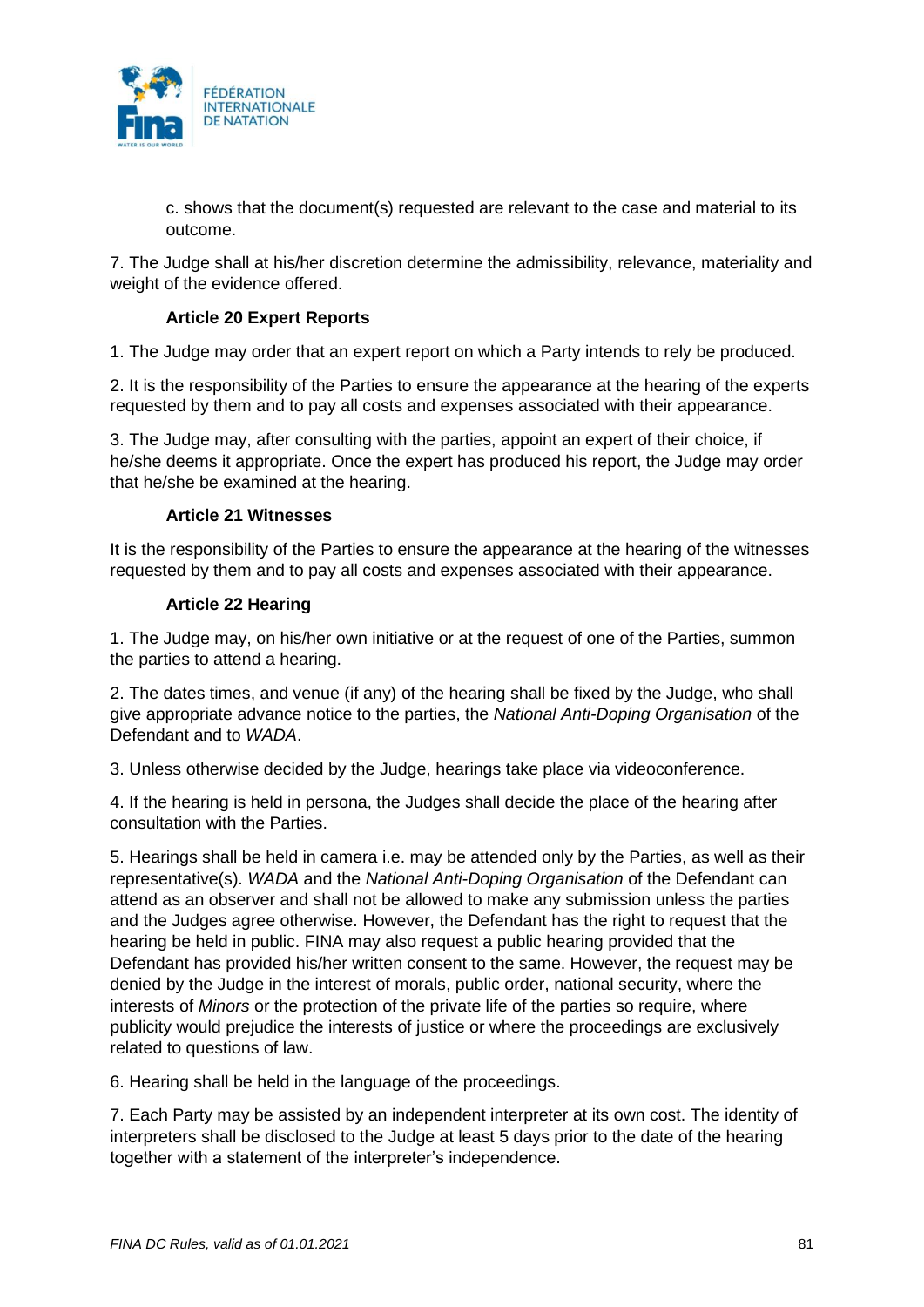

8. It is the responsibility of the Parties to ensure the appearance at the hearing of the interpreters for the witnesses and experts requested by them and to pay all costs and expenses associated with their appearance.

9. The Judge is responsible for the proper conduct of the hearing and shall issue procedural directives before the hearing and/or hold a preparatory telephone conference with the parties.

10. As a general rule, FINA shall be heard first, followed by the Defendant.

11. The Judge will hear the witnesses and experts specified in the parties' written submissions.

12. The Judge may limit or disallow the appearance of any witness or expert, or any part of their testimony, on the ground of irrelevance.

13. Before hearing any witness, expert or interpreter, the Judge shall invite such *Person* to tell the absolute and whole truth.

14. Irrespective of whether the hearing is held in persona or via video-conference, experts and witnesses may also be heard via telephone or video-conference, as deemed appropriate by the Judge.

15. The Judge may put questions at any time to any *Person* appearing at the hearing.

16. The oral submissions made by the Parties shall be as succinct as possible within the limits of what is required for the adequate presentation of the Parties' contentions. Accordingly, they shall not go over the whole ground covered by the written submissions, or merely repeat the facts and arguments these contain.

17. The Judge may at any time prior to or during the hearing indicate any points or issues which he would like the Parties to specifically address or on which he considers that there has been sufficient argument.

18. After the Judge has given the Defendant a final opportunity to speak, the Judge shall declare the hearing closed.

19. Once the hearing is closed, the parties shall not be authorised to produce further evidence or written pleadings, unless ordered otherwise by the Judge.

20. If a Party, a witness, an expert or an interpreter fails to appear at the hearing, the Judge may nevertheless proceed with the hearing and render his/her Decision.

21. The hearing may be reopened on the Judge's initiative at any time before the Decision is rendered.

### **Article 23 Scope of review**

1. The Doping Panel shall have full power to review the facts and the law.

### **Article 24 Expedited procedure**

1. Upon a reasoned request of a Party, the Doping Panel may decide to proceed in an expedited manner if the circumstances so require. In such case, the Judge shall issue appropriate directives accordingly.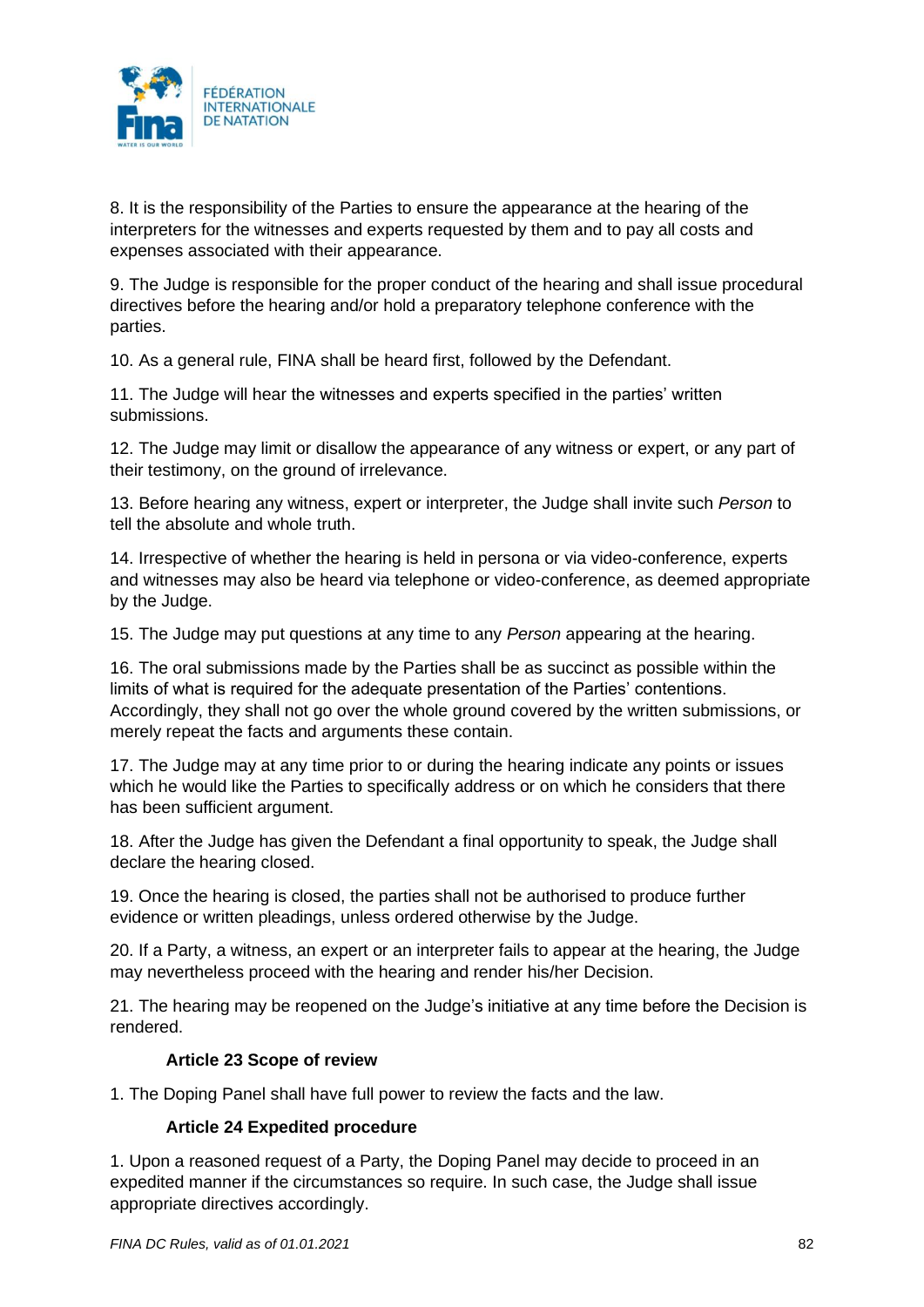

# **TITLE V – THE DECISION**

## **Article 25 Applicable rules**

1. In rendering his/her Decision, the Judge shall apply the DC Rules, the I*nternational Standards* as well as the FINA Constitution, the FINA Rules and, subsidiarily, Swiss law.

### **Article 26 Sanctions and consequences**

1. The Judge shall determine the type and extent of the sanction(s) and *Consequences* to be imposed according to the circumstances of the case, in accordance with the DC Rules.

2. The Judge is not bound by the Parties' prayers for relief.

### **Article 27 Form and content of the Decision**

1. At the end of the hearing, or promptly thereafter, the FINA Doping Panel shall issue a written decision that conforms with Article 9 of the *International Standard for Results Management* and which includes:

- a) the date and place of the Decision;
- b) the name of the Judge(s) who decided the case;
- c) the name of the Parties;
- d) a summary of the relevant facts;
- e) an account of the procedure followed;
- f) the decision on jurisdiction;
- g) the provisions or a reference to the provisions on which the Decision is based;

h) the reasons of the Decision, including the anti-doping rule committed and the applicable *Consequences*;

i) the operative part of the Decision;

j) the decision, if any, in regard to costs;

k) a notice indicating the possibility to file an appeal in *CAS* and the relevant time limit;

l) if a period of *Ineligibility* is imposed on the Defendant, a notice that he/she remains subject to *Testing* during the period of *Ineligibility*;

m) if a period of *Ineligibility* is imposed on the Defendant, a notice reminding the Defendant of his/her status during *Ineligibility*, including the *Consequences* of a violation of the prohibition of participation during *Ineligibility*, pursuant to DC 10.14. The *Athlete* or other *Person* should also be made aware that they may still provide *Substantial Assistance*.

3. The Decision shall be signed by the Judge(s).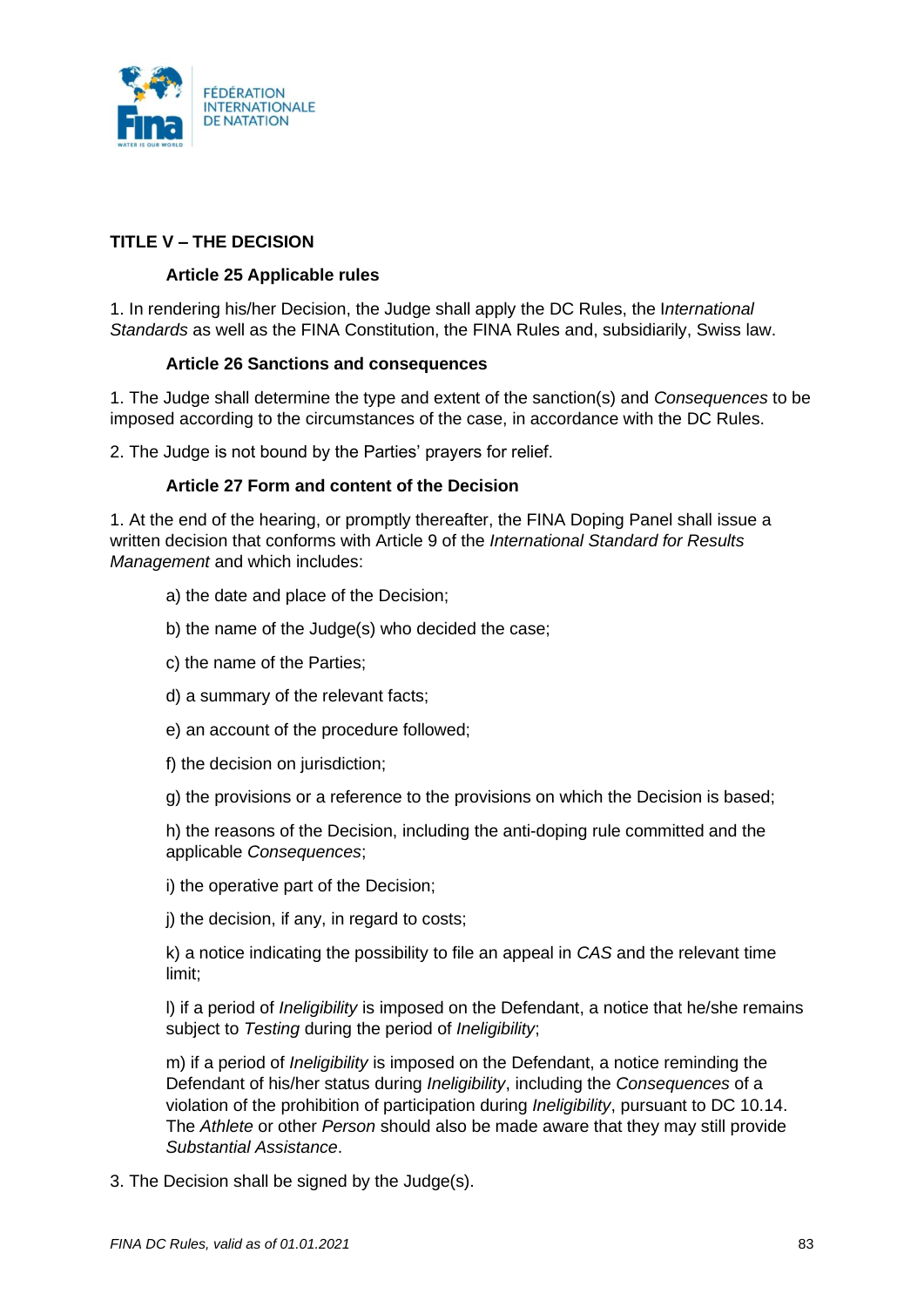

4. The Judge may decide to communicate the operative part of the Decision prior to the delivery of the full Decision including the reasons.

5. Only the notification by email of the full Decision is relevant for the purposes of calculating the time limit to appeal in *CAS*.

### **Article 28 Costs of proceedings**

1. The Judge shall determine in its Decision the costs of the proceedings.

2. As a matter of principle the Decision is rendered without costs.

3. Notwithstanding the above, the Judge may order the Defendant to pay a contribution toward the costs of the Doping Panel.

4. The Judge may also order the unsuccessful Party to pay a contribution toward the prevailing Party's costs and expenses incurred in connection with the proceedings and, in particular, the costs of witnesses and experts. If the prevailing Party was represented by a legal representative the contribution shall also cover legal costs.

## **Article 29 Notification and publication of the Decision**

1. The Decision shall be notified by email to the parties and to any other *Anti-Doping Organisation* with a right to appeal and will be published by FINA on its website and reported on *ADAMS*.

2. On its own initiative or upon receipt of a reasoned request from the Defendant within 7 days after notification of the Decision, FINA may decide to redact specific parts of the Decision before its publication.

3. If the Decision rules that no anti-doping violation was committed and no appeal has been brought against such Decision, the Decision will only be published with the consent of the Defendant.

### **Article 30 Enforceability**

1. Decisions are enforceable as soon as the operative part is communicated to the parties by email.

2. Decisions are subject to appeals lodged with the Court of Arbitration for Sport, in accordance with DC 13.

### **Article 31 Correction**

1. Within 7 days from the notification of the Decision, a party, with notice to the Doping Panel, may request the Doping Panel to rectify any error in computation, any clerical or typographical error, or any error or omission of a similar nature contained in a Decision.

2. The Doping Panel will give the other Party an opportunity to comment on the request for correction.

3. The Doping Panel may make such a correction also on its own initiative.